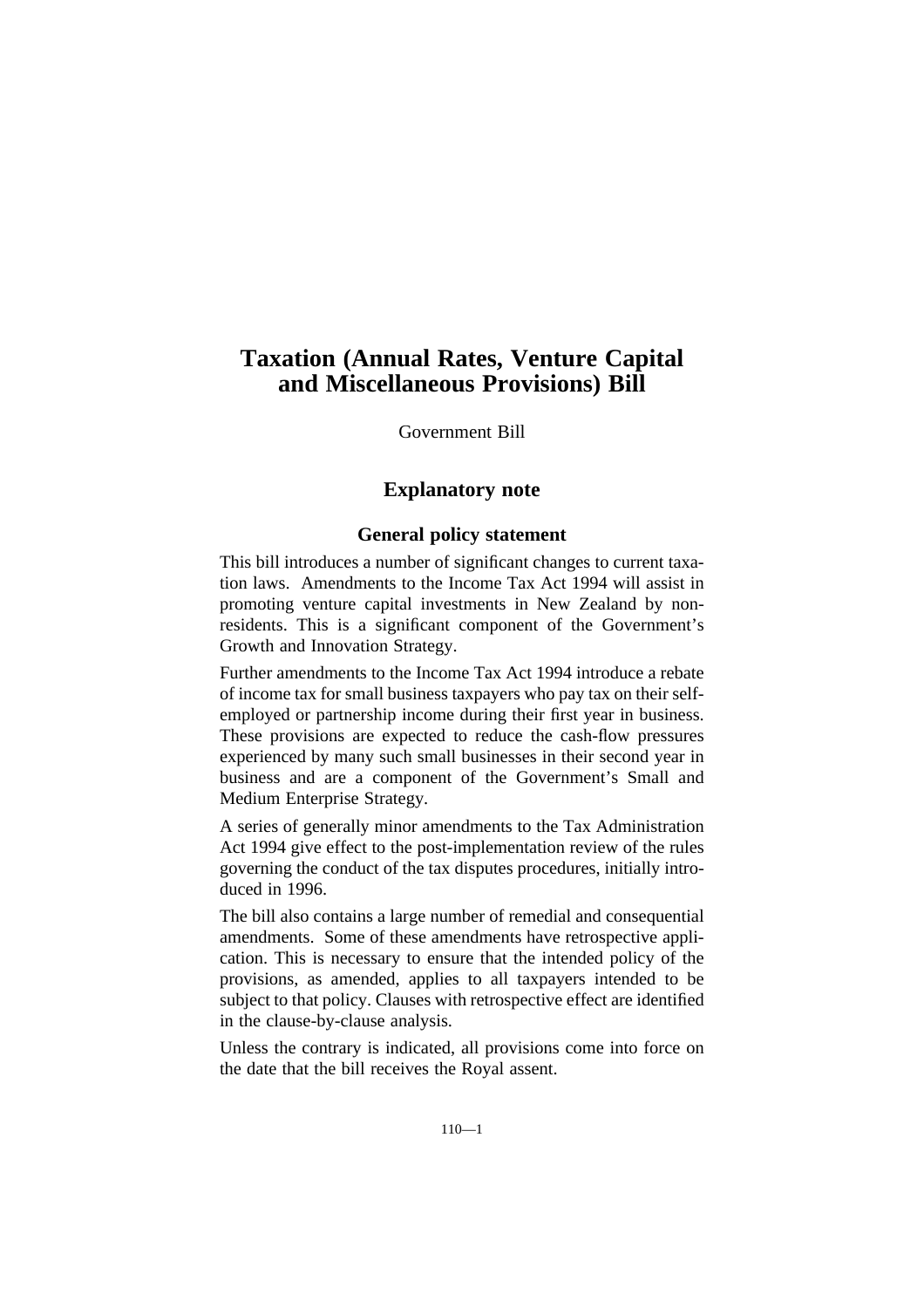#### **Part 1**

# **Annual Rates of Income Tax 2004–05**

The provision sets the annual income tax rates that will apply for the 2004–05 income year. The rates that will apply are those in Schedule 1 of the Income Tax Act 1994.

The rates in Schedule 1 vary from the rates that applied for the 2003–04 income year in the following ways:

- a rate of 19.5% will apply to Maori authorities (see section 78(2) of the Taxation (Maori Organisations, Taxpayer Compliance and Miscellaneous Provisions) Act 2003);
- two new progressive rates of specified superannuation contribution withholding tax will apply if an employer has made an election under section NE 2AB of the Income Tax Act 1994 (see section 100 of the Taxation (GST, Trans-Tasman Imputation and Miscellaneous Provisions) Act 2003).

# **Part 2**

# **Amendments to Income Tax Act 1994**

# **The tax treatment of venture capital**

Amendments are proposed to assist non-residents who invest in commercial activities in New Zealand through unlisted companies resident in New Zealand. Further amendments relate to investments through special partnerships.

Currently, non-residents who invest in the shares of unlisted resident companies may be liable to pay income tax on gains in the value of the shares. Amendments are proposed that exclude the gains from tax under certain conditions.

An exclusion will be available to a non-resident investor who is resident in a country with which New Zealand has a double tax agreement (with the exception of Switzerland) and who is effectively exempt from tax in that country. An exclusion will also be available to a foreign fund in which other foreign funds invest (a ''foreign fund of funds'') if the foreign fund is resident in the United States, the United Kingdom, France, Germany, Japan, Canada or Australia and no taxable investor owns more that 10% of the fund.

The exclusion will apply to investments in the shares of unlisted resident companies that do not predominantly carry on a prescribed excluded activity. The sale of such shares will not be subject to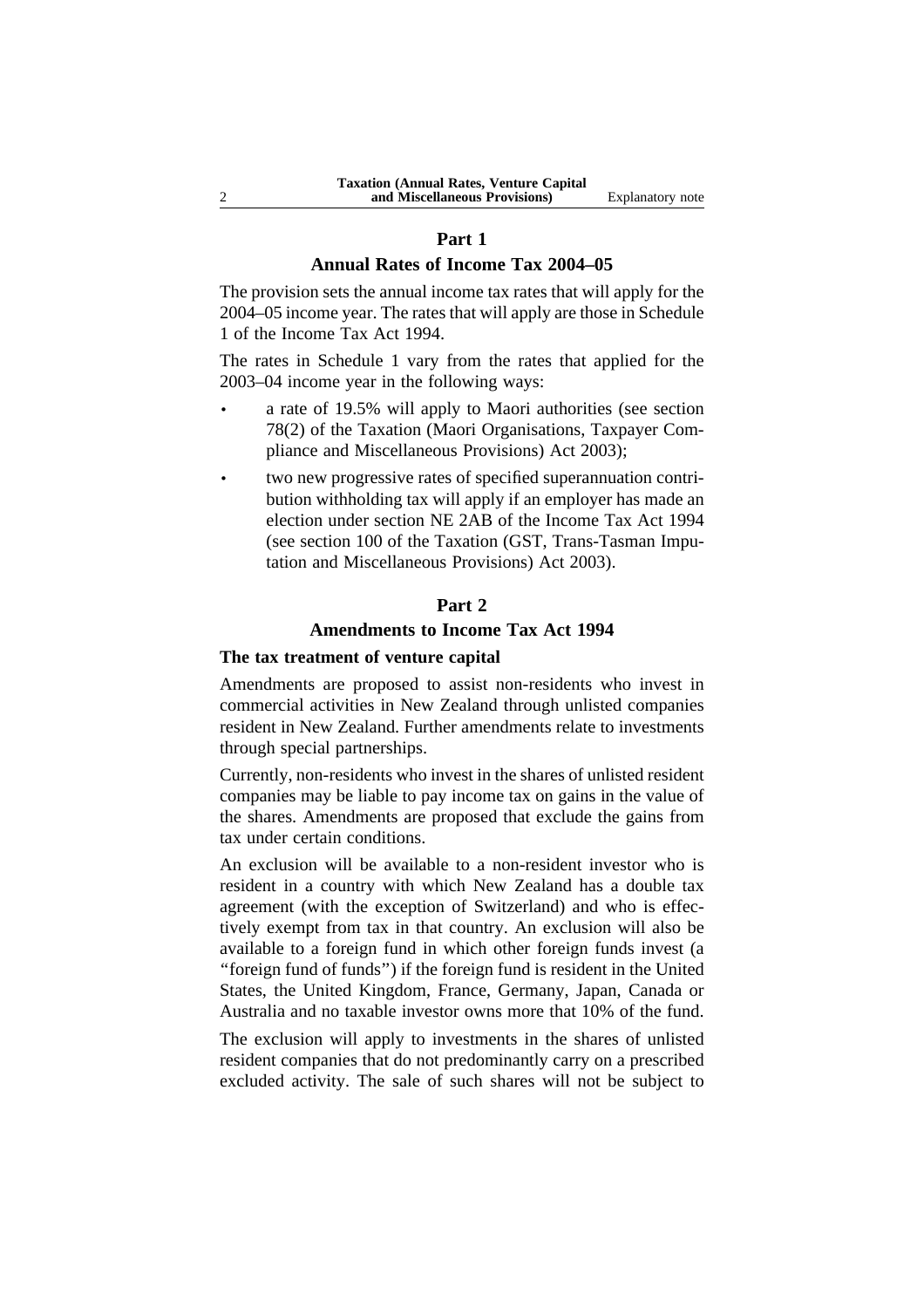sections CD 3, CD 4 and CD 5 of the Income Tax Act 1994. The current dividend rules will continue to apply.

Investors wanting to take advantage of the new exclusion will be required to file a nil tax return on the sale of shares in an eligible investment.

Section HC 1 of the Income Tax Act 1994 currently prevents partners in a special partnership from offsetting losses from the special partnership against other income. A proposed amendment repeals that provision.

Another proposed amendment removes from the Partnership Act 1908 the requirement to re-register a special partnership every 7 years.

All the proposed changes will come into force on 1 April 2004.

# **Sale and lease-back of intangibles**

Amendments are proposed to ensure that taxpayers entering into transactions involving the sale and lease-back of intangibles do not get deductions for what are, in effect, repayments of loan principal. The proposed amendments are designed to protect the tax base. They follow an announcement by the Government in May 2003 that it would propose remedial legislation preventing such deductions.

An issues paper was sent to interested parties in October 2003 and, after further consideration by the Government, the following specific amendments are proposed to the definition of ''finance lease'' so as to expand the application of the finance lease rules:

- include the granting of a licence to use intangible property by the owner of that property;
- include a lease under which ownership of the lease asset is transferred to the lessee or an associate before or at the end of the term of the agreement; the current definition refers to a transfer at the end of the term;
- include a sale and lease-back arrangement under which the lessor has no substantive rights and obligations of ownership, other than those relating to enforcement of the agreement;
- include a lease where a transfer to the lessee or an associate, or an option granted to the lessee or an associate, is part of the arrangement but is not specified in the lease agreement itself.

The amendments will apply to payments under arrangements that are entered on or after the date of introduction of this bill.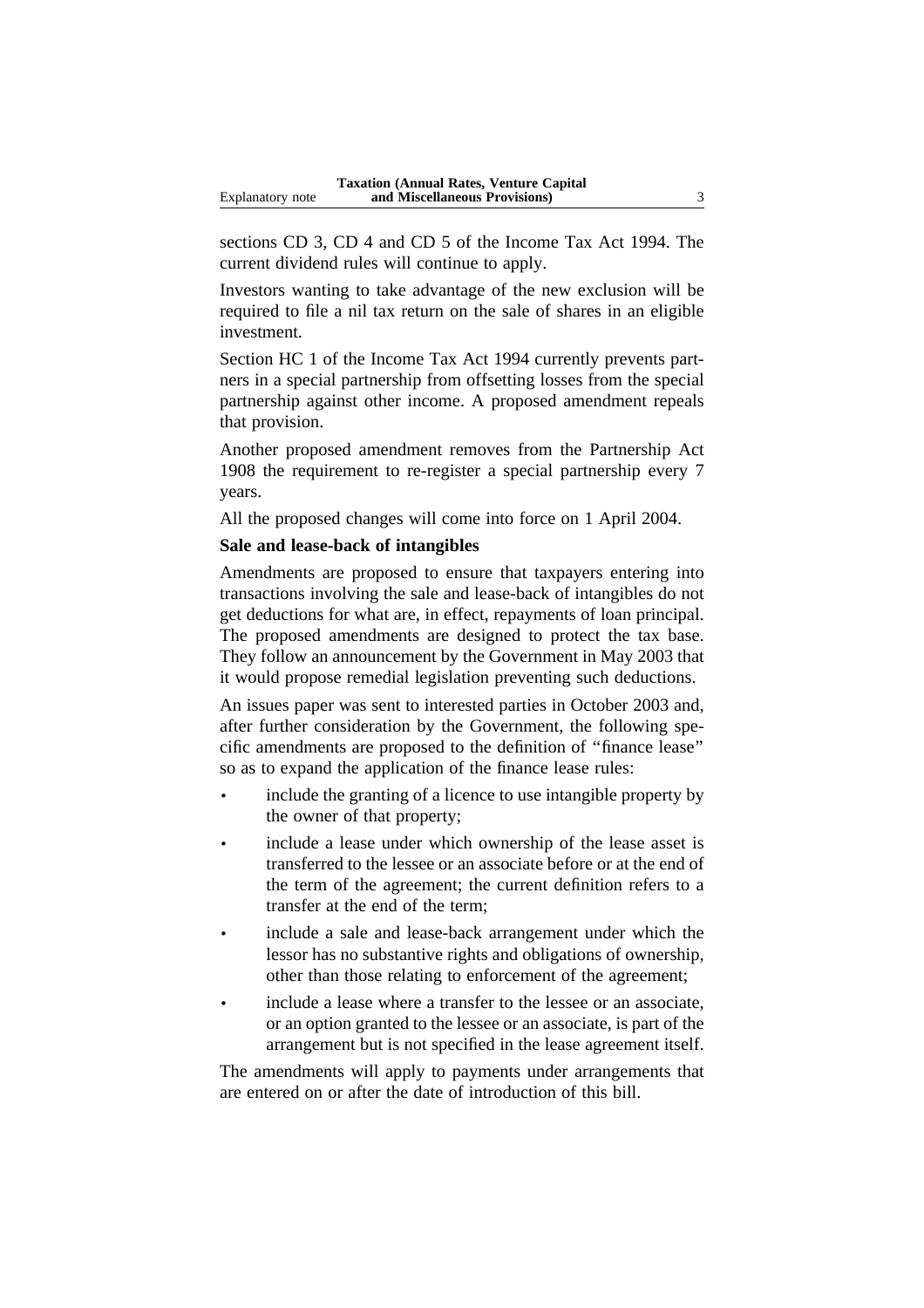#### **Early payment rebate of income tax**

An amendment is proposed that introduces a rebate of income tax for small business taxpayers who pay tax on their self-employed or partnership income during their first year in business. Currently such a taxpayer does not have to pay income tax until after the end of the taxpayer's first business year. But during the second business year the taxpayer also has to pay provisional tax. As a result, many such taxpayers experience cash-flow problems. The rebate will provide an incentive for them to pay their tax earlier.

The rebate will be calculated at the rate of 6.7% on the amount paid as income tax during the year or on 105% of the taxpayer's residual income tax calculated at the end of the year, whichever is the lesser. This approach ensures that the incentive is targeted at early payment of the correct amount of tax.

The proposed amendment will apply for the 2005–06 and subsequent income years.

# **Horticultural plants**

New rules are proposed to address concerns raised with regard to the tax treatment of horticultural plants. The rules provide for amortising planting expenditure and deducting a limited amount of replacement planting (including regrafting) expenditure. The Commissioner of Inland Revenue will be able to specify the plants that fall under the new rules.

Plants falling under the new rules will be amortised at rates based on their estimated useful life. The Commissioner will determine these rates in much the same way as for the depreciation rules. Also, current-year deductions will be allowed in relation to a limited proportion of replacement plantings. The proportion will be limited to a maximum of 15% of an orchard or vineyard over a three-year period, with no more than 7.5% being deducted in any one year.

The amendments provide for a proportion of replacement planting expenditure to be treated in the same way as repairs and maintenance are currently treated. They are intended to give more flexibility in the tax treatment of replanting activities and to encourage the planting of commercially-desirable varieties. At present, a currentyear deduction is possible only in relation to a vine or tree that replaces one of the same species and variety that has died or been destroyed.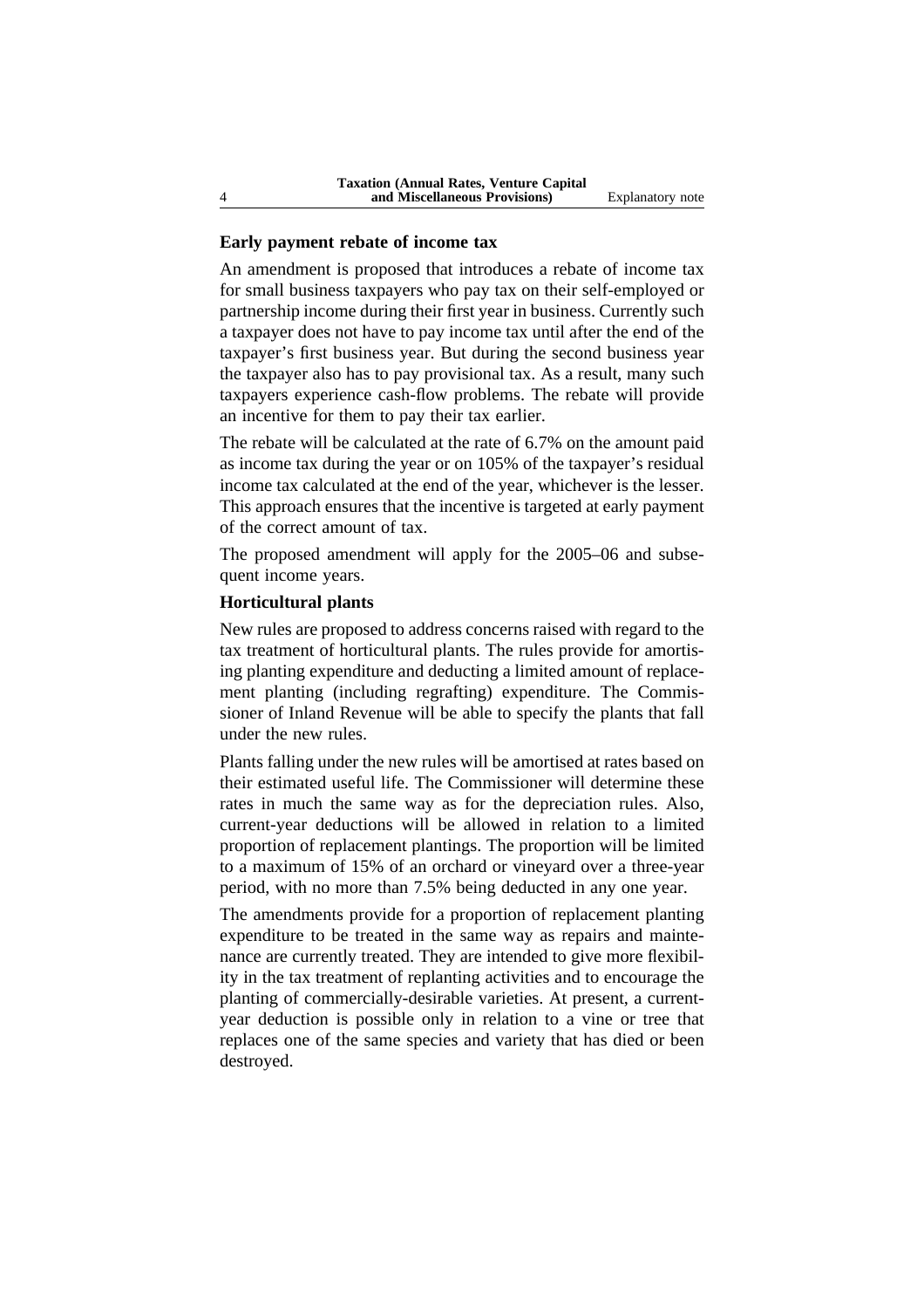The amendments will apply for the 2003–04 and subsequent income years.

# **Patent and resource management application costs**

An amendment is proposed that allows costs associated with patent and resource-management-consent applications to be deducted, although the applications are not granted or are withdrawn. Costs for such applications cannot currently be claimed under the general deductibility rules as they are a capital expense. Nor can they be depreciated as there is no depreciable asset. Under the proposed change, the deductible expenditure consists of those costs that would have been depreciable if a patent or a resource management consent had been granted.

#### **Part 3**

# **Amendments to Tax Administration Act 1994**

#### **Disputes procedures**

Amendments are proposed to further the objective of resolving a tax dispute between the taxpayer and the Commissioner fairly and efficiently before the dispute gets to Court. The proposals follow the discussion document *Resolving tax disputes: a legislative review*, which was released in July 2003.

Some amendments ensure that the various steps required to facilitate the resolution of a dispute are completed as the legislation intended. One amendment provides that the Commissioner must, other than in prescribed circumstances, apply all the legislated steps for resolving a dispute. Another allows the parties by agreement to extend the period for completion of a dispute by 12 months. Another expands the circumstances in which a document that is provided late by a taxpayer will be accepted.

Further amendments ensure that the disputes process is as efficient and cost-effective as possible. These amendments include: simplifying the documentation required by both parties to progress a dispute; extending the time within which a taxpayer must initiate a dispute; introducing a more accessible small-claims process; and allowing the disputes process to be stayed by agreement of the parties pending the outcome of a test case.

Most of the amendments will apply to disputes commenced, under Part IVA of the Tax Administration Act 1994, on or after 1 April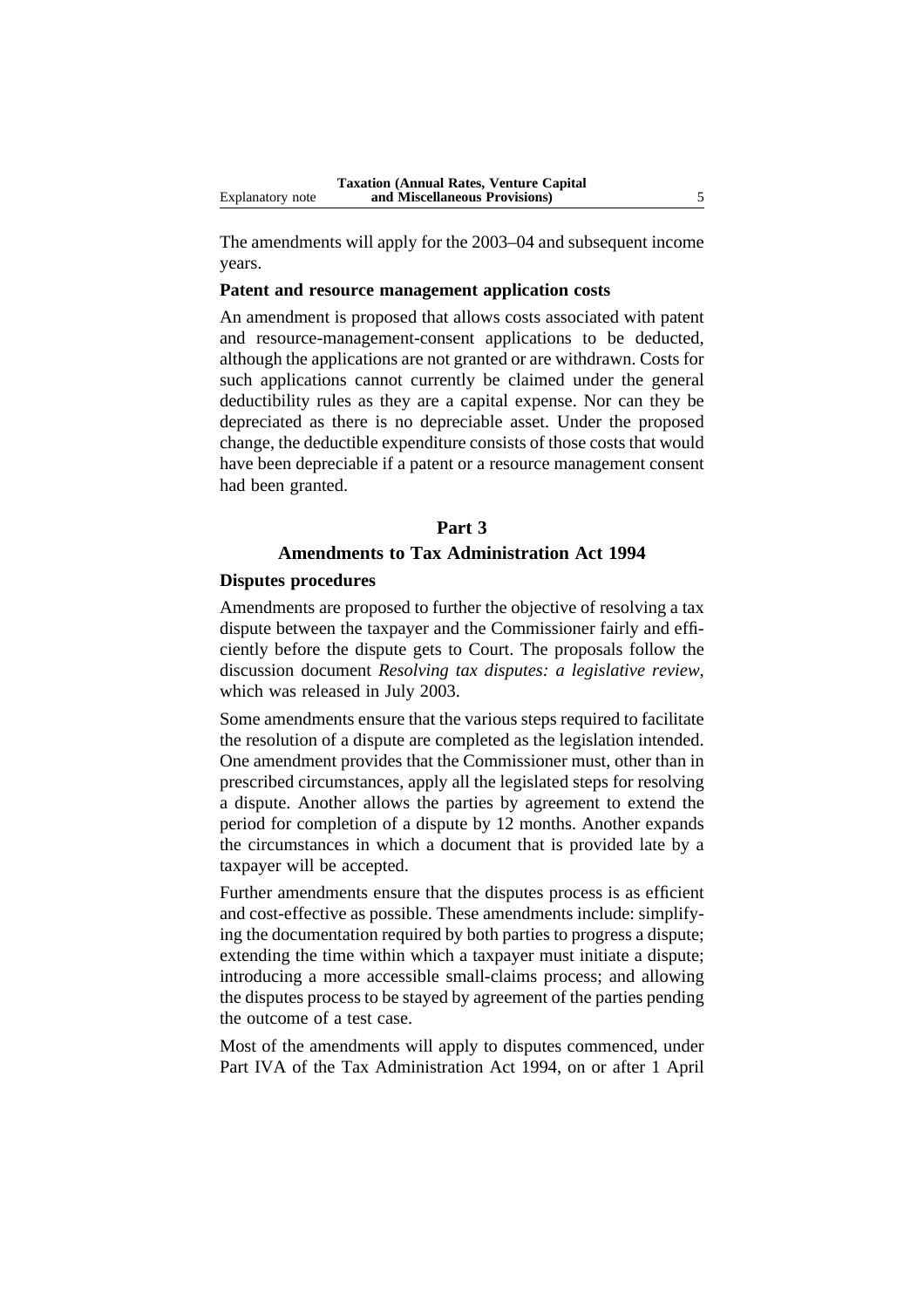2005. The amendment to the definition of *response period* will apply to notices issued on or after 1 April 2005.

# **Time frames for refunds**

The period within which a taxpayer must claim a tax refund is reduced to 4 years, other than in cases of clear mistake or simple oversight. The period within which a taxpayer must make a disputable claim for GST input tax is reduced to 2 years. These measures will help to protect the Government's fiscal position from large backdated refund claims and provide greater certainty and consistency for both Inland Revenue and taxpayers in relation to their returns.

Amendments relating to refunds of income tax will apply for the 2004–5 and subsequent income years. Amendments relating to GST refunds and input tax deductions will apply for GST return periods that begin on or after 1 April 2005.

# **Self-assessment and GST returns**

Amendments to the Tax Administration Act 1994 are proposed that will align the legislation with the practice of self-assessment for GST. The GST self-assessment amendments follow the approach used for income tax self-assessment. The introduction of self-assessment for GST will augment and enhance other improvements being made to simplify tax administration.

The amendments will apply for GST return periods that begin on or after 1 April 2005.

### **Part 4**

# **Amendments to other Acts**

*Amendments to Goods and Services Tax Act 1985*

# **Self-assessment and GST returns**

Proposed amendments to the Goods and Services Tax Act 1985 are consequential on the amendments that align the Tax Administration Act 1994 with the practice of self-assessment for GST.

The amendments will apply for GST return periods that begin on or after 1 April 2005.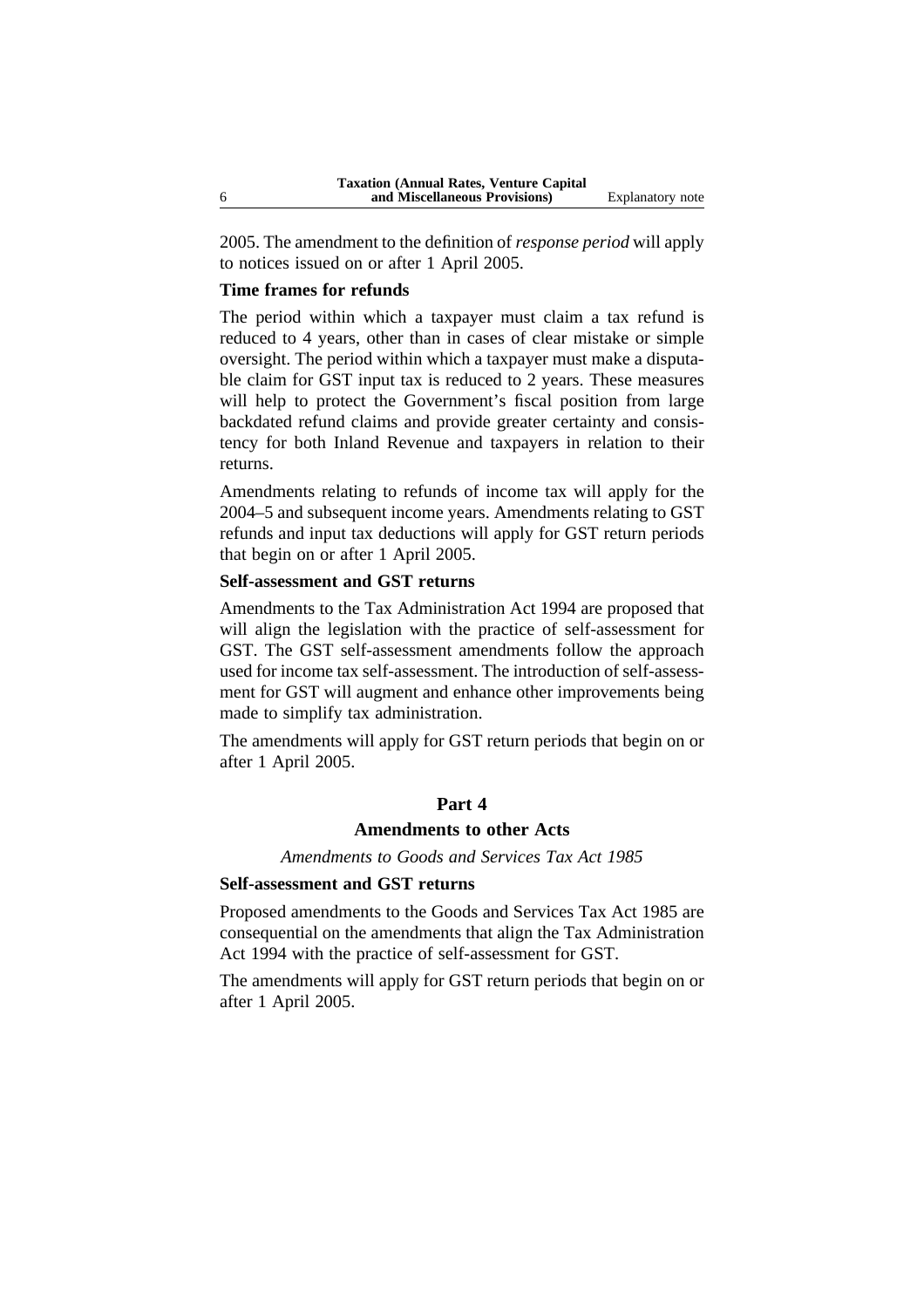#### Clause-by-clause analysis

*Clause 1* gives the title of the Act.

*Clause 2* gives the commencement dates for the Act.

#### **Part 1**

# **Annual Rates of Income Tax 2004–05**

*Clause 3* sets the income tax imposed by *section BB 1* of the Income Tax Act 1994 at the basic rates specified in Schedule 1 of the Income Tax Act 1994.

#### **Part 2**

#### **Amendments to Income Tax Act 1994**

*Clause 4* amends *section CB 2*. The clause adds new *subsection (1)(g) and (h)*, which provide for the sale proceeds from shares in some companies to be exempt income for a qualifying foreign equity investor. The clause adds a definition of *qualifying foreign equity investor* to *subsection (4)*. It adds new *subsection (6)*, which provides for the determination of residence for a person in deciding whether a person is a qualifying foreign equity investor and adds new *subsection (7)*, which provides for the Governor-General to make Orders in Council concerning the territories in which a qualifying foreign equity investor may be resident.

*Clause 5* consequentially amends *section CG 11* to refer to new *sections DO 4B, DO 4C and DO 4D* (proposed by *clause 13*).

*Clause 6* corrects the heading to *section CG 25* so that it more accurately describes the situations to which the section applies.

*Clause 7* amends the formula in *section CL 4(2)* to clarify the amount of a withdrawal from a superannuation fund that is treated as being gross income of the superannuation fund for the purposes of the specified superannuation contribution withdrawal tax.

*Clause 8* amends *section CL 8* to clarify the situations in which a withdrawal from a superannuation fund is currently not subject to the specified superannuation contribution withdrawal tax and to introduce an exclusion from the tax in some situations where specified superannuation contributions have not been made throughout the last 3 complete income years before the member ceases employment.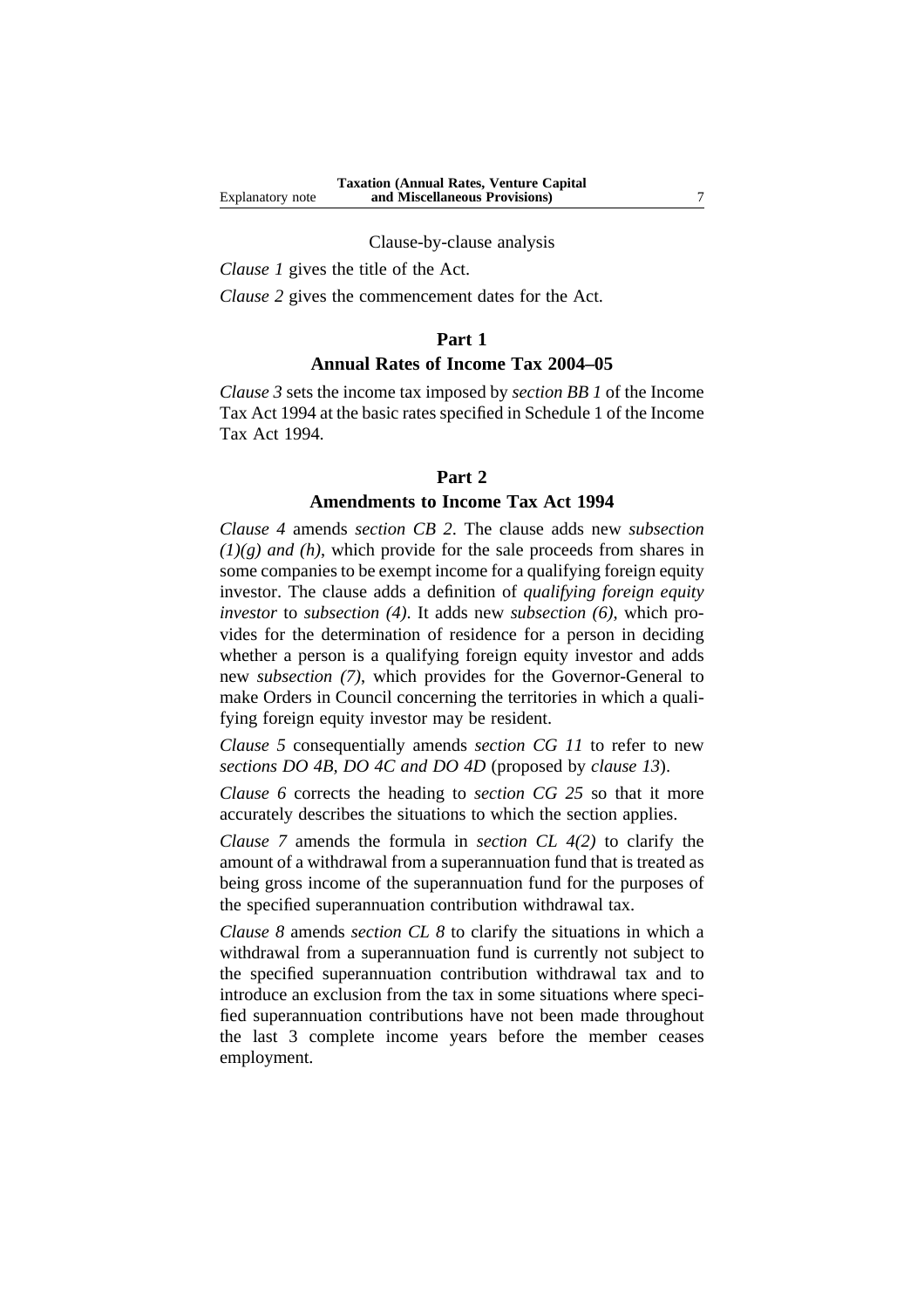*Clause 9* consequentially amends *section DJ 5* to refer to new *section 51B* of the Goods and Services Tax Act 1985 (proposed by *clause 134*).

*Clause 10* amends *section DJ 6* to provide for a deduction of expenditure incurred in making an application for a patent if the application is refused or withdrawn.

*Clause 11* inserts *new section DJ 14B*, which provides for a deduction of expenditure incurred in making an application for a resource consent under the Resource Management Act 1991 if the application is refused or withdrawn.

*Clause 12* amends *section DO 4* to establish the relationship between that section and the new *sections DO 4B, DO 4C and DO 4D* (proposed by *clause 13*). It also updates some terminology in line with the new sections.

*Clause 13* inserts new *sections DO 4B, DO 4C and DO 4D* to provide rules for the deduction of expenditure related to planting and replacing horticultural plants. Planting expenditure is capitalised and amortised, and a taxpayer carrying on a horticultural business is allowed a deduction for replacement expenditure of an amount that is determined by the percentage of the land under cultivation that is affected by the replacement.

*Clause 14* consequentially amends *section DO 8* to refer to new *sections DO 4B, DO 4C and DO 4D* (proposed by *clause 13*).

*Clause 15* amends *section EO 2* to exclude the application of the section to finance leases.

*Clause 16* amends *section ES 1* to clarify the effect under *subsection (1)(b)* of a net loss of a loss attributing qualifying company and to add, to the types of property referred to in *subsection (e)(ii)*, shares in foreign companies that do not produce gross income upon disposal other than under the FIF rules.

*Clause 17* amends *section ES 2* to clarify the types of lender who may make a limited recourse loan in relation to an arrangement in order for *Part ES* to apply to the arrangement.

*Clause 18* amends *section ES 3* to clarify the effect under *subsections (1) and (2)* of a net loss of a loss attributing qualifying company.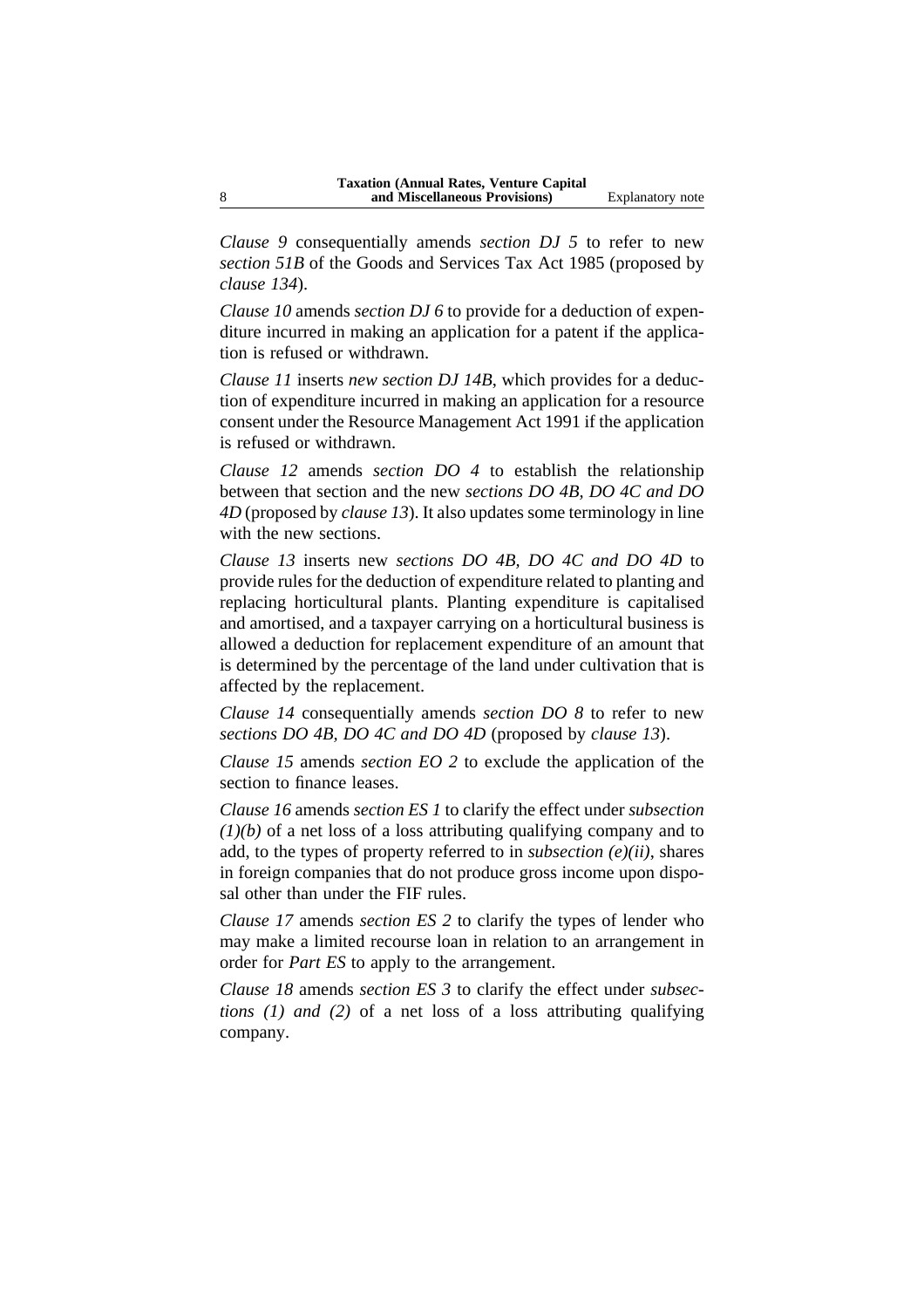*Clause 19* consequentially amends *section FC 8B* to reflect the amendment to the definition of *finance lease* proposed by *clause 65(8)(b)*.

*Clause 20* amends *section FC 10(8)* so that *paragraph (a)* of the definition of *lessee's acquisition cost* for a hire purchase agreement refers to the consideration provided under the hire purchase agreement rather than the consideration provided for the hire purchase agreement.

*Clause 21* consequentially amends *section FD 10* to refer to new *sections DO 4B, DO 4C and DO 4D* (proposed by *clause 13*).

*Clause 22* amends *section FDB 1* to clarify the prerequisites for a company to be a member of an imputation group.

*Clause 23* amends the heading to *section GC 14* to remove a redundant reference to "assessable".

*Clause 24* repeals *section HC 1*, which relates to the treatment of net losses that arise from the activities of a special partnership.

*Clause 25* amends the heading to *section HH 3* to remove a redundant reference to "assessable".

*Clause 26* amends *section HI 3(3)* so that it specifies the date on which an election to become a Maori authority takes effect.

*Clause 27* amends *section HI 4* to add taxable bonus issues to the list of amounts that are treated as distributions by a Maori authority.

*Clause 28* amends *section HI 5* to provide that a taxable bonus issue by a Maori authority is a taxable Maori authority distribution.

*Clause 29* amends *Table HI 8* to provide for the treatment of taxable income that is derived by a Maori authority after the 2003–04 income year.

*Clause 30* amends *section IE 1* by inserting *new subsection (2B)*, which provides for the treatment, by a partner in a special partnership, of a net loss arising from the activities of the special partnership.

*Clause 31* amends *section IG 2* to refer to *new section IE 1(2B)* (proposed by *clause 30*).

*Clause 32* adds 3 organisations to the list in *section KC 5(1)* of donee organisations for which a gift may give rise to a tax rebate for the donor under the section.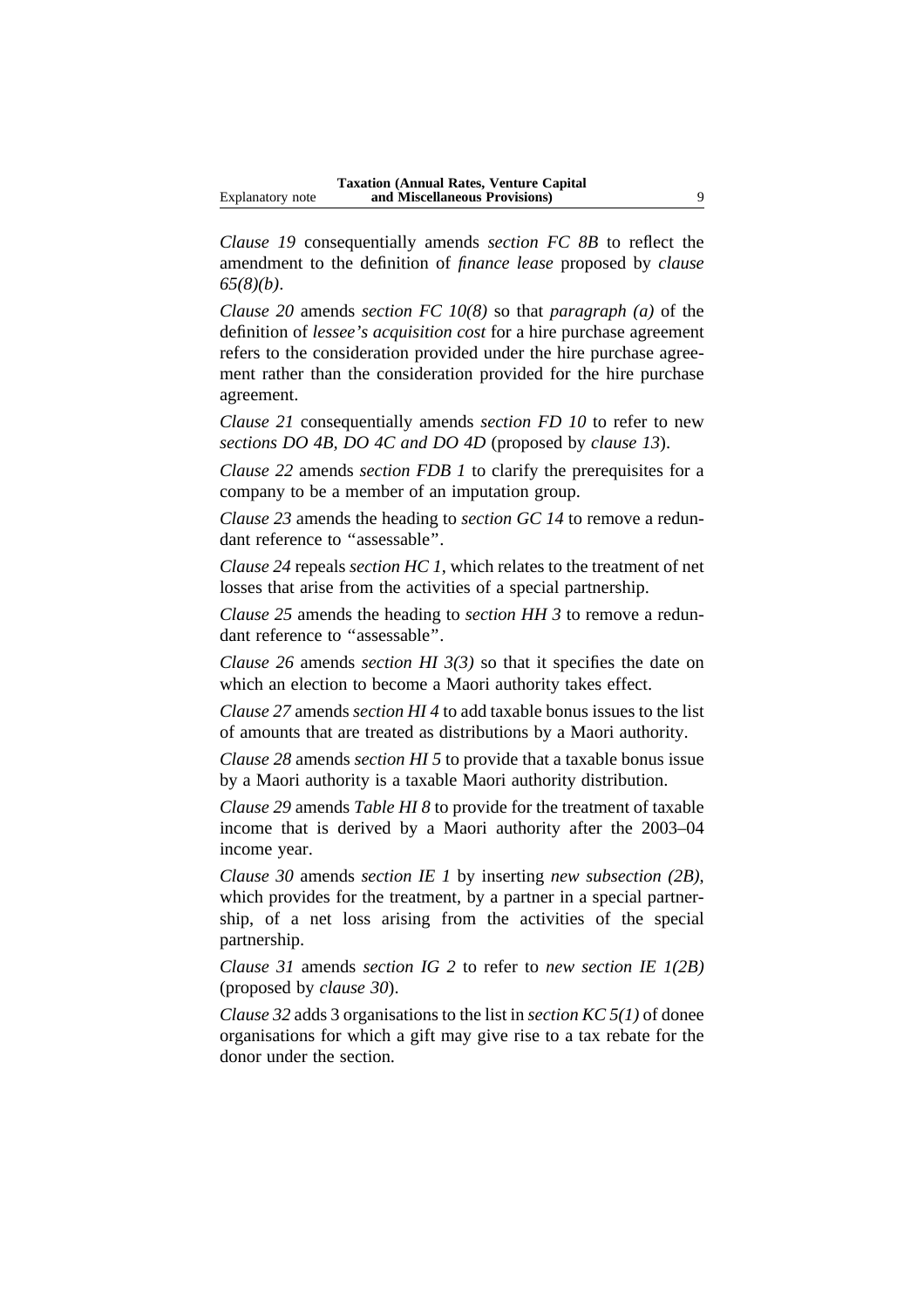*Clause 33* inserts *new Part MBC* which provides for a rebate of tax, under certain conditions, for a small business taxpayer who makes a payment of an amount as income tax before the taxpayer becomes liable to pay provisional tax.

*Clause 34* replaces *subsections (1) and (2)* of *section MD 1* to align the statutory time bar of 4 years with the period within which a taxpayer can claim a refund. The clause also inserts a new *subsection (2B)* which allows a further 4 years when an overpayment was the result of clear mistake or simple oversight.

*Clause 35* amends *section MD 2B* by inserting *new subsections (1B) and (4B)*, which relate to the treatment of income tax that is paid in excess by a Maori authority.

*Clause 36* amends *section MD 4* so that a credit, that would otherwise be prevented by the section, may arise under certain conditions in the imputation credit account or dividend withholding payment account of a company or consolidated group when the Commissioner does not refund an overpaid amount but instead transfers the amount as a credit for another period or tax type. The amendment applies for the 1997–98 and subsequent income years for which *section MD 4* applied before being repealed by *section 41 of the Taxation (GST, Trans-Tasman Imputation and Miscellaneous Provisions) Act 2003*.

*Clause 37* amends *section ME 1C* by correcting the formula. The amendment is treated as coming into force on 1 October 2003, the same date as the original provision.

*Clause 38* amends *section ME 10* to clarify the treatment of debits and credits that arise other than as a result of a transaction.

*Clause 39* amends *section ME 12* by removing an unnecessary restriction on the transfer of a credit balance in a group's imputation credit account to the group's policyholder credit account.

*Clause 40* amends *section ME 18* to: correct references to the provisions under which a credit may be transferred from an imputation credit account to the policyholder credit account of a company; provide for allocation deficit debits arising under *new section MG 8B* (proposed by *clause 49*); and remove an unnecessary restriction on the transfer of a credit balance in a company's policyholder credit account to an imputation credit account.

*Clause 41* amends *section ME 19* by removing unnecessary restrictions on elections that arise under the section if a company uses a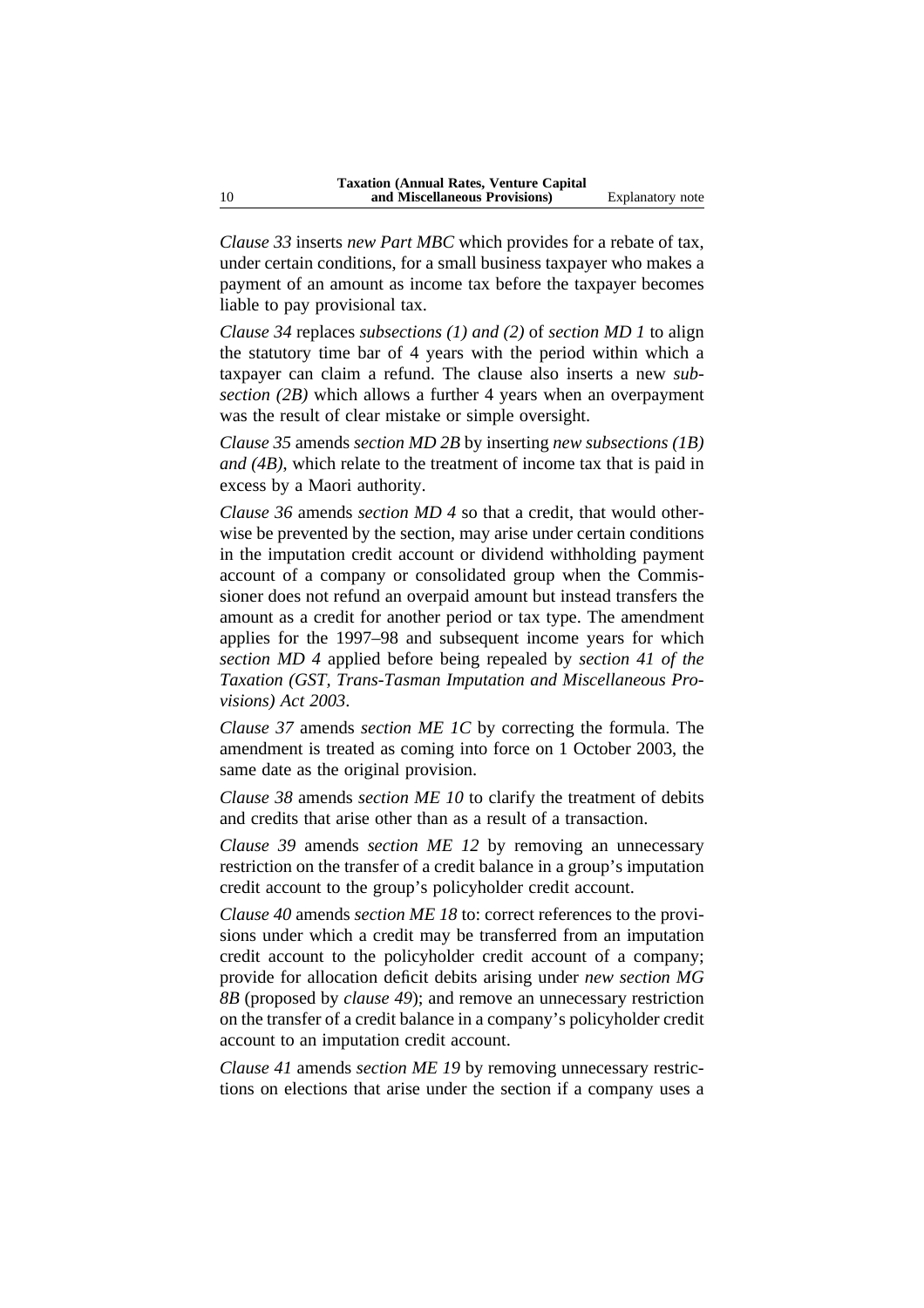credit balance in the company's policyholder credit account to meet an income tax or provisional tax liability.

*Clause 42* amends *section ME 26* to provide for allocation deficit debits arising under *new section MG 8B* (proposed by *clause 49*).

*Clause 43* amends *section MF 4* by removing a cross-reference to a repealed provision, with the same application as the original amending provision.

*Clause 44* amends *section MF 5* by correcting the way in which *subsection (6B)* provides for the conversion, into a net loss, of an excess amount of a debit in a branch equivalent tax account that is credited against an income tax liability. The amendment has the same application as the original amending provision.

*Clause 45* amends *section MF 8* by correcting the descriptions of the items in the formula and removing a cross-reference to a repealed provision. The amendments have the same application as the original amending provision.

*Clause 46* amends *section MF 10* by correcting the way in which *subsection (5B)* provides for the conversion, into a net loss, of an excess amount of a debit in a group's branch equivalent tax account that is credited against an income tax liability. The amendment has the same application as the original amending provision.

*Clause 47* amends *section MG 5* by providing for allocation deficit debits arising under *new section MG 8B* (proposed by *clause 49*).

*Clause 48* amends *section MG 8* by repealing *subsections (5) to (7)*. The subsections are superseded by *new section MG 8B* (proposed by *clause 49*).

*Clause 49* inserts *new section MG 8B*, which applies to a policyholder credit account company. The new section compares, over a period called the *DWP reference period*, a quantity called the *policyholder DWP ratio* with another quantity called the *shareholder DWP ratio*. Under the section, an allocation deficit debit arises in the company's policyholder credit account if, for the DWP reference period, the shareholder DWP ratio exceeds the policyholder DWP ratio and the company's policyholder income exceeds the company's policyholder net loss. A company may elect that the amendment apply for an imputation year that begins after 31 March 1995 and before 1 April 2004.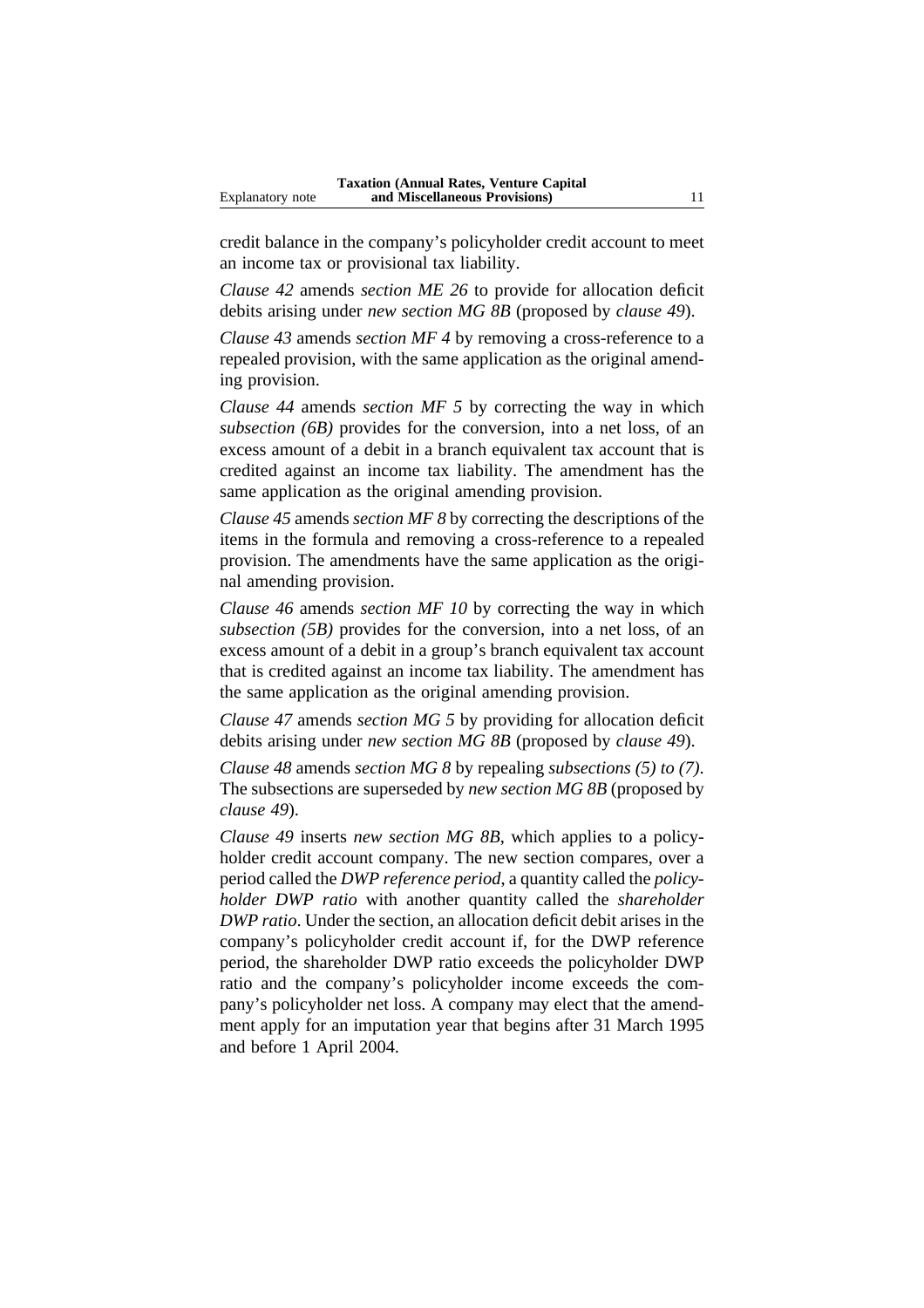*Clause 50* amends *section MG 9* by correcting an amendment to *subsection (5C)(b)* with the same application as the original amending provision.

*Clause 51* amends *section MG 15* by substituting a cross-reference to new *section MG 8B* (proposed by *clause 49*).

*Clause 52* amends *section MG 16A* by substituting a cross-reference to new *section MG 8B* (proposed by *clause 49*).

*Clause 53* amends *section MK 8* by providing for payments of further income tax by a Maori authority to be credited against income tax or provisional tax and for payments of income tax to be credited against further income tax.

*Clause 54* amends *section NBB 2* by replacing references to an *officer* of a company with references to a *director, secretary or statutory officer* of the company, with the same commencement as the original provision.

*Clause 55* amends *section NBB 4* by providing for a situation in which an employer who has entered an arrangement with a PAYE intermediary provides the PAYE intermediary with an authority to make payments under the arrangement by way of transfers from an account of the employer.

*Clause 56* amends *section NBB 5* to take into account the amendments made by *clause 55*.

*Clause 57* amends *section NBB 6* to take into account the amendments made by *clause 55*.

*Clause 58* amends *section NC 6* by removing unnecessary references to amounts of PAYE deductions fixed by an annual taxing Act.

*Clause 59* amends *section NC 7(2)* to set a lower withholding rate for companies that are non-resident contractors and do not make a tax declaration. A specific anti-avoidance rule is included that prevents structuring to take advantage of the lower withholding rate for companies.

*Clause 60* amends *section NC 12* by removing an unnecessary reference to an annual taxing Act.

*Clause 61* amends *section ND 12* to insert an omitted reference to *section ND 10(3)*.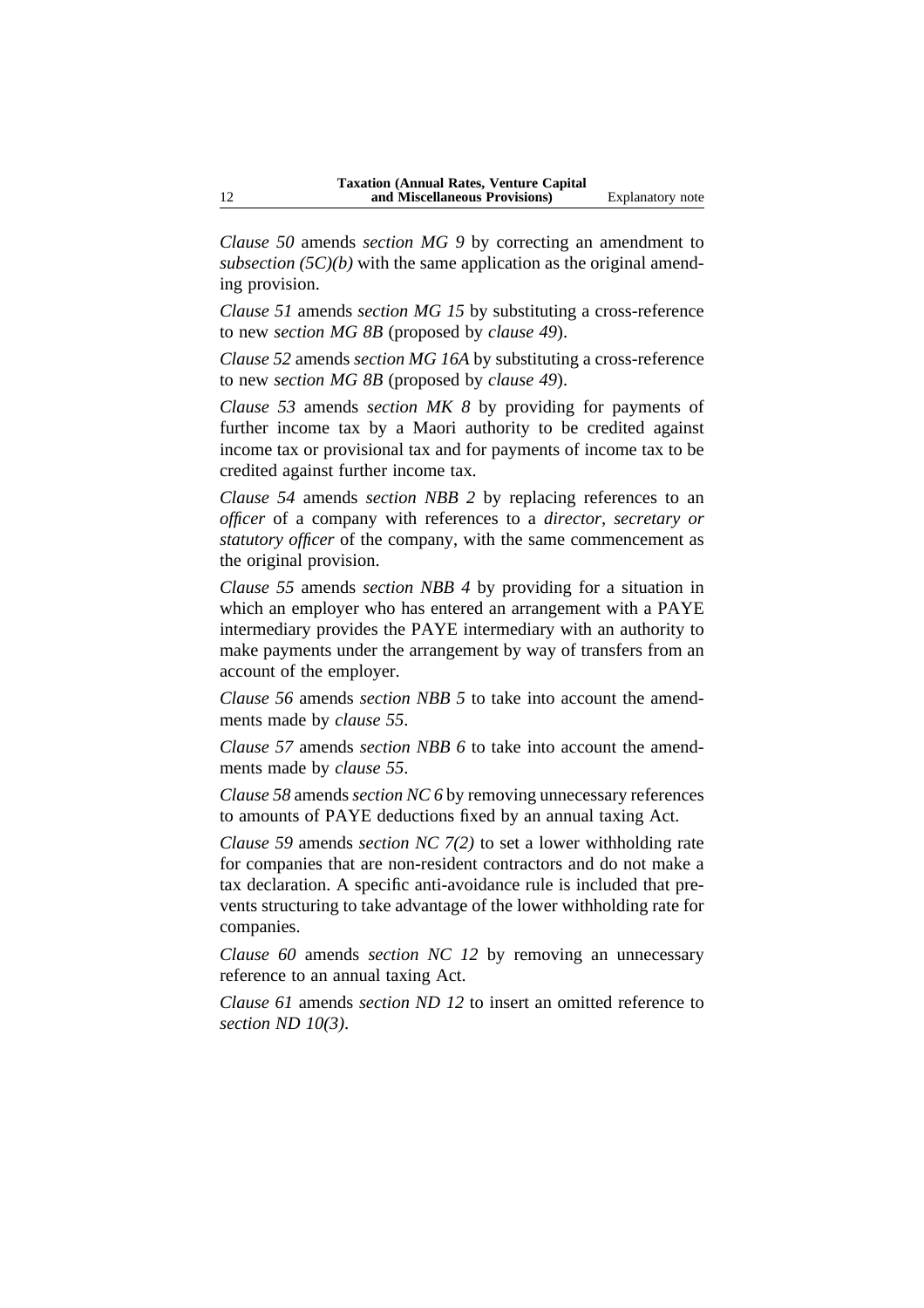*Clause 62* amends *section NF 1* to exclude interest paid under section 120D of the Tax Administration Act 1994 from being resident withholding income and to consequentially repeal *subsections (3) and (3A)*.

*Clause 63* amends *subsection (2)(a)* of *section NH 1* so that local authorities, non-profit bodies and charities are not required to deduct dividend withholding payments from dividends paid by foreign companies.

*Clause 64* amends *section NH 6* by substituting a reference to *new section MG 8B* (proposed by *clause 49*).

*Clause 65* amends *section OB 1* with various commencement dates and application provisions. *Subclause (2)* amends the definition of *allocation deficit debit* by substituting a reference to *new section MG 8B* (proposed by *clause 49*). *Subclause (3)* corrects a cross-reference in the definition of *community trust*. *Subclause (4)* inserts into the definition of *depreciable property* cross-references to *new sections DO 4C and DO 4D* (proposed by *clause 13*). *Subclause (5)* inserts into the definition of *diminished value* cross-references to *new sections DO 4C and DO 4D* (proposed by *clause 13*). *Subclause (6)* inserts a definition of *early payment rebate* for the purpose of *new Part MBC*. *Subclause (7)* adds a *new paragraph (c)*, relating to listed horticultural plants, to the definition of *estimated useful life*. *Subclause (8)* extends the definition of *finance lease* by: including arrangements of which a lease forms a part; providing for the transfer of the lease asset during, as well as at the end of, the lease term; and providing for an arrangement under which the lessee or an associate is a former owner of the lease asset and the lessor's rights and obligations in relation to the lease asset relate to the enforcement of the lease. *Subclause (9)* corrects the list of provisions affected by the definition of *insurer*. *Subclause (10)* repeals the definition of *land tax*. *Subclause (11)* amends the definition of *lease* by inserting a missing cross-reference to another definition, correcting a crossreference to a section and extending the definition to include a licence to use intangible property. *Subclause (12)* omits unnecessary words from the definition of *lessee*. *Subclause (13)* amends the definition of *lessee's acquisition cost* for a finance lease asset by including in the term all consideration provided to the lessee under the finance lease. *Subclause (14)* inserts a definition of *listed horticultural plant* for the purpose of *new sections DO 4B to DO 4D* (proposed by *clause 13*). *Subclause (15)* corrects a cross-reference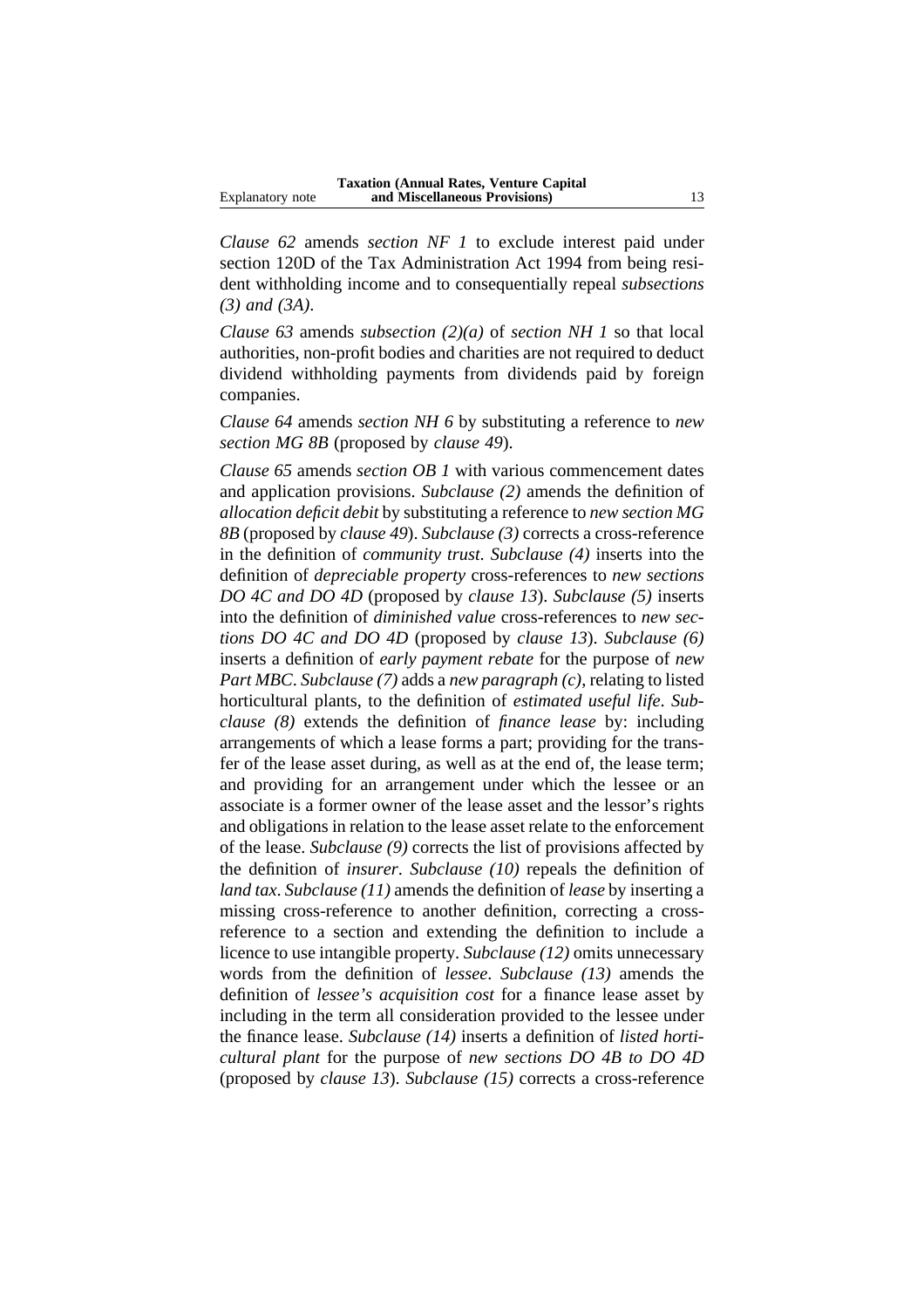in the definition of *net loss*. *Subclause (16)* inserts a definition of *non-listed horticultural plant*. *Subclause (17)* amends the definition of *PAYE intermediary* to require such a person to have agreements with not less than 10 employers. *Subclause (18)* inserts a definition of *planting* for the purpose of *new sections DO 4B to DO 4D* (proposed by *clause 13*). *Subclause (19)* inserts a definition of *plot* for the purpose of *new sections DO 4B to DO 4D* (proposed by *clause 13*). *Subclause (20)* amends the definition of *premium* so that an amount is within the definition if it is payable in respect of a contract of insurance. *Subclause (21)* inserts a definition of *qualifying foreign equity investor* for the purpose of *section CB 2* as amended by *clause 4*. *Subclause (22)* inserts a definition of *replaced area fraction* for the purpose of *new sections DO 4B to DO 4D* (proposed by *clause 13*). *Subclause (23)* inserts a definition of *replacement plant* for the purpose of *new sections DO 4B and DO 4D* (proposed by *clause 13*). *Subclause (24)* amends the definition of *resident in Australia* so that a person who is resident in New Zealand may satisfy the definition. *Subclause (25)* inserts a definition of *small business taxpayer* for the purpose of *new Part MBC* (proposed by *clause 33*). *Subclause 26* includes in the definition of *special corporate entity* an incorporated society that does not issue shares to members. *Subclause* (27) removes an incorrectly numbered definition and inserts a *new definition* of *tax credit advantage*. *Subclause (28)* corrects a reference in the definition of *taxable period* to the *Goods and Services Tax Act 1985*.

*Clause 66* amends *section OB 6* by inserting a missing crossreference.

*Clause 67* amends *section OD 3* by inserting *new subsections (4) and (5)* that provide for the continuity of ownership of companies owned by incorporated societies. *New subsection (4)* applies for tax positions taken for the 1997–98 to 2002–03 income years. *New subsection (5)* applies for tax positions taken for the 2003–04 and subsequent income years.

*Clause 68* amends *Schedule 7* consequentially on the new definition of *non-listed horticultural plant* (proposed by *clause 65(16)*).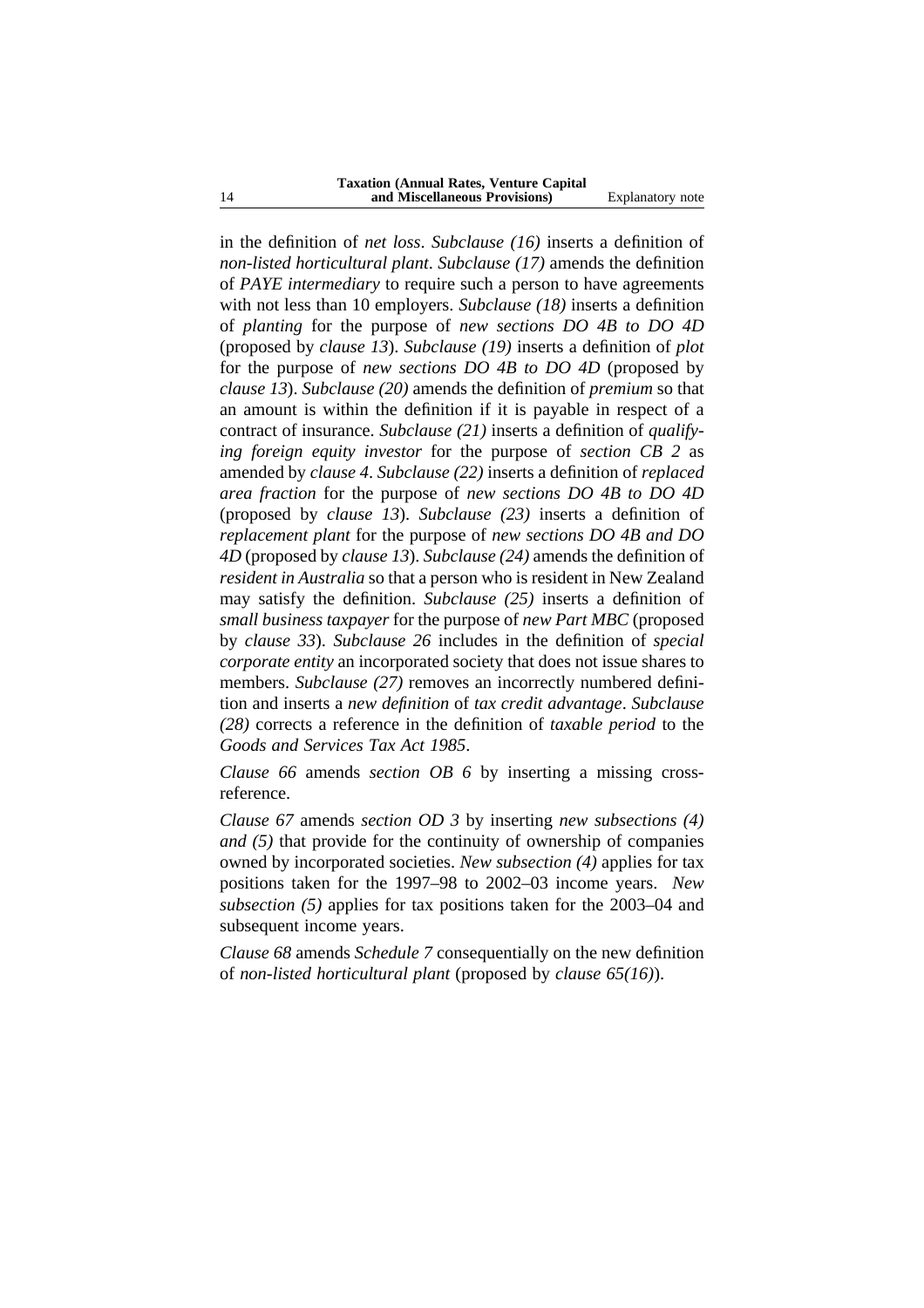#### **Part 3**

## **Amendments to Tax Administration Act 1994**

*Clause 69* amends *section 2* to remove the reference to the provisions in Part VI, as part of the amendments proposed to be made by *Part 4* relating to the self-assessment of GST.

*Clause 70* amends *section 3*. A *new paragraph (b)(iv)* is added to the definition of *disputable decision*. New defined terms: *disqualifying offence*; *disqualifying penalty*; *GST payable*; *responsible department*; and *student allowance*, are inserted. A cross-reference in the definition of *late payment penalty* is corrected. The definition of *response period* is replaced.

*Clause 71* amends *section 17* by replacing in *subsection (1C)(a)(i)* "in the knowledge, possession or control of" with "held by".

*Clause 72* amends *section 81* to substitute ''the responsible department" for "the department for the time being responsible for the administration of the Social Security Act 1964''.

*Clause 73* amends *subsections (1) to (7)* of *section 82* generally to substitute ''the responsible department'' for ''the department for the time being responsible for the administration of the Social Security Act 1964''. The clause similarly amends the definition of *authorised officer*, inserts a new *subsection (7B)* to expand the employment particulars which the Commissioner may provide to that department, amends the definition of *beneficiary* to include a person who is a spouse of the recipient of a student allowance for the purposes of the Student Allowances Regulations 1998, and inserts a definition of *benefit*.

*Clause 74* amends *section 85* by: inserting a new purpose subsection; substituting "the responsible department" for "the department for the time being responsible for the administration of the Social Security Act 1964''; and adding a new paragraph to the definition of *debtor*.

*Clause 75* amends *section 87* by inserting a missing cross-reference.

*Clause 76* inserts into *section 89C* two new grounds for issuing an assessment without undertaking the steps required under the disputes procedures. The first arises when the assessment is in relation to a matter for which the material facts and relevant law are identical to those for another assessment of the taxpayer that is before the courts, and the second arises when a taxpayer has left New Zealand having been involved in fraudulent activity.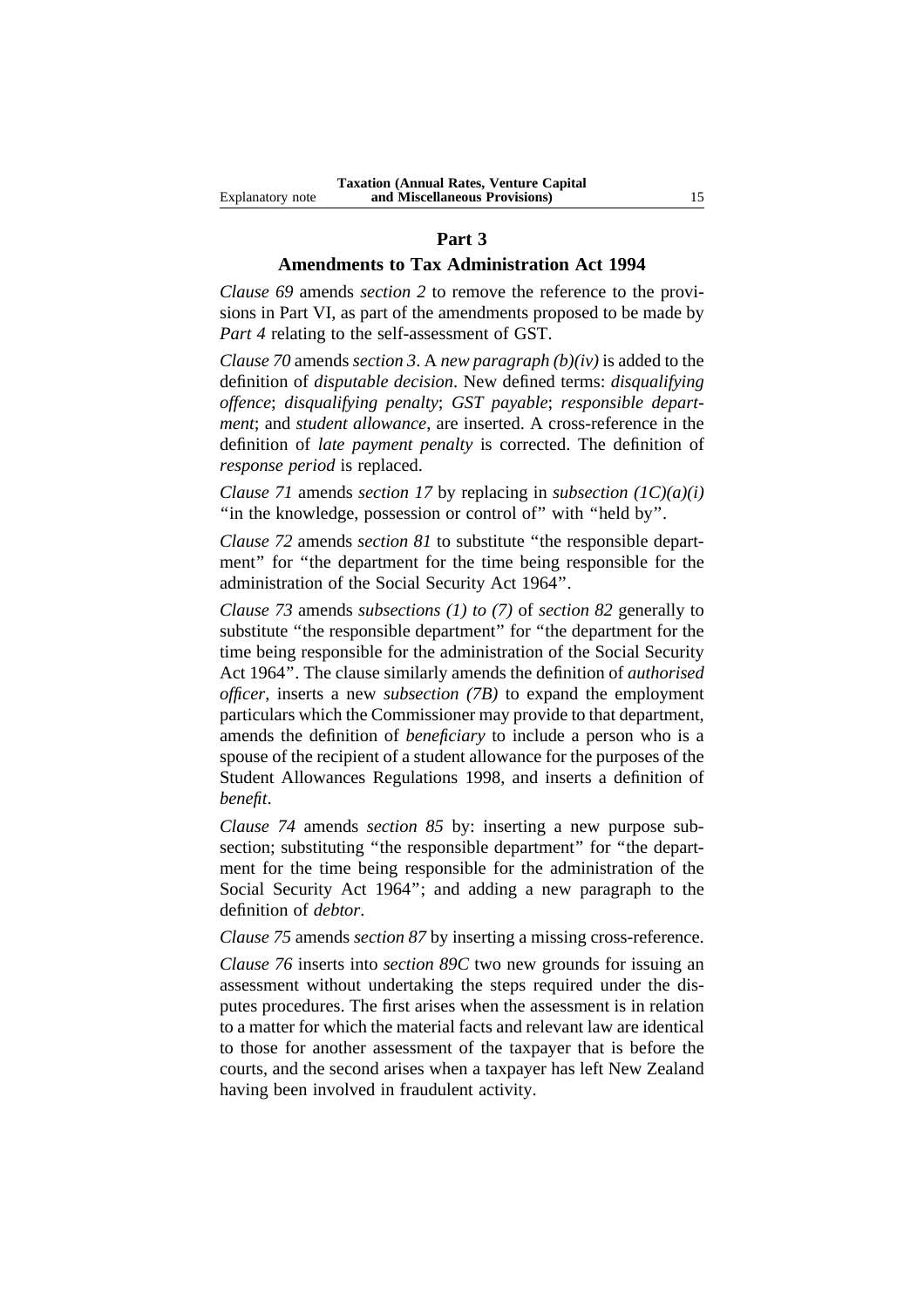*Clause 77* inserts a new subsection in *section 89D* requiring a taxpayer to file a GST return before taking steps under the disputes process.

*Clause 78* amends *section 89DA* to include a reference to a GST return period and inserts a new *subsection (1B)* giving a taxpayer 2 years within which to provide a notice of proposed adjustment in relation to an input tax credit. The clause also replaces *subsection (2)*.

*Clause 79* amends *section 89E(1)* to increase the threshold for the small claims jurisdiction of the Taxation Review Authority to \$30,000.

*Clause 80* replaces *section 89F* to clarify what both the Commissioner and a taxpayer must set out in a notice of proposed adjustment.

*Clause 81* replaces *subsection (2)* of *section 89G* to clarify what a notice of response must contain.

*Clause 82* amends *section 89K* by including GST returns and the step of issuing a statement of position within its ambit. The definition of *exceptional circumstance* is also replaced and widened to include minimal lateness by a taxpayer or an agent and the effect of statutory holidays.

*Clause 83* amends *section 89M*. The Commissioner is required to issue a disclosure notice, and a new *subsection (6B)* is inserted to limit the matters that are required as evidence. *Subsection (7)* is replaced, clarifying the situation when a disputant does not issue a statement of position.

*Clause 84* inserts new *sections 89N and 89O*. *Section 89N* requires the disputes process to be completed by both the Commissioner and the taxpayer, except in certain specified circumstances, before an assessment can be amended under *section 113*. *Section 89O* provides for a test case procedure when a dispute is significantly similar to a case that is designated as a test case and is being heard by the court.

*Clause 85* amends *section 90* by replacing *subsection (6)* to extend the powers of the Commissioner in relation to an existing determination, including giving a power to cancel the determination.

*Clause 86* amends *section 90AC* by inserting a reference to the increased powers given to the Commissioner by *clause 85*.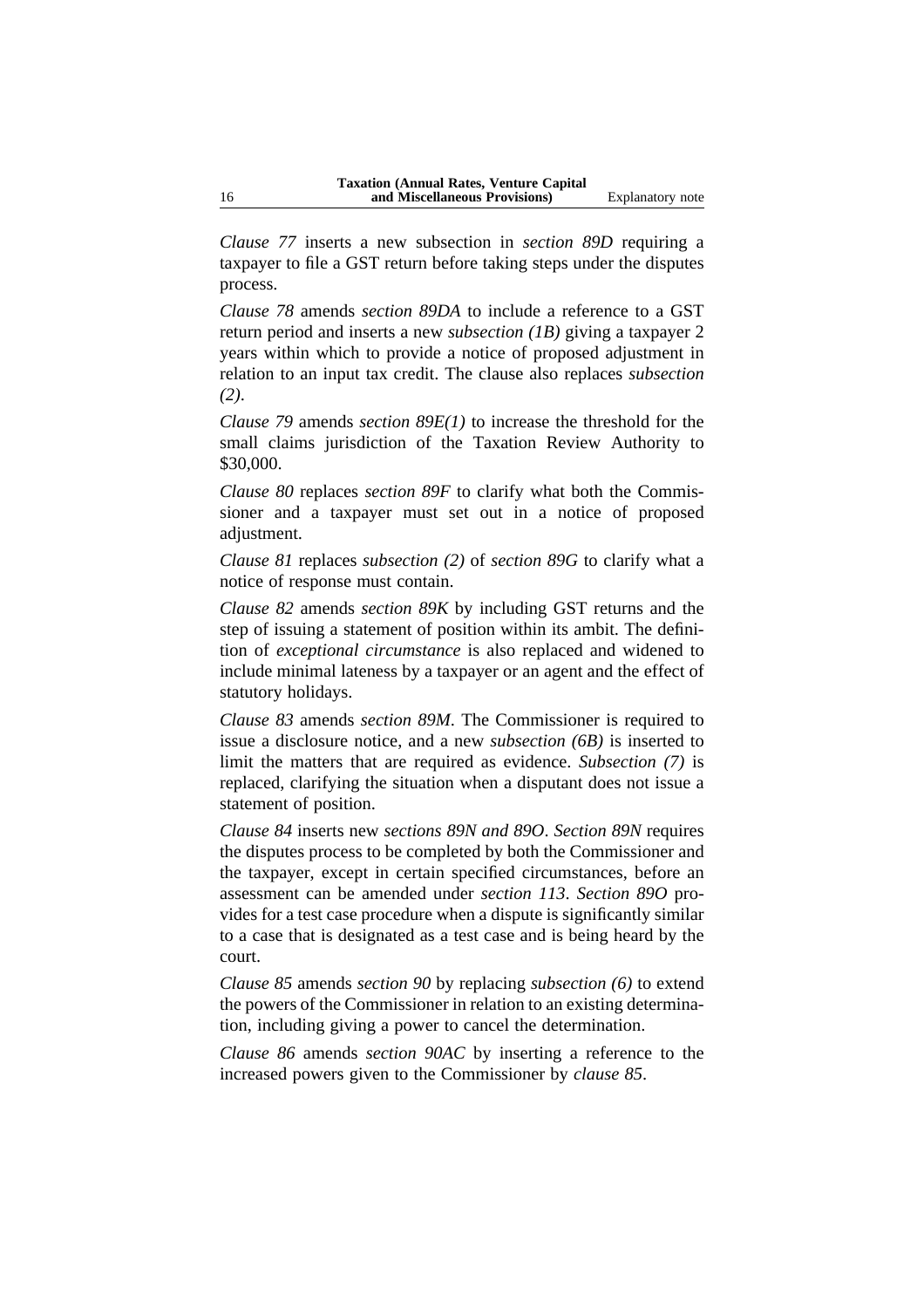*Clause 87* amends *section 90AD* by inserting a reference to the increased powers given to the Commissioner by *clause 85*.

*Clause 88* amends *section 90AE* by inserting a reference to the increased powers given to the Commissioner by *clause 85*.

*Clause 89* amends *section 90A* by replacing *subsection (6)* to extend the powers of the Commissioner in relation to an existing determination, including giving a power to cancel the determination.

*Clause 90* inserts *new section 91AB* to give the Commissioner the power to make determinations in relation to listed horticultural plants, as required by the amendments proposed by *clause 13*.

*Clause 91* amends *section 91E* by repealing *subsection (6)(d)*.

*Clause 92* amends *section 92* to change the section heading, and to replace *subsection (2)* to clarify when an assessment is made.

*Clause 93* inserts a new *section 92B* in relation to the self-assessment of GST.

*Clause 94* amends *section 106* by inserting new *subsections (1D) and (1E)* relating to default assessments for GST. The amendment follows the changes made to the Goods and Services Tax Act 1985 relating to assessments made under that Act.

*Clause 95* replaces *section 108(2)* by adding a third limb for the reopening of an assessment, that is, the material overstatement of a deduction, and also adds the materiality requirement when gross income is not mentioned.

*Clause 96* amends *section 108A* by replacing *subsections (1) and (3)* following the changes made under the self-assessment reforms.

*Clause 97* amends *section 108B* by replacing *subsection (1)* and adding a new *subsection (1B)*. The amendments extend the waiver period to 12 months, and provide that Commissioner may not investigate new issues during the waiver period. An amendment is also made to *subsection (3)* following the changes made under the selfassessment reforms.

*Clause 98* inserts a new *subsection (7)* in *section 111* that follows the changes made to the Goods and Services Tax Act 1985 relating to assessments made under that Act.

*Clause 99* amends *section 113* to establish the relationship between this section and proposed *section 89N*.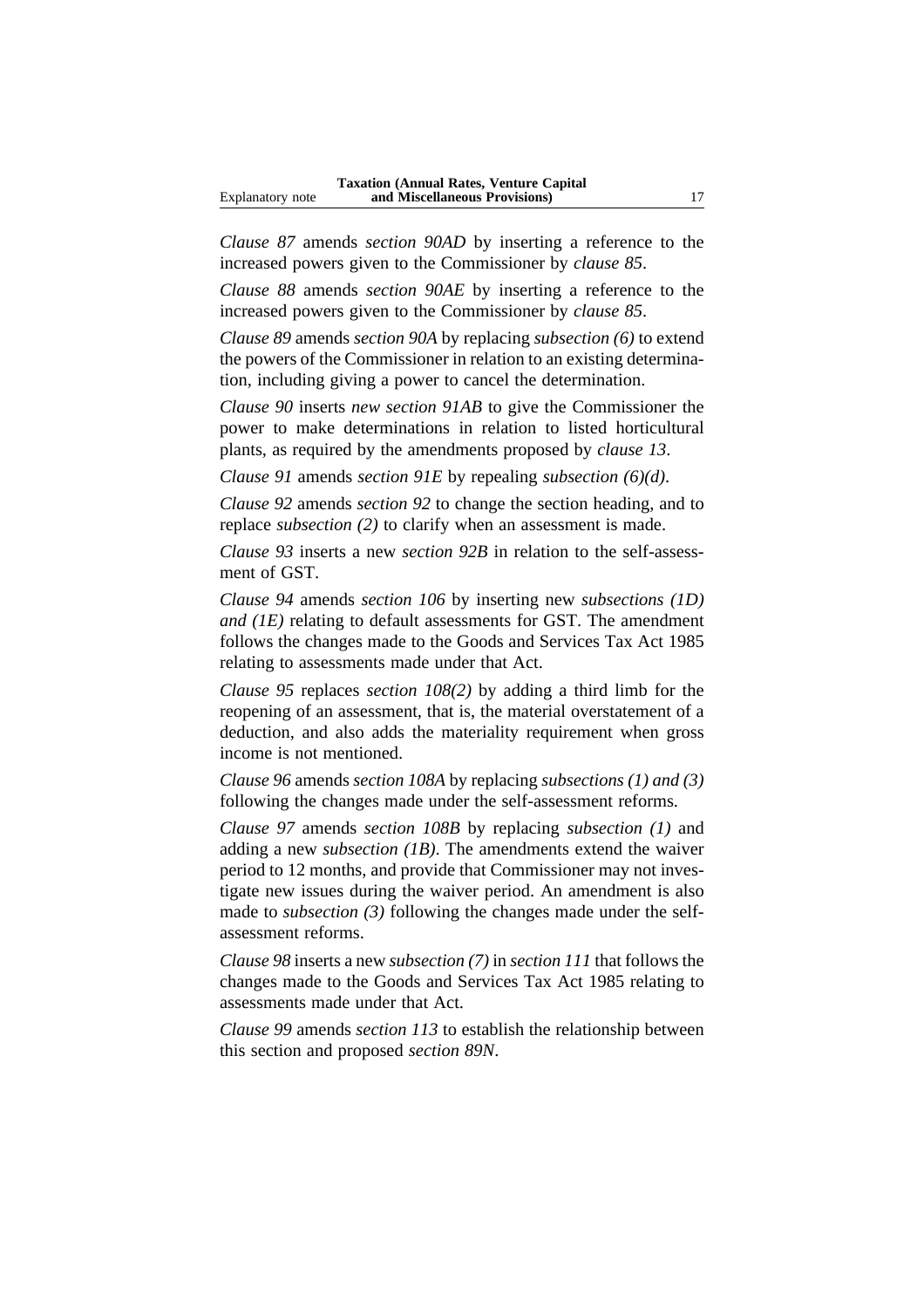*Clause 100* replaces *section 114* to provide an express statement that an assessment is not invalidated because the assessment is made in compliance with a recommendation or direction by an authorised officer or in compliance with a policy statement.

*Clause 101* amends *section 120OB* by amending cross-references affected by *clause 55*.

*Clause 102* amends *section 138B(3)* to clarify the time period within which a disputant must file proceedings.

*Clause 103* amends *section 138E* to add references to provisions containing discretions of the Commissioner that may not be challenged.

*Clause 104* amends *section 138F* to clarify the relationship between that provision and *section 138B*.

*Clause 105* amends *section 139A* to impose on the Commissioner a requirement to send or make public a notice before imposing a late filing penalty in relation to an imputation return.

*Clause 106* consequentially amends *section 141(2)* to refer to new *section 141AA(1)* (proposed by *clause 107*).

*Clause 107* inserts new *section 141AA*, which imposes a specific shortfall penalty on a person who fails to make a deduction from a withholding payment that the person makes to a non-resident contractor who is relieved by a double tax agreement from liability for tax on the withholding payment. The new section relieves the person from paying the normal shortfall penalty that would apply in the absence of the section.

*Clause 108* replaces *section 141FB*. The replacement provision clarifies the effect of the replaced provision, defines a new term of *disqualifying penalty*, includes provision for the new concept of a *disqualifying offence* and clarifies the treatment of shortfall penalties that arise from tax shortfalls of which the Commissioner becomes aware as a consequence of a single investigation or voluntary disclosure.

*Clause 109* repeals *section 141FC*, consequential on *clause 110*.

*Clause 110* inserts *new section 141FD* which provides that a shortfall penalty may not be imposed on a loss attributing qualifying company if the net loss of the company is reduced after being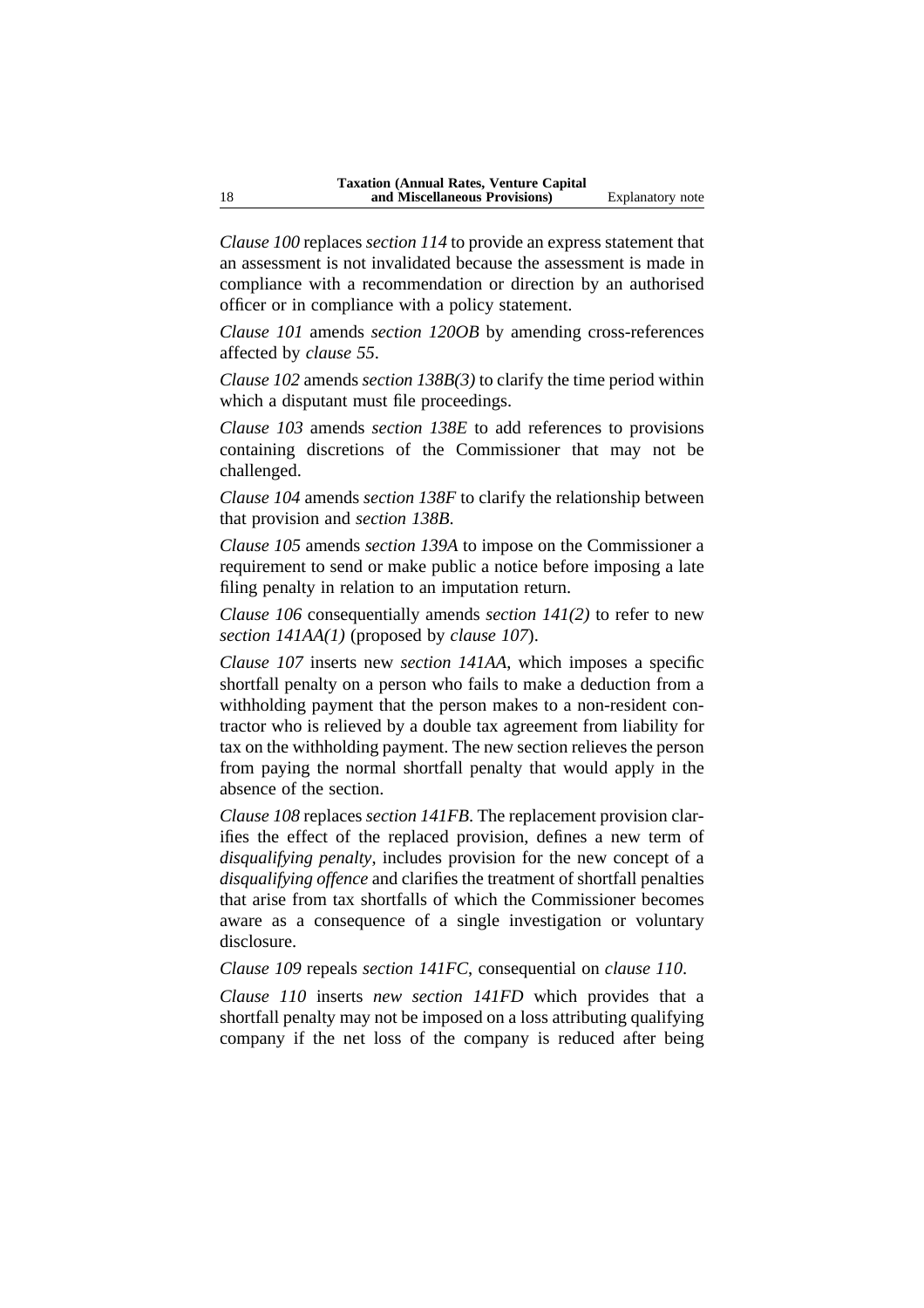attributed and that a shortfall penalty may be imposed on a shareholder who claims a deduction for a proportion of the attributed net loss.

*Clause 111* amends *section 141JB* to amend cross-references affected by *clause 55*.

*Clause 112* amends *section 167* to amend cross-references affected by *clause 55*.

*Clause 113* amends *section 168* to amend cross-references affected by *clause 55*.

*Clause 114* amends *section 169* to amend cross-references affected by *clause 55*.

*Clause 115* amends *section 173L*, providing consistency of reference.

*Clause 116* amends *section 177C* provides that the Commissioner may use a figure for the net loss of a taxpayer from the most recent return of income of the taxpayer if the taxpayer has failed to file a return for the preceding income year.

*Clause 117* amends *section 181D* to provide for the remission of late payment penalties and interest imposed on a Maori authority in circumstances in which late payment penalties and interest imposed on a company would be remitted.

*Clause 118* includes in *section 183A(1)* a reference to the shortfall penalty imposed by *section 141AA* (proposed by *clause 107*).

*Clause 119* includes in *section 183D(1)(b)* a reference to the shortfall penalty imposed by *section 141AA* (proposed by *clause 107*).

*Clause 120* inserts a reference in *section 185* to the Goods and Services Tax Act 1985.

*Clause 121* inserts a reference in *section 225* to the Goods and Services Tax Act 1985. The clause also changes the section heading.

*Clause 122* inserts a reference in *section 226* to the Goods and Services Tax Act 1985.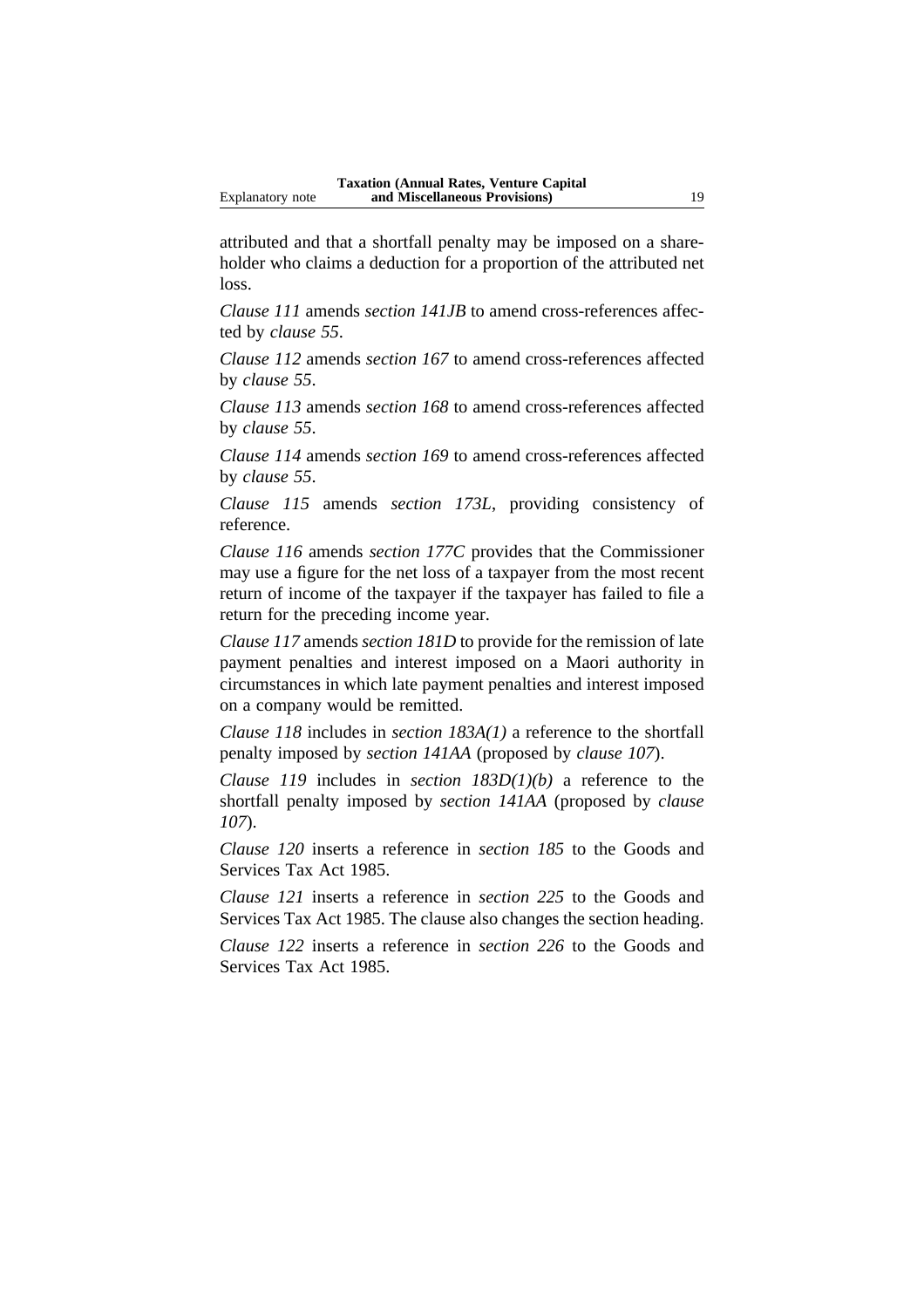#### **Part 4**

# **Amendments to other Acts and Regulations**

*Amendments to Goods and Services Tax Act 1985*

*Clause 124* consequentially amends *section 2* to refer to new *section 51B* (proposed by *clause 136*).

*Clause 125* repeals an incorrectly numbered subsection of *section 11A* that was inserted by an earlier amendment Act and inserts a new *subsection (6)*, correctly numbered.

*Clause 126* inserts a new *subsection (3)* in *section 16* relating to the notice of assessment under new *section 92B* of the Tax Administration Act 1994 (proposed by *clause 93*).

*Clause 127* inserts a new *subsection (3)* in *section 17* relating to the notice of assessment under new *section 92B* of the Tax Administration Act 1994 (proposed by *clause 93*).

*Clause 128* inserts a new *subsection (2B)* in *section 19B* relating to the notice of assessment under new *section 92B* of the Tax Administration Act 1994 (proposed by *clause 93*).

*Clause 129* replaces the *proviso* to *section 20(3)* to provide that a deduction from output tax may be made in a later taxable period if the failure to make the deduction arises because a person has difficulty in obtaining a tax invoice or through clear mistake or simple oversight.

*Clause 130* consequentially amends *section 20A* to refer to new *section 51B* (proposed by *clause 136*).

*Clause 131* amends *section 21E* to clarify that apportionment can be used in the application of *subsection (4)* to goods and services and to correct a cross-reference.

*Clause 132* repeals *section 23(3)*.

*Clause 133* repeals *Part IV* following the changes to the Tax Administration Act 1994 relating to assessments made under that Act.

*Clause 134* replaces *section 45* to align the rules about refunds of excess GST with those for income tax.

*Clause 135* repeals *section 50* as a tidy-up measure.

*Clause 136* inserts a new *section 51B* to describe persons who are treated as registered because of the actions they have undertaken. It follows the changes to the Act and to the Tax Administration Act 1994 relating to the making of assessments.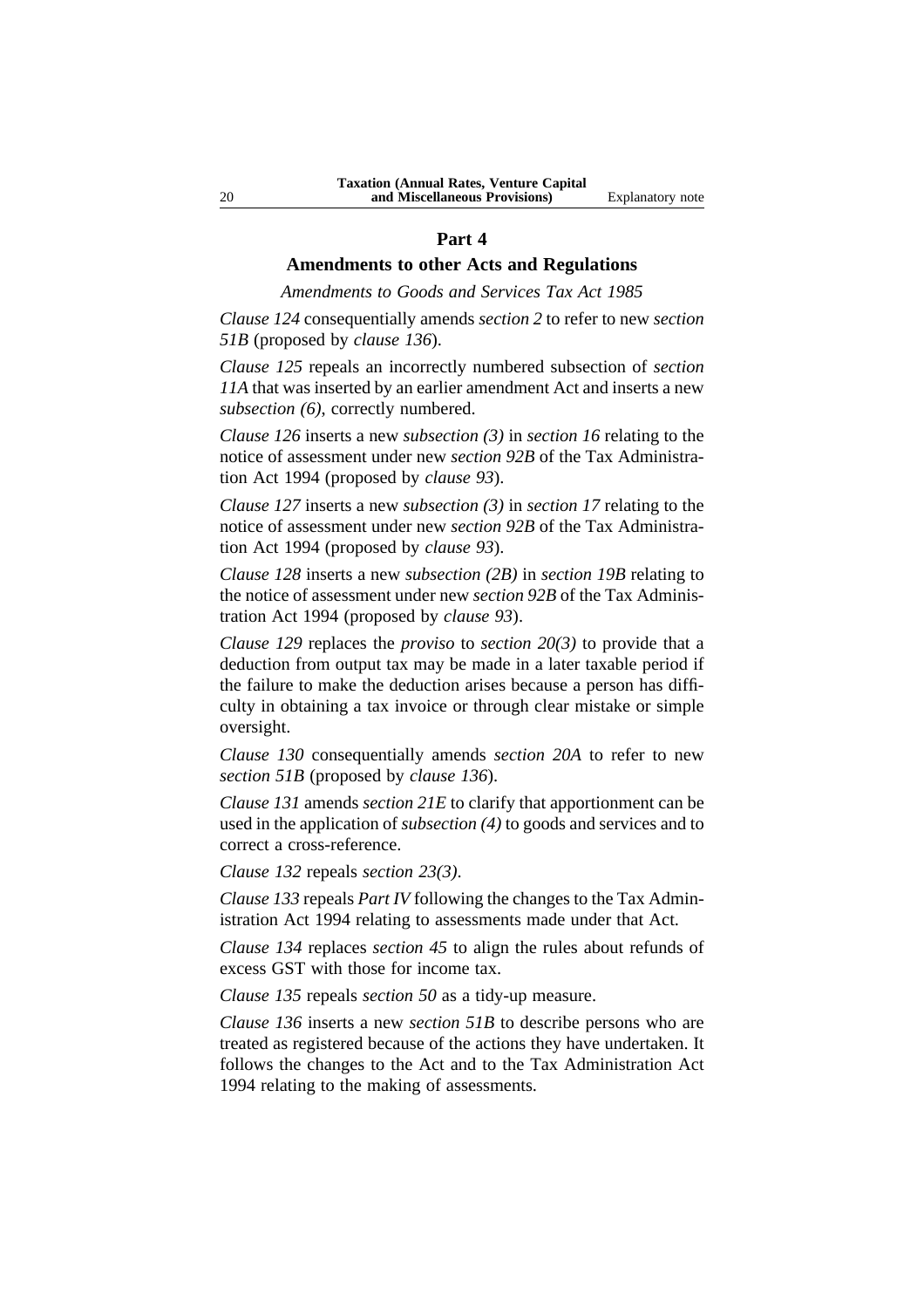*Clause 137* repeals *section 61B* as a tidy-up measure.

*Clause 138* repeals *section 80* as a tidy-up measure.

*Clause 139* repeals *section 81* as a tidy-up measure.

*Clause 140* amends *section 84B* to correct the transitional provisions for the reverse charge on imported services.

*Amendment to Taxation Review Authorities Act 1994 Clause 141* amends *section 13B* to increase the threshold to \$30,000.

#### *Amendment to Income Tax Act 1976*

*Clause 142* amends the definition of *special corporate entity* in *section 8B* in a way that corresponds with the amendment proposed by *clause 65(26)*.

*Amendment to Taxation Review Authorities Regulations 1998 Clause 143* replaces the definition of *disputable decision* in *regulation 2* for consistency with the Tax Administration Act 1994.

*Clause 144* inserts a new *subclause (6)* in *regulation 18* to provide a definition of *precedent* for the purpose of *subclause (5)*.

*Amendment to Partnership Act 1908*

*Clause 145* repeals *section 57*.

# *Regulatory impact and compliance cost statement*

In developing tax law, an objective is to ensure that costs associated with the functioning of the tax system are minimised. This objective must, however, be balanced by the needs to protect the tax base, treat taxpayers fairly and ensure an efficient tax system. All the proposals in this bill are intended to improve the efficiency and equity of the system. Some proposals that deliver various levels of tax savings are also likely to increase tax-related compliance costs.

## *Compliance cost statement*

The following proposals in the bill will reduce compliance costs:

*Horticultural plants:* Provisions that address current uncertainties with regard to the tax treatment of horticultural plants by establishing a process for amortising planting expenditure and authorising the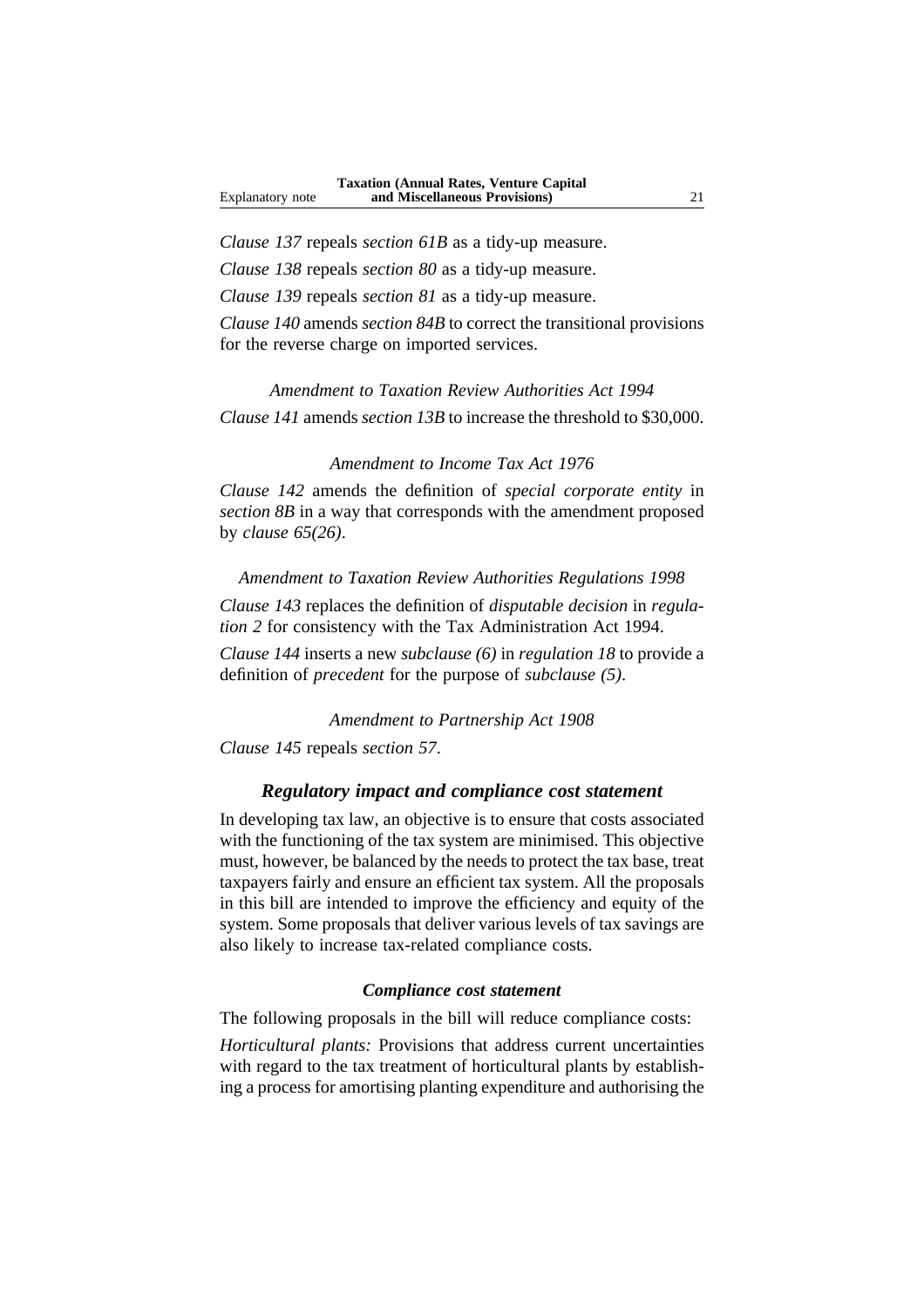deduction of a limited amount of replacement-planting (including re-grafting) expenditure will significantly reduce compliance costs.

*Fund withdrawal tax*: Amendments to the provisions of the Income Tax Act 1994 that impose fund withdrawal tax, clarifying the exemption for funds that are withdrawn on the cessation of employment and clarifying that the rules do not apply to funds from employer specified superannuation contributions that were taxed at a higher rate or treated as salary or wages, will slightly reduce compliance costs because the amendments remove uncertainty in the law.

*Maori authorities*: Amendments to the Income Tax Act 1994 and Tax Administration Act 1994 to clarify the rules relating to Maori authorities will reduce compliance costs because the amendments remove uncertainty in the law.

*RWT on use-of-money interest*: An amendment to remove the Commissioner's obligation to deduct resident withholding tax from useof-money interest paid to taxpayers in respect of overpaid tax will reduce compliance costs.

*PAYE intermediaries*: Amendments to the Income Tax Act 1994 providing an alternative to the requirement that employees' net salary and wages pass through a PAYE intermediary's trust account and clarifying the meaning of ''officer'' will reduce compliance costs for both PAYE intermediaries and their clients.

The following proposals in the bill will not change compliance costs:

*Annual rates:* The provision to confirm the annual rates of income tax for the 2003–04 income year.

*Post-implementation review of the tax disputes process:* Provisions to give effect to the post-implementation review of the tax disputes process.

*Sale and lease-back of intangibles:* Amendments to ensure that taxpayers entering into transactions involving the sale and leaseback of intangibles are unable to take deductions for what are, in substance, repayments of loan principal.

*Tax treatment of venture capital:* Provisions that remove the potential for income tax to be payable on share gains of certain nonresidents that invest in certain unlisted resident companies.

*Patent and resource management application costs:* Amendments that allow the deduction of costs associated with patent and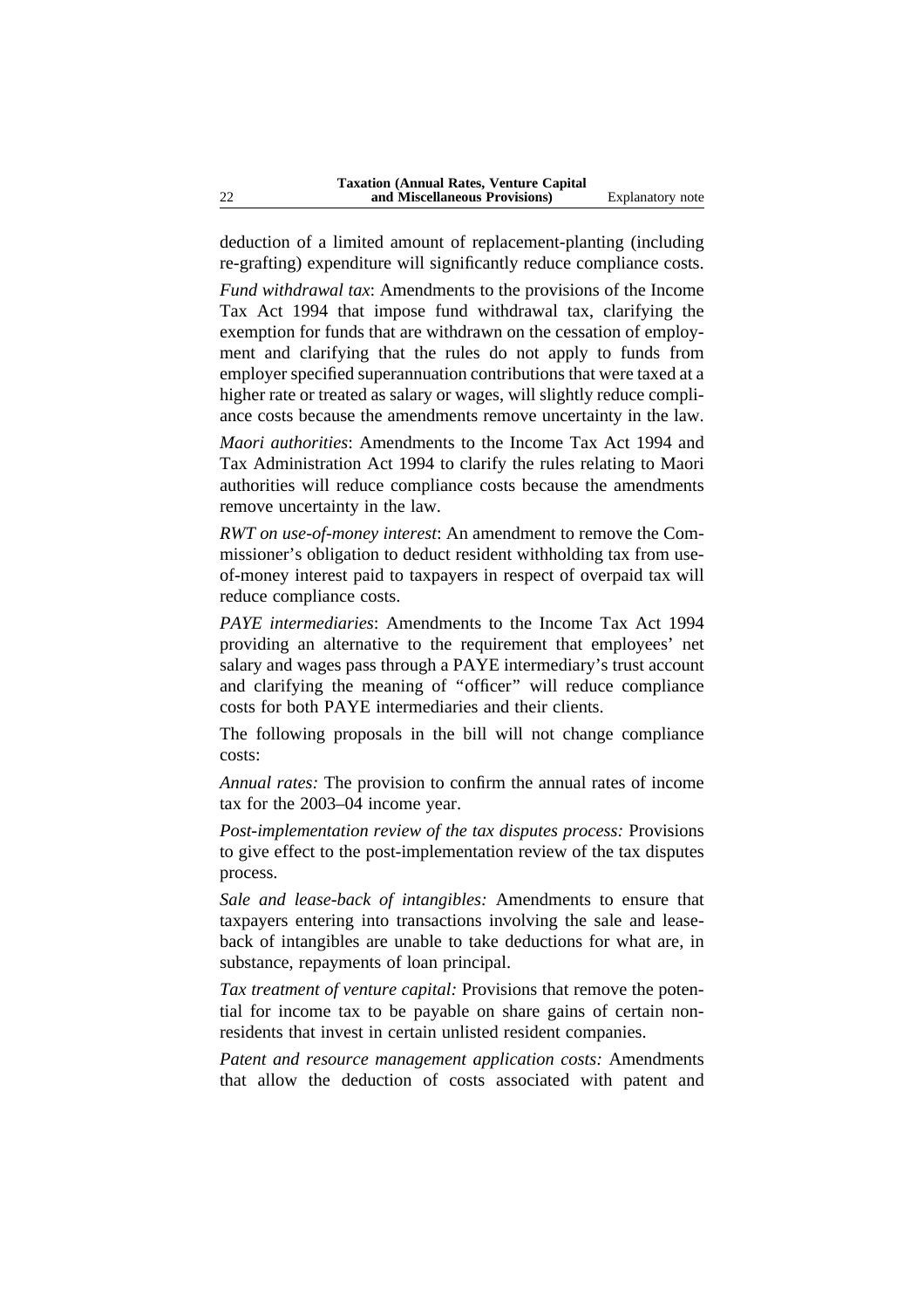resource-management-consent applications that are not granted or that are withdrawn.

*Loss attributing qualifying companies*: Amendments that require the shareholders of a loss attributing qualifying company to be charged with any penalties that arise from an adjusted assessment that reduces a net loss of the company.

*Early payment rebate of income tax:* Amendments to the Income Tax Act 1994 to permit small business taxpayers who pay income tax on their self-employed or partnership income during their first year in a business are expected, on balance, to have no impact on compliance costs.

*Remedial provisions:* Remedial amendments that should have no impact on compliance costs are made to—

- confirm that an assessment issued by an Inland Revenue officer at the direction of another Inland Revenue officer is valid;
- provide certainty for taxpayers and Inland Revenue that the date of a self-assessment is the date of receipt of the taxpayer's notice of assessment;
- allow a net loss to be calculated at the date on which the last return is filed, rather than according to a taxpayer's return of income for the income year immediately preceding the income year in which the outstanding tax is written off;
- remove the requirement for local authorities to account for dividend withholding payments on dividends paid by a foreign company;
- make consistent the references in sections ES 1 and ES 2 of the Income Tax Act 1994 to losses from loss attributing qualifying companies;
- amend the Tax Administration Act 1994 to ensure the secrecy of gaming information provided by Inland Revenue to the Department of Internal Affairs and the Ministry of Health;
- allow determinations issued by the Commissioner under the accruals rules to be cancelled, including determinations for which no replacement determination is being issued;
- amend the multi-rate fringe benefit tax rules to insert an omitted section reference;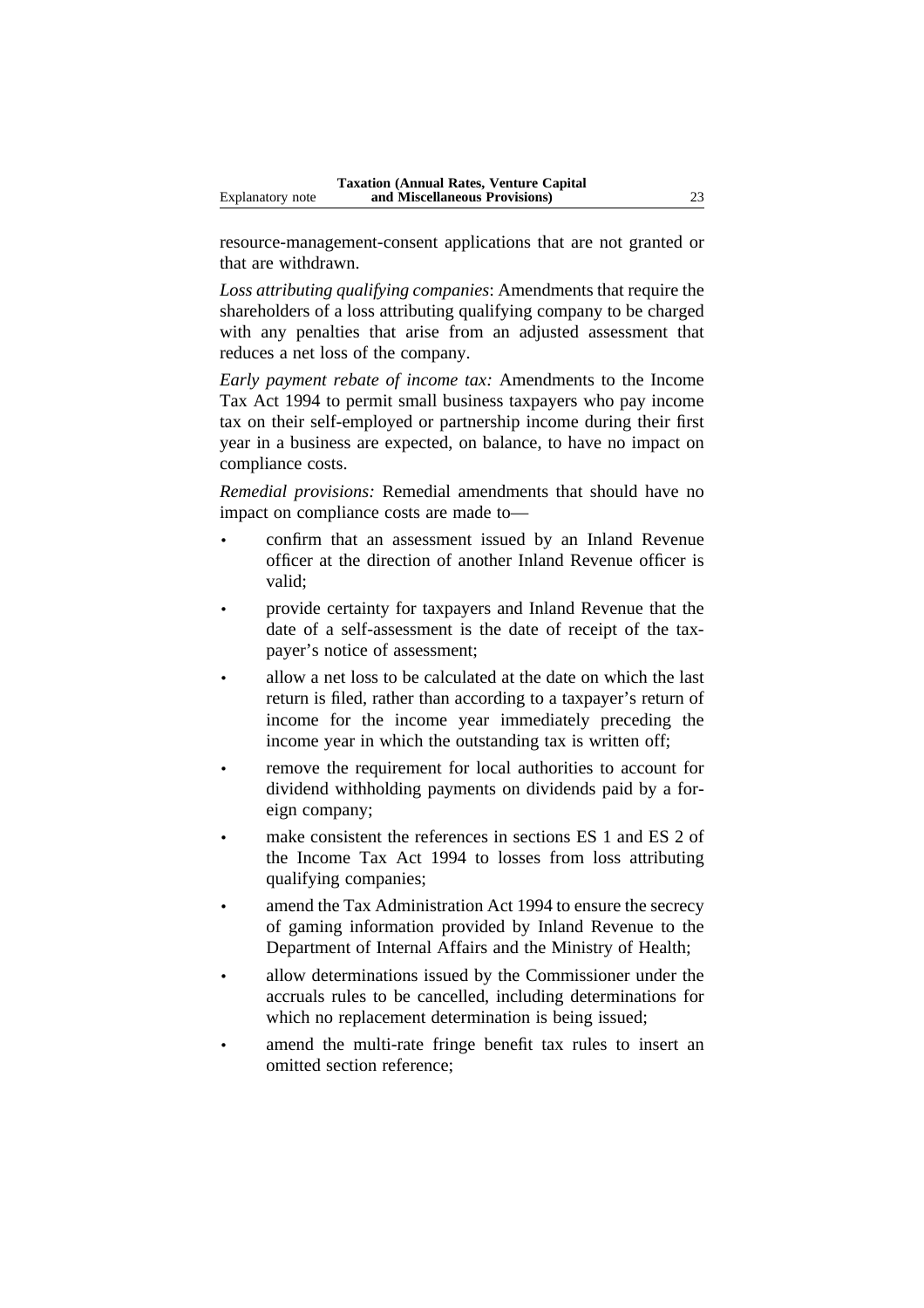- make minor technical and drafting amendments to correct errors in the trans-Tasman imputation and branch equivalent tax account rules;
- amend the allocation deficit debit rules for life insurance companies to ensure that the ratio by which dividend withholding payment credits are attached to shareholder dividends does not exceed the equivalent ratio for policyholders.

The following proposals in the bill may increase compliance costs:

*Incorporated societies:* Amendments to allow incorporated societies to carry forward tax losses, and offset their income and losses with the income and losses of their wholly-owned subsidiaries and with commonly-owned incorporated societies may have small compliance-cost implications. As the amendments will have retrospective effect, some incorporated societies may seek to have their returns reassessed for the relevant period.

*Non-resident contractors withholding tax:* Amendments that allow for a reduced rate of tax deductions from withholding payments that are made to non-resident contractors, and that provide in some circumstances for a standard shortfall penalty for failing to make such tax deductions, may produce a small and temporary increase in compliance costs arising from the need for taxpayers to adapt to the changed legislation.

#### **Consultation**

Proposals contained in the bill were, with the exception of a number of minor remedial amendments, subject to the Generic Tax Policy Process. This is a robust consultative and tax policy development process focussed on tax policy development. For the major measures in the bill, this process included the release of the following discussion documents or issue papers:

# *Making tax easier for small businesses*

## *Resolving tax disputes: a legislative review*

Specific consultation was undertaken with a number of professional groups, industry representatives and individual taxpayers, according to their expertise or membership. These consultations included:

- Institute of Chartered Accountants of New Zealand
- New Zealand Law Society
- New Zealand Fruitgrowers Federation Incorporated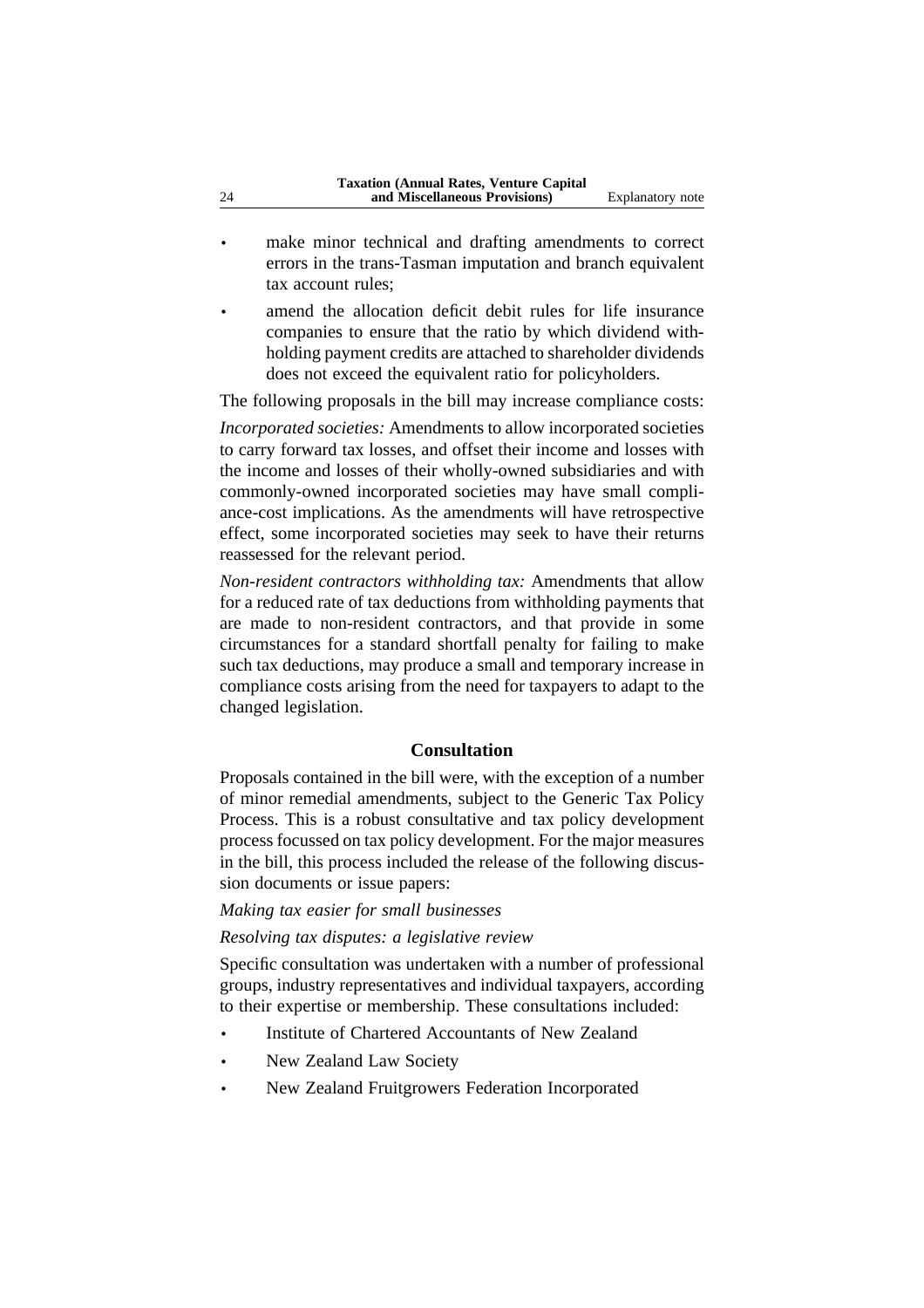- Minter Ellison Rudd Watts
- PricewaterhouseCoopers
- Ernst & Young
- KPMG
- Deloitte
- Corporate Taxpayer Group
- Robbie Cullen (Barrister)
- Taxation Review Authority
- The Treasury
- Datacom Employer Services Limited
- Investment, Savings and Insurance Association of New Zealand
- Russell McVeagh.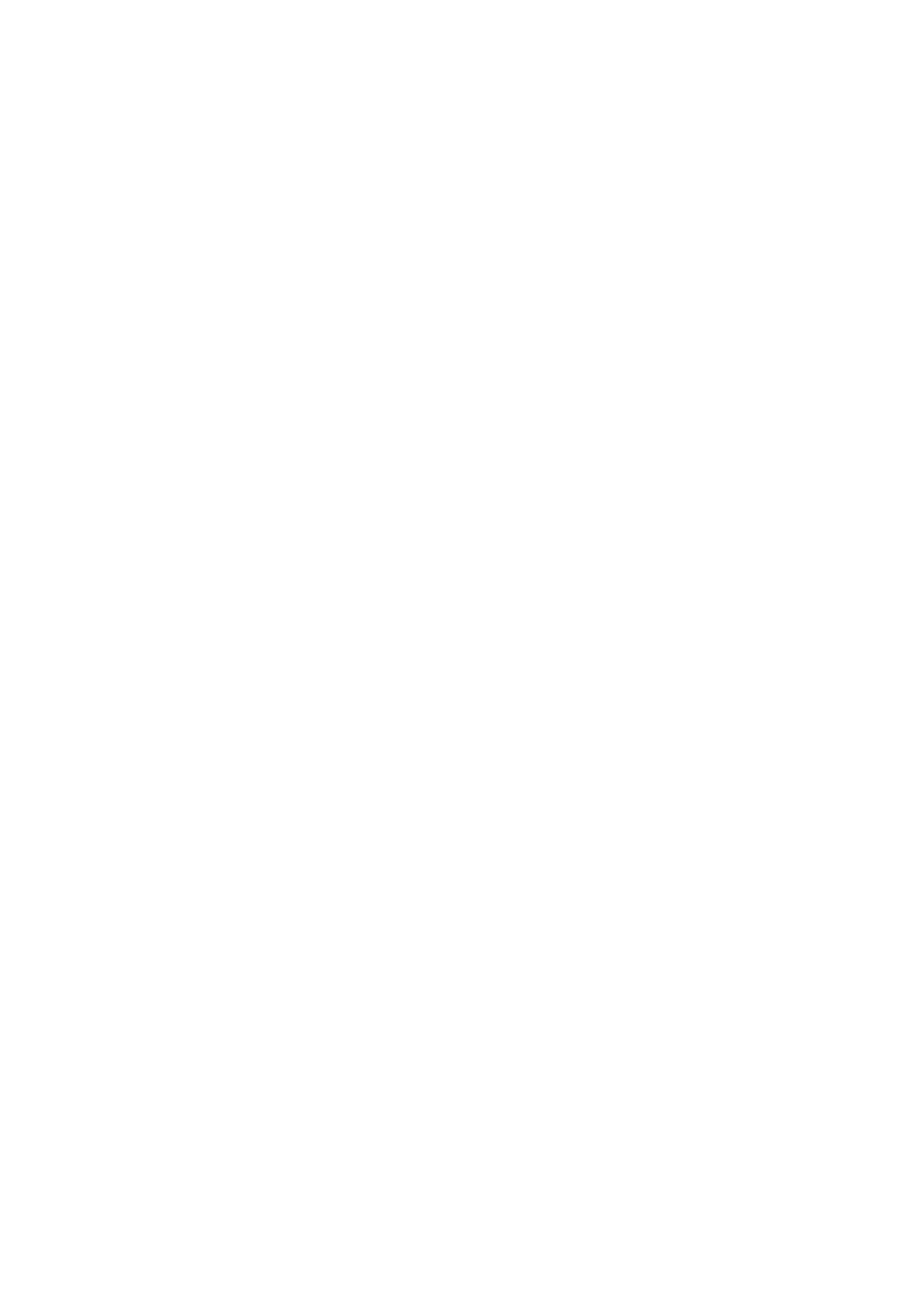# *Hon Dr Michael Cullen*

# **Taxation (Annual Rates, Venture Capital and Miscellaneous Provisions) Bill**

# Government Bill

# **Contents**

| 1                                         | Title                              | 14       | Amalgamated company entitled to                    |
|-------------------------------------------|------------------------------------|----------|----------------------------------------------------|
| $\overline{2}$                            | Commencement                       |          | deductions for farming, agriculture,               |
|                                           | Part 1                             |          | and aquaculture expenditure                        |
| <b>Annual Rates of Income Tax 2004–05</b> |                                    | 15       | Deduction to lessee in non-specified<br>lease      |
| 3                                         | Rates of income tax for 2004–05    | 16       | Application of subpart                             |
|                                           | income year                        | 17       | Defined terms for subpart                          |
|                                           | Part 2                             | 18       | Deferral of surplus allowable                      |
| <b>Amendments to Income Tax Act 1994</b>  |                                    |          | deductions from arrangement                        |
| 4                                         | Non-residents' exempt income       | 19       | Rules for lease asset during term of               |
| 5                                         | Branch equivalent income           |          | finance lease                                      |
|                                           | calculation                        | 20       | Taxation of hire purchase                          |
| 6                                         | Cases where assessable income cal- |          | agreements                                         |
|                                           | culation cannot be undertaken      | 21       | Special provisions relating to dispo-              |
| 7                                         | Certain withdrawal amounts are     |          | sitions of property                                |
|                                           | gross income of superannuation     | 22       | Companies that may constitute                      |
|                                           | fund                               |          | imputation group                                   |
| 8                                         | Exception for withdrawal when      | 23       | Income assessable to beneficiaries                 |
|                                           | member ceases employment           | 24       | Special partnerships                               |
| 9                                         | Expenditure relating to determina- | 25       | Gross income assessable to                         |
|                                           | tion of liability to tax           |          | beneficiaries                                      |
| 10                                        | Patent expenses                    | 26       | Election to become Maori authority                 |
| 11                                        | New section DJ 14B inserted        | 27<br>28 | Distributions by Maori authority                   |
|                                           | DJ 14B Expenditure on unsuccess-   |          | Amount distributed to member by<br>Maori authority |
|                                           | ful application for resource       | 29       | Table HI 8-Transitional rules                      |
|                                           | consent                            | 30       | Net losses may be offset against                   |
| 12                                        | Expenditure on land improvements   |          | future net income                                  |
|                                           | used for farming or agriculture    | 31       | Net loss offset between group                      |
| 13                                        | New sections inserted              |          | companies                                          |
|                                           | DO 4B Accounting for expenditure   | 32       | Rebate for gifts of money                          |
|                                           | on listed horticultural plants     | 33       | New Part MBC inserted                              |
|                                           | under sections DO 4C and           |          | Subpart BC—Early payment rebate                    |
|                                           | DO 4D                              |          | of income tax                                      |
|                                           | DO 4C Expenditure on land—         |          | MBC 1 Purpose                                      |
|                                           | planting of listed horticultural   |          | MBC 2 Availability of early pay-                   |
|                                           | plants                             |          | ment rebate                                        |
|                                           | DO 4D Expenditure on land—hor-     |          | MBC 3 Credit treated as being pay-                 |
|                                           | ticultural replacement             |          | ment as income tax                                 |
|                                           | planting                           |          |                                                    |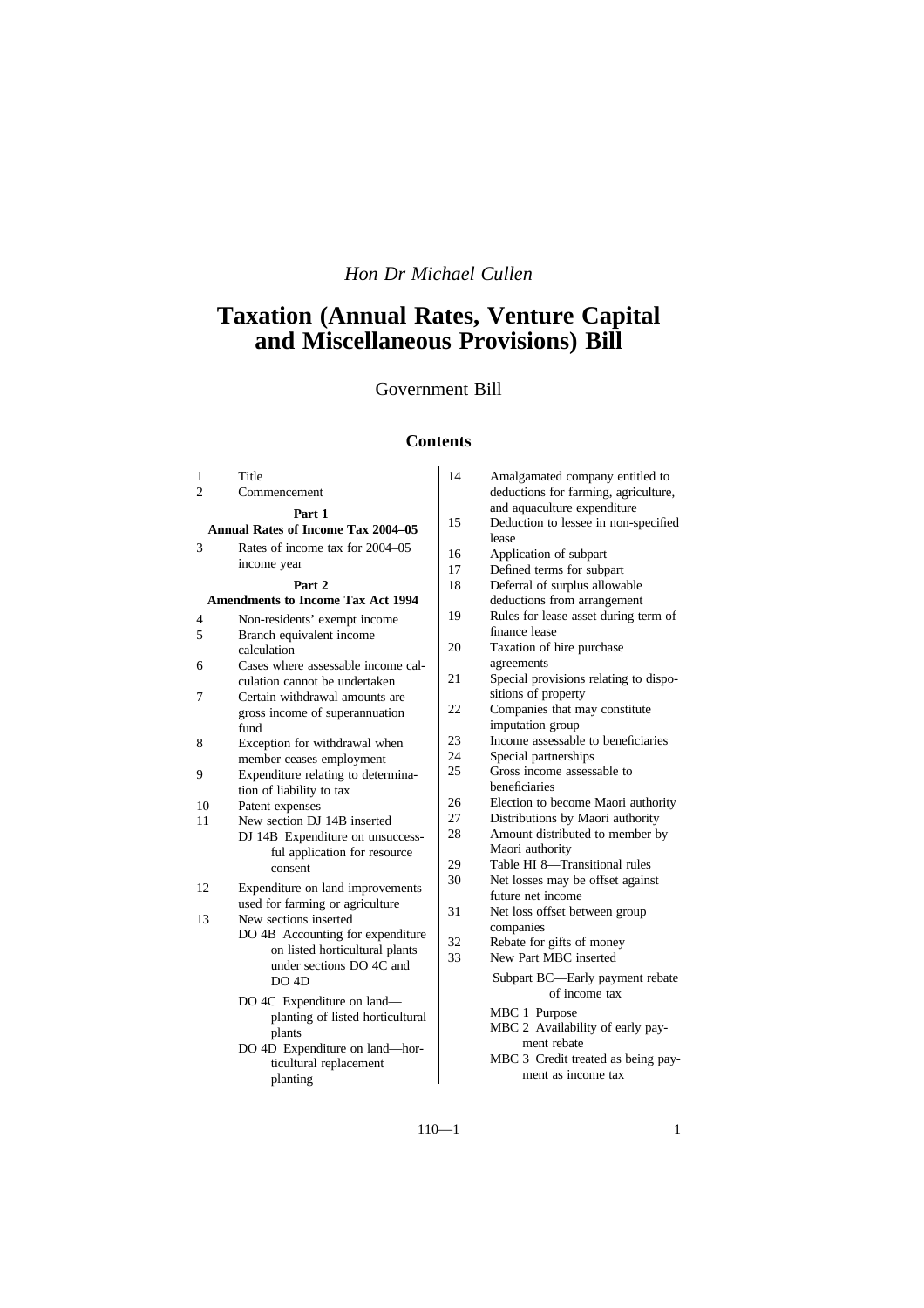#### **Taxation (Annual Rates, Venture Capital and Miscellaneous Provisions)**

- 
- to Maori authorities<br>Application of income tax or divi-<br>57 Operation of trust account
- 36 Application of income tax or divi-<br>dend withholding payments not 58 dend withholding payments not  $\begin{array}{|l|l|} 58 & \text{Amounts of tax deductions} \\ 59 & \text{Deliverv of withholding de} \end{array}$
- 37 Amount of dividend for imputation 60 Amount of tax deductions for pay rules if paid in Australian currency period current when tax deductions rules if paid in Australian currency
- 38 Consolidated imputation group to altered
- 39 Debits arising to imputation credit  $\begin{array}{|l|l|} 62 & \text{Application of RWT rules} \\ 63 & \text{Liability to make deduction} \end{array}$
- 
- 41 Election to use credit balance as income tax liability or as credit in imputation credit account 65 Definitions
- 42 Credits and debits arising to group 66 Meaning of "income tax" policyholder credit account  $\begin{vmatrix} 67 & \text{Voting interests} \\ \text{G8} & \text{Scheduled} \\ 7 & \text{Expenditure on land} \end{vmatrix}$
- 43 Credits and debits arising to branch 68
- 44 Use of credit to reduce dividend **Part 3**<br>withholding payment, or use of **Part 3** debit to satisfy income tax liability
- 45 Debits and credits arising to group  $\begin{array}{c|c}\n\text{Deous and creuts arising to group} \\
\text{branch equal to the two-  
blenoid.}\n\end{array}\n\quad\n\begin{array}{c|c}\n\text{69} & \text{Purpose of Act} \\
\text{70} & \text{Interpretation}\n\end{array}$
- 46 Use of consolidated group credit to  $\begin{bmatrix} 70 \\ 71 \end{bmatrix}$  Interpretation to be furnished on reduce dividend withholding pay-<br> $\frac{71}{2}$  Information to be furnished request of Commissioner request of Commissioner<br>here is the contribution of the ment of the ment of Commissioner<br>of Commissioner method is the commissioner of the contribution of the contribution of the contribution of the contribution of the con
- 47 Debits arising to dividend withhold-<br>ing payment account ing payment account<br>  $\begin{array}{|l|l|} \hline \end{array}$  matching purposes<br>  $\begin{array}{|l|l|} \hline \end{array}$  Misclosure of address information
- 48 Allocation rules for dividend with-<br>in relation to debtors<br>in relation to debtors  $\frac{1}{75}$  holding payment credits  $\frac{1}{75}$
- Fraction MG 8B inserted<br>
19 New section MG 8B inserted<br>
19 Notices of proposed adjustment  $\text{MG 8B}$  Policyholder credit account  $\begin{vmatrix} 76 \\ 10 \end{vmatrix}$  Notices of proposed adjustment of the issued by companies and dividend with-<br>  $\begin{array}{c} \text{required to be} \\ \text{Commissioner} \end{array}$ holding payment credits  $\begin{vmatrix} 77 \end{vmatrix}$
- 50 Further dividend withholding pay-<br>may issue notices of proposed ment payable by company<br>Debits arising to group dividend<br>  $\frac{1}{78}$ <br>
Taxpayer n
- 51 Debits arising to group dividend 78 Taxpayer may issue notice of pro-<br>withholding payment account
- 52 Application of specific dividend<br>withholding provisions to consoli-<br> $\begin{array}{c|c}\n\text{gscasymet} \\
\text{d}\text{gscasymet} \\
\text{Flection of}\n\end{array}$
- 53 Further tax payable for end of year<br>debit balance or when Maori autho-
- 54 Accreditation requirements of<br>PAYE intermediaries
- $\begin{array}{c|c|c|c|c} 55 & \text{Employee having PAYE intermediate} & & \text{22} & \text{Later actions deemed to within response period} \end{array}$  $\begin{array}{c|c}\n\text{ary—responsibilities and status} & \text{with} \text{m response per} \\
\text{under PAVE rules and SCCWT} & 83 \text{Disclosure notices}\n\end{array}$ under PAYE rules and SSCWT rules
- 34 Refund of excess tax 56 PAYE intermediary—responsibili-<br>35 Limits on refunds of tax in relation ties and status under PAYE rules ties and status under PAYE rules
	-
	-
	- refunded 59 Delivery of withholding declaration<br>Amount of dividend for imputation 60 Amount of tax deductions for pay
		-
	- maintain separate imputation credit  $\begin{vmatrix} 61 & \text{Special filing rule for employer who} \end{vmatrix}$ account stops employing staff during year
		-
- Liability to make deduction in 40 Credits and debits arising to policy-<br>
holder credit account of company<br>
ment dividend holder credit account of company<br>
Election to use credit balance as  $\begin{vmatrix} 64 & \text{Application of specific dividend} \\ 64 & \text{Application of specific dividend} \end{vmatrix}$ 
	- credit against policyholder base withholding payment provisions to income tax liability or as credit in consolidated groups
		-
		-
		-
	- equivalent tax account of company and aquaculture improvements

# Amendments to Tax Administration<br>Act 1994

- 
- 
- 
- debit to satisfy income tax liability  $\begin{bmatrix} 72 \\ 73 \end{bmatrix}$  Officers to maintain secrecy
	-
	-
	-
	-
	- Taxpayers and others with standing
	- posed adjustment for taxpayer
- withholding provisions to consoli-<br>dated groups<br>tion of Taxation Review Authority tion of Taxation Review Authority<br>
80 Section 89F replaced
- debit balance or when Maori autho-<br>  $89F$  Content of notice of pro-<br>  $89F$  Content of notice of proposed adjustment
	-
	- 81 Issue of response notice<br>82 Late actions deemed to occur
	-
	-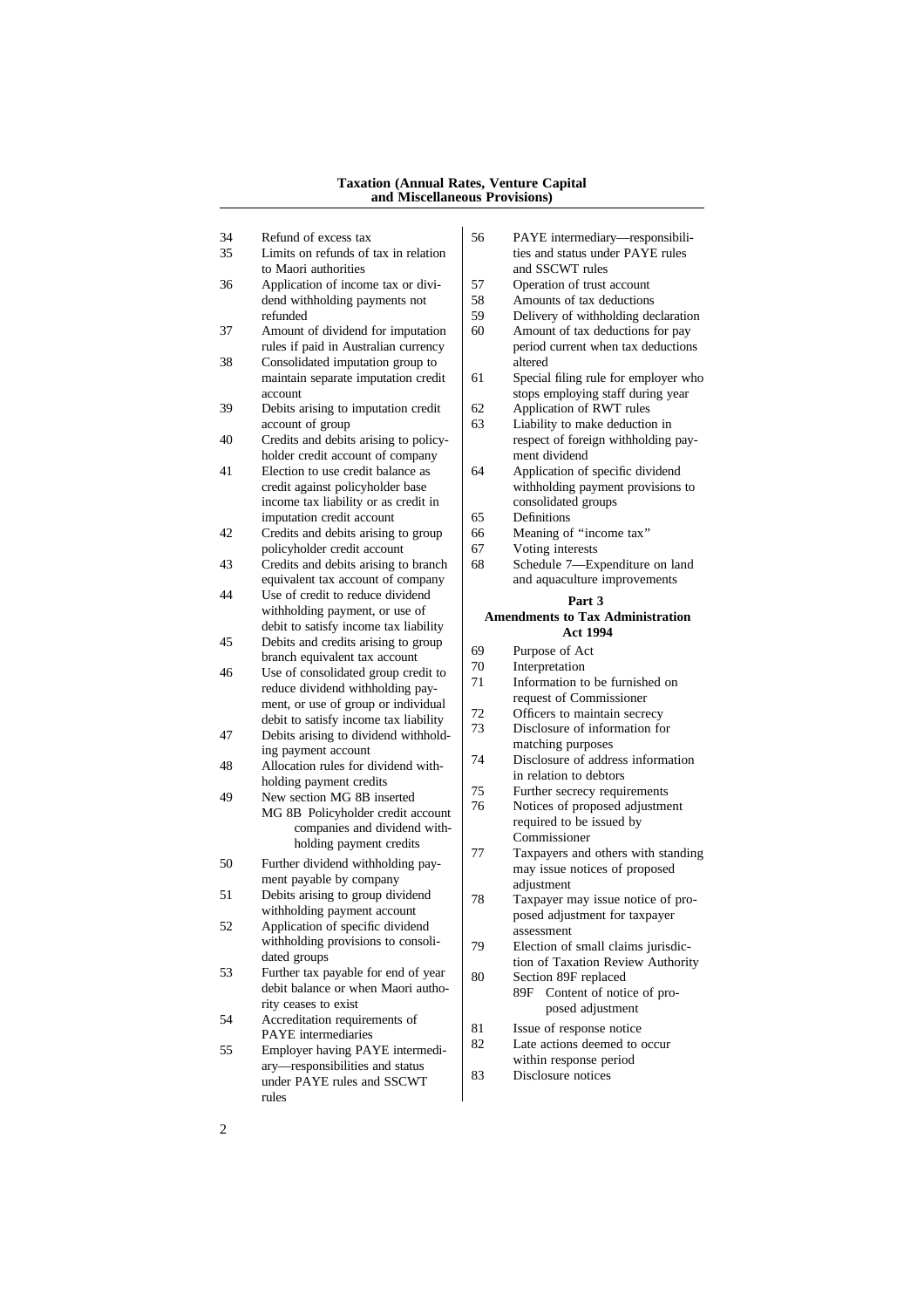#### **Taxation (Annual Rates, Venture Capital and Miscellaneous Provisions)**

84 New sections 89N and 89O inserted inserted 107 New section 141AA inserted 89N Completing the disputes process 89O Test cases 85 Determinations in relation to financial arrangements 86 Determinations relating to financial arrangements 87 Notification of determinations<br>88 Section 90AE replaced Section 90AE replaced 90AE Four-year period in which determination not required to be applied 89 Determinations in relation to apportionment of interest costs 90 New section 91AB inserted 91AB Determinations relating to types and diminishing values of listed horticultural plants 91 Commissioner to make private rulings on request 92 Taxpayer assessment 93 New section 92B inserted 92B Taxpayer assessment of GST 94 Assessment where default made in furnishing returns 95 Time bar for amendment of income tax assessment 96 Time bar for assessment of GST<br>97 Extension of time bars 97 Extension of time bars<br>98 Commissioner to give Commissioner to give notice of assessment to taxpayer 99 Commissioner may at any time amend assessments 100 Section 114 replaced 114 Validity of assessments 101 Variation to definitions for determining interest chargeable or payable to PAYE intermediaries 102 When disputant entitled to challenge assessment 103 Certain rights of challenge not conferred conferred *Amendments to Goods and Services Tax* 104 Challenging disputable decisions *Act 1985* which are not assessments 105 Late filing penalties 105 Late filing penalties 105 Late filing penalties

| ections 89N and 89O                                                                                                                                                     | 106                                                          | Tax shortfalls                                                                                                                                                                                               |  |
|-------------------------------------------------------------------------------------------------------------------------------------------------------------------------|--------------------------------------------------------------|--------------------------------------------------------------------------------------------------------------------------------------------------------------------------------------------------------------|--|
| ь<br>Completing the disputes<br>process<br>Test cases                                                                                                                   | 107                                                          | New section 141AA inserted<br>141AA Shortfall penalty if non-<br>resident contractor relieved<br>from all liability to pay tax                                                                               |  |
| minations in relation to finan-<br>rangements<br>ninations relating to financial<br>ements                                                                              | 108                                                          | on withholding payment<br>Section 141FB replaced<br>141FB Reduction of penalties for<br>previous behaviour                                                                                                   |  |
| cation of determinations<br>n 90AE replaced<br>Four-year period in which<br>determination not required to<br>be applied                                                 | 109<br>110                                                   | Section 141FC repealed<br>New section 141FD inserted<br>141FD Shareholders of loss attrib-<br>uting qualifying companies                                                                                     |  |
| ninations in relation to<br>ionment of interest costs                                                                                                                   | 111                                                          | Application of Part IX to PAYE<br>intermediaries                                                                                                                                                             |  |
| ection 91AB inserted<br>Determinations relating to                                                                                                                      | 112<br>113                                                   | Recovery of tax deductions from<br>employers or PAYE intermediaries<br>Employer or PAYE intermediaries                                                                                                       |  |
| types and diminishing values<br>of listed horticultural plants                                                                                                          | 114                                                          | failing to make tax deductions<br>Unpaid tax deductions, etc., to con-                                                                                                                                       |  |
| nissioner to make private rul-<br>n request                                                                                                                             |                                                              | stitute charge on employer's or<br>PAYE intermediary's property                                                                                                                                              |  |
| yer assessment<br>ection 92B inserted                                                                                                                                   | 115                                                          | Transfer of excess tax within tax-<br>payer's accounts                                                                                                                                                       |  |
| Taxpayer assessment of GST<br>sment where default made in<br>hing returns<br>bar for amendment of<br>e tax assessment<br>bar for assessment of GST<br>sion of time bars | 116<br>117                                                   | Write-off of tax by Commissioner<br>New section 181D inserted<br>181D Remission of late payment<br>penalties and interest<br>incurred due to obligation by<br>Maori authority to pay fur-<br>ther income tax |  |
| nissioner to give notice of<br>ment to taxpayer<br>nissioner may at any time<br>l assessments                                                                           | 118<br>119                                                   | Remission for reasonable cause<br>Remission consistent with collec-<br>tion of highest net revenue over<br>time                                                                                              |  |
| n 114 replaced<br>Validity of assessments                                                                                                                               | 120                                                          | Payment out of Crown Bank<br>Account                                                                                                                                                                         |  |
| ion to definitions for deter-<br>g interest chargeable or pay-<br><b>PAYE</b> intermediaries                                                                            | 121<br>122                                                   | Regulations-Income tax related<br>Power to extend time for doing<br>anything under Act                                                                                                                       |  |
| disputant entitled to chal-<br>assessment<br>n rights of challenge not                                                                                                  | Part 4<br><b>Amendments to other Acts</b><br>and Regulations |                                                                                                                                                                                                              |  |
| red<br>nging disputable decisions:                                                                                                                                      |                                                              | Amendments to Goods and Services Tax                                                                                                                                                                         |  |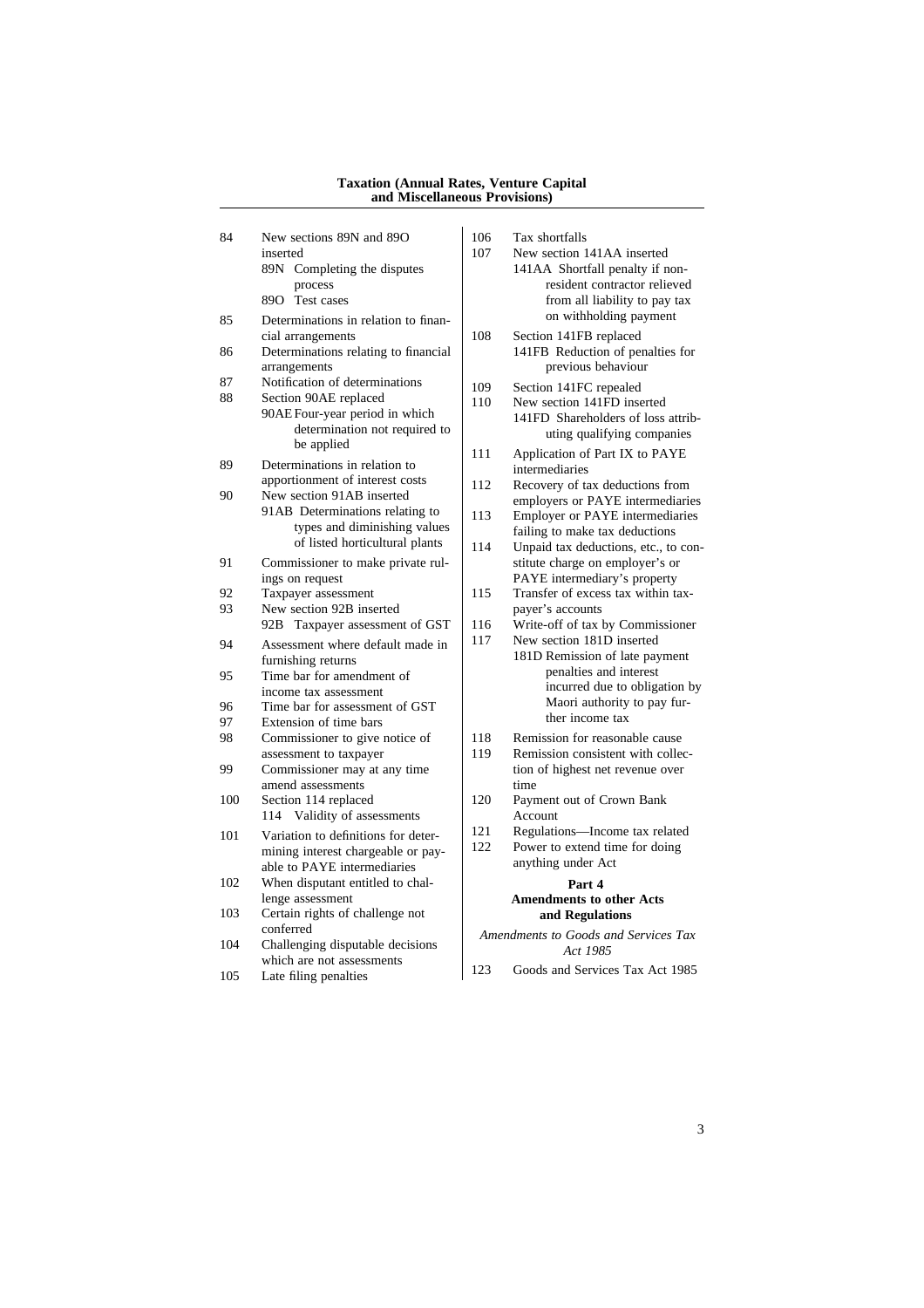#### **Taxation (Annual Rates, Venture Capital** cl 1 **and Miscellaneous Provisions)**

| 124<br>125<br>126<br>127<br>128<br>129<br>130 | Interpretation<br>Zero-rating of services<br>Taxable period returns<br>Special returns<br>Particulars to be furnished and pre-<br>pared where change in accounting<br><b>basis</b><br>Calculation of tax payable<br>Goods and services tax incurred<br>relating to determination of liabil-<br>ity to tax | 138<br>139<br>140<br>141<br>142 | Section 80 repealed<br>Section 81 repealed<br>Supplies of services made before<br>insertion of section 8(4B)<br>Amendment to Taxation Review Authorities<br>Act 1994<br>Small claims jurisdiction of<br>authorities<br>Amendment to Income Tax Act 1976<br>Interpretation—voting and market |
|-----------------------------------------------|-----------------------------------------------------------------------------------------------------------------------------------------------------------------------------------------------------------------------------------------------------------------------------------------------------------|---------------------------------|---------------------------------------------------------------------------------------------------------------------------------------------------------------------------------------------------------------------------------------------------------------------------------------------|
| 131<br>132<br>133<br>134<br>135<br>136<br>137 | Application of section 21F<br>Payment of tax<br>Part IV repealed<br>Section 45 replaced<br>Refund of excess tax<br>45<br>Section 50 repealed<br>New section 51B inserted<br>51B Persons treated as registered<br>Section 61B repealed                                                                     | 143<br>144<br>145               | interests<br>Amendments to Taxation Review<br><b>Authorities Regulations 1998</b><br>Interpretation<br>Decisions<br>Amendment to Partnership Act 1908<br>Duration of partnerships                                                                                                           |

# **The Parliament of New Zealand enacts as follows:**

#### **1 Title**

This Act is the Taxation (Annual Rates, Venture Capital and Miscellaneous Provisions) Act 2004.

# **2 Commencement**

- (1) This Act comes into force on the date on which it receives the Royal assent, except as provided in this section.
- (2) Sections 15 and 65(11)(a)(i) are treated as coming into force on 20 May 1999.
- (3) Section 61(1) is treated as coming into force on 1 April 2000, subject to subsection (4).
- (4) Subsection (3) does not apply to an employer in relation to a period for which the employer has, before 29 March 2004, filed a fringe benefit tax return that relies on section ND 12 as that section was before the enactment of section 61.
- (5) Section 131 is treated as coming into force on 10 October 2000.
- (6) Section 65(15) is treated as coming into force on 1 July 2002.
- (7) Sections 22, 38, 39, 40(1) and (4), 41, 65(24) and 105 are treated as coming into force on 1 April 2003.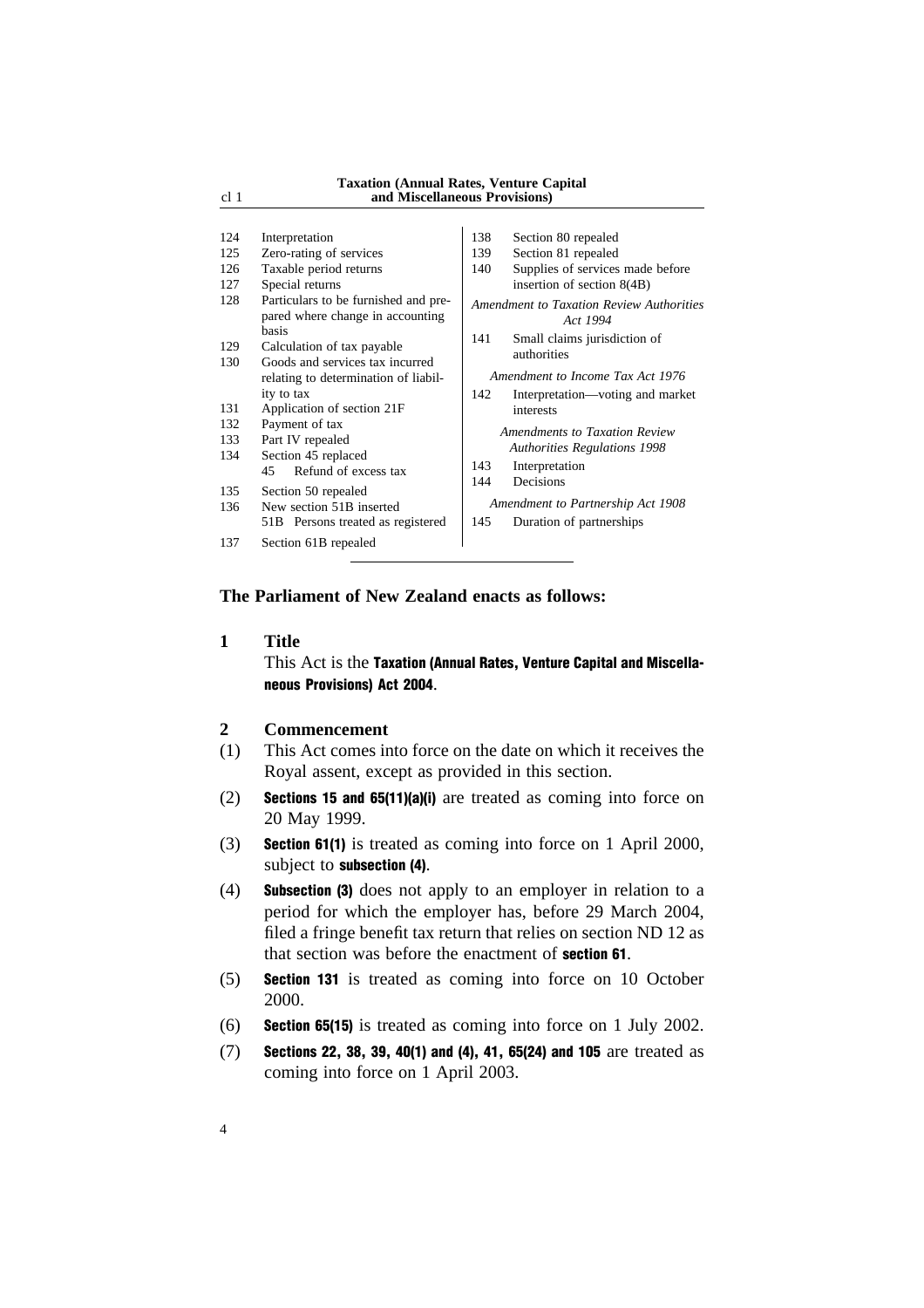- (8) Section 37 is treated as coming into force on 1 October 2003.
- (9) Section 140 is treated as coming into force on 25 November 2003.
- (10) Sections 54 to 57 are treated as coming into force on 15 January 2004.
- (11) Sections 3, 4, 65(21), 66 and 145 are treated as coming into force on 1 April 2004.
- (12) Sections 24, 26 to 32, 34, 35, 53, 65(3) and (27), 92, 95 and 117 come into force on 1 October 2004.
- (13) Sections 9, 69, 70(2) and (4), 91, 96, 103, 115, 118, 119 and 143 come into force on 1 April 2005.
- (14) Section 125 comes into force on the date that is to be appointed by the Governor-General by Order in Council under section 2(19) of the Taxation (GST, Trans-Tasman Imputation and Miscellaneous Provisions) Act 2003.

# **Part 1**

# **Annual Rates of Income Tax 2004–05**

# **3 Rates of income tax for 2004–05 income year**

- (1) Income tax imposed by section BB 1 of the Income Tax Act 1994 must, for the 2004–05 income year, be paid at the basic rates specified in Schedule 1 of that Act.
- (2) The Taxation (Annual Rates of Income Tax 2003–04) Act 2003 is repealed.

## **Part 2**

# **Amendments to Income Tax Act 1994**

# **4 Non-residents' exempt income**

- (1) In section CB  $2(1)(f)$ , "company." is replaced by "company:" and the following is added:
	- "(g) any amount derived by a qualifying foreign equity investor from the sale or other disposition of a share in a company (called the **resident company**) that is resident in New Zealand, if—
		- ''(i) the share is purchased by the qualifying foreign equity investor on a day that is 12 months or more before the day of the sale or other disposition; and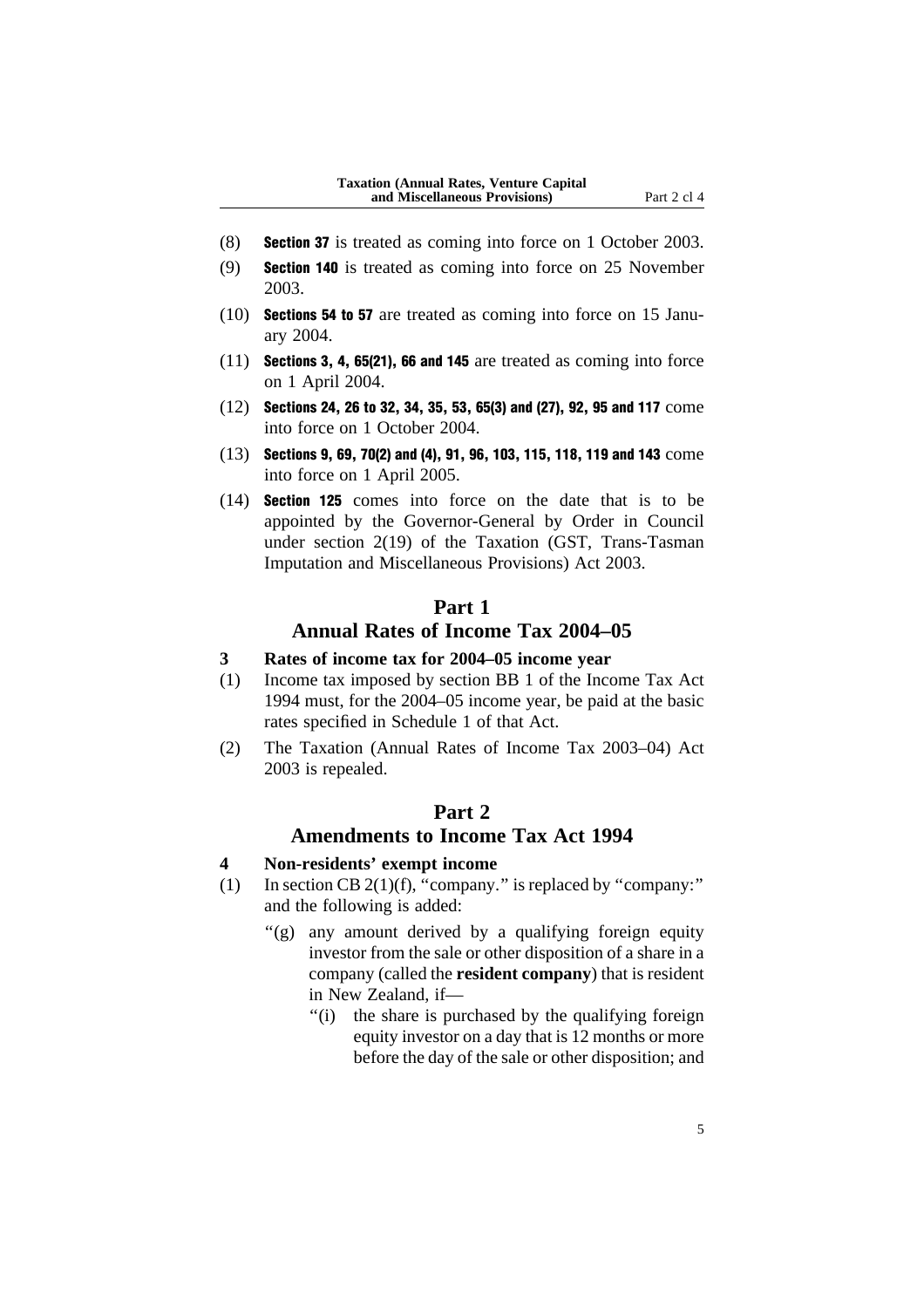- "(ii) the shares of the resident company are quoted on the official list of a recognised exchange at no time in a period that—
	- ''(A) begins within the 12-month period beginning on the day on which the share is purchased:
	- ''(B) ends on the day of the sale or disposition or on the day that is 12 months after the day on which the period begins, whichever is the earlier; and
- "(iii) the resident company does not have a main activity that is one or more of—
	- ''(A) property development:
	- ''(B) land ownership:
	- ''(C) mining:
	- ''(D) provision of financial services:
	- "(E) insurance:
	- ''(F) construction of public infrastructure assets:
	- ''(G) acquisition of public infrastructure assets:
	- ''(H) investing with a main aim of deriving, from the investment, gross income in the form of interest, dividends, royalties or lease payments:
- ''(h) any amount derived by a qualifying foreign equity investor from the sale or other disposition of a share in a company (called the **resident company**) that is resident in New Zealand, if—
	- ''(i) the share is purchased by the qualifying foreign equity investor on a day that is 12 months or more before the day of the sale or other disposition; and
	- "(ii) the shares of the resident company are quoted on the official list of a recognised exchange at no time in a period that—
		- ''(A) begins within the 12-month period beginning on the day on which the share is purchased:
		- ''(B) ends on the day of the sale or disposition or on the day that is 12 months after the day on which the period begins, whichever is the earlier; and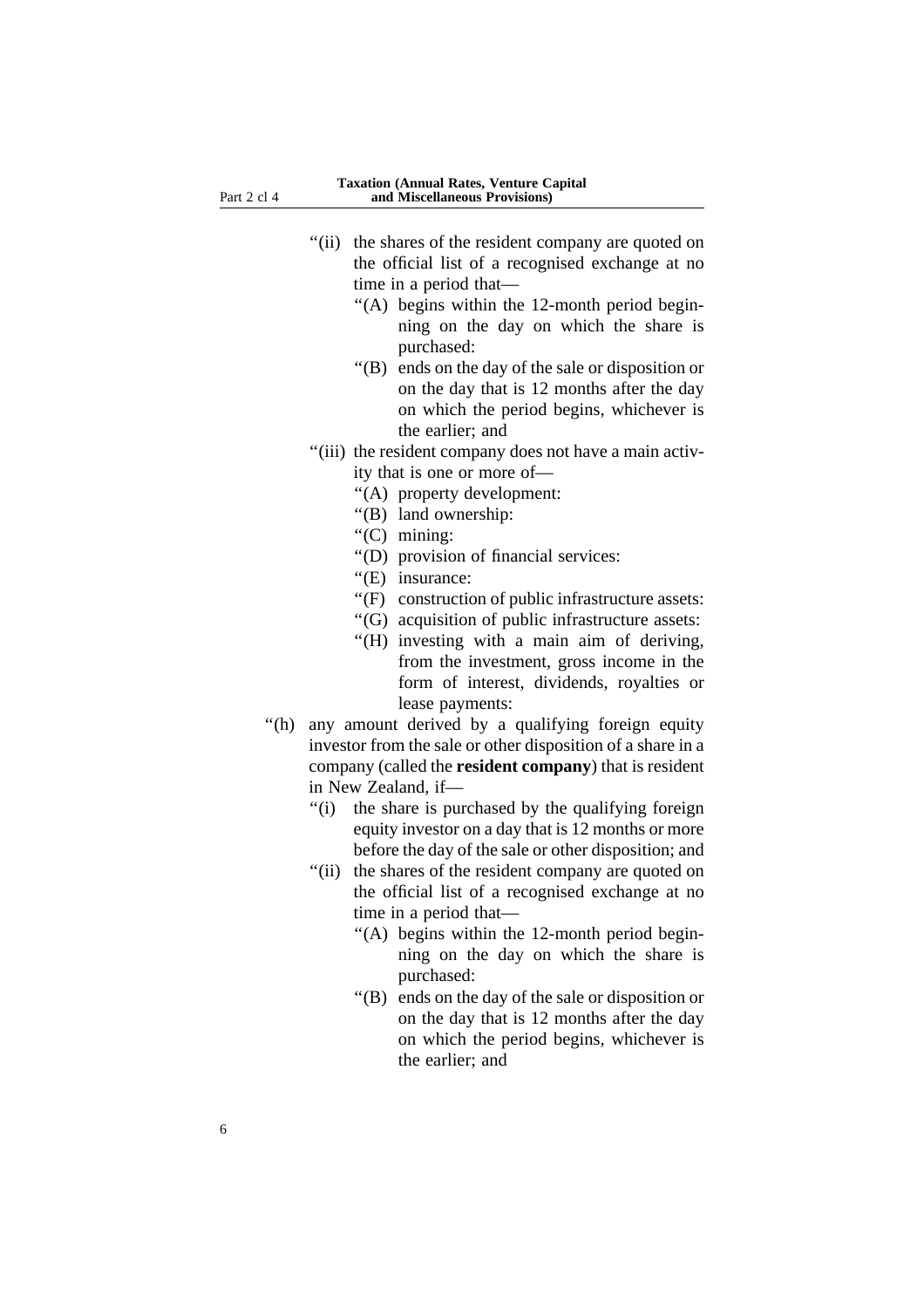- "(iii) the main activity of the resident company is providing capital in the form of debt or equity funding to other companies, each of which is resident in New Zealand and in the same wholly-owned group of companies as the resident company; and
- "(iv) each member, other than the resident company, of the wholly-owned group referred to in subparagraph (iii) satisfies paragraph (g)(ii) and (iii).''
- (2) In section CB 2(4), after the definition of **pleasure craft**, the following is added:

''**qualifying foreign equity investor** means a person who is not resident in New Zealand and who is one or more of the following—

- ''(a) a person who—
	- "(i) is resident in a territory, under a double tax agreement between New Zealand and the territory, that is approved for the purpose of this paragraph by the Governor-General by an Order in Council; and
	- "(ii) is treated by the taxation laws of the territory as the person who, other than as a body that handles income of another person or persons, derives the proceeds from a sale or other disposition of shares that are held by the person; and
	- ''(iii) would in no circumstances be entitled, under the laws of the territory, to receive from the Government of the territory a financial benefit in the form of a payment, credit, rebate, forgiveness or other compensation for a payment of the tax that would, in the absence of section CB 2(1)(g) and (h), be imposed by this Act on an amount derived by the person from a sale or other disposition of shares to which section  $CB$  2(1)(g) or (h) would apply:
- ''(b) an unincorporated body that consists of persons (called **partners**) and that—
	- "(i) is established under the laws of a territory that is approved for the purpose of this paragraph and **paragraph (c)** by the Governor-General by an Order in Council; and
	- ''(ii) has at least 1 partner (called a **general partner**) who is liable for all debts of the unincorporated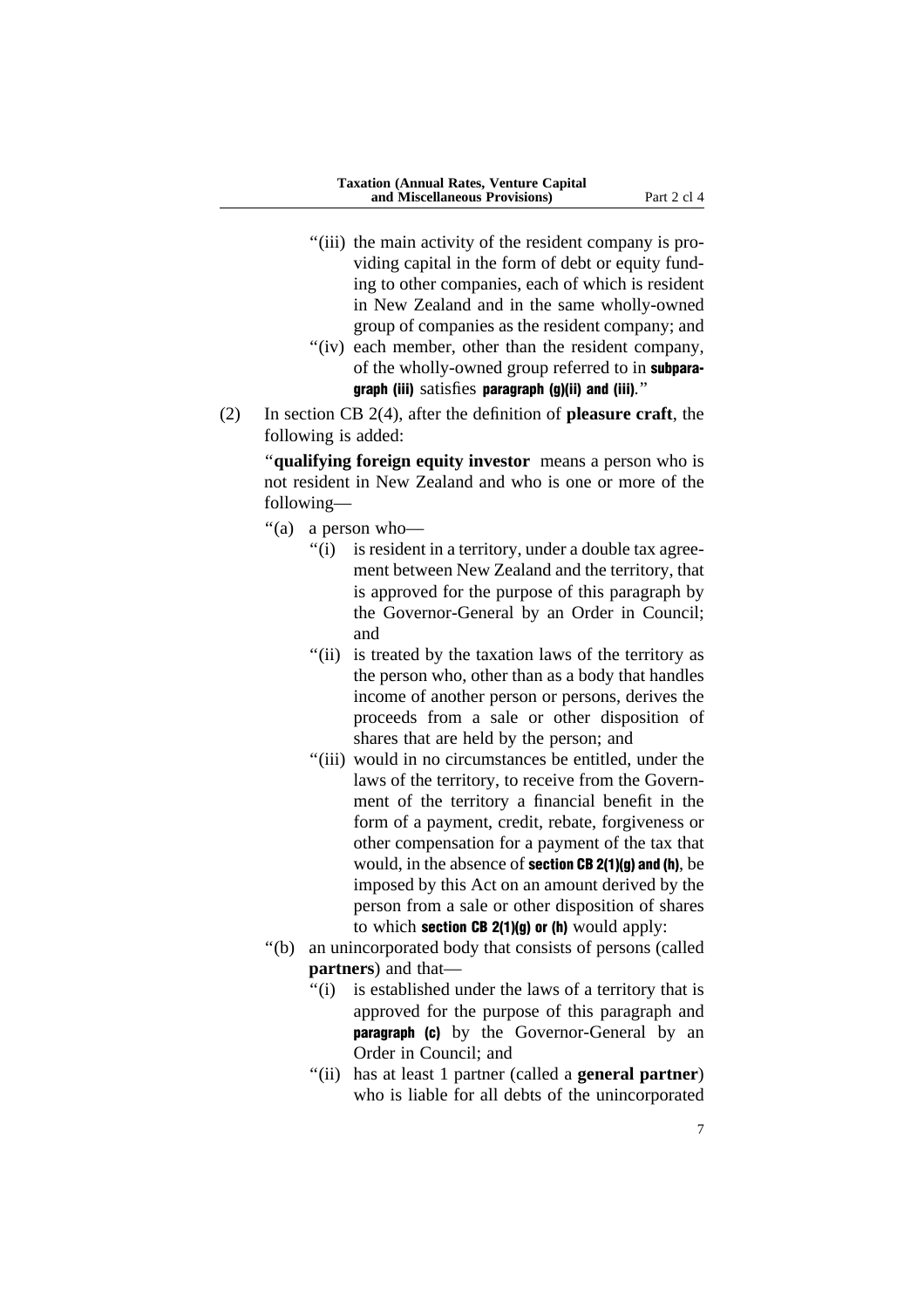body and who has significant involvement in, and control of, the business activities of the unincorporated body; and

- ''(iii) has at least 1 partner (called a **special partner**) whose liability for debts of the unincorporated body is limited and who has limited involvement in, and control of, the business activities of the unincorporated body; and
- "(iv) has no general partner who is not resident of a territory, under a double tax agreement between New Zealand and the territory, that is approved for the purpose of this paragraph and paragraph (c) by the Governor-General by an Order in Council; and
- ''(v) has no partner who—
	- ''(A) has, when treated as holding the interests of any person who is associated with the partner under section OD 8(3) of the Income Tax Act 1994, an interest of 10% or more in the capital of the unincorporated body; and
	- "(B) is resident of a territory that is not approved for the purpose of paragraph (a) by the Governor-General by an Order in Council; and
- "(vi) has no partner who-
	- "(A) has, when treated as holding the interests of any person who is associated with the partner under section OD 8(3) of the Income Tax Act 1994, an interest of 10% or more in the capital of the unincorporated body; and
	- ''(B) would in any circumstances be entitled, under the laws of the territory in which the partner is resident, to receive from the Government of the territory a benefit in the form of a payment, credit, rebate or other compensation for a payment of the tax that would, in the absence of section CB 2(1)(g) and (h), be imposed by this Act on an amount derived by the unincorporated body or the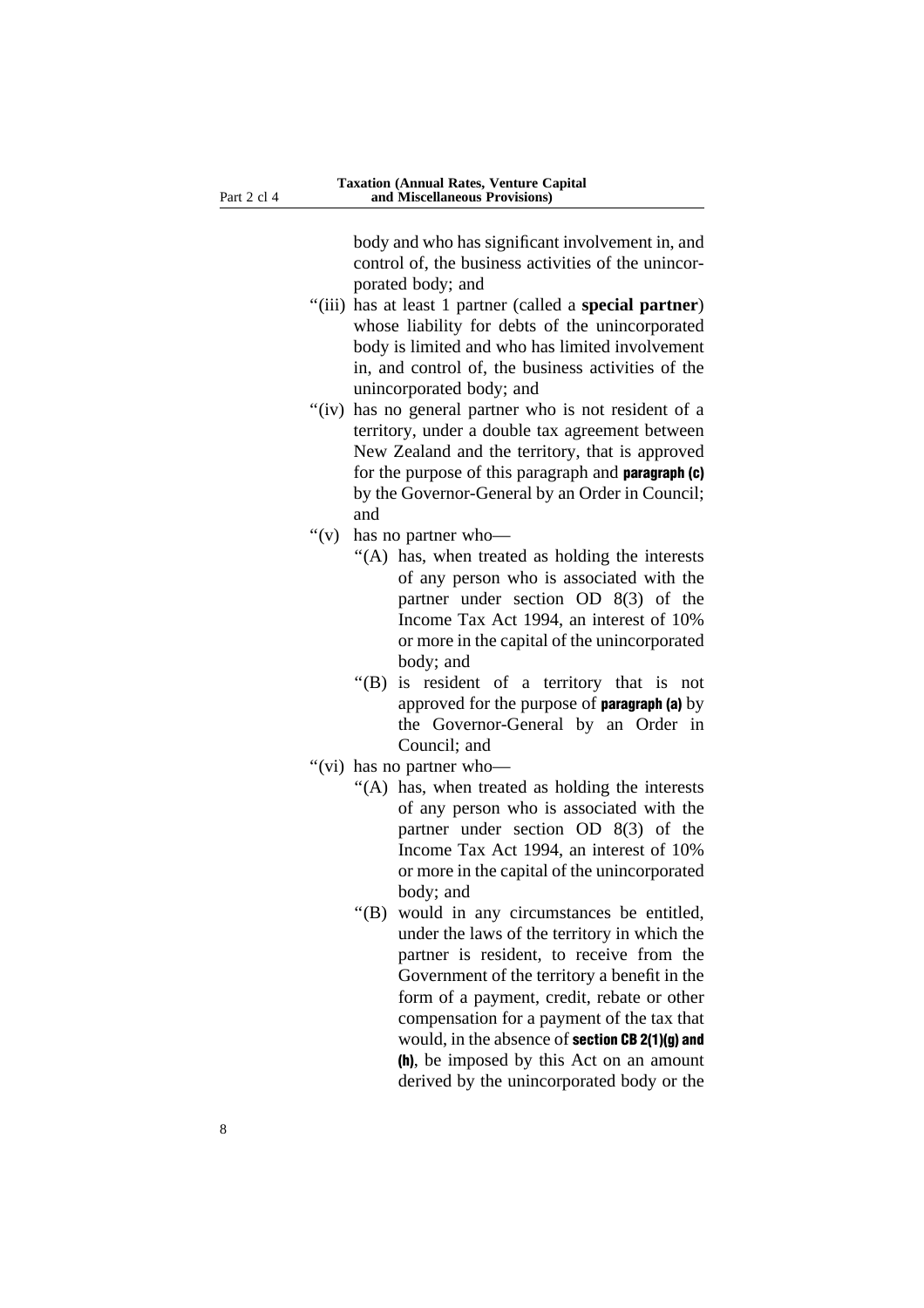partner from a sale or other disposition of shares to which section CB 2(1)(g) or (h) would apply.

- ''(vii) is treated by the laws of the territory as not being subject to a tax on income other than as a body that handles income of the partners; and
- ''(viii) has a status under the laws of the territory that resembles the status of a special partnership under the laws of New Zealand:
- ''(c) a person who—
	- "(i) is established as a legal entity under the laws of a territory that is approved for the purpose of this paragraph and paragraph (b) by the Governor-General by an Order in Council; and
	- ''(ii) has persons (called **members**) who hold interests in the capital of the legal entity and who are entitled to shares of the income of the legal entity that are in proportion to those interests; and
	- "(iii) is treated by the laws of the territory referred to in subparagraph (i) as not being subject to a tax on income other than as a body that handles income of the members; and
	- ''(iv) is resident in—
		- ''(A) the territory under whose laws the person is established; or
		- ''(B) another territory that is approved, for the purpose of this paragraph and paragraph (b), by the Governor-General by an Order in Council, and has laws that treat the legal entity as having for the purpose of taxation the status that is described in subparagraph (iii); and
	- ''(v) has no member who—
		- ''(A) has, when treated as holding the interests of any person who is associated with the member under section OD 8(3) of the Income Tax Act 1994, an interest of 10% or more in the capital of the legal entity; and
		- ''(B) is not a resident of a territory that is approved for the purpose of paragraph (a) by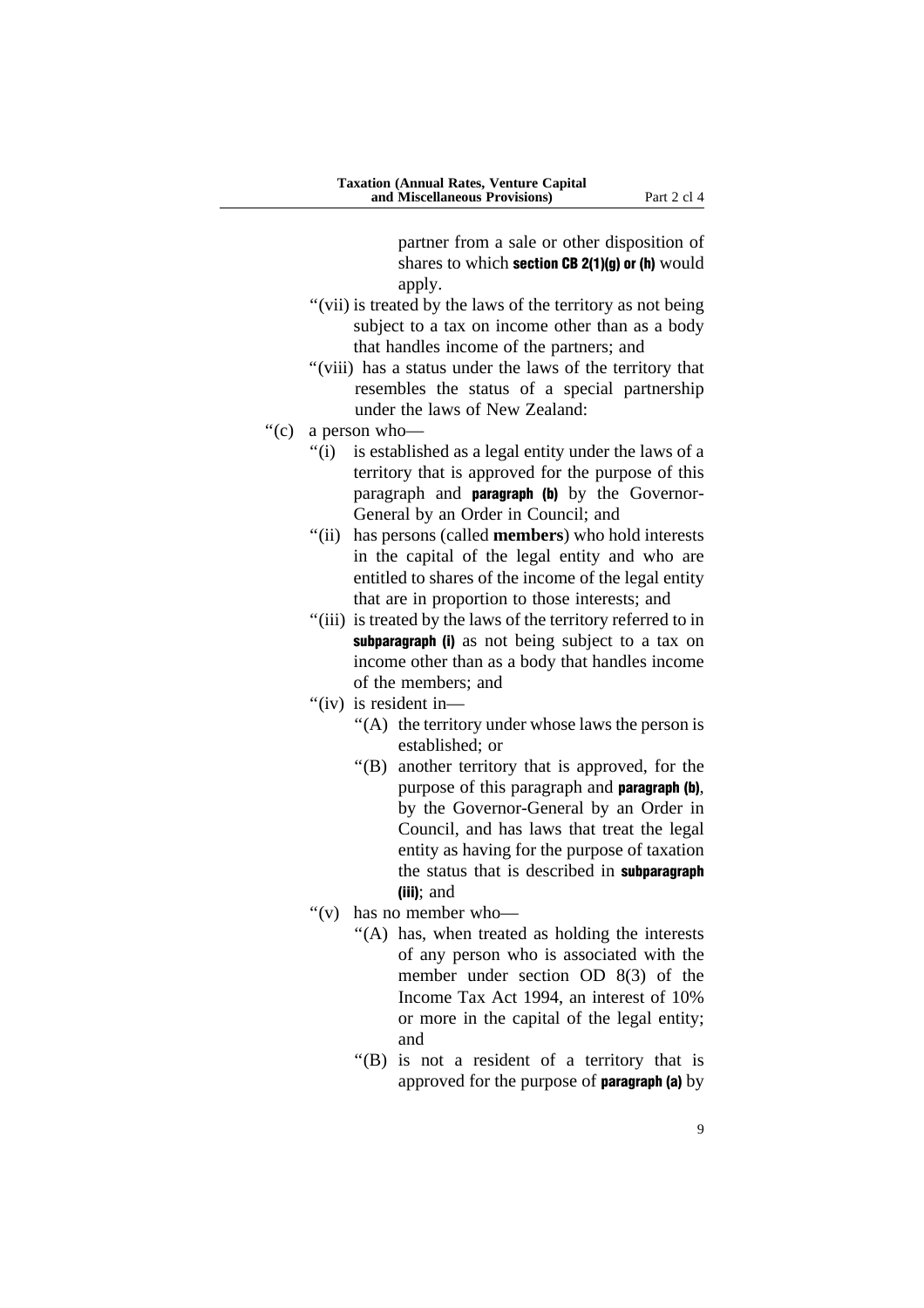the Governor-General by an Order in Council; and

- ''(vi) has no member who—
	- ''(A) has, when treated as holding the interests of any person who is associated with the member under section OD 8(3) of the Income Tax Act 1994, an interest of 10% or more in the capital of the legal entity; and
	- ''(B) would in any circumstances be entitled, under the laws of the territory in which the member is resident, to receive from the Government of the territory a payment, credit, rebate or other compensation for a payment of the tax that would, in the absence of **section CB 2(1)(g) and (h)**, be imposed by this Act on an amount derived by the legal entity or the member from a sale or other disposition of shares to which section CB  $2(1)(q)$  or (h) would apply."
- (3) After section CB 2(5), the following is added:
- $\degree$ (6) For the purpose of **subsection (1)(g) and (h)** and the definition of **qualifying foreign equity investor** in subsection (4), whether a person is resident in a territory other than New Zealand is determined—
	- ''(a) if there is a double tax agreement between New Zealand and the territory that is in force under the terms of the double tax agreement, under the double tax agreement:
	- ''(b) if there is no double tax agreement between New Zealand and the territory that is in force under the terms of the double tax agreement, under the laws of the territory.
- ''(7) The Governor-General may, from time to time by Order in Council—
	- "(a) approve a territory for the purpose of **paragraph** (a) of the definition of **qualifying foreign equity investor** in subsection (4):
	- $"$ (b) approve a territory for the purpose of **paragraphs (b) and (c)** of the definition of **qualifying foreign equity investor** in subsection (4):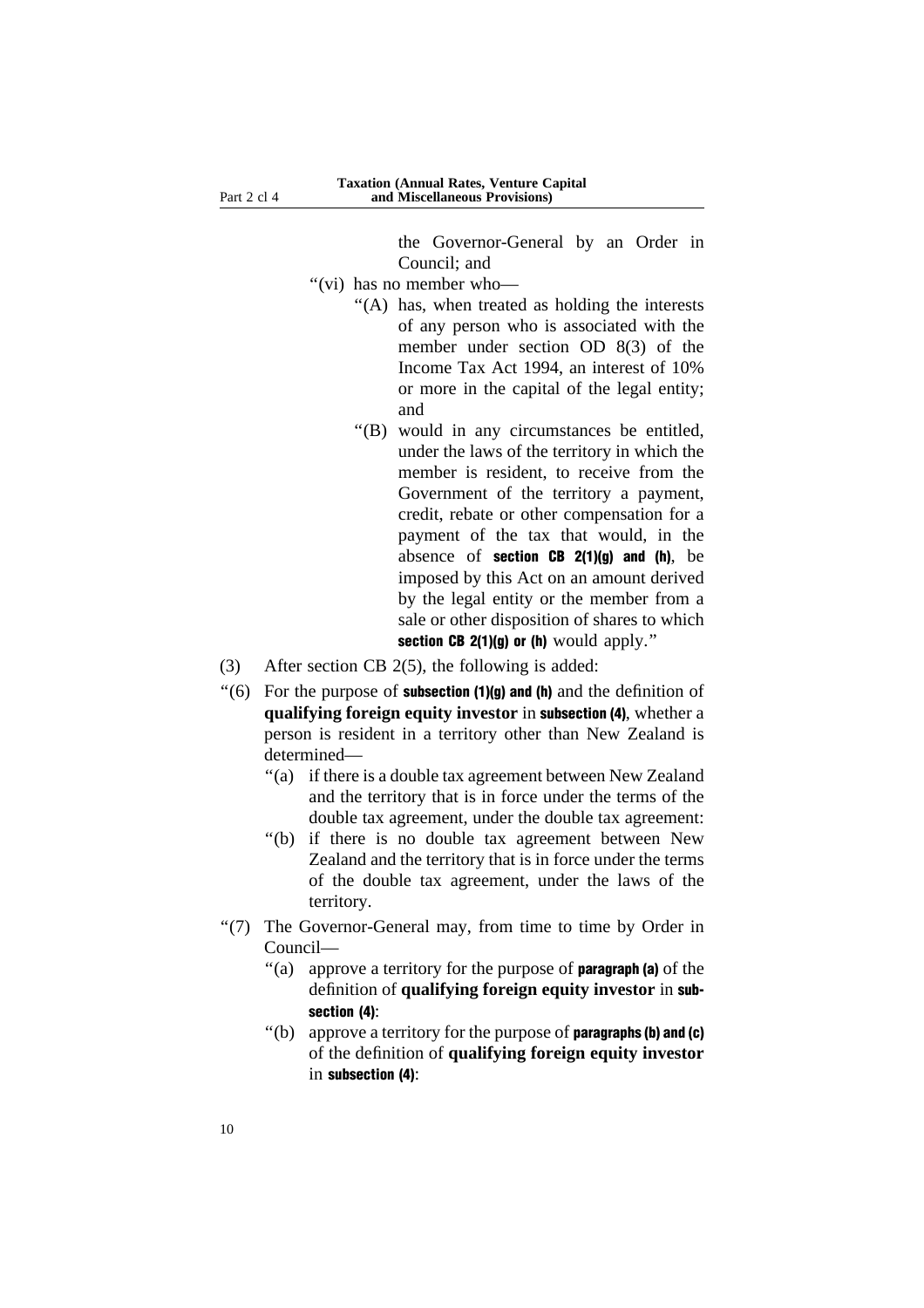- "(c) withdraw the approval of a territory for the purpose of paragraph (a) of the definition of **qualifying foreign equity investor** in subsection (4):
- ''(d) withdraw the approval of a territory for the purpose of paragraphs (b) and (c) of the definition of **qualifying foreign equity investor** in subsection (4).''

### **5 Branch equivalent income calculation**

- (1) In section CG 11(7), ", **DO 4C, DO 4D**," is inserted after "DO 4".
- (2) Subsection (1) applies for the 2003–04 and subsequent income years.
- **6 Cases where assessable income calculation cannot be undertaken**
- (1) In the heading to section CG 25, ''**assessable income**'' is replaced by ''**foreign attribution**''.
- (2) Subsection (1) comes into force on the date on which this Act receives the Royal assent.

# **7 Certain withdrawal amounts are gross income of superannuation fund**

- (1) In section CL  $4(2)$ 
	- (a) the formula is replaced by the following: ''0.05  $\times$  (withdrawn – other contributions)" tax rate
	- (b) after ''where—'', the following is inserted:
	- ''**withdrawal** is the amount withdrawn
	- **other contributions** is the part, if any, of the amount withdrawn that the trustee of the superannuation fund establishes is not employer contributions to superannuation savings''.
- (2) Section CL 4(6) is omitted.
- (3) Subsections (1) and (2) apply to a withdrawal from a superannuation fund that is made on or after 14 September 2000.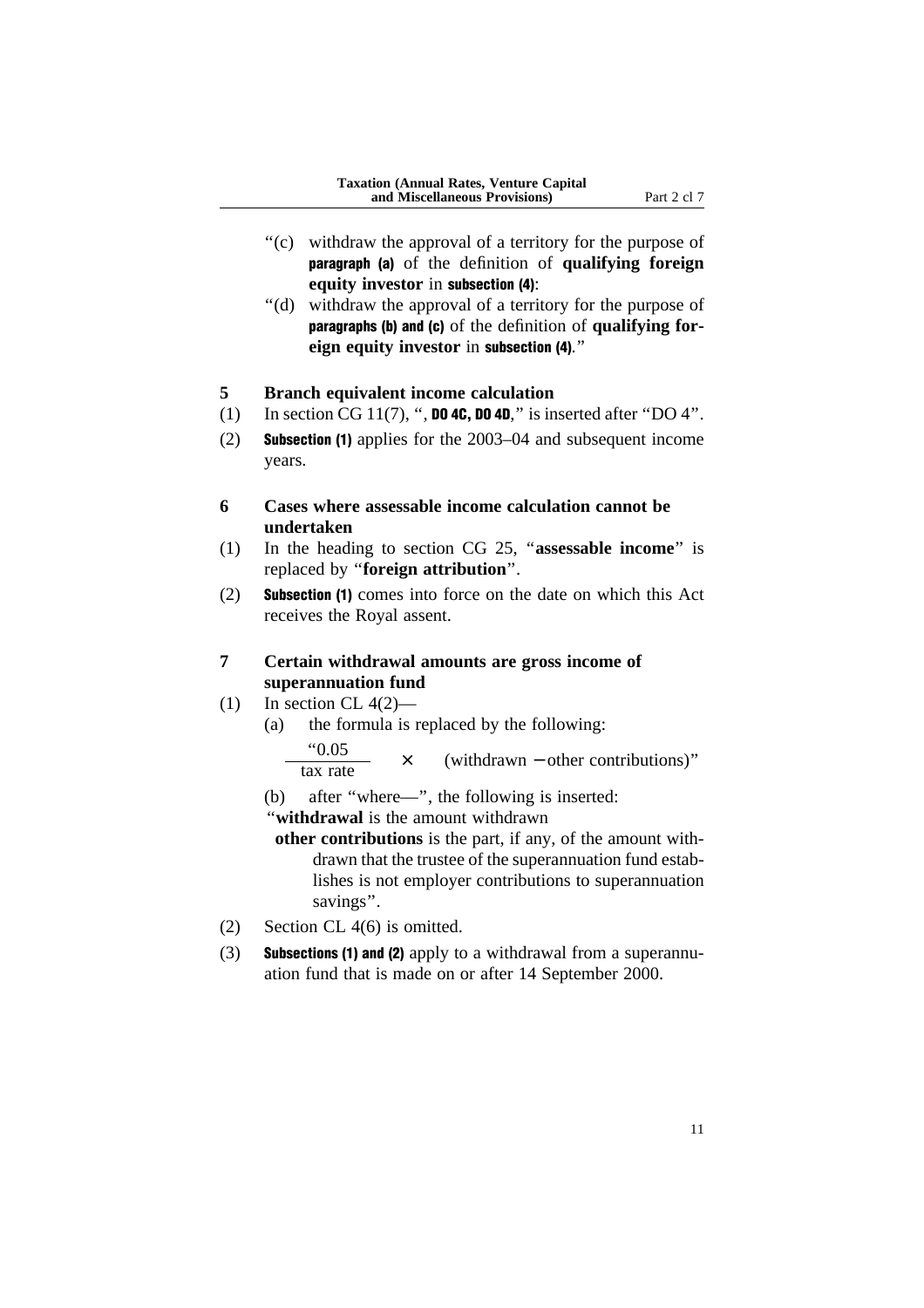### **8 Exception for withdrawal when member ceases employment**

Section CL 8(2) is replaced by the following:

- "(2) Subsection (3) applies if, when the member ceases employment with the employer—
	- ''(a) the employer or another employer has made, on behalf of the member, specified superannuation contributions that—
		- ''(i) have been made throughout the period that includes the last 2 complete income years before the member ceases employment and ends when the member ceases employment; and—
		- "(ii) have been made to the superannuation fund or to a superannuation fund that has transferred, whether directly or indirectly, the funds relating to its members to the superannuation fund; and
		- "(iii) have not been part of a withdrawal, other than as a result of the application of section CL 13 to a transfer between superannuation funds that is referred to in **subparagraph** (ii); and
		- "(iv) have not, in each of the last 2 complete income" years in the period, been 150% or more of the specified superannuation contributions made on behalf of the member in the previous income year; and
		- " $(v)$  do not, if made in the income year in which the member ceases employment, have an annualised value that is 150% or more of the specified superannuation contributions made on behalf of the member in the previous income year:
	- ''(b) the employer or another employer has made, on behalf of the member, employer specified superannuation contributions that—
		- "(i) relate to part, but not all, of the period that includes the last 3 complete income years before the member ceases employment and ends when the member ceases employment; and
		- "(ii) have been made to the superannuation fund or to a superannuation fund that has transferred, whether directly or indirectly, the funds relating to its members to the superannuation fund; and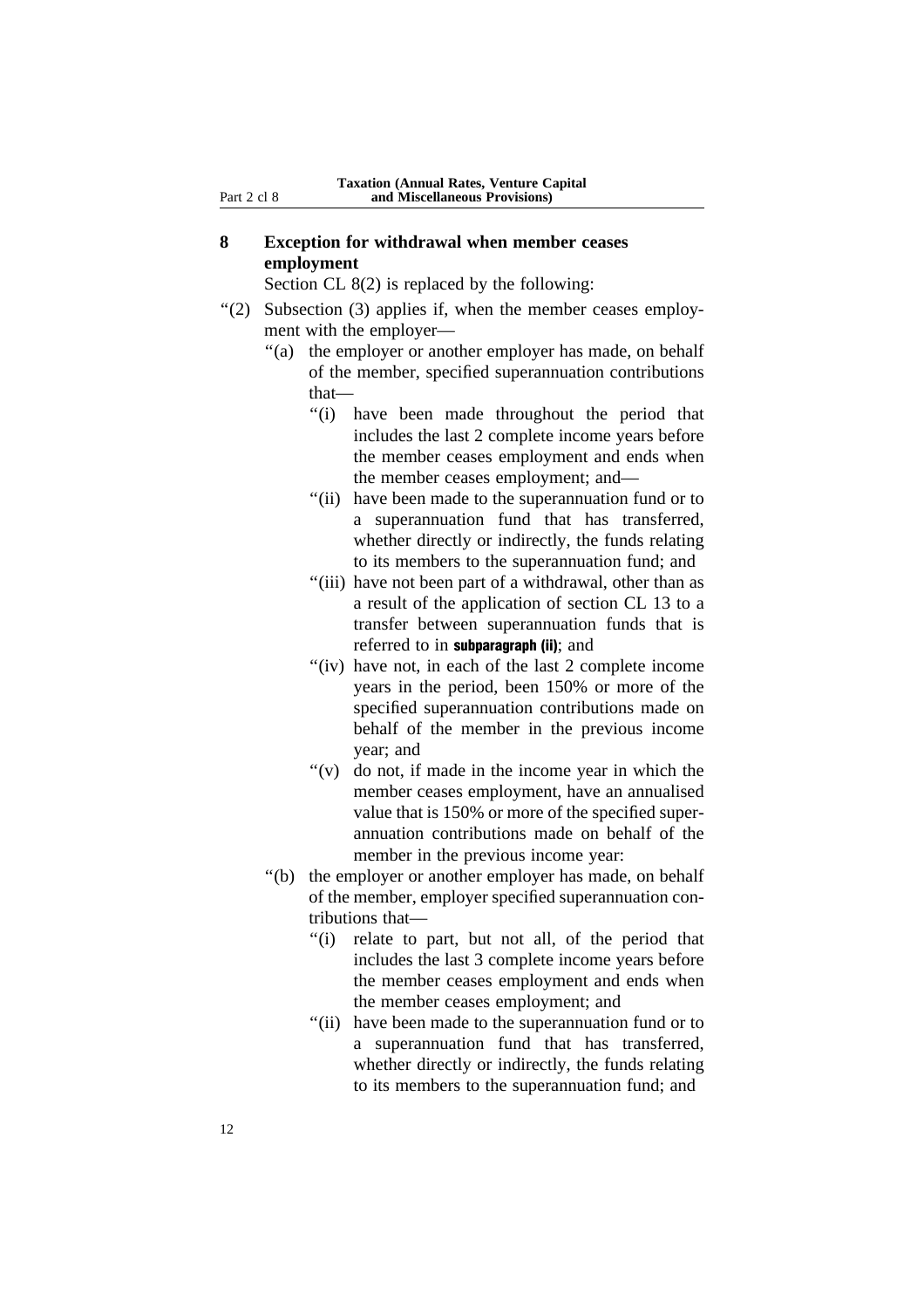- "(iii) have not been part of a withdrawal, other than as a result of the application of section CL 13 to a transfer between superannuation funds that is referred to in **subparagraph (ii)**; and
- "(iv) the Commissioner considers to be consistent in size and frequency with the employer specified superannuation contributions for other employees in comparable positions; and
- ''(v) the Commissioner considers to be consistent in size and frequency during the period or periods to which the employer specified contributions relate.''

# **9 Expenditure relating to determination of liability to tax** In section DJ  $5(4)$ , in paragraph (b)(i) of the definition of **goods and services tax payable**, ''section 27(6)'' is replaced by ''section 51A''.

#### **10 Patent expenses**

(1) Before section DJ 6(1), the following is inserted:

- "(1A) A taxpayer who applies for the grant of a patent and is refused the grant or withdraws the application is allowed, in the income year of the refusal or withdrawal, a deduction for expenditure—
	- "(a) that the taxpayer incurs in relation to the application; and
	- ''(b) that would have been part of the cost of fixed life intangible property if the application had been granted; and
	- "(c) for which the taxpayer is not allowed a deduction under another provision.''
- (2) Subsection (1) applies for applications that are refused or withdrawn in the 2004–05 and subsequent income years.

#### **11 New section DJ 14B inserted**

(1) After section DJ 14, the following is inserted:

### ''DJ 14B **Expenditure on unsuccessful application for resource consent**

A taxpayer who applies for the grant of a resource consent under the Resource Management Act 1991 and is refused the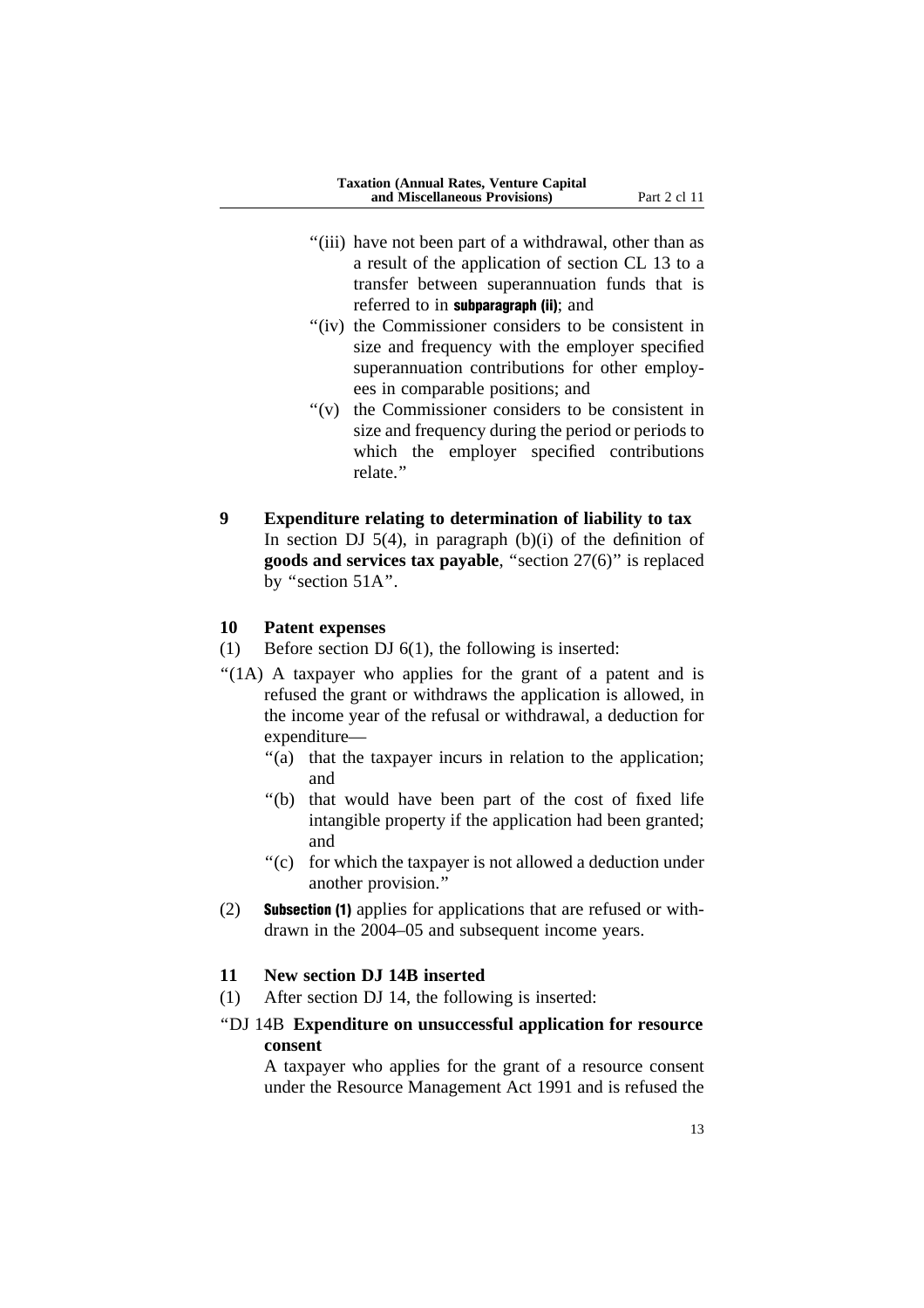grant or withdraws the application is allowed, in the income year of the refusal or withdrawal, a deduction for expenditure—

- "(a) that the taxpayer incurs in relation to the application; and
- ''(b) that would have been part of the cost of fixed life intangible property if the application had been granted; and
- "(c) for which the taxpayer is not allowed a deduction under another provision.''
- (2) Subsection (1) applies for applications that are refused or withdrawn in the 2004–05 and subsequent income years.

### **12 Expenditure on land improvements used for farming or agriculture**

- (1) In section DO 4—
	- (a) in subsection (1), ''Subject to sections DO 4B, DO 4C and DO 4D," is inserted before "Any taxpayer":
	- (b) in subsection (2), ''Subject to sections DO 4B, DO 4C and DO 4D," is inserted before "Any taxpayer":
	- (c) in subsection (4), ''vines or trees'' is replaced by ''nonlisted horticultural plants''.
- (2) Subsection (1) applies for the 2003–04 and subsequent income years.
- **13 New sections inserted**
- (1) After section DO 4, the following are inserted:
- ''DO 4B **Accounting for expenditure on listed horticultural plants under sections DO 4C and DO 4D**
- $''(1)$  In this section and **sections DO 4C and DO 4D**—

''**planting** for a taxpayer and an income year means 1 or more listed horticultural plants that are involved in the business of the taxpayer during the income year and for which the taxpayer must account under sections DO 4C and DO 4D, for the income year, separately from any other listed horticultural plants that are involved in the business of the taxpayer

''**plot** means the land occupied by the listed horticultural plants in a planting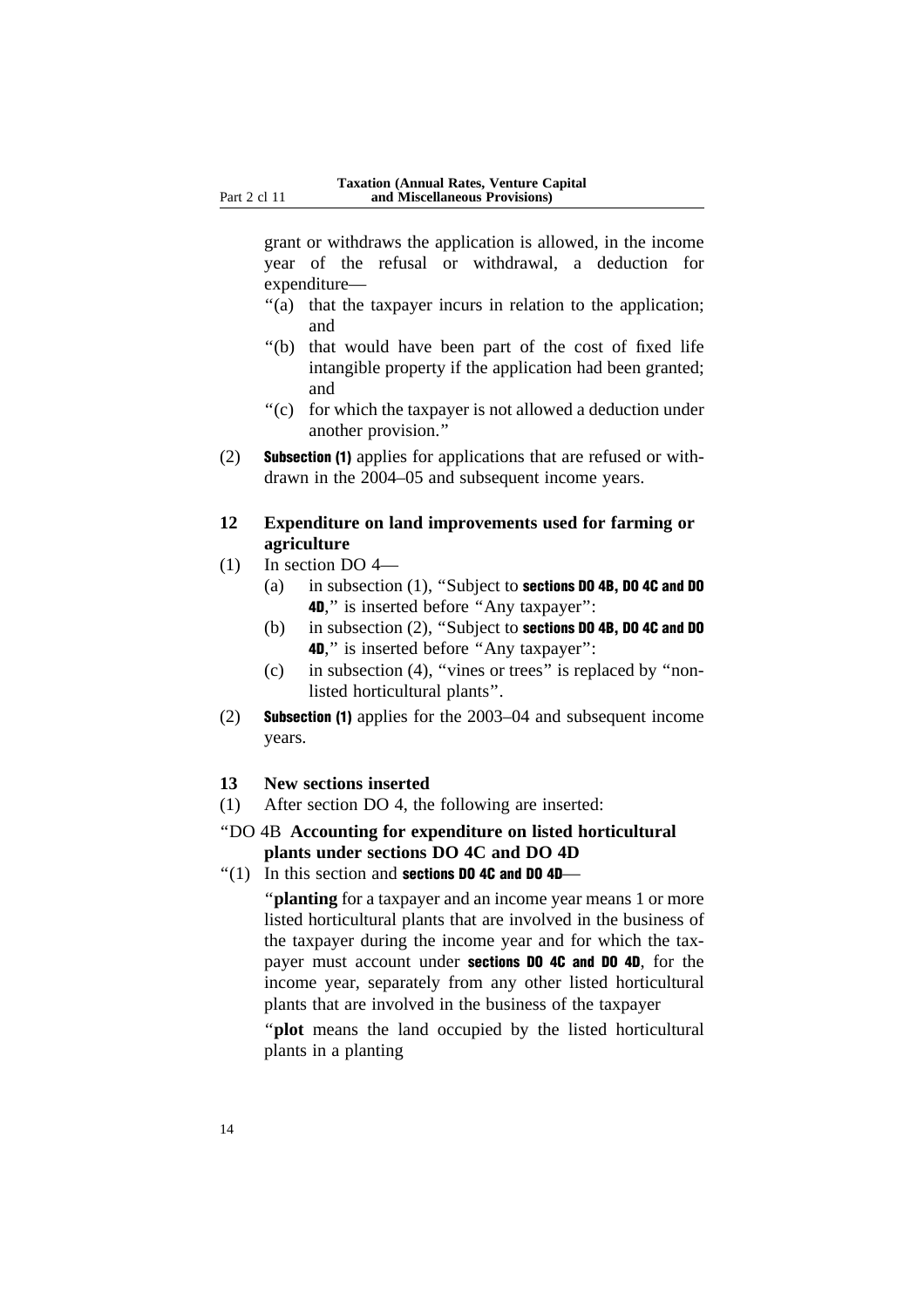''**replaced area fraction** for a planting and an income year means the amount given by the following formula:

$$
\frac{a}{b} \times 100\%
$$

where—

- a is the area, at the end of the income year, of the part of the plot on which listed horticultural plants in the planting are planted or regrafted during the income year as replacement plants
- b is the total area, at the end of the income year, of the plot.
- "(2) A taxpayer to whom **section DO 4C** applies and who has had a deduction under **section DO 4D** for either or both of the 2 income years that immediately precede an income year must, for the income year and subsequent income years, account separately under sections DO 4C and DO 4D for listed horticultural plants that—
	- "(a) the taxpayer acquires in the income year; and
	- ''(b) benefit the business of the taxpayer in the income year; and
	- ''(c) are not replacement plants.
- $\cdot$ (3) A taxpayer who has had no deduction under **section DO 4D** for listed horticultural plants for both of the 2 income years that immediately precede an income year and who would, but for this subsection, be required by **subsection (2)** to account under sections DO 4C and DO 4D for the listed horticultural plants as 2 or more plantings for the income year may account under those sections for all of the listed horticultural plants as 1 planting for the income year and subsequent income years.

### ''DO 4C **Expenditure on land—planting of listed horticultural plants**

- "(1) This section applies if a taxpayer-
	- ''(a) carries on a farming or agricultural business (including a horticultural business) on land in New Zealand; and
	- ''(b) develops the land by planting on the land listed horticultural plants.
- $'(2)$  Subject to **subsection (3)**, in an income year in which the planting benefits the business, the taxpayer is allowed—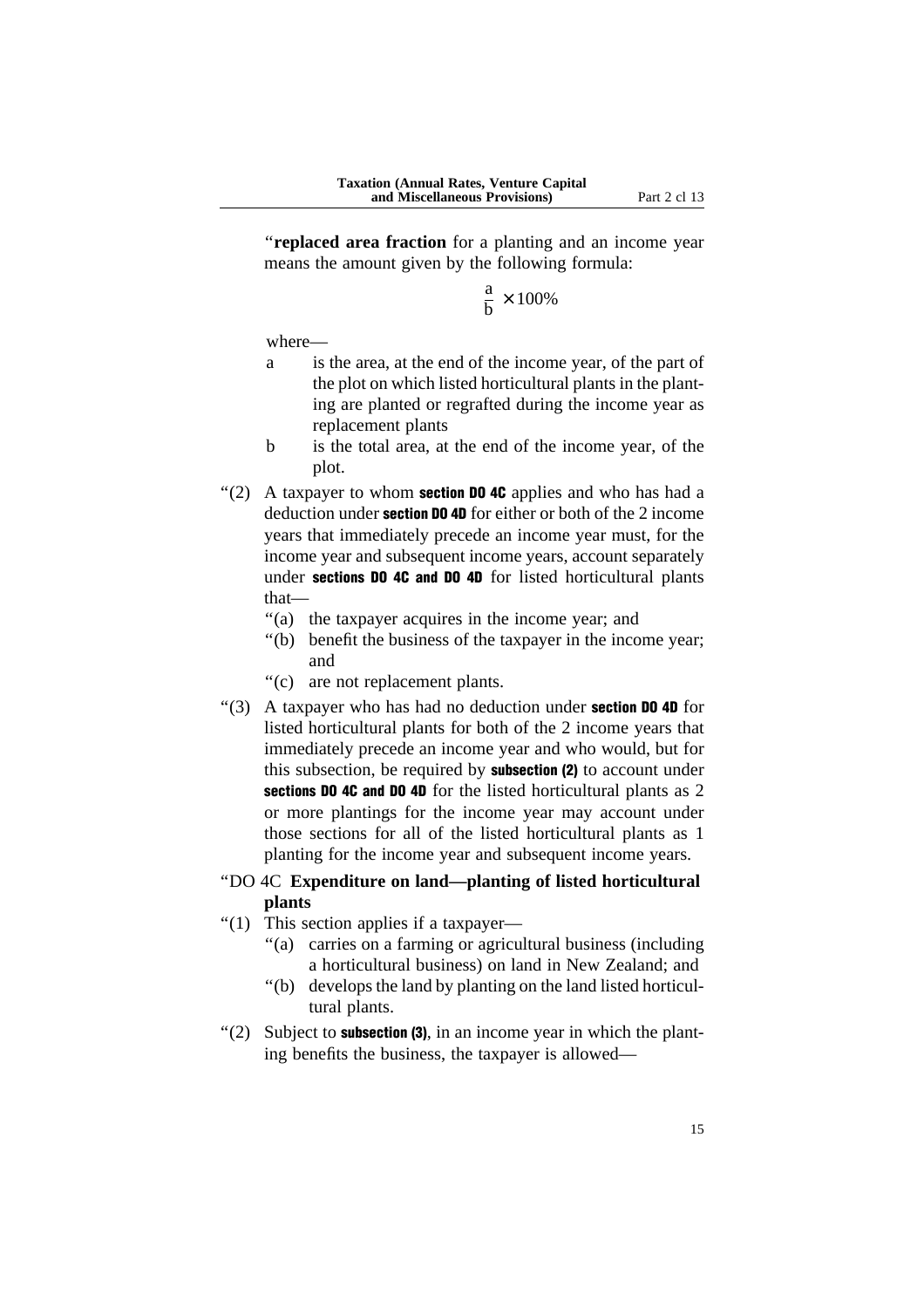- "(a) if the taxpayer owns the land, a deduction relating to expenditure incurred by the taxpayer, or by another person, in developing the land:
- ''(b) if the taxpayer does not own the land, a deduction relating to expenditure incurred by the taxpayer in developing the land.
- $\degree$ (3) The taxpayer is not allowed a deduction under **subsection (2)** in an income year in which—
	- "(a) if the taxpayer owns the land, the taxpayer disposes of the land; or
	- ''(b) if the taxpayer does not own the land, the taxpayer ceases carrying on the business on the land.
- $\degree$ (4) Subject to **subsections (5) and (6)**, the amount of the deduction is calculated using the following formula:

 $1.2 \times a \times b$ 

- a is the percentage rate determined for the type of listed horticultural plant by the Commissioner under section 91AB of the Tax Administration Act 1994
- b is the diminished value of the expenditure.
- ''(5) If a listed horticultural plant of the taxpayer ceases in an income year to exist or to be used in deriving gross income and the taxpayer has no deduction under section DO 4D for the income year for expenditure incurred in replacing the listed horticultural plant, the taxpayer has a deduction—
	- ''(a) of the amount of the diminished value of the expenditure on the listed horticultural plant at the time that the listed horticultural plant ceases to exist or to be used in deriving income:
	- ''(b) for the income year.
- ''(6) If a listed horticultural plant in a planting of the taxpayer ceases in an income year to exist or to be used in deriving gross income and the taxpayer has a deduction under section DO 4D for the income year for all or some of the expenditure incurred in replacing the listed horticultural plant, the diminished value, immediately before the replacement, of the expenditure on the listed horticultural plant is added, in the way chosen by the taxpayer, to the diminished values, at the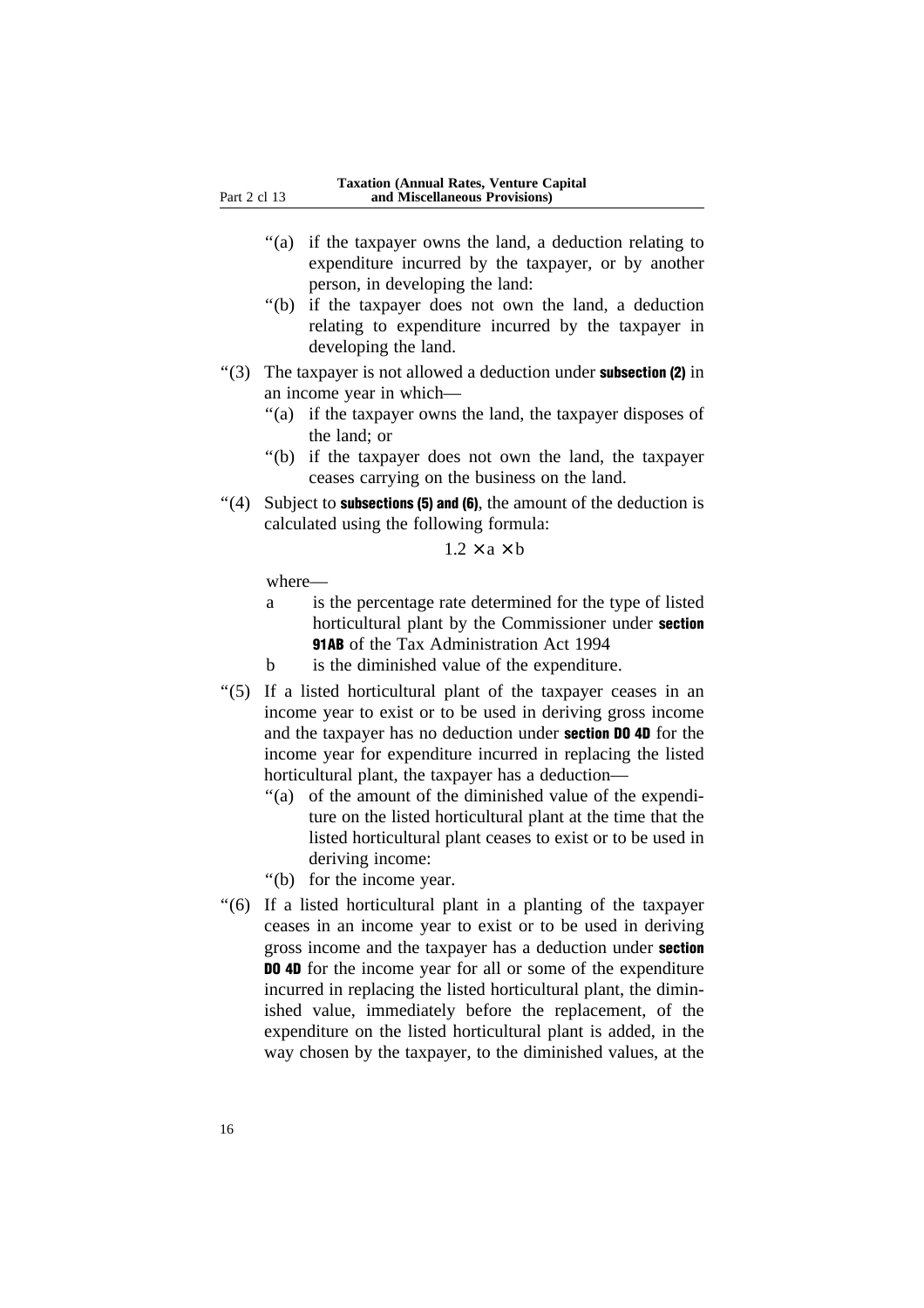end of the income year, of the expenditure on listed horticultural plants that are in the planting at the end of the income year.

### ''DO 4D **Expenditure on land—horticultural replacement planting**

- ''(1) This section applies to a taxpayer who carries on a horticultural business on land in New Zealand and who, in an income year (called the **current income year**)—
	- ''(a) plants, or causes to be planted, on the land a listed horticultural plant as a replacement plant:
	- ''(b) regrafts, or causes to be regrafted, a listed horticultural plant on the land as a replacement plant.
- ''(2) The taxpayer is allowed a deduction for the current income year, of the amount given by one of subsections (3) and (4) for the expenditure incurred in the current income year by the taxpayer in replacing a listed horticultural plant if, in the current income year—
	- ''(a) the replacement plant benefits the business; and
	- ''(b) the taxpayer does not dispose of the land on which the listed horticultural plant is cultivated; and
	- ''(c) the taxpayer elects that this section apply to the expenditure.
- ''(3) For a taxpayer who has had no deduction under this section for either or both of the 2 income years that immediately precede the current income year, the amount of the deduction under subsection (2) for expenditure incurred in replacing a listed horticultural plant in a planting is given by the following formula:

$$
c \times \frac{7.5\%}{d}
$$

- c is the amount of the expenditure incurred by the taxpayer
- d is the greater of 7.5% and the replaced area fraction for the planting for the current year.
- ''(4) For a taxpayer who has had a deduction under this section for a planting for both of the 2 income years that immediately precede the current income year, the amount of the deduction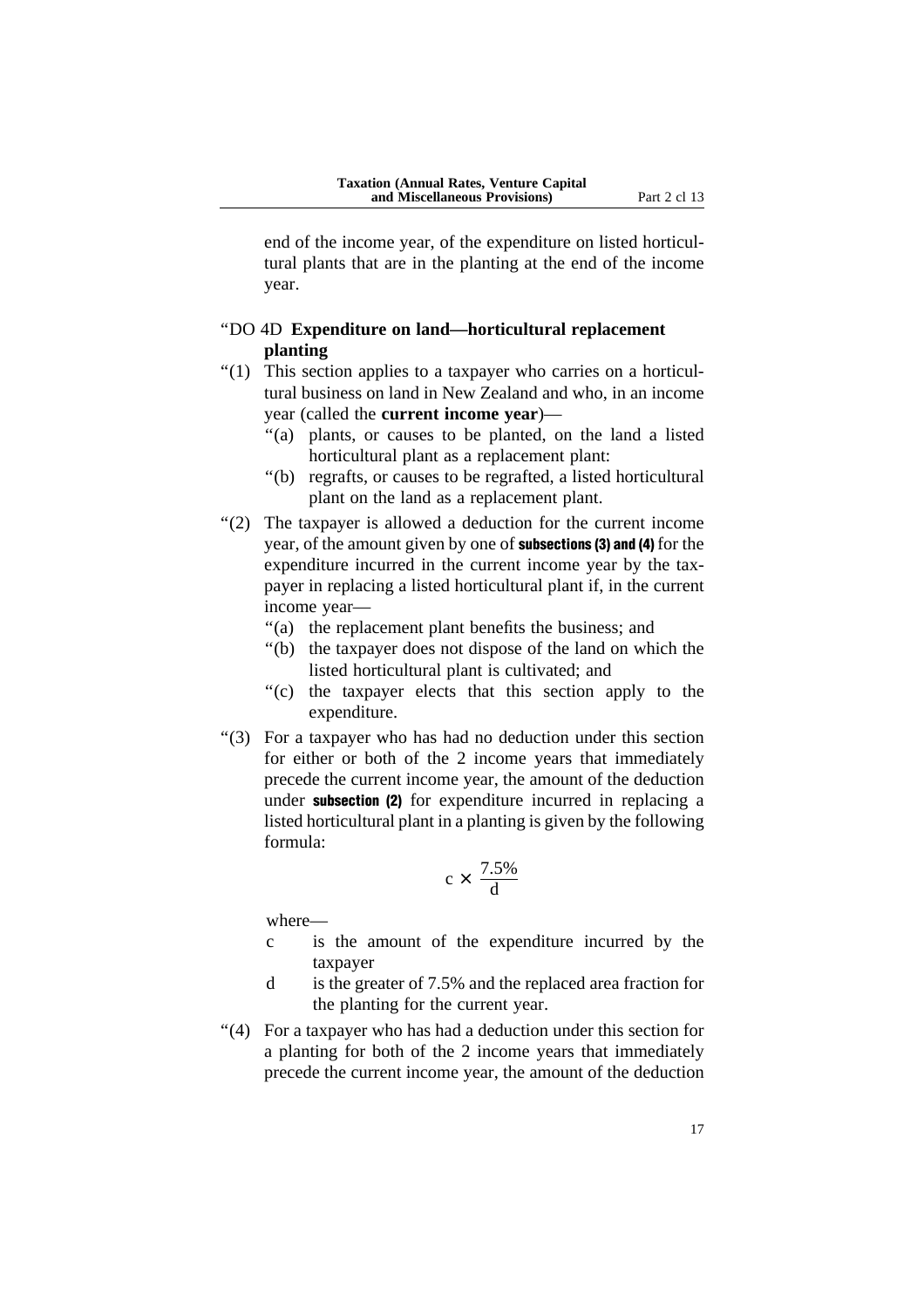under subsection (2) for expenditure incurred in replacing a listed horticultural plant in the planting is the smaller of—

''(a) the amount that is given by the following formula:

$$
c \times \frac{7.5\%}{d}
$$

where—

- c is the amount of the expenditure incurred by the taxpayer
- d is the greater of 7.5% and the replaced area fraction for the planting for the current year:
- ''(b) the amount given by the following formula:

$$
c \times \frac{15\% - f - g}{e}
$$

where—

- c is the amount of the expenditure incurred by the taxpayer
- e is the replaced area fraction for the planting for the current year
- f is the smaller of 7.5% and the replaced area fraction for the planting for the earlier of the 2 income year that immediately precede the current year
- g is the smaller of 7.5% and the replaced area fraction for the planting for the later of the 2 income years that immediately precede the current year.''
- (2) Subsection (1) applies for the 2003–04 and subsequent income years.
- **14 Amalgamated company entitled to deductions for farming, agriculture, and aquaculture expenditure**
- (1) In section DO  $8(c)$ , "or section DO  $5$ " is replaced by ", **DO 4C**, **DO 4D** or DO 5".
- (2) Subsection (1) applies for the 2003–04 and subsequent income years.

# **15 Deduction to lessee in non-specified lease**

(1) In section EO  $2(1)$ , "or a finance lease" is inserted after ''specified lease''.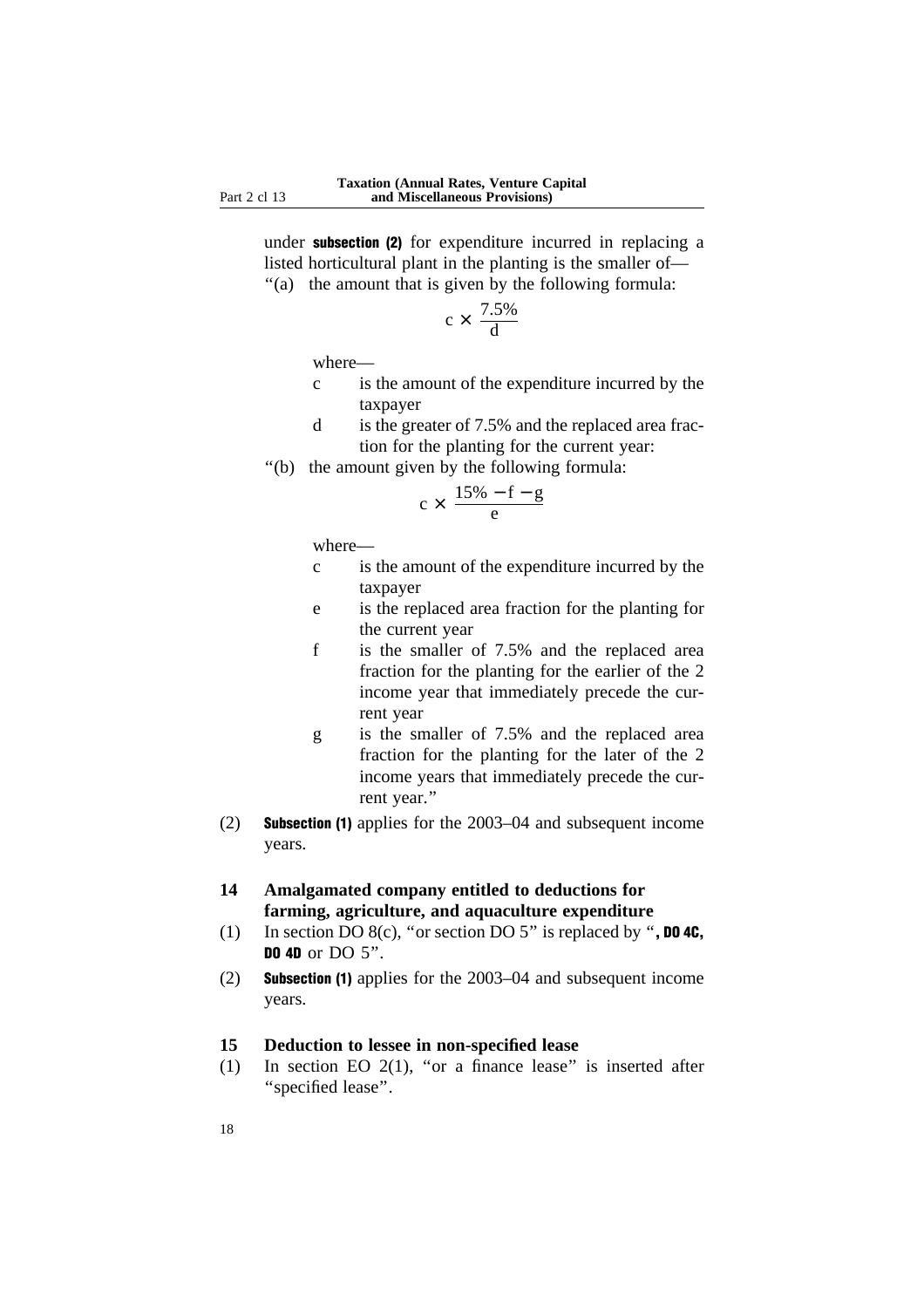(2) In section EO 2(2), ''or a finance lease'' is inserted after ''specified lease''.

#### **16 Application of subpart**

- (1) Section ES  $1(1)(b)(i)(B)$  is replaced by the following:
	- ''(B) net losses of a loss attributing qualifying company, to the extent that shareholders with effective interests in the company are deemed under section HG 16 to incur amounts of loss that correspond to the net losses; and".
- (2) In section ES  $1(1)(e)(i)$ , "date:" is replaced by "date; and".
- (3) In section ES  $1(1)(e)(ii)(F)$ , "section CH 2." is replaced by "section CH 2:" and the following is added:
	- ''(G) shares in a foreign company, if the proceeds of a disposition of the shares would not be gross income of the holder other than under the FIF rules.''
- (4) Subsections (1) to (3) apply for the 2004–05 and subsequent income years subject to subsection (5).
- (5) Subsections (1) to (3) do not apply to a participant for an arrangement that the participant enters before the 2004–05 income year unless—
	- (a) at the time of entering the arrangement, the participant could reasonably expect that 10 or more persons would acquire an interest in the arrangement; and
	- (b) 70% or more of the allowable deductions of the participant from the arrangement for the income year, calculated on the same basis as for section ES 1(1)(b)(i) of the Income Tax Act 1994 as amended by subsection (1), arise from an interest of the participant in—
		- (i) fixed life intangible property:
		- (ii) software.

### **17 Defined terms for subpart**

- (1) Section ES  $2(3)(d)$  is replaced by the following:
	- ''(d) involves money that is provided by—
		- "(i) a lender who is not an associated person of the borrower under a provision of section OD 7 or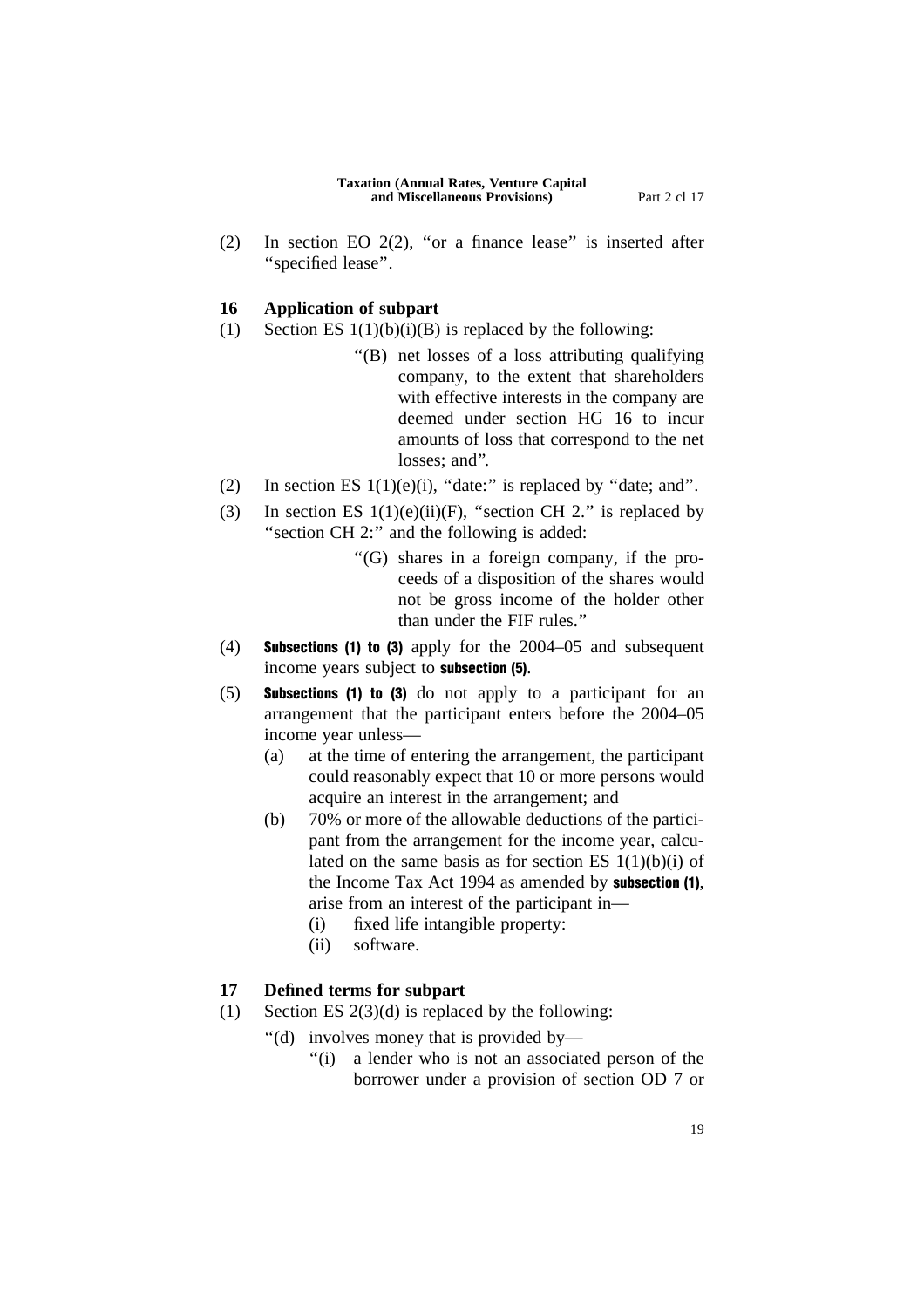OD 8(3) and who does not provide the money on arms-length terms and who—

- "(A) is not a person who regularly provides money to persons on arm's-length terms under arrangements that do not satisfy paragraphs (a) to (c):
- ''(B) is not resident in New Zealand under section OE 1 or OE 2 and does not carry on business in New Zealand through a fixed establishment in New Zealand; or
- "(ii) a lender who is an associated person of the borrower under a provision of section OD 7 or OD 8(3) and who obtains the money under an arrangement that satisfies paragraphs (a) to (c).''
- (2) Subsection (1) applies for the 2004–05 and subsequent income years subject to subsection (3).
- (3) Subsection (1) does not apply to a participant for an arrangement that the participant enters before the 2004–05 income year unless—
	- (a) at the time of entering the arrangement, the participant could reasonably expect that 10 or more persons would acquire an interest in the arrangement; and
	- (b) 70% or more of the allowable deductions of the participant from the arrangement for the income year, calculated on the same basis as for section ES  $1(1)(b)(i)$  of the Income Tax Act 1994 as amended by section 16(1), arise from an interest of the participant in—
		- (i) fixed life intangible property:
		- (ii) software.

# **18 Deferral of surplus allowable deductions from arrangement**

- $(1)$  In section ES 3(1)—
	- (a) paragraph  $(a)(i)$  is replaced by the following:
		- ''(i) allowable deductions and losses, including any allowable deduction incurred under subsection (3) and any loss incurred under section HG 16; and'':
	- (b) paragraph  $(b)(i)$  is replaced by the following: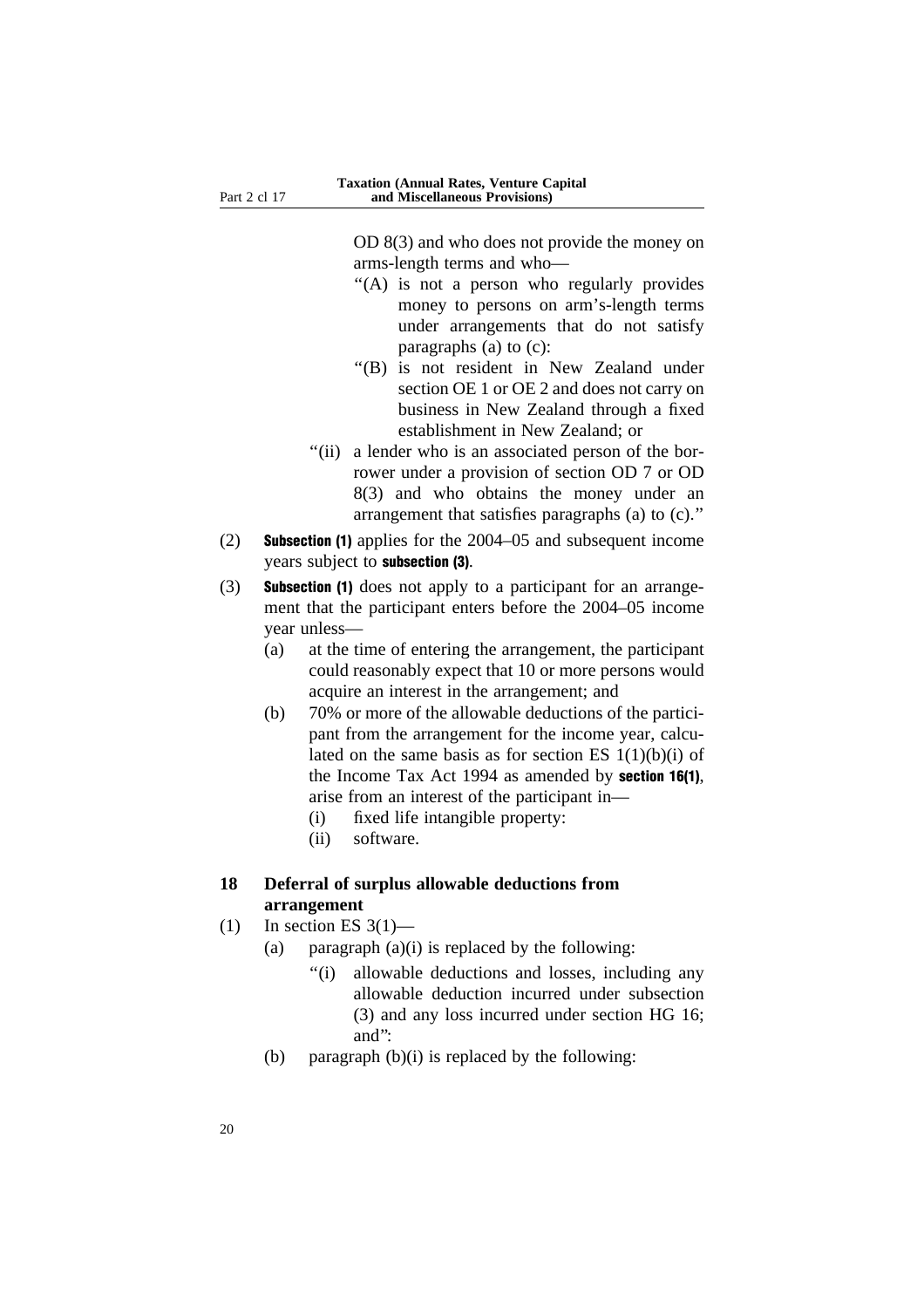- ''(i) allowable deductions and losses, including any allowable deduction incurred under subsection (3) and any loss incurred under section HG 16; and''.
- $(2)$  In section ES 3 $(2)$ 
	- (a) the definitions of items **a** and **b** are replaced by the following:
	- "a is the amount for the income year by which the allowable deductions and losses, including any allowable deduction incurred under subsection (3) and any loss incurred under section HG 16, of the participant from the arrangement exceed the gross income, other than under this section, of the participant from the arrangement
	- b is the total amount for the income year by which the allowable deductions and losses, including any allowable deduction incurred under subsection (3) and any loss incurred under section HG 16, from the arrangement exceed the gross income, other than under this section, from the arrangement for the group that consists of—
		- (a) the participant; and
		- (b) the affected associates of the participant who are not a loss attributing qualifying company and who each have for the income year allowable deductions and losses, including any allowable deduction incurred under subsection (3) and any loss incurred under section HG 16, from the arrangement that in total exceed the gross income, other than under this section, from the arrangement'':
	- (b) paragraph (a) of the definition of item "c" is replaced by the following:
		- ''(a) the total amount for the income year by which the allowable deductions and losses, including any allowable deduction incurred under subsection (3) and any loss incurred under section HG 16, from the arrangement exceed the gross income, other than under this section, from the arrangement for the group that consists of—
			- (i) the participant; and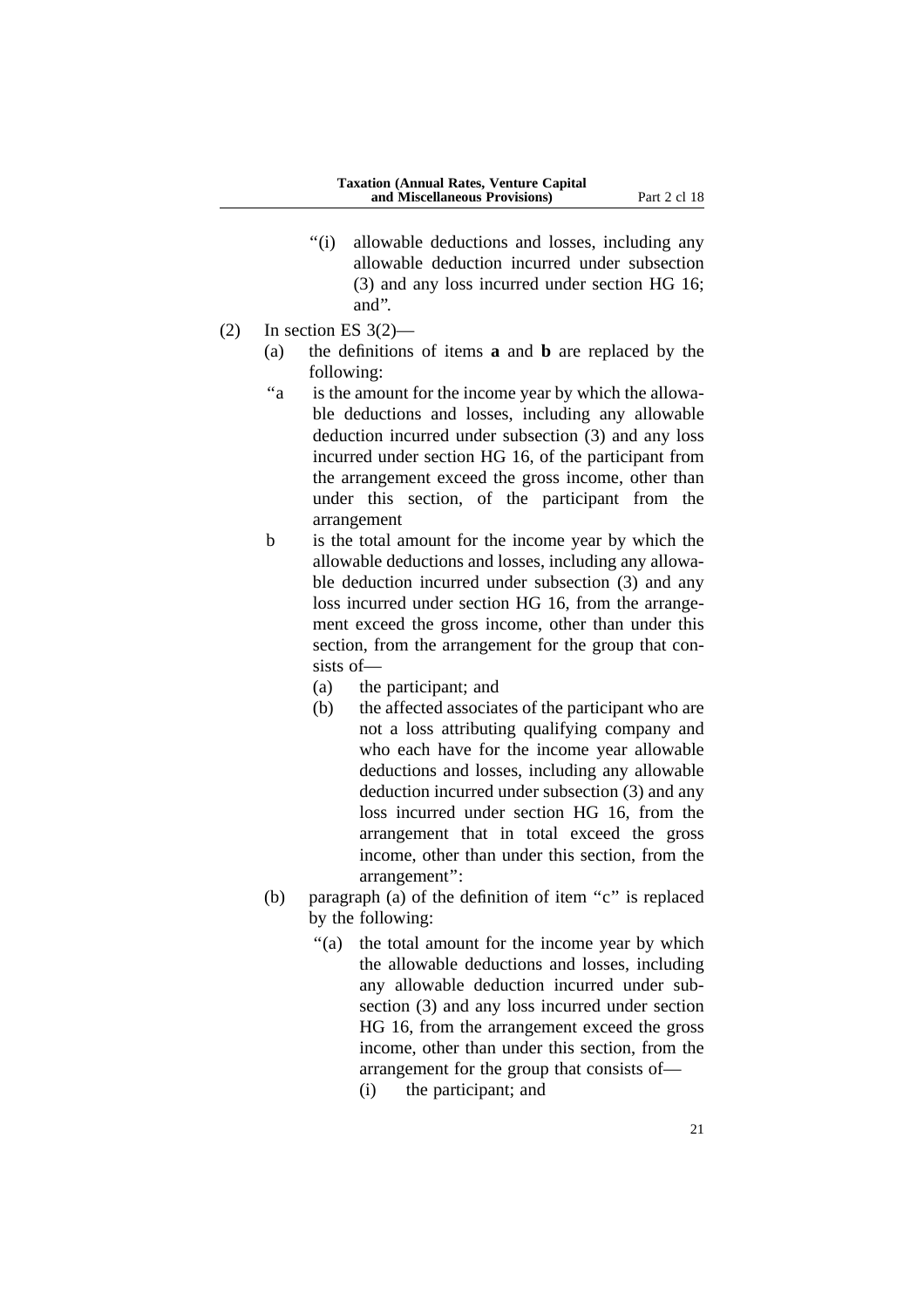- (ii) the affected associates of the participant who are not a loss attributing qualifying company that has incurred a net loss from the arrangement for the income year; and''.
- (3) Subsections (1) and (2) apply for the 2004–05 and subsequent income years subject to subsection (4).
- (4) Subsections (1) and (2) do not apply to a participant for an arrangement that the participant enters before the 2004–05 income year unless—
	- (a) at the time of entering the arrangement, the participant could reasonably expect that 10 or more persons would acquire an interest in the arrangement; and
	- (b) 70% or more of the allowable deductions of the participant from the arrangement for the income year, calculated on the same basis as for section ES  $1(1)(b)(i)$  of the Income Tax Act 1994 as amended by section 16(1), arise from an interest of the participant in—
		- (i) fixed life intangible property:
		- (ii) software.

#### **19 Rules for lease asset during term of finance lease**

- (1) In section FC 8B(2), ''before or'' is inserted before ''on the date''.
- (2) In section FC 8B(3), ''at the end of the lease term'' is replaced by ''by the date that the lease term ends''.
- (3) Subsections (1) and (2) apply for an arrangement that is entered on or after 29 March 2004.

#### **20 Taxation of hire purchase agreements**

In section FC  $10(8)(a)$ , "consideration paid to the lessee for the hire purchase agreement'' is replaced by ''consideration provided to the lessee under the hire purchase agreement''.

#### **21 Special provisions relating to dispositions of property**

- (1) In section FD 10(3)(b), "DO 4C, DO 4D," is inserted after "DO 4,''.
- (2) Subsection (1) applies for the 2003–04 and subsequent income years.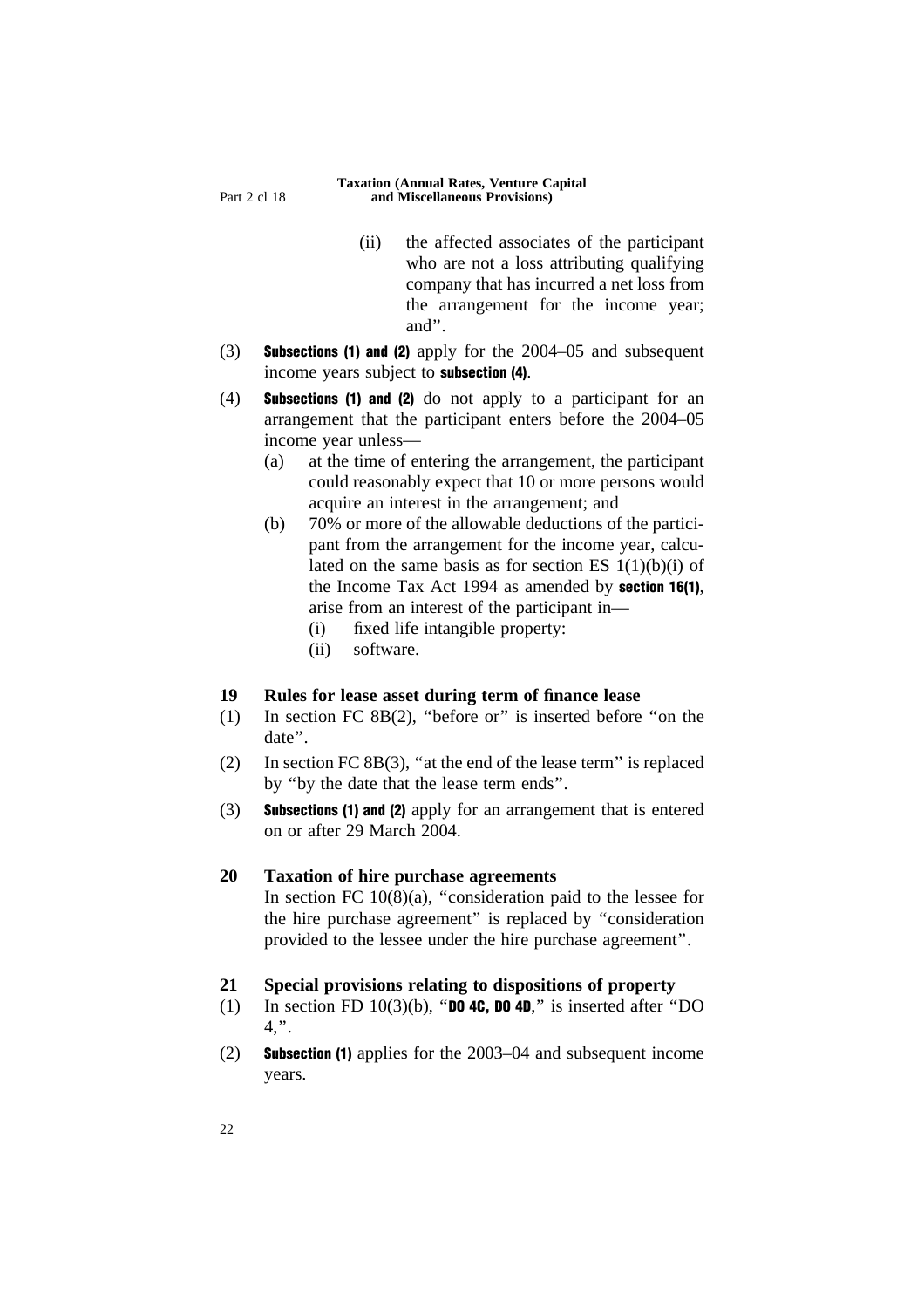#### **22 Companies that may constitute imputation group**

- (1) Section FDB 1(1)(e) is repealed.
- (2) After section FDB  $1(2)(a)$ , the following is inserted:
	- ''(ab) all members of the consolidated group are or would be members of the imputation group; and''.
- (3) In section FDB  $1(2)(b)$ , the words before subparagraph (i) are replaced by ''for an imputation group that contains or will contain members of more than 1 consolidated group, all the members of the consolidated groups have been members of a single wholly-owned group of companies throughout the period that—''.

#### **23 Income assessable to beneficiaries**

In the heading to section GC 14, ''**assessable to**'' is replaced by ''**of**''.

### **24 Special partnerships**

- (1) Section HC 1 is repealed.
- (2) Subsection (1) applies to gross income and allowable deductions of a special partner from a special partnership for the 2004–05 and subsequent income years.

#### **25 Gross income assessable to beneficiaries**

In the heading to section HH 3, ''**assessable to**'' is replaced by ''**of**''.

#### **26 Election to become Maori authority**

- (1) Section HI 3(3) is replaced by the following:
- ''(3) A person who elects to become a Maori authority becomes a Maori authority—
	- ''(a) on the first day of the income year in which the person gives notice of the election to the Commissioner, if paragraph (b) does not apply:
	- ''(b) on the first day of the income year immediately succeeding the income year in which the person gives notice of the election to the Commissioner, if the person nominates that date in the notice of the election.''
- (2) Subsection (1) applies for the 2004–05 and subsequent income years.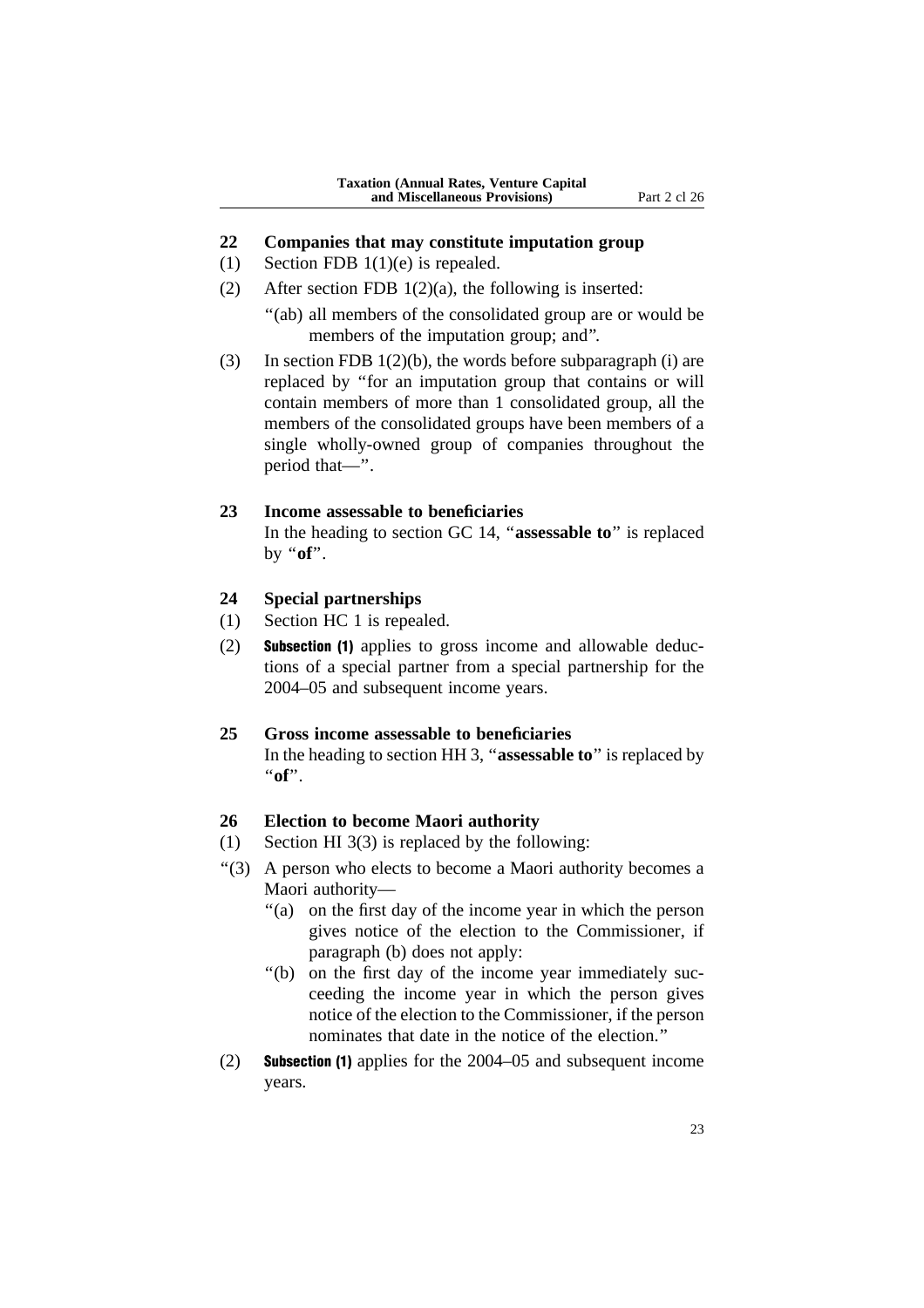### **27 Distributions by Maori authority**

(1) In section HI 4(1)(e), "consideration." is replaced by "consideration:" and the following is added:

''(f) a taxable bonus issue.''

(2) Subsection (1) applies for the 2004–05 and subsequent income years.

### **28 Amount distributed to member by Maori authority**

- (1) After section HI 5(3), the following is added:
- "(4) A taxable bonus issue referred to in **section HI 4(1)(f)** that is made by a Maori authority to a member is a taxable Maori authority distribution.''
- (2) Subsection (1) applies for the 2004–05 and subsequent income years.

#### **29 Table HI 8—Transitional rules**

(1) In the transitional rules in Table HI 8, row 4 is replaced by the following:

| 44 | a Maori   | a trust that is | taxable income  |
|----|-----------|-----------------|-----------------|
|    | authority | not a Maori     | derived by the  |
|    |           | authority       | Maori authority |
|    |           |                 | is treated as   |
|    |           |                 | trustee         |
|    |           |                 | income."        |

(2) Subsection (1) applies for the 2004–05 and subsequent income years.

#### **30 Net losses may be offset against future net income**

- (1) After section IE 1(2), the following is inserted:
- ''(2B)A taxpayer who is a partner in a special partnership may not carry forward under this section a net loss if—
	- ''(a) the taxpayer has a deduction in an income year that arises from the activities of the special partnership; and
	- ''(b) the net loss arises from the deduction; and
	- ''(c) during the income year, the taxpayer derives no gross income, whether from the activities of the special partnership or otherwise.''
- (2) Subsection (1) applies to a net loss of a taxpayer for the 2004–05 and subsequent income years.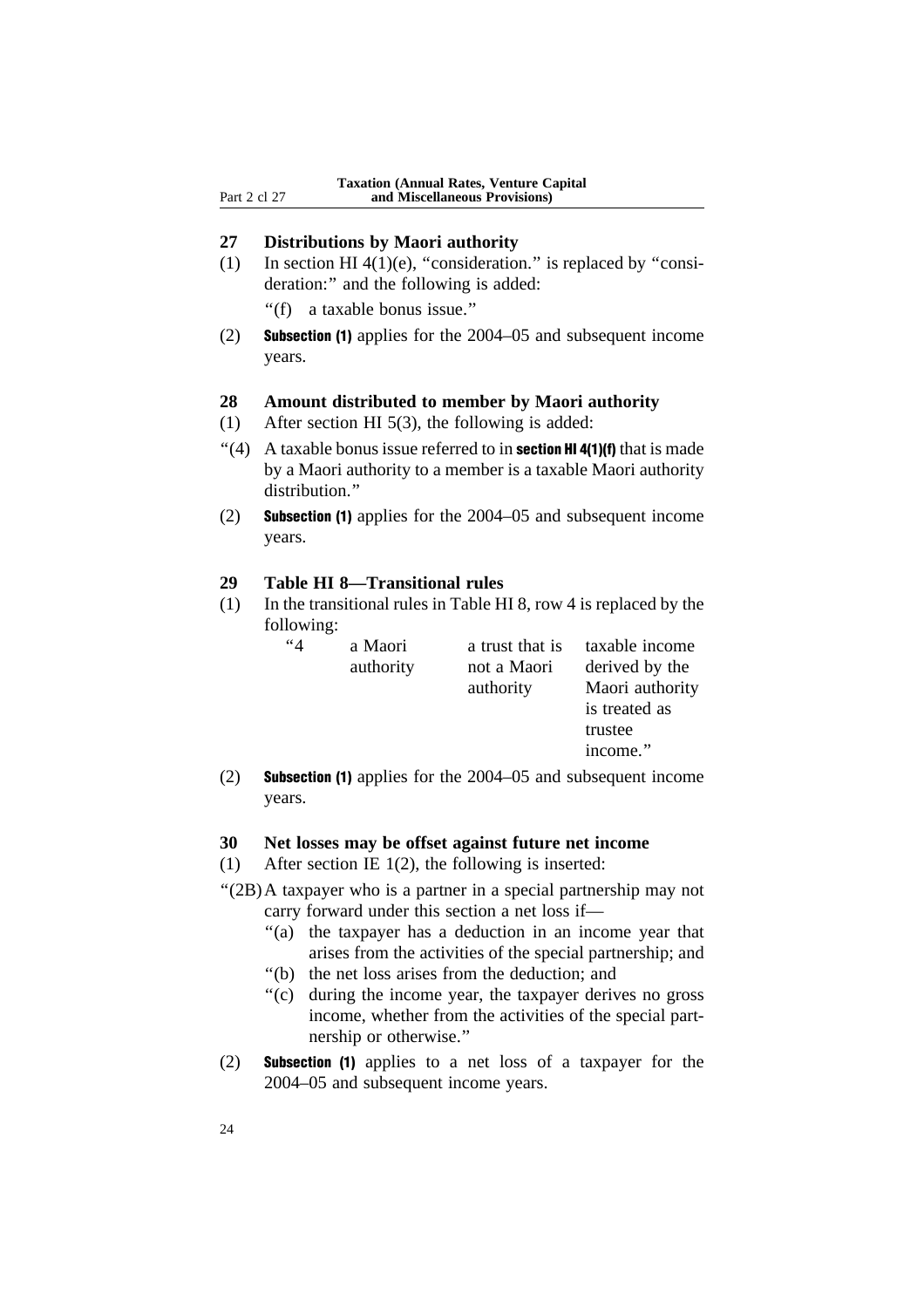#### **31 Net loss offset between group companies**

- (1) Section IG  $2(2)(a)(i)$  is replaced by the following:
	- ''(i) a net loss for the year of offset that does not consist of a mining outgoing excess and is not prevented by section IE 1(2B) from being carried forward under sections IE 1 and IF 1:''.
- (2) Subsection (1) applies to a net loss of a taxpayer for the 2004–05 and subsequent income years.

#### **32 Rebate for gifts of money**

(1) In section KC  $5(1)(c)$ , "Zealand." is replaced by "Zealand:" and the following is added:

''(cm) Medicine Mondiale:

''(cn) New Zealand Jesuits in India Trust:

''(co) Operation Vanuatu Charitable Trust.''

(2) Subsection (1) applies for the 2004–05 and subsequent income years.

#### **33 New Part MBC inserted**

(1) After Part MBB, the following is inserted:

''Subpart BC—Early payment rebate of income tax

#### ''MBC 1 **Purpose**

- $''(1)$  The purpose of this subpart is to encourage, by means of a rebate of income tax, payments of amounts as income tax by small business taxpayers in the income year that precedes the income year in which the taxpayers are first required to pay provisional tax.
- ''(2) In this subpart—

''**early payment rebate** means a rebate of income tax under this subpart

''**small business taxpayer** means a taxpayer who—

- "(a) conducts a business on the taxpayer's own account, acting alone or as a partner in a partnership; and
- ''(b) does not use a company or a trust in the conduct of the business; and
- ''(c) derives gross income that is predominantly— ''(i) from the business; and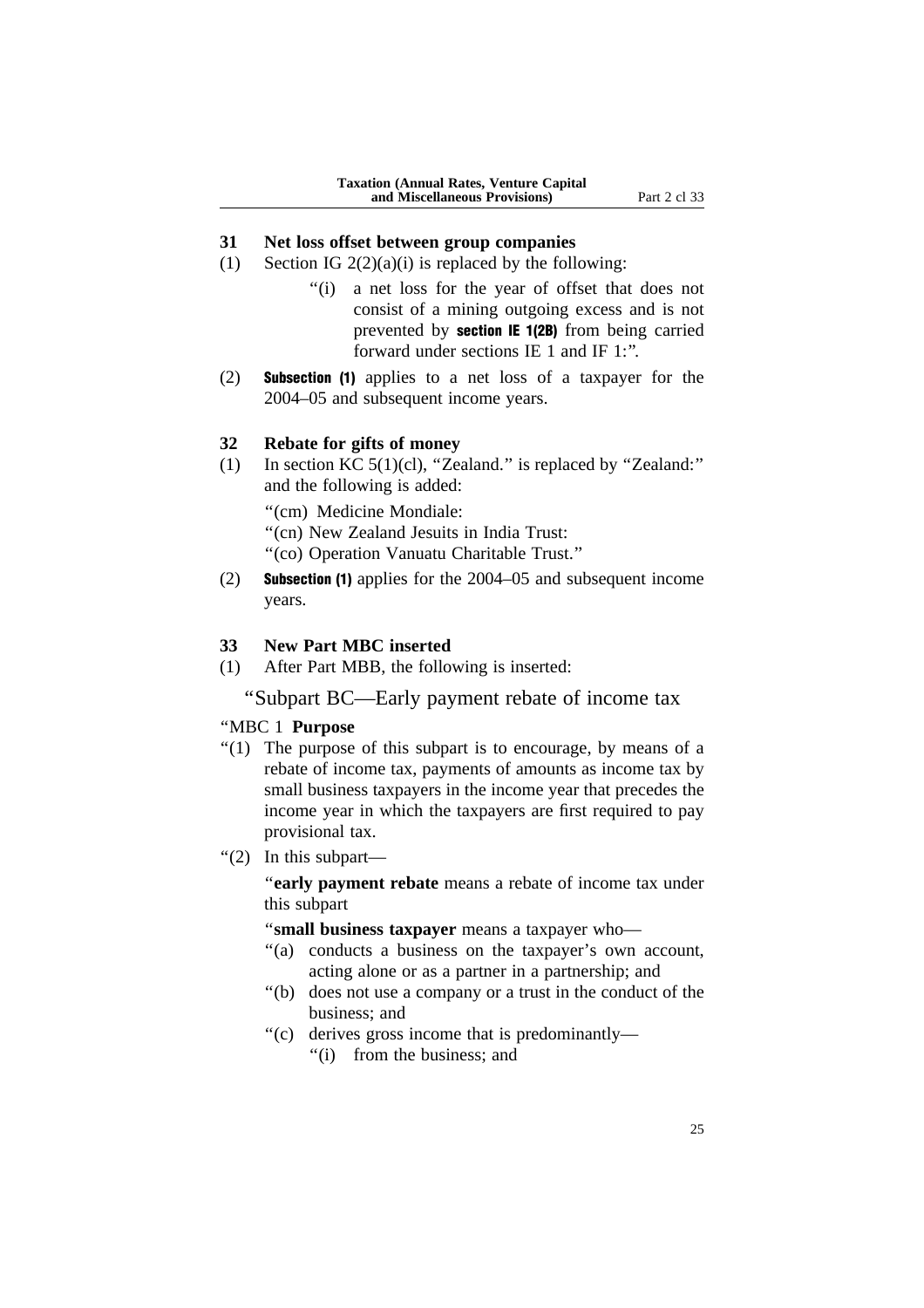"(ii) not interest, dividends, royalties, rents or beneficiary income.

#### ''MBC 2 **Availability of early payment rebate**

- "(1) This section applies to a small business taxpayer for an income year if the small business taxpayer—
	- "(a) is not required to make payments of provisional tax in the income year; and
	- ''(b) on or before the taxpayer's balance date for the income year, makes payments as income tax for the income year; and
	- ''(c) has, for earlier income years—
		- "(i) never been required to make payments of provisional tax and—
			- ''(A) never received an early payment rebate; or
			- ''(B) derived gross income from a business at no time in a period of 4 income years that began after the latest income year for which the small business taxpayer received an early payment rebate; or
		- "(ii) derived gross income from a business at no time in a period of 4 income years that began after the latest income year for which the small business taxpayer was required to make payments of provisional tax.
- ''(2) If a small business taxpayer to whom this section applies makes a return of income for the income year and in that return applies for an early payment rebate, the Commissioner must credit the income tax account of the small business taxpayer with an early payment rebate equal to 6.7% of the lesser of the following:
	- "(a) the amount that, on or before the small business taxpayer's balance date for the income year, the small business taxpayer paid as income tax for the income year:
	- ''(b) 105% of the small business taxpayer's residual income tax for the income year.

### ''MBC 3 **Credit treated as being payment as income tax**

A credit of an early payment rebate for a small business taxpayer for an income year is treated as being a payment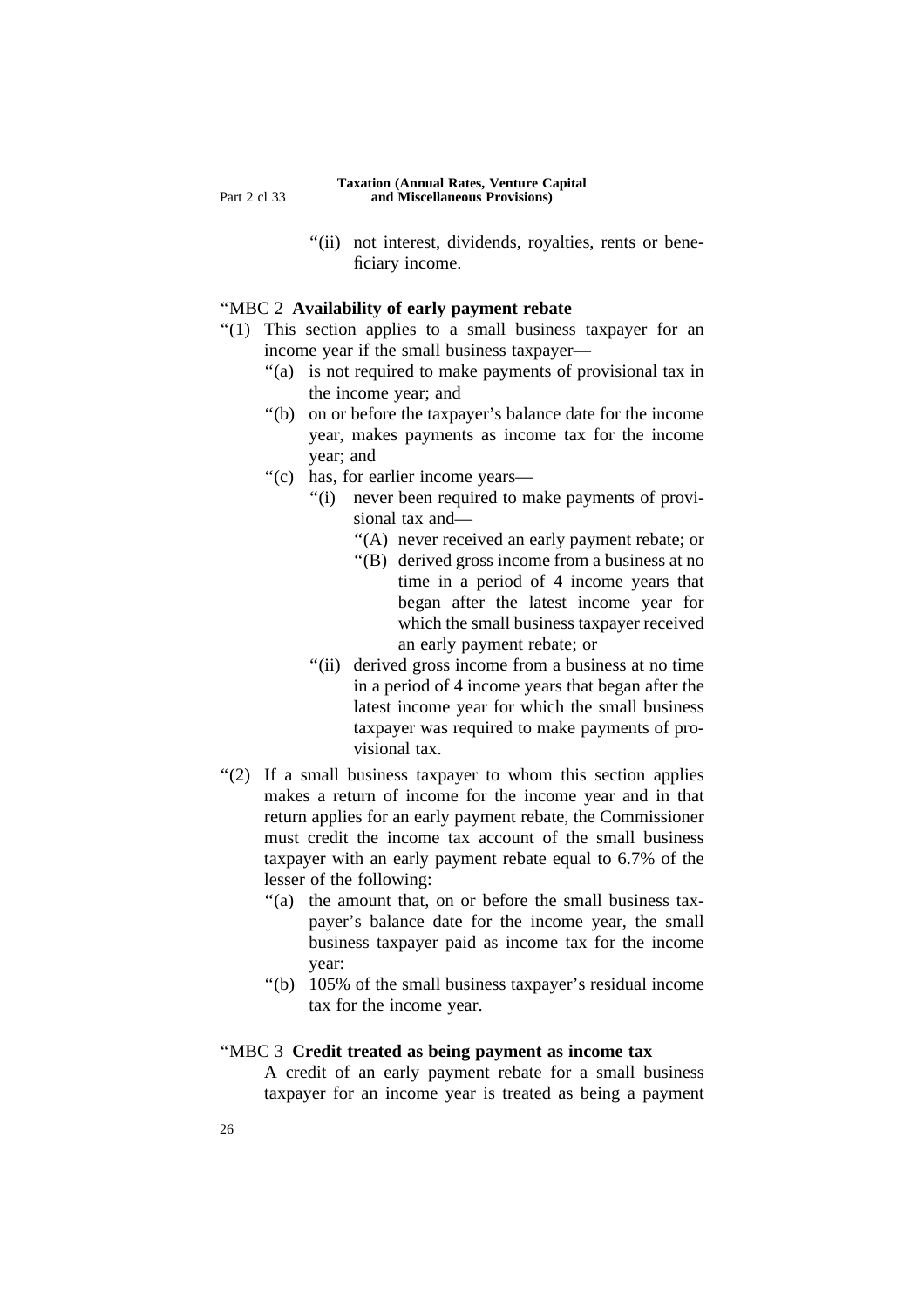made by the small business taxpayer as income tax for the income year.''

(2) Subsection (1) applies for income years commencing on and after 1 April 2005.

# **34 Refund of excess tax**

- (1) Section MD 1(1) is replaced by the following:
- $\lq$ (1) Subject to sections MD 2, MD 2A, MD 2B, MD 3 and NH 4, and subsection (2), the Commissioner must refund an amount that a taxpayer has paid as tax if—
	- "(a) the Commissioner is satisfied that the amount represents an excess over the tax properly payable by the taxpayer; and
	- ''(b) the 4-year period referred to in section 108 of the Tax Administration Act 1994 has not expired.''
- (2) Section MD  $1(2)$  is replaced by the following:
- "(2) Subject to sections MD 2, MD 2A, MD 2B, MD 3, and NH 4, the Commissioner must refund an amount that a taxpayer has paid as tax if—
	- "(a) the taxpayer paid the amount as a result of an amendment to an assessment that increased the amount of tax payable by the taxpayer; and
	- ''(b) the Commissioner is satisfied that the amount represents an excess over the tax properly payable by the taxpayer; and
	- ''(c) the 4-year period beginning at the end of the income year in which the assessment was amended has not expired.
- ''(2B)The Commissioner may refund an amount that is referred to in subsection (1) or (2) within the period of 4 years beginning after the end of the 4-year period referred to in the subsection, if—
	- ''(a) the Commissioner considers that the overpayment of tax is the result of a clear mistake or simple oversight:
	- ''(b) the taxpayer is entitled to a rebate of income tax under Part KD<sup>"</sup>
- (3) Subsections (1) and (2) apply for the 2004–05 and subsequent income years.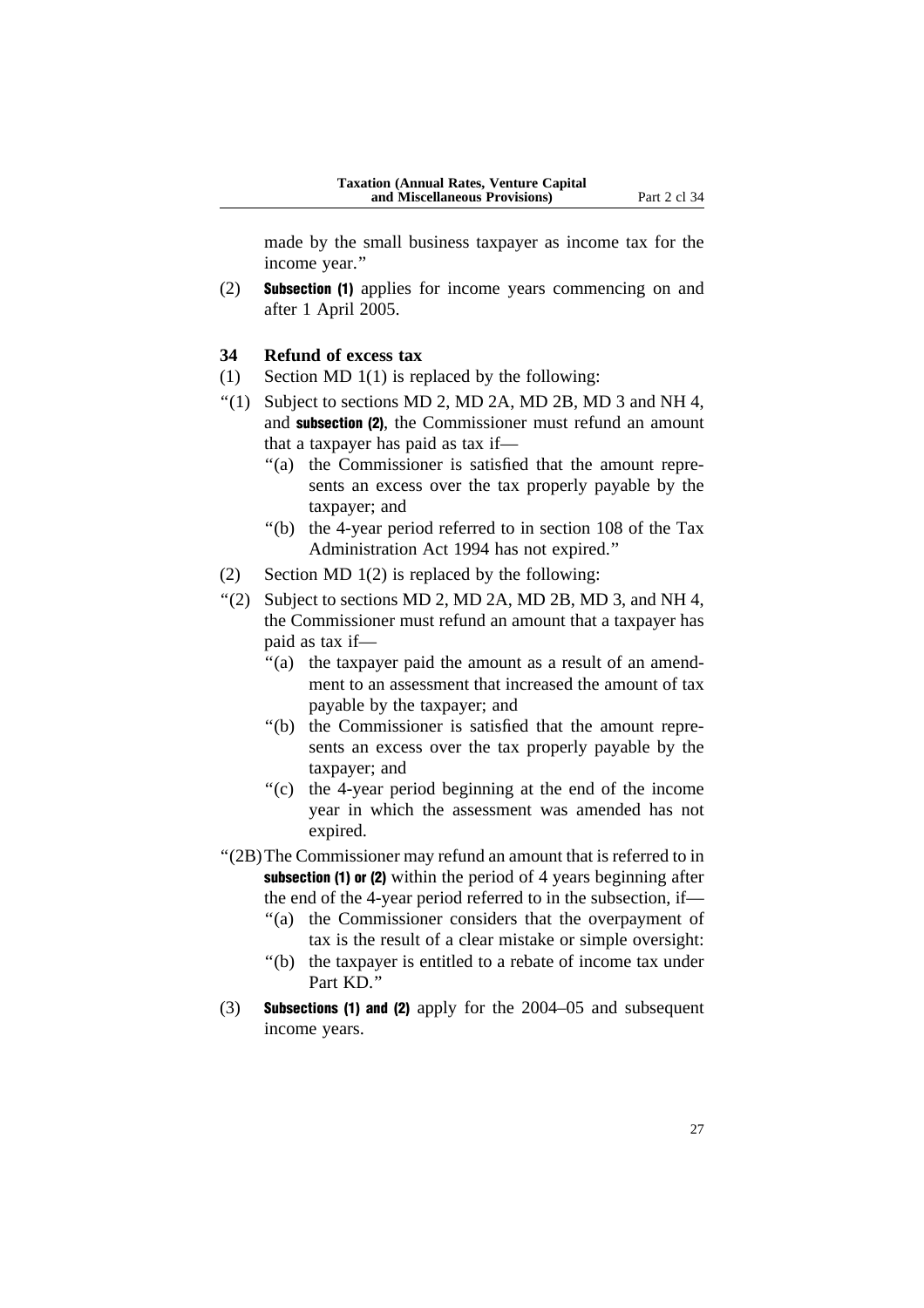- **35 Limits on refunds of tax in relation to Maori authorities**
- (1) In section MD  $2B(1)(a)$ , "the end" is replaced by "unless subsection (1B) applies, the end".
- (2) After section MD 2B(1), the following is inserted:
- "(1B) Despite subsection  $(1)(a)$ , a Maori authority that furnishes its Maori authority credit account return for an imputation year before the end of the next imputation year may be refunded income tax in accordance with section MD 1 if—
	- ''(a) the Maori authority has furnished the Maori authority credit account return within an extension of time given by the Commissioner; and
	- ''(b) the amount of the refund does not exceed the credit balance in the Maori authority's Maori authority credit account on the last day of the imputation year for which the Maori authority credit account return was furnished.''
- (3) In section MD 2B(4), ''If income'' is replaced by ''Unless subsection (4B) applies, if income".
- (4) After section MD 2B(4), the following is inserted:
- ''(4B)Despite subsection (4), the income tax not refunded may be credited on a provisional tax instalment date if residual income tax is treated as being payable on the date specified in Part VII of the Tax Administration Act 1994.''
- (5) Subsections (1) to (4) apply for the 2004–05 and subsequent income years.

#### **36 Application of income tax or dividend withholding payments not refunded**

- (1) This section amends section MD 4 as it read before being repealed by section 41 of the Taxation (GST, Trans-Tasman Imputation and Miscellaneous Provisions) Act 2003.
- (2) Section MD 4 is amended by adding the following:
- ''(2) Subsection (1) does not prevent a credit (called a **permitted** credit), of an amount given by **subsection** (3), arising in an imputation credit account or dividend withholding payment account if—
	- ''(a) a company or consolidated group is entitled to a refund of overpaid income tax or overpaid dividend withholding payment; and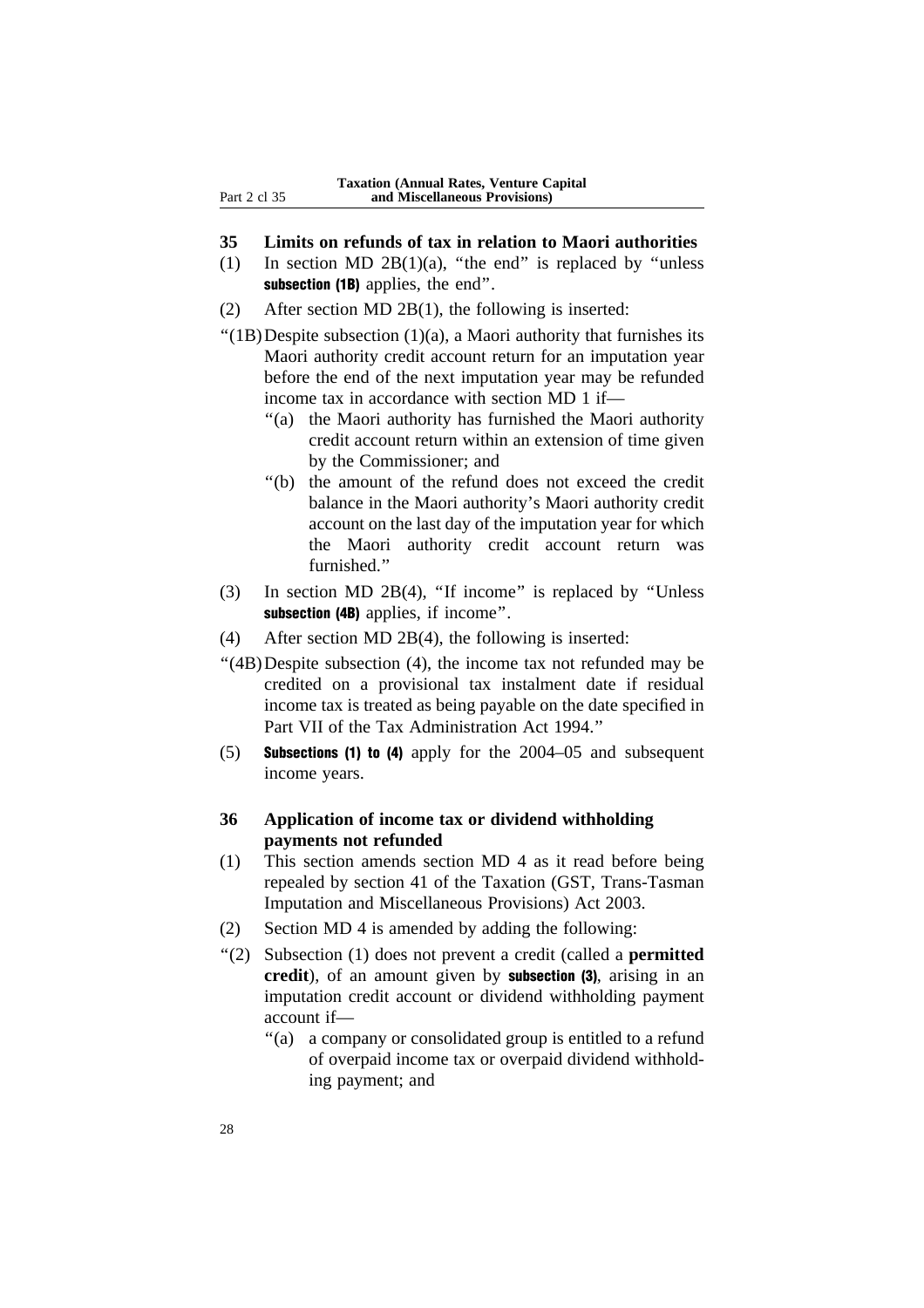- ''(b) the company or consolidated group makes a request for the Commissioner to transfer the refundable amount to another period or another tax type; and
- ''(c) after the overpayment that gives rise to the entitlement to a refund and before the request for the transfer, a debit in the imputation credit account or dividend withholding payment account arises under section ME 5(1)(i), ME 12(1)(h), MG 5(1)(i) or MG 15(1)(i); and
- ''(d) a credit would have arisen to the account of the company or consolidated group in the event that—
	- ''(i) the refundable amount had been refunded by the Commissioner at the time of the requested transfer; and
	- "(ii) the company or consolidated group had immediately paid the amount of the refund to the Commissioner in payment of a tax liability for the other period or tax type; and
- ''(e) the company or consolidated group requests at any time that this subsection apply to the transfer of the refundable amount.
- $\cdot$ (3) The amount of the permitted credit to which **subsection (2)** refers is the amount of the credit to which subsection (2)(d) refers, reduced by the amount of the debit that would have arisen under section ME  $5(1)(e)$  at the time of the refund to which subsection (2)(d)(i) refers."
- (3) Subsection (2) applies for the 1997–98 and subsequent income years.

# **37 Amount of dividend for imputation rules if paid in Australian currency**

In section ME 1C, the formula is replaced by the following:

" $a \times b$ ".

# **38 Consolidated imputation group to maintain separate imputation credit account**

Section ME 10(1D)(b) is replaced by the following:

''(b) are associated with a company that, at the time the debit or credit arises—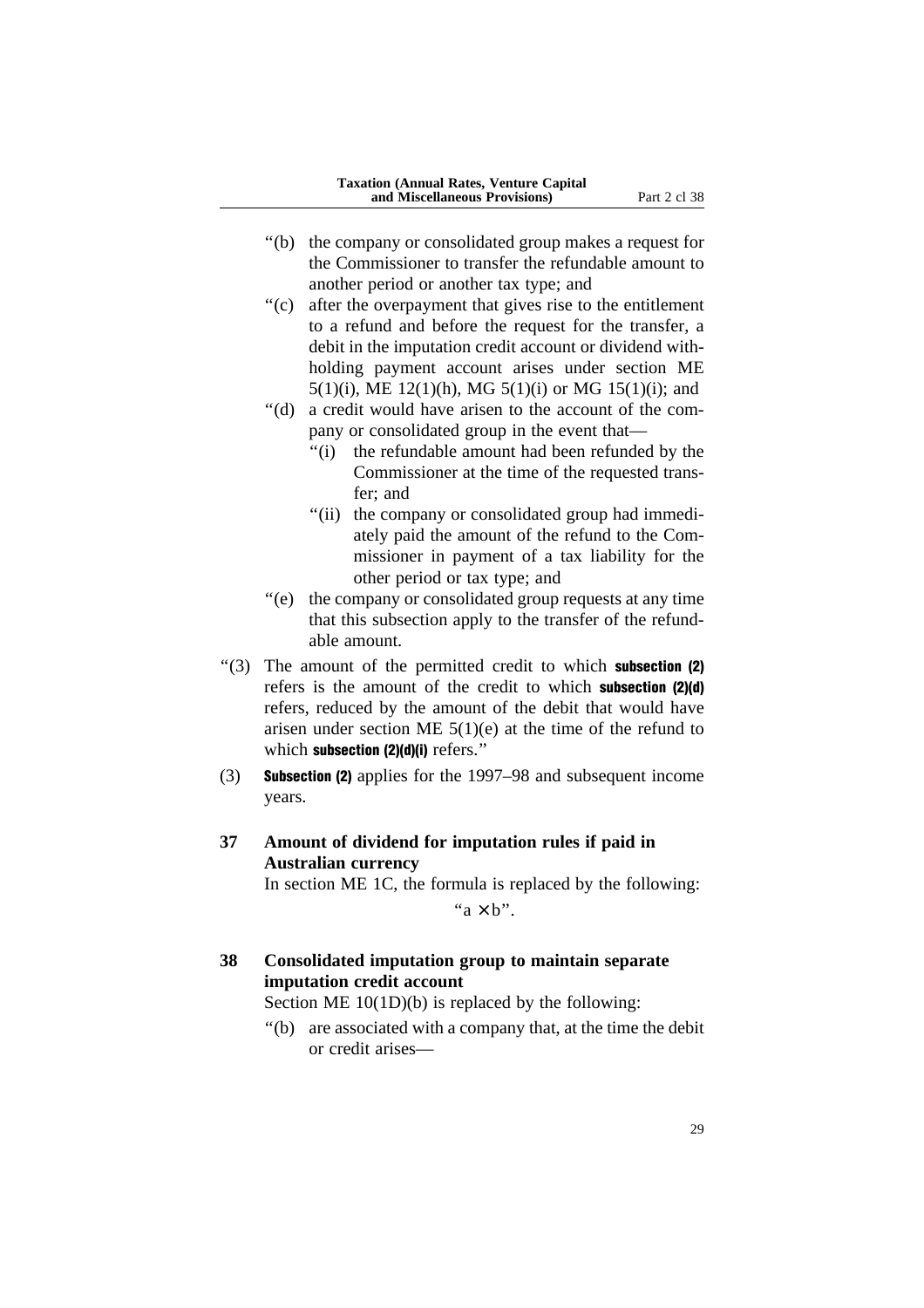- "(i) will be a member of the resident imputation subgroup, if the debit or credit arises before the formation of the resident imputation subgroup:
- "(ii) is a member of the resident imputation subgroup, if the debit or credit arises at or after the formation of the resident imputation subgroup.''
- **39 Debits arising to imputation credit account of group** Section ME  $12(1)(b)(i)$  is omitted.
- **40 Credits and debits arising to policyholder credit account of company**
- (1) In section ME  $18(1)(a)$ 
	- (a) ''under section ME 7 by'' is omitted:
	- (b) in subparagraph (i), ''under section ME 14 by'' is inserted before ''the nominated company'':
	- (c) in subparagraph (ii), ''under section ME 7 by'' is inserted before ''the company,''.
- (2) After section ME 18(1)(b), the following is inserted:
	- ''(bb) an amount equal to any allocation deficit debit that arises in the company's dividend withholding payment account under section MG 8B, if the amount of the allocation deficit debit is given by section MG 8B(4)(a):
	- ''(bc) an amount equal to the credit balance in the company's dividend withholding payment account immediately before an allocation deficit debit arises in the company's dividend withholding payment account under section MG 8B, if the amount of the allocation deficit debit is given by section MG 8B(4)(b):".
- (3) After section ME 18(2)(b), the following is inserted:
	- ''(bb) in the case of a credit referred to in paragraph (bb) or (bc) of that subsection, at the end of the imputation year in respect of which the credit arises:''.
- (4) In section ME 18(3)(b)—
	- (a) in subparagraph (i), ''and not a member of a consolidated group'' is omitted:
	- (b) in subparagraph (ii), ''or of a consolidated group that is a consolidated imputation group'' is omitted.
- (5) Subsections (2) and (3) apply for dividends paid in the 2004–05 and subsequent imputation years.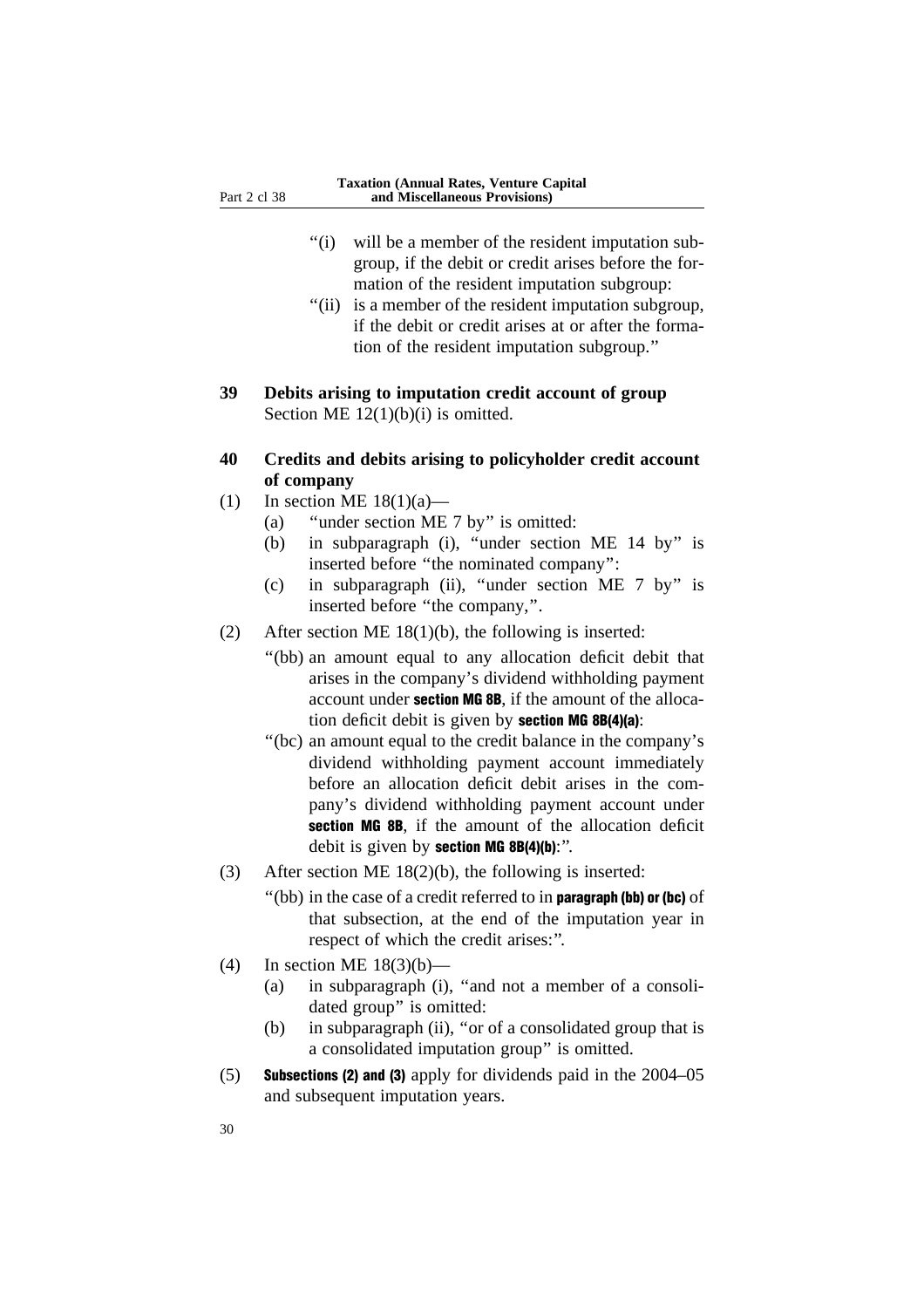- (6) Subsections (2) and (3) apply for dividends paid by a company in an imputation year that begins after 31 March 1995 and before 1 April 2004 if the company elects in writing that section MG 8B apply for the imputation year.
- (7) Subsections (2) and (3) apply for dividends paid, in an imputation year that begins after 31 March 1995 and before 1 April 2004, by a company that was an amalgamating company if the amalgamated company elects in writing that **section MG 8B** apply for the dividends and the imputation year.
- **41 Election to use credit balance as credit against policyholder base income tax liability or as credit in imputation credit account**
- (1) In section ME  $19(3)(a)$ , "and not a member of a consolidated group'' is omitted.
- (2) In section ME 19(3)(b), "or of a consolidated group that is a consolidated imputation group'' is omitted.
- (3) In section ME  $19(4)(b)(i)$ , "and not a member of a consolidated group'' is omitted.
- (4) In section ME  $19(4)(b)(ii)$ , "or of a consolidated group that is a consolidated imputation group'' is omitted.

# **42 Credits and debits arising to group policyholder credit account**

- (1) After section ME  $26(2)(c)$ , the following is added:
	- ''(d) an amount equal to any allocation deficit debit that arises in the consolidated group's dividend withholding payment account under **sections MG 8B** and NH  $6(4)$ , if the amount of the allocation deficit debit is given by sections MG 8B(4)(a):
	- ''(e) an amount equal to the credit balance in the consolidated group's dividend withholding payment account immediately before an allocation deficit debit arises in the consolidated group's dividend withholding payment account under **sections MG 8B** and NH  $6(4)$ , if the amount of the allocation deficit debit is given by section MG  $8B(4)(b)$ :".
- (2) After section ME  $26(3)(c)$ , the following is inserted: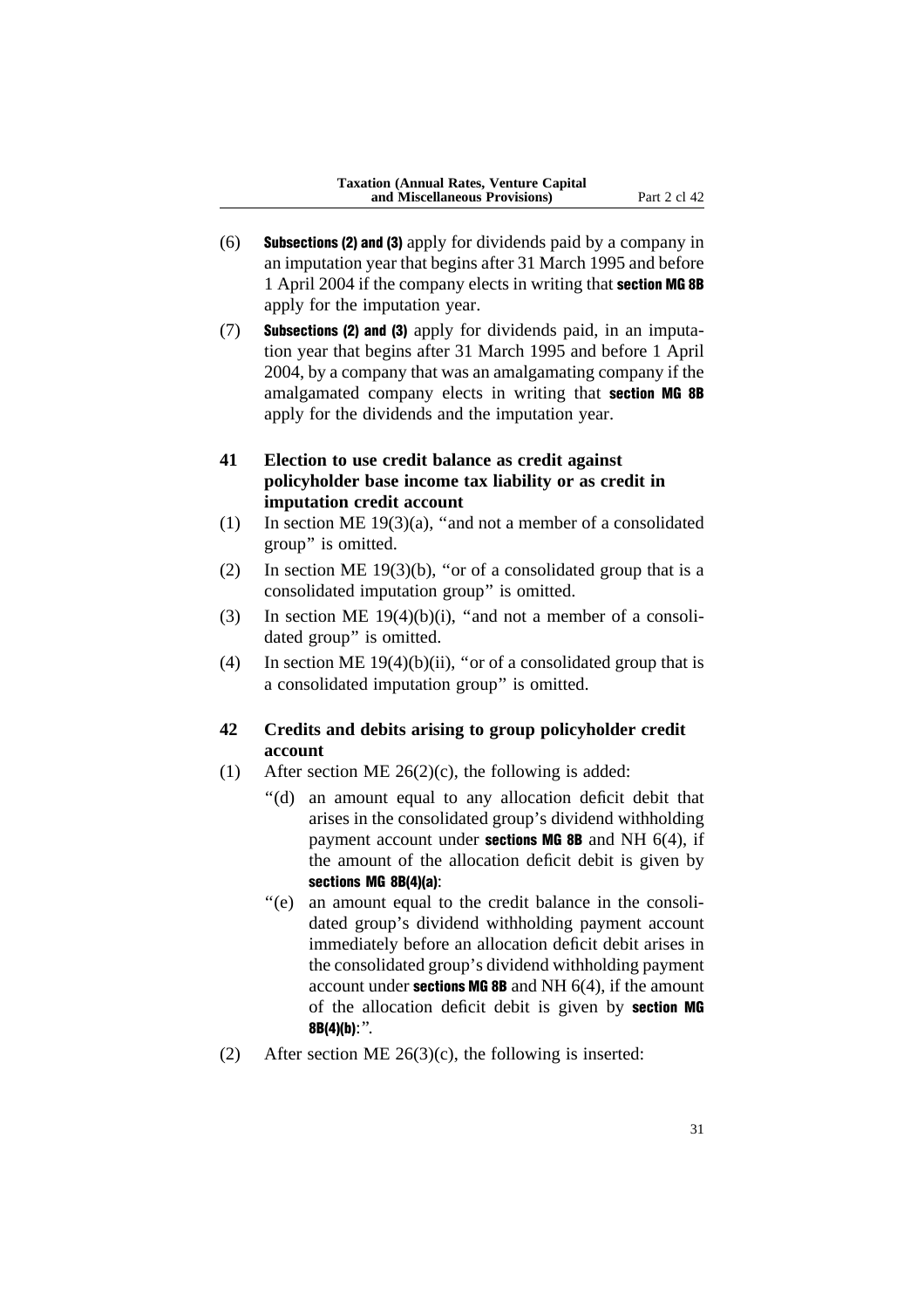- $''$ (d) in the case of a credit referred to in **paragraph (d) or (e)** of that subsection, at the end of the imputation year in respect of which the credit arises:''.
- (3) Subsections (1) and (2) apply for dividends paid in the 2004–05 and subsequent imputation years.
- (4) The nominated company for a consolidated imputation group may elect in writing that **subsections (1) and (2)** apply for dividends paid by a member of the consolidated imputation group in an imputation year that begins after 31 March 1995 and before 1 April 2004.

# **43 Credits and debits arising to branch equivalent tax account of company**

- (1) In section MF  $4(2)(a)$ , "or paragraph (b)" is omitted.
- (2) Subsection (1) applies for the 1997–98 and subsequent income years, subject to subsection (3).
- (3) Subsection (1) does not apply to a taxpayer for an income year if—
	- (a) the taxpayer has, before 26 June 2003, filed a return of income for the income year; and
	- (b) the return of income relies on section MF 4 of the Income Tax Act 1994 as the section was before the enactment of section 60 of the Taxation (GST, Trans-Tasman Imputation and Miscellaneous Provisions) Act 2003.

# **44 Use of credit to reduce dividend withholding payment, or use of debit to satisfy income tax liability**

- (1) Section MF 5(6B) is replaced by the following:
- ''(6B)If an election under subsection (4) relates to an amount that exceeds the income tax liability, for the income year, of the company that receives the offset under subsection (6), the excess amount is treated as giving rise to a net loss of the company for the purpose of Parts IF and IG of an amount given by the following formula:

#### a  $\overline{h}$

where—

a is the amount of the excess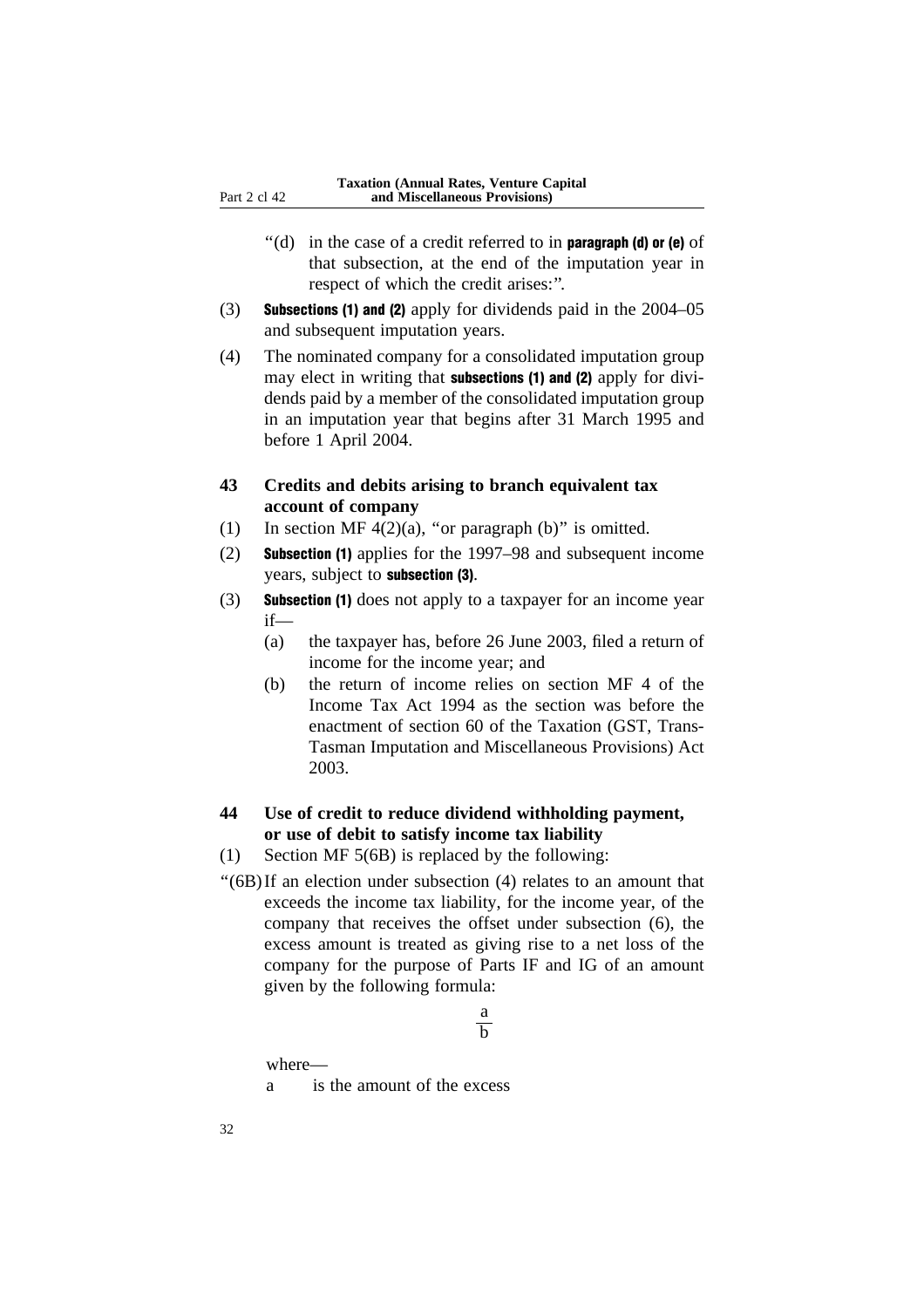- b is the basic rate of income tax, expressed as a percentage, stated in—
	- (a) Schedule 1, Part A, clause 5, if the company is not a Maori authority; or
	- (b) Schedule 1, Part A, clause 2, if the company is a Maori authority.''
- (2) Subsection (1) applies for the 1997–98 and subsequent income years, subject to subsection (3).
- (3) Subsection (1) does not apply to a taxpayer for an income year if—
	- (a) the taxpayer has, before 26 June 2003, filed a return of income for the income year; and
	- (b) the return of income relies on section MF 5 of the Income Tax Act 1994 as the section was before the enactment of section 61 of the Taxation (GST, Trans-Tasman Imputation and Miscellaneous Provisions) Act 2003.

# **45 Debits and credits arising to group branch equivalent tax account**

- (1) In section MF  $8(2)(a)$ 
	- (a) in the definition of item **d**,''or LC 5'' is replaced by '', LC 5 or LC 16'':
	- (b) in the definition of item **e**, ''companies that are members of the consolidated group'' is replaced by ''other companies''.
- (2) In section MF  $8(3)(a)$ 
	- (a) ''the credits referred to in paragraphs (a) and (b)'' is replaced by ''a credit referred to in paragraph (a)'':
	- (b) ''those paragraphs'' is replaced by ''that paragraph''.
- (3) Subsections (1) and (2) apply for the 1997–98 and subsequent income years, subject to subsection (4).
- (4) Subsections (1) and (2) do not apply to a taxpayer for an income year if—
	- (a) the taxpayer has, before 26 June 2003, filed a return of income for the income year; and
	- (b) the return of income relies on section MF 8 of the Income Tax Act 1994 as the section was before the enactment of section 63 of the Taxation (GST, Trans-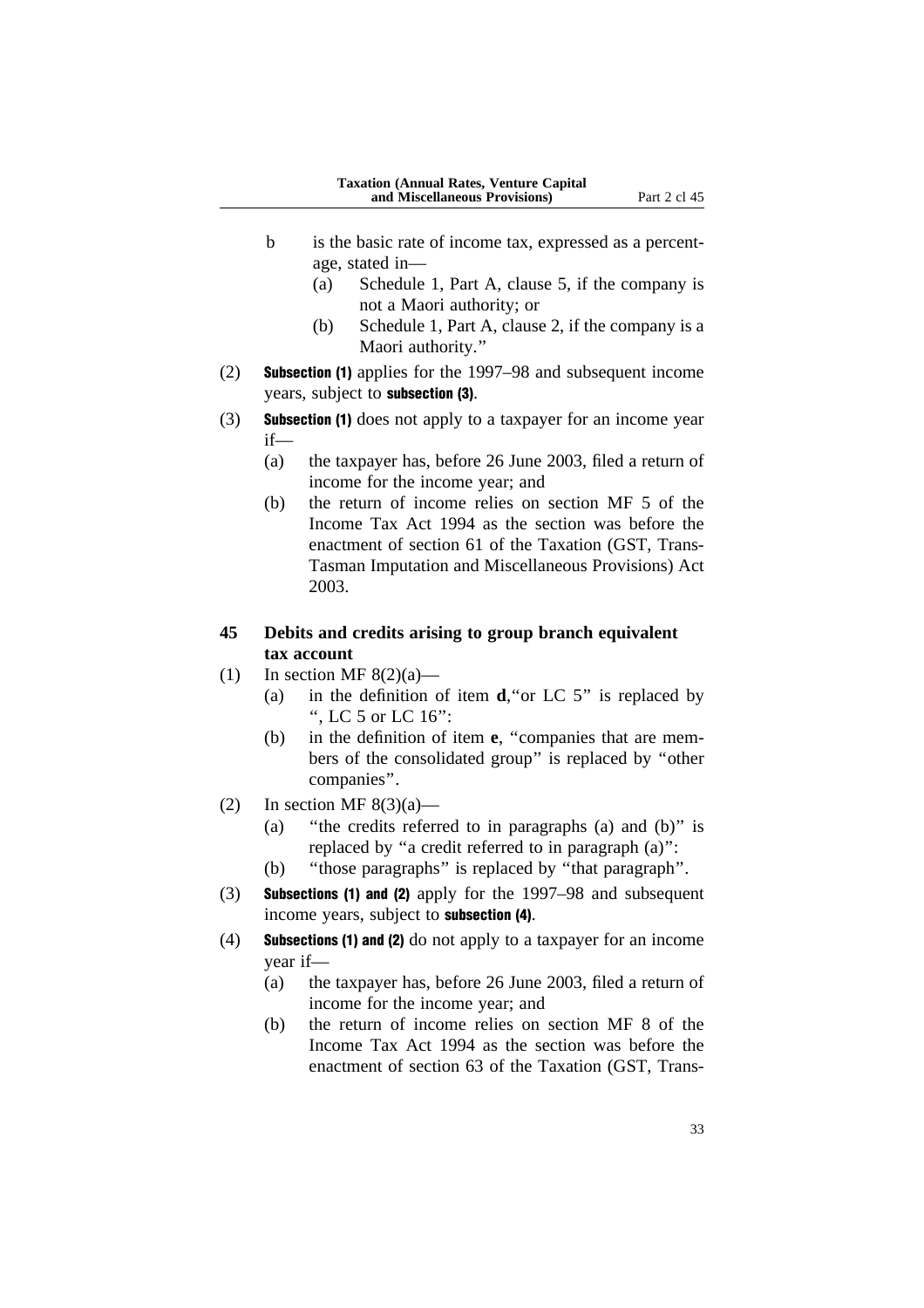Tasman Imputation and Miscellaneous Provisions) Act 2003.

# **46 Use of consolidated group credit to reduce dividend withholding payment, or use of group or individual debit to satisfy income tax liability**

- (1) Section MF 10(5B) is replaced by the following:
- ''(5B)If an election under subsection (3) or (4) relates to an amount that exceeds the income tax liability, for the income year, of the company or group that receives the offset under subsection (5), the excess amount is treated as giving rise to a net loss of the company or group for the purpose of Parts IF and IG of an amount given by the following formula:

$$
\frac{a}{b}
$$

- a is the amount of the excess
- b is the basic rate of income tax, expressed as a percentage, stated in—
	- (a) Schedule 1, Part A, clause 5, if the company is not a Maori authority or the group does not consist of Maori authorities; or
	- (b) Schedule 1, Part A, clause 2, if the company is a Maori authority or the group consists of Maori authorities.''
- (2) Subsection (1) applies for the 1997–98 and subsequent income years, subject to subsection (3).
- (3) Subsection (1) does not apply to a taxpayer for an income year if—
	- (a) the taxpayer has, before 26 June 2003, filed a return of income for the income year; and
	- (b) the return of income relies on section MF 10 of the Income Tax Act 1994 as the section was before the enactment of section 64 of the Taxation (GST, Trans-Tasman Imputation and Miscellaneous Provisions) Act 2003.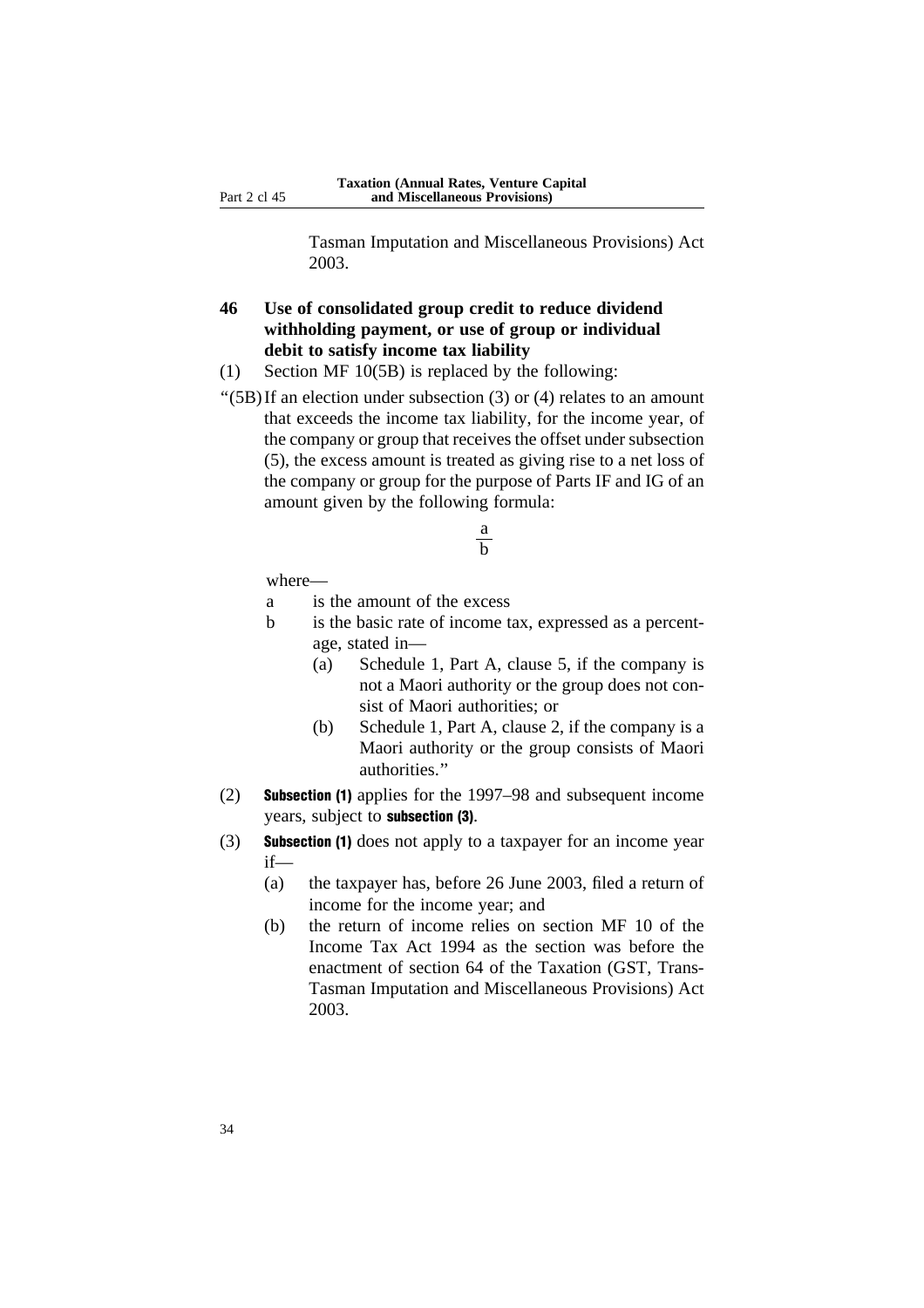- **47 Debits arising to dividend withholding payment account**
- (1) In section MG  $5(1)(f)$ , "section MG 8" is replaced by "section MG 8(4)".
- (2) In section MG  $5(1)(g)$ , "section MG  $8(5)$ " is replaced by ''section MG 8B''.
- (3) Subsections (1) and (2) apply for dividends paid in the 2004–05 and subsequent imputation years.
- (4) Subsections (1) and (2) apply for dividends paid by a company in an imputation year that begins after 31 March 1995 and before 1 April 2004 if the company elects in writing that section MG 8B apply for the imputation year.
- (5) Subsections (1) and (2) apply for dividends paid, in an imputation year that begins after 31 March 1995 and before 1 April 2004, by a company that was an amalgamating company if the amalgamated company elects in writing that section MG 8B apply for the dividends and the imputation year.

# **48 Allocation rules for dividend withholding payment credits**

- (1) Section MG 8(5) to (7) are repealed.
- (2) Subsection (1) applies for dividends paid in the 2004–05 and subsequent imputation years.
- (3) Subsection (1) applies for dividends paid by a company in an imputation year that begins after 31 March 1995 and before 1 April 2004 if the company elects in writing that section MG 8B apply for the imputation year.
- (4) Subsection (1) applies for dividends paid, in an imputation year that begins after 31 March 1995 and before 1 April 2004, by a company that was an amalgamating company if the amalgamated company elects in writing that **section MG 8B** apply for the dividends and the imputation year.

### **49 New section MG 8B inserted**

- (1) After section MG 8, the following is inserted:
- ''MG 8B **Policyholder credit account companies and dividend withholding payment credits**
- ''(1) This section applies to a policyholder credit account company (called the **company**) that is not a conduit tax relief company and an imputation year (called the **dividend year**) in which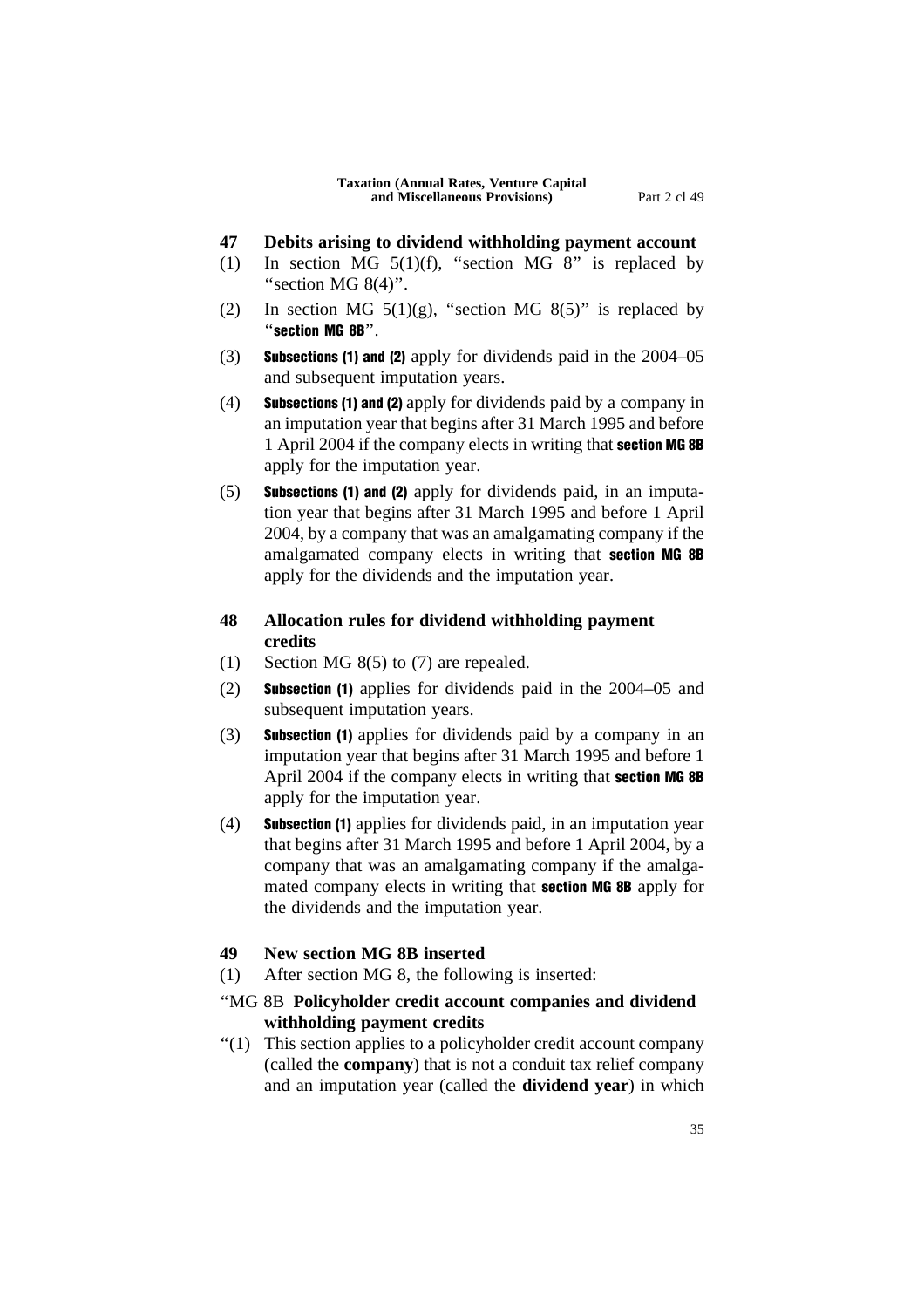the company pays a dividend with a dividend withholding payment credit attached.

- $''(2)$  An allocation deficit debit of an amount given by **subsection** (4) arises at the end of the dividend year in the company's dividend withholding payment account if—
	- ''(a) the total of the amounts of the company's policyholder income and policyholder net loss for the DWP reference period, found using the policyholder base calculation for each imputation year, is greater than nil:
	- ''(b) the shareholder DWP ratio for the DWP reference period exceeds the policyholder DWP ratio for the DWP reference period.
- ''(3) In this section—

''**DWP reference period** means the period that consists of—

- "(a) the dividend year:
- ''(b) the maximum period of consecutive imputation years—
	- "(i) that ends immediately before the dividend year; and
	- "(ii) in which the company paid no dividend that had a dividend withholding payment credit attached

''**maximum deficit debit** means the quantity that is given by the following formula:

$$
(a - b) \times d \times (1 - r)
$$

- a is the company's shareholder DWP ratio for the DWP reference period:
- b is the company's policyholder DWP ratio for the DWP reference period:
- d is the total of the amounts of the company's policyholder income and policyholder net loss found for the DWP reference period using the policyholder base calculation:
- r is the basic rate of income tax, expressed as a percentage, stated in—
	- (a) Schedule 1, Part A, clause 5, if the company is not a Maori authority:
	- (b) Schedule 1, Part A, clause 2, if the company is a Maori authority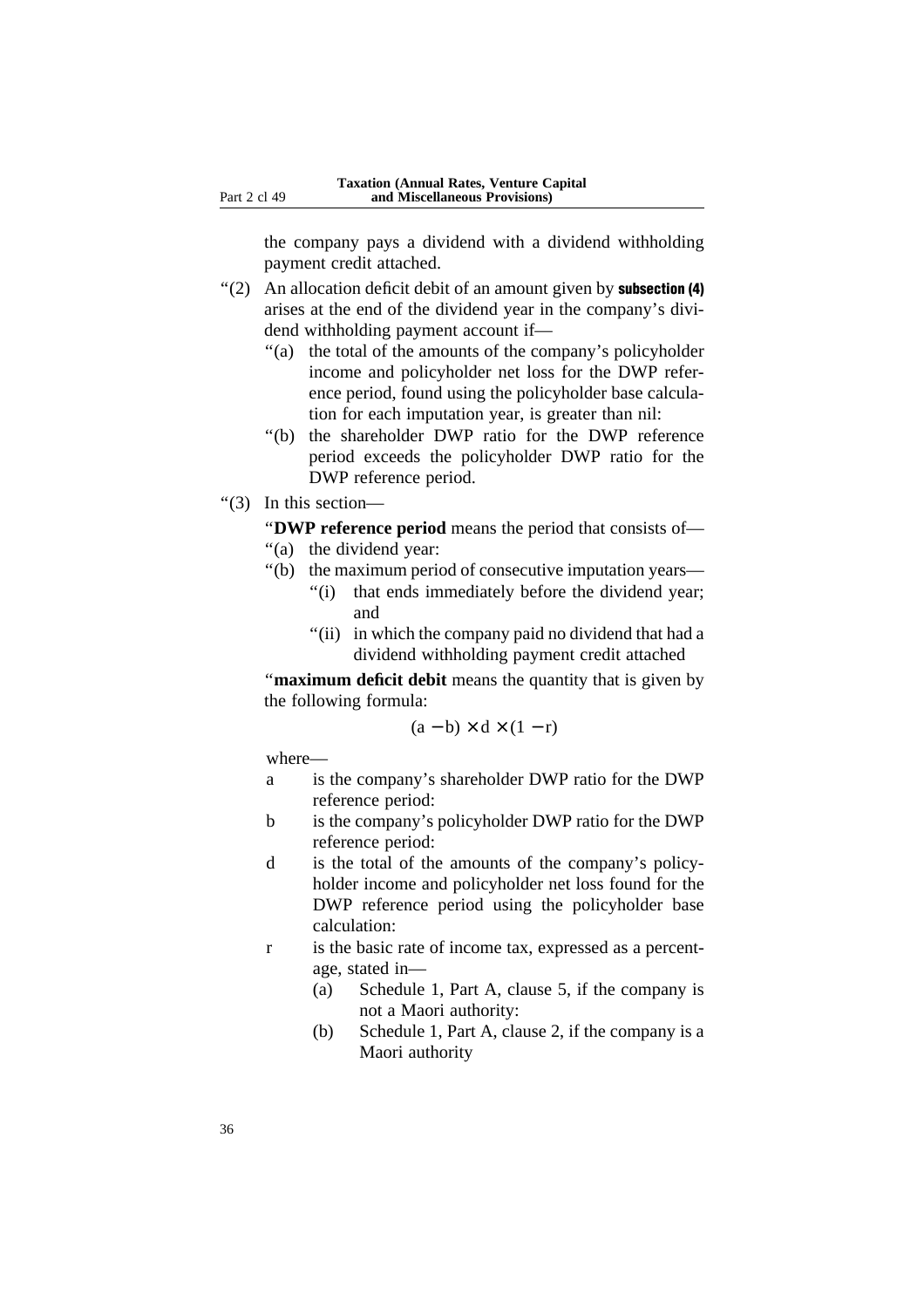''**policyholder DWP ratio** means the quantity that is given by the following formula:

$$
\frac{c}{d\times(1-r)}
$$

where—

- c is the total for the DWP reference period of all the credits that have arisen in the company's policyholder credit account as a result of an election by the company under section MG 7 in relation to a credit balance in the company's dividend withholding payment credit account
- d is the total of the amounts of the company's policyholder income and policyholder net loss found for the DWP reference period using the policyholder base calculation
- r is the basic rate of income tax, expressed as a percentage, stated in—
	- (a) Schedule 1, Part A, clause 5, if the company is not a Maori authority:
	- (b) Schedule 1, Part A, clause 2, if the company is a Maori authority

''**reduced deficit debit** means the quantity that is given by the following formula:

$$
e + f - \frac{g \times (f + c + e)}{g + (d \times (1 - r))}
$$

- c is the total for the DWP reference period of all the credits that have arisen in the company's policyholder credit account as a result of an election by the company under section MG 7 in relation to a credit balance in the company's imputation credit account
- d is the total of the amounts of the company's policyholder income and policyholder net loss found for the DWP reference period using the policyholder base calculation
- e is the credit balance in the company's dividend withholding payment account at the end of the dividend year immediately before any allocation deficit debit arises under this section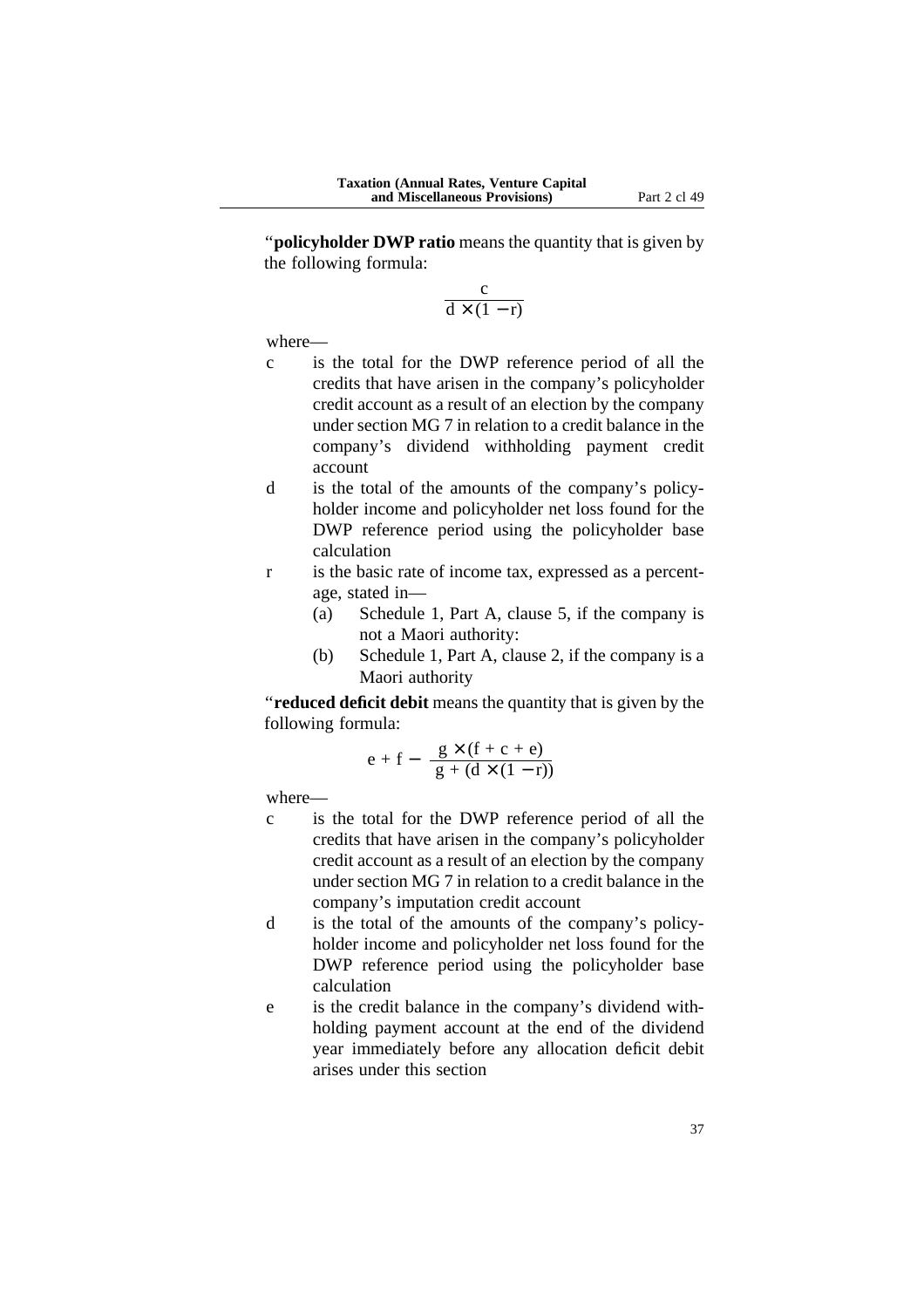- f is the total amount of DWP credits that the company has attached to dividends paid by the company in the DWP reference period
- g is the total amount of dividends paid by the company in the DWP reference period
- r is the basic rate of income tax, expressed as a percentage, stated in—
	- (a) Schedule 1, Part A, clause 5, if the company is not a Maori authority:
	- (b) Schedule 1, Part A, clause 2, if the company is a Maori authority

''**shareholder DWP ratio** means the quantity given by the following formula:



- f is the total amount of DWP credits that the company has attached to dividends paid by the company in the DWP reference period
- g is the total amount of dividends paid by the company in the DWP reference period.
- ''(4) The amount of the allocation deficit debit that arises under subsection (2) is-
	- ''(a) equal to the maximum deficit debit, if the maximum deficit debit is less than or equal to the credit balance that is in the company's dividend withholding payment account immediately before any allocation deficit debit arises under this section:
	- $'(b)$  equal to the reduced deficit debit, if **paragraph (a)** does not apply.
- ''(5) This section does not apply to a dividend that is the subject of a determination made by a statutory producer board or a cooperative company under section ME 30 or section ME 35.''
- (2) Subsection (1) applies for dividends paid in the 2004–05 and subsequent imputation years.
- (3) A company may elect in writing that subsection (1) apply for dividends paid by the company in an imputation year that begins after 31 March 1995 and before 1 April 2004.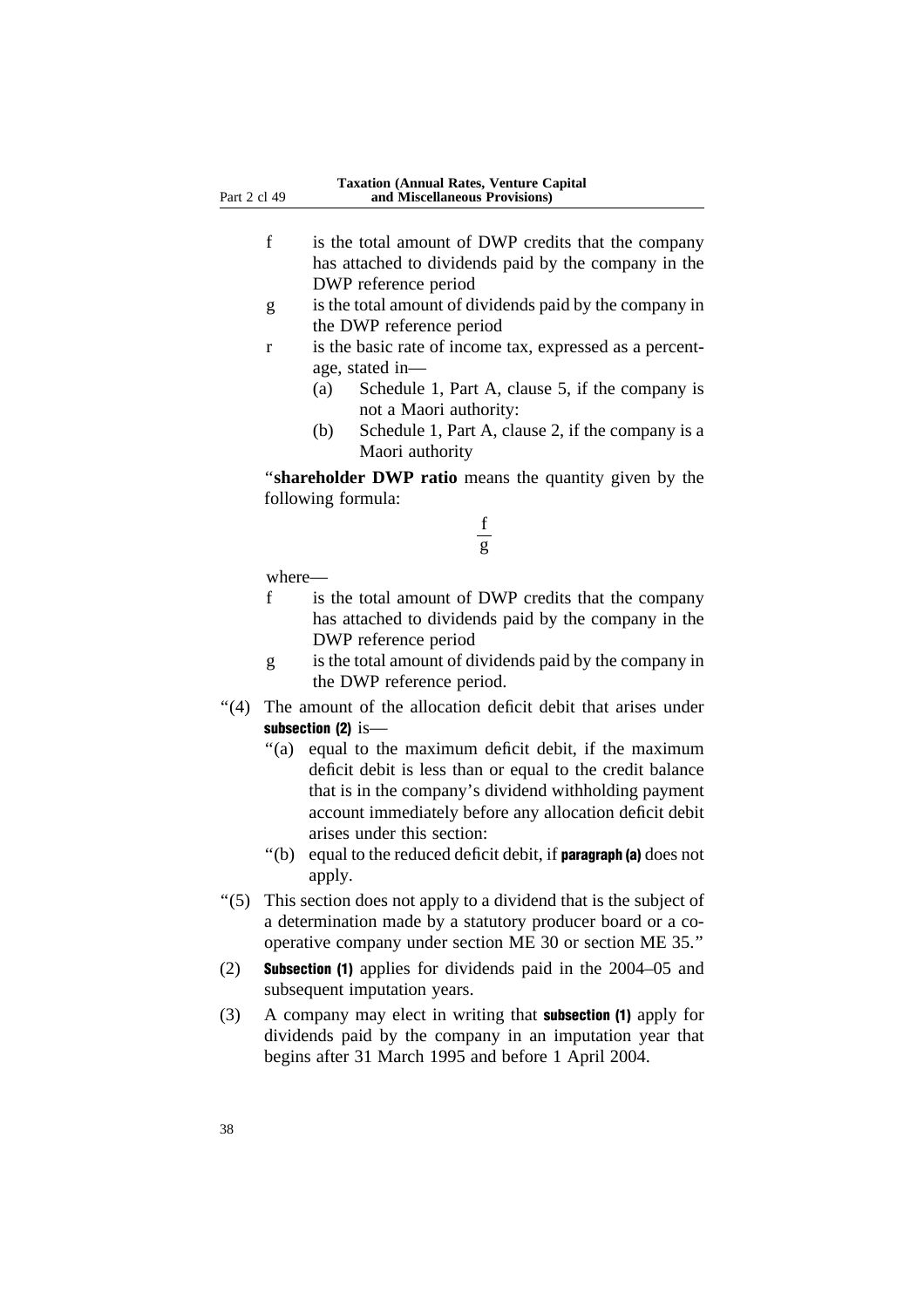(4) An amalgamated company may elect in writing that subsection (1) apply for dividends paid, in an imputation year that begins after 31 March 1995 and before 1 April 2004, by a company that was an amalgamating company in relation to the amalgamated company.

# **50 Further dividend withholding payment payable by company**

- (1) In section MG 9(5C)(b), ''payment of income tax'' is replaced by ''dividend withholding payment''.
- (2) Subsection (1) applies for imputation years that begin on and after 1 April 1998.
- **51 Debits arising to group dividend withholding payment account**
- (1) In section MG  $15(1)(g)$ , "section MG  $8(5)$ " is replaced by ''section MG 8B''.
- (2) Subsection (1) applies for dividends paid in the 2004–05 and subsequent imputation years by a company that is at the time of payment a member of the consolidated group.
- (3) Subsection (1) applies for dividends paid in an imputation year that begins after 31 March 1995 and before 1 April 2004 by a company that is at the time of payment a member of the consolidated group if the nominated company for the group elects in writing that section MG 8B apply for the imputation year.
- **52 Application of specific dividend withholding provisions to consolidated groups**
- $(1)$  In section MG 16A $(1)$ 
	- (a) ''Section MG 8 applies'' is replaced by ''Sections MG 8 and MG 8B apply'':
	- (b) "section MG  $8(2)$  to  $(4)$ " is replaced by "those sections''.
- (2) Subsection (1) applies for dividends paid in the 2004–05 and subsequent imputation years.
- (3) Subsection (1) applies for dividends paid by a company in an imputation year that begins after 31 March 1995 and before 1 April 2004 if the nominated company for the consolidated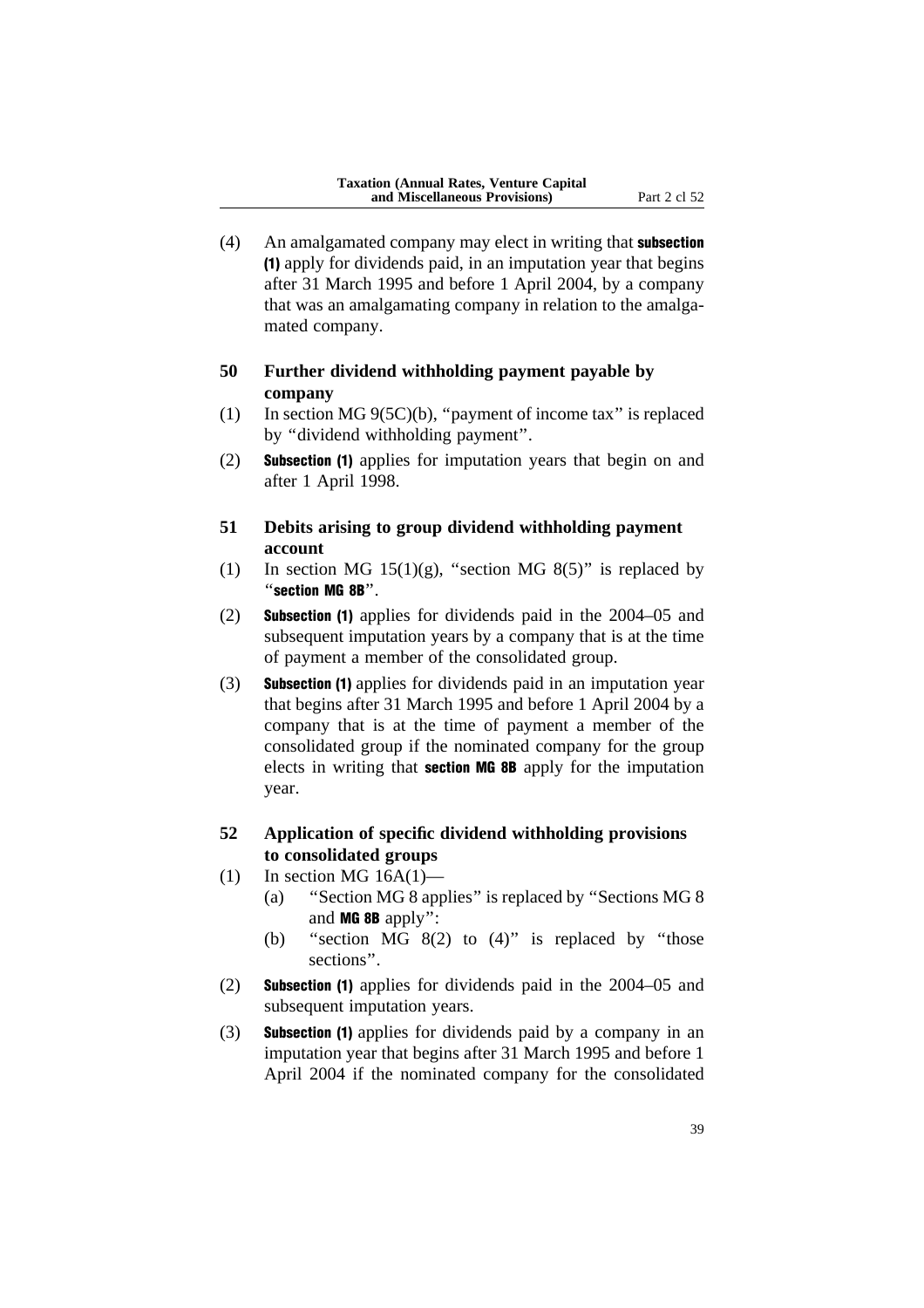group elects in writing that section MG 8B apply for the imputation year.

(4) Subsection (1) applies for dividends paid, in an imputation year that begins after 31 March 1995 and before 1 April 2004, by a company that was an amalgamating company and a member of the consolidated group if the amalgamated company is a member of the consolidated group and the nominated company for the consolidated group elects in writing that **section** MG 8B apply for the dividends and the imputation year.

### **53 Further tax payable for end of year debit balance or when Maori authority ceases to exist**

- (1) Section MK 8(5) is replaced by the following:
- ''(5) A Maori authority that pays an amount of further income tax for which the authority is liable may elect, with effect from the date on which the Commissioner receives the payment, that the amount paid be also credited in payment of a liability of the authority to pay income tax or provisional tax in relation to an income year that corresponds to an imputation year in which the authority was required to establish and maintain a Maori authority credit account.
- ''(5B)A Maori authority that pays an amount of income tax in relation to an income year in which the authority was required to establish and maintain a Maori authority credit account and that is liable to pay further income tax in relation to an imputation year may elect, with effect from the date on which the Commissioner receives the payment, that the amount of the payment of tax be also credited in payment of the liability of the authority to pay the further income tax.''
- (2) Subsection (1) applies for the 2004–05 and subsequent income years.

#### **54 Accreditation requirements of PAYE intermediaries**

- (1) In section NBB  $2(1)(c)$ , "an officer" is replaced by "a director, secretary or statutory officer''.
- (2) In section NBB 2(4)(b), "an officer" is replaced by "a director, secretary or statutory officer''.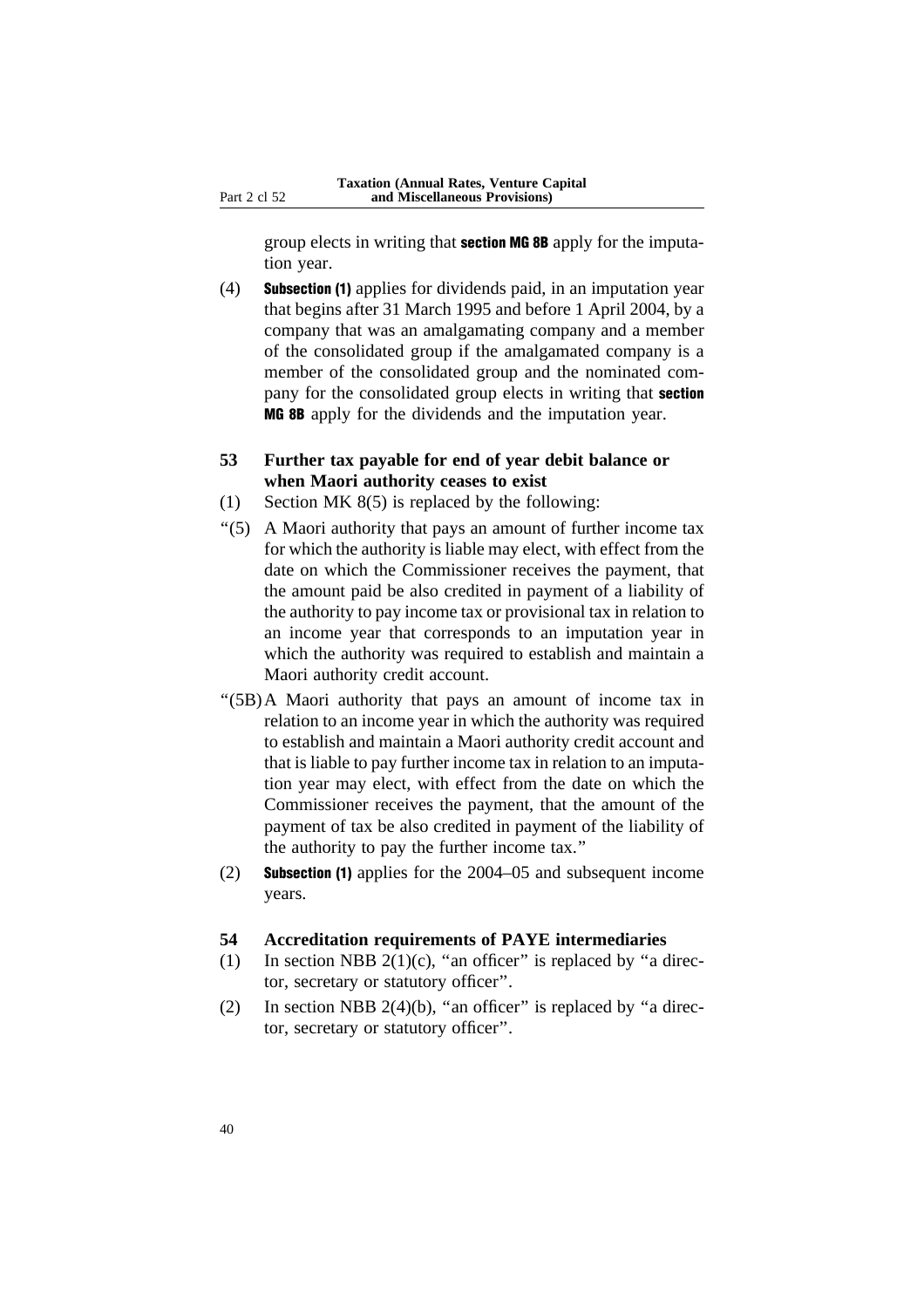- **55 Employer having PAYE intermediary—responsibilities and status under PAYE rules and SSCWT rules**
- (1) Section NBB 4(1) is replaced by the following:
- $''(1)$  An employer who is in an arrangement with a PAYE intermediary that applies to an employee and a pay period must—
	- ''(a) if the employer has authorised the PAYE intermediary to direct the transfer of amounts from a bank account of the employer in satisfaction of the obligations under the arrangement of the PAYE intermediary to make payments on behalf of the employer, ensure that, at a time specified by the PAYE intermediary, the funds in the bank account of the employer that are available for transfer are sufficient to satisfy the obligations of the PAYE intermediary that relate to the employee and the pay period; or
	- ''(b) if the employer has not authorised the PAYE intermediary as described in paragraph (a), pay into the trust account established by the PAYE intermediary and identified in the employer's notice to the Commissioner under section NBB 3—
		- $''(i)$  if subparagraph (ii) does not apply, the employee's gross salary or wages for the pay period after deduction of any amount that is owed by the employee to the employer and may be lawfully withheld by the employer from the salary or wages:
		- "(ii) if the employer has paid salary or wages to the employee in the way authorised by subsection (4), the amount that the employer is required by subsection (4)(d) to make available to the PAYE intermediary:
		- ''(iii) if the PAYE intermediary has agreed to assume obligations of the employer under the SSCWT rules, the specified superannuation contributions that are made in the pay period by the employer on behalf of the employee.
- ''(1B)An employer who is in an arrangement with a PAYE intermediary that applies to an employee and a pay period must—
	- ''(a) keep records of the gross salary or wages of the employee for the pay period and the amounts withheld by the employer for the pay period; and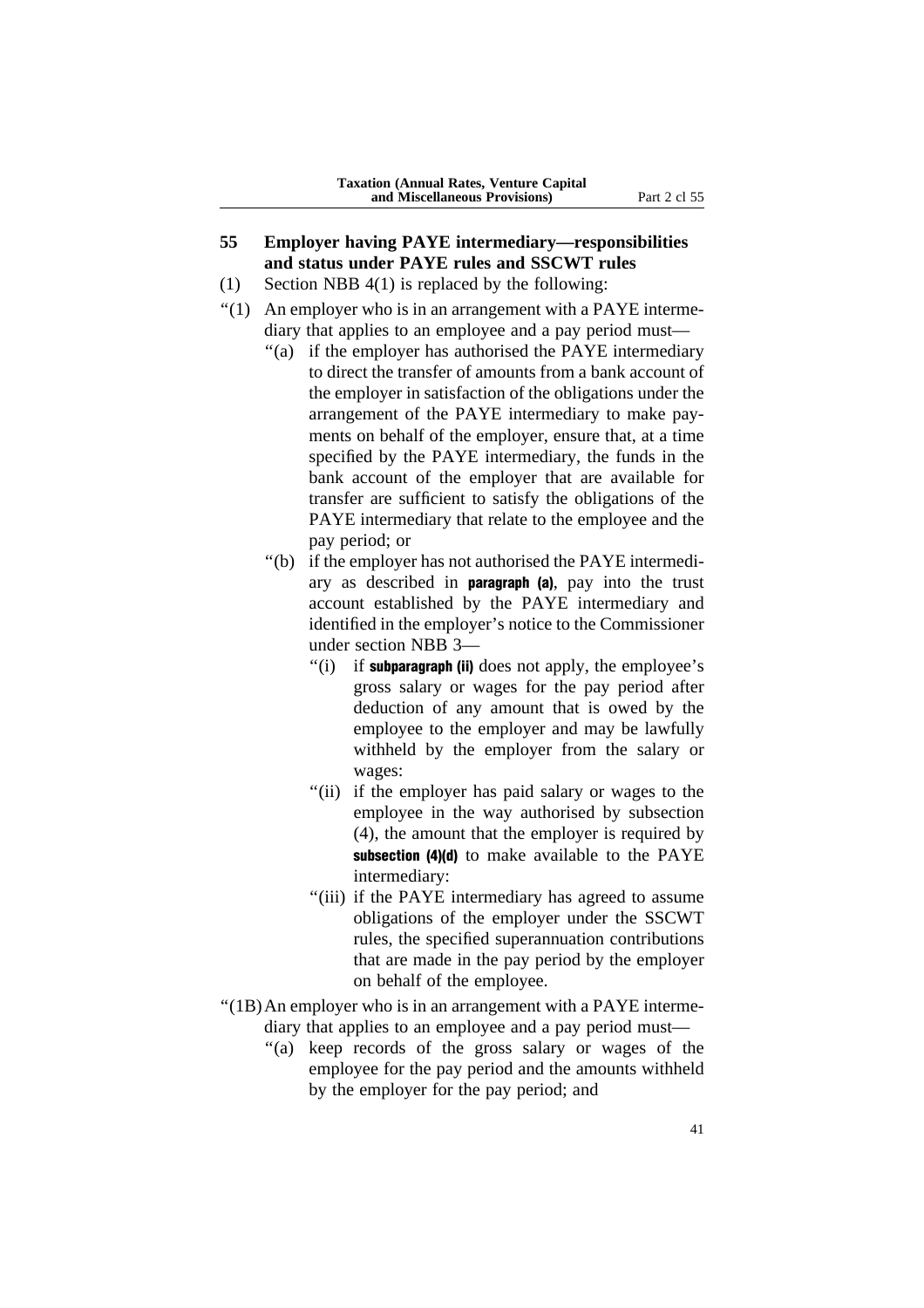- ''(b) provide information requested by the PAYE intermediary within the time agreed by the employer and the PAYE intermediary.''
- (2) In section NBB 4(2), "subsection  $(1)$ " is replaced by "subsections  $(1)$  and  $(1B)$ ".
- (3) In section NBB 4(3), "subsection  $(1)$ " is replaced by "subsections  $(1)$  and  $(1B)$ ".
- (4) Section NBB  $4(4)(c)$  and (d) are replaced by the following:
	- ''(c) the employer makes from the gross salary or wages of the employee the deduction that the PAYE rules and SSCWT rules would require of an employer who did not have a PAYE intermediary; and
	- ''(d) the employer makes available to the PAYE intermediary, in the way required by subsection (1), the amount of the deduction referred to in paragraph (c).''
- **56 PAYE intermediary—responsibilities and status under PAYE rules and SSCWT rules**
- (1) In section NBB  $5(1)$ , "and  $(1B)$ " is inserted after "section NBB  $4(1)$ " in both places that it occurs.
- (2) After section NBB 5(1), the following is inserted:
- ''(1B)If a PAYE intermediary has been authorised by an employer to direct the transfer of amounts from a bank account of the employer as described in **section NBB 4(1)(a)**, the PAYE intermediary must direct that, at or before the time of the transfer of the amount of salary or wages owing to the employee, an amount representing the deductions from the gross salary or wages of the employee that are required by the PAYE rules and SSCWT rules be transferred to—
	- ''(a) the Commissioner:
	- ''(b) the trust account established by the PAYE intermediary and identified in the employer's notice to the Commissioner under section NBB 3"
- (3) In section NBB 5(2B), ''and (1B)'' is inserted after ''section NBB  $4(1)$ " in both places that it occurs.

### **57 Operation of trust account**

In section NBB 6(2), the following is inserted before paragraph (a):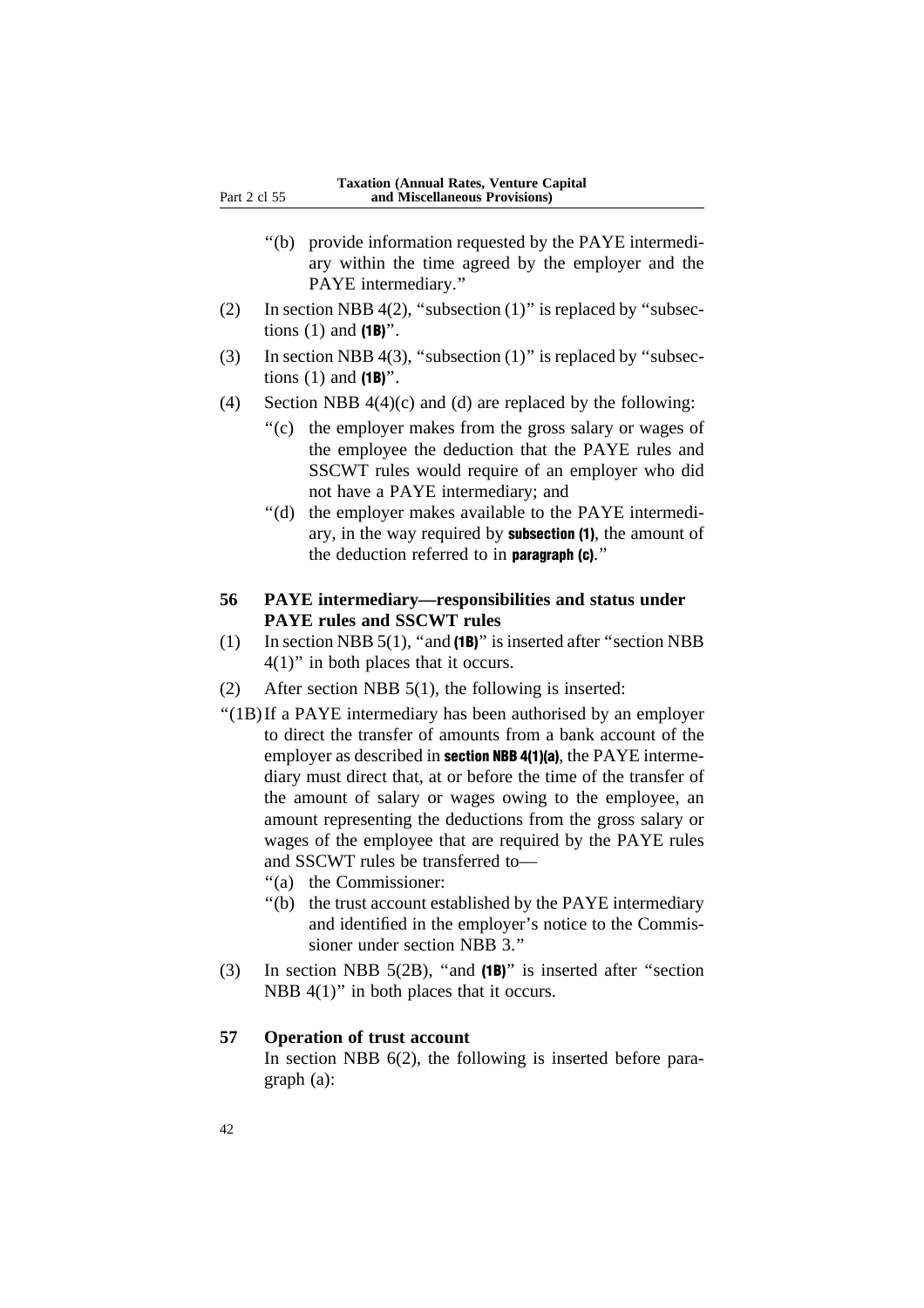"(aa) deductions from gross salary or wages that are required by the PAYE rules and SSCWT rules:''.

#### **58 Amounts of tax deductions**

- (1) Section NC 6(1) is repealed.
- (2) In section NC 6(1A), ''For a period for which the amount of a tax deduction is not fixed by an annual taxing Act, the'' is replaced by "A".
- (3) In section NC 6(1B), ''by an annual taxing Act or'' is omitted.
- (4) In section NC  $6(1C)$ , "by an annual taxing Act or" is omitted.
- (5) Section NC 6(2) is repealed.

### **59 Delivery of withholding declaration**

- (1) Section NC  $7(2)$  is replaced by the following:
- "(2) If a person who is making a withholding payment has not received the withholding declaration required by subsection (1), the person must make from the withholding payment a tax deduction that is equal to the sum of the amount of the tax deduction that would, apart from this subsection, be made from the withholding payment and an amount equal to—
	- ''(a) 15% of the amount of the withholding payment, if neither of paragraphs (b) and (c) applies; or
	- ''(b) 5% of the amount of the withholding payment, if—
		- "(i) the person receiving the withholding payment is a company that is a non-resident contractor for the purposes of the Income Tax (Withholding Payments) Regulations 1979; and
		- "(ii) the person referred to in **subparagraph (i)** receives the withholding payment other than directly or indirectly as a result of a choice that is made for purposes that include a purpose of defeating the intent and application of **paragraph** (a); and
		- ''(iii) paragraph (c) does not apply; or
	- ''(c) nil, if the withholding payment is a payment of the class specified in clause 4(b) of Part B of the Schedule to the Income Tax (Withholding Payments) Regulations 1979.''
- (2) Subsection (1) applies for withholding payments made on or after 1 April 2005.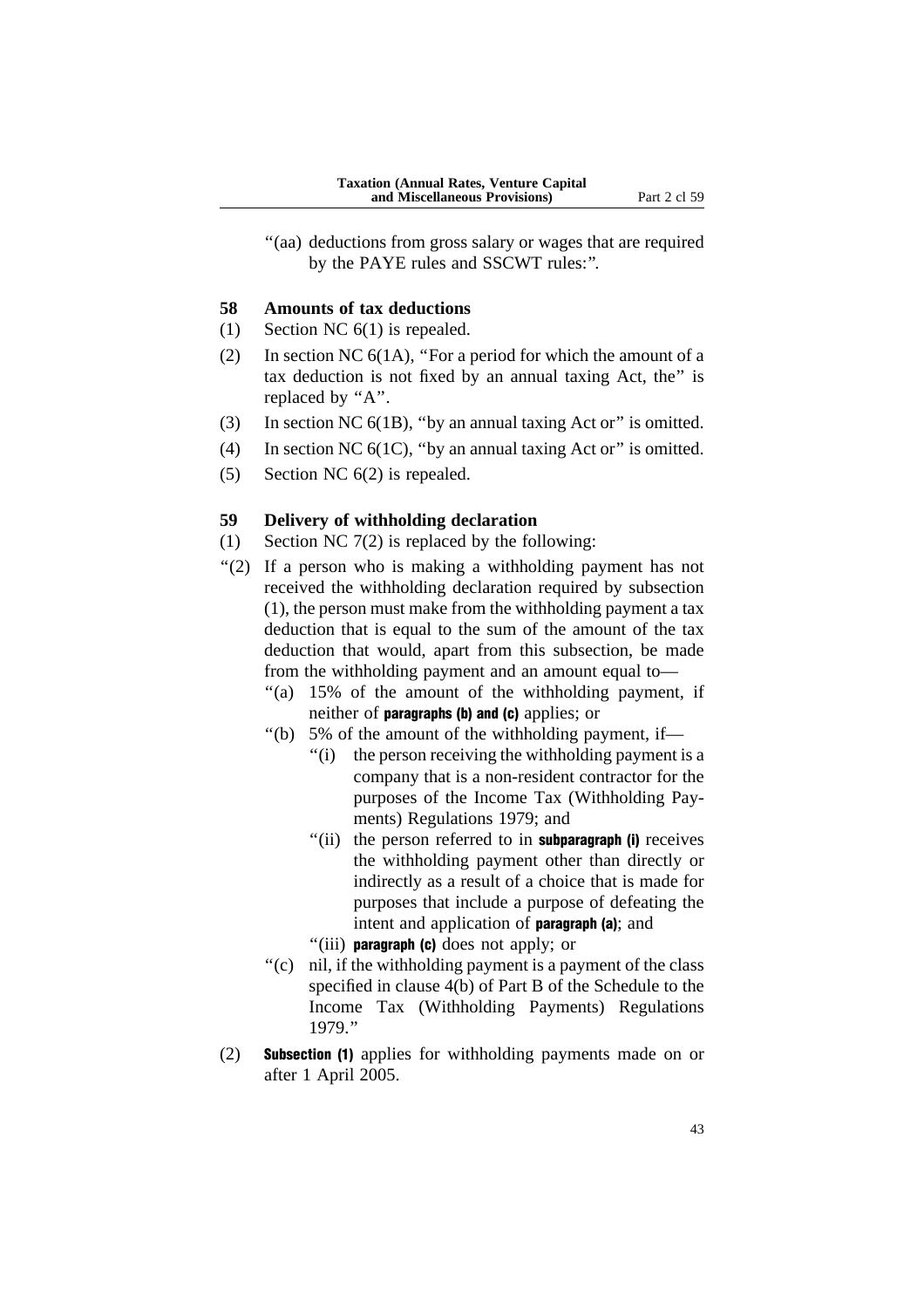**60 Amount of tax deductions for pay period current when tax deductions altered**

In section NC  $12(1)$ , "by an annual taxing Act or" is omitted.

**61 Special filing rule for employer who stops employing staff during year** In section ND 12, "section ND  $10(4)$ " is replaced by "section ND 10(3), ND 10(4)''.

### **62 Application of RWT rules**

- (1) In section NF  $1(2)(a)(x)$ , "Commissioner." is replaced by ''Commissioner; or'' and the following is added:
	- "(xi) interest payable on overpaid tax in accordance with section 120D of the Tax Administration Act 1994.''
- (2) Section NF 1(3) and (3A) are repealed.
- (3) Subsections (1) and (2) apply to payments of interest made on or after 1 April 2005.

### **63 Liability to make deduction in respect of foreign withholding payment dividend**

- (1) Section NH  $1(2)(a)$  is replaced by the following:
	- ''(a) a dividend that is paid by a foreign company and that—
		- "(i) is derived by a company that is resident in New Zealand; and
		- "(ii) is exempt income under section CB  $10(1)$  for the company that is resident in New Zealand; and
		- "(iii) would not, in the absence of section CB 10, be exempt income under section CB 3(b) or CB 4 for the company that is resident in New Zealand:''.
- (2) Section NH 1(3) is repealed.
- (3) Subsections (1) and (2) apply for a dividend that is derived on or after the date on which this Act receives the Royal assent.
- **64 Application of specific dividend withholding payment provisions to consolidated groups**
- (1) In section NH  $6(4)$ , "Section MG  $8(5)$ ,  $(6)$ , and  $(7)$  shall apply'' is replaced by ''Section MG 8B applies''.
- (2) Subsection (1) applies for dividends paid in the 2004–05 and subsequent imputation years.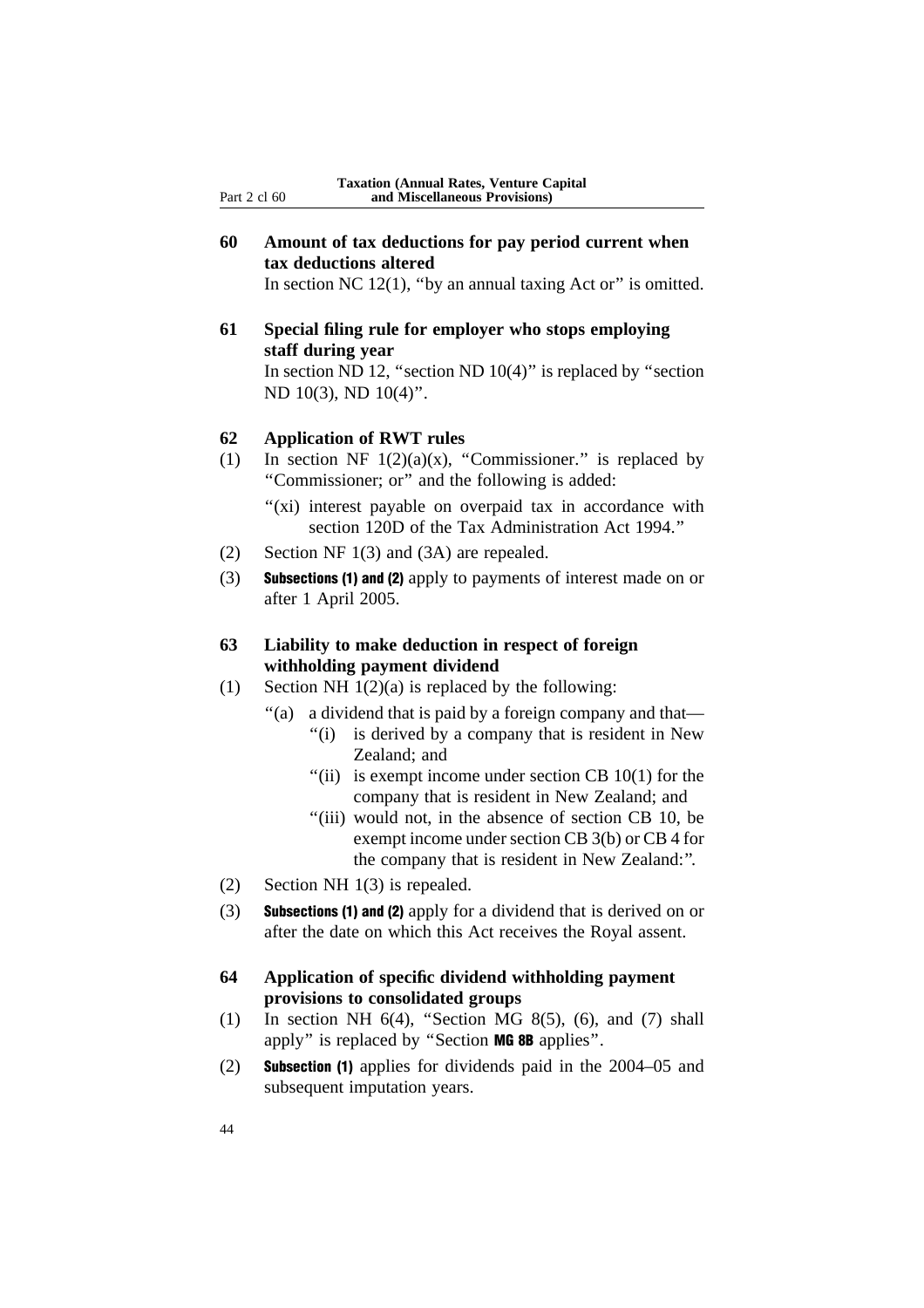- (3) Subsection (1) applies for dividends paid by a company in an imputation year that begins after 31 March 1995 and before 1 April 2004 if the nominated company for the consolidated group elects in writing that section MG 8B apply for the imputation year.
- (4) Subsection (1) applies for dividends paid, in an imputation year that begins after 31 March 1995 and before 1 April 2004, by a company that was an amalgamating company and a member of the consolidated group if the amalgamated company is a member of the consolidated group and the nominated company for the consolidated group elects in writing that **section** MG 8B apply for the dividends and the imputation year.

#### **65 Definitions**

- (1) This section amends section OB 1.
- (2) In the definition of **allocation deficit debit**, ''or section MG  $8(5)$ " is replaced by "or **MG 8B**".
- (3) In the definition of **community trust**, ''section 2'' is replaced by "section 4".
- (4) In paragraph (b) of the definition of **depreciable property** (a) in subparagraph (vi)—
	- (i) "DO 4D," is inserted after "DO  $3$ ,":
	- (ii) "**DO 4C,**" is inserted after "DO 4,":
	- (b) in subparagraph (viii), "DO 4, **DO 4C**," is inserted after ''DO 3,''.
- (5) In the definition of **diminished value**
	- (a) in the introductory words, " $DQ 4C$ " is inserted after "sections DL 2, DO 4,'':
	- (b) in paragraph (b), "sections DL 2, DO 4, **DO 4C, DO 4D** and DO 5" replaces "section DL 2 or section DO 4 or section DO 5".
- (6) After the definition of **early income year**, the following is inserted:

''**early payment rebate** is defined in section MBC 1 for the purpose of Part MBC''.

- (7) In the definition of **estimated useful life**, the following is added:
	- ''(c) in respect of a listed horticultural plant, the period of time over which the listed horticultural plant might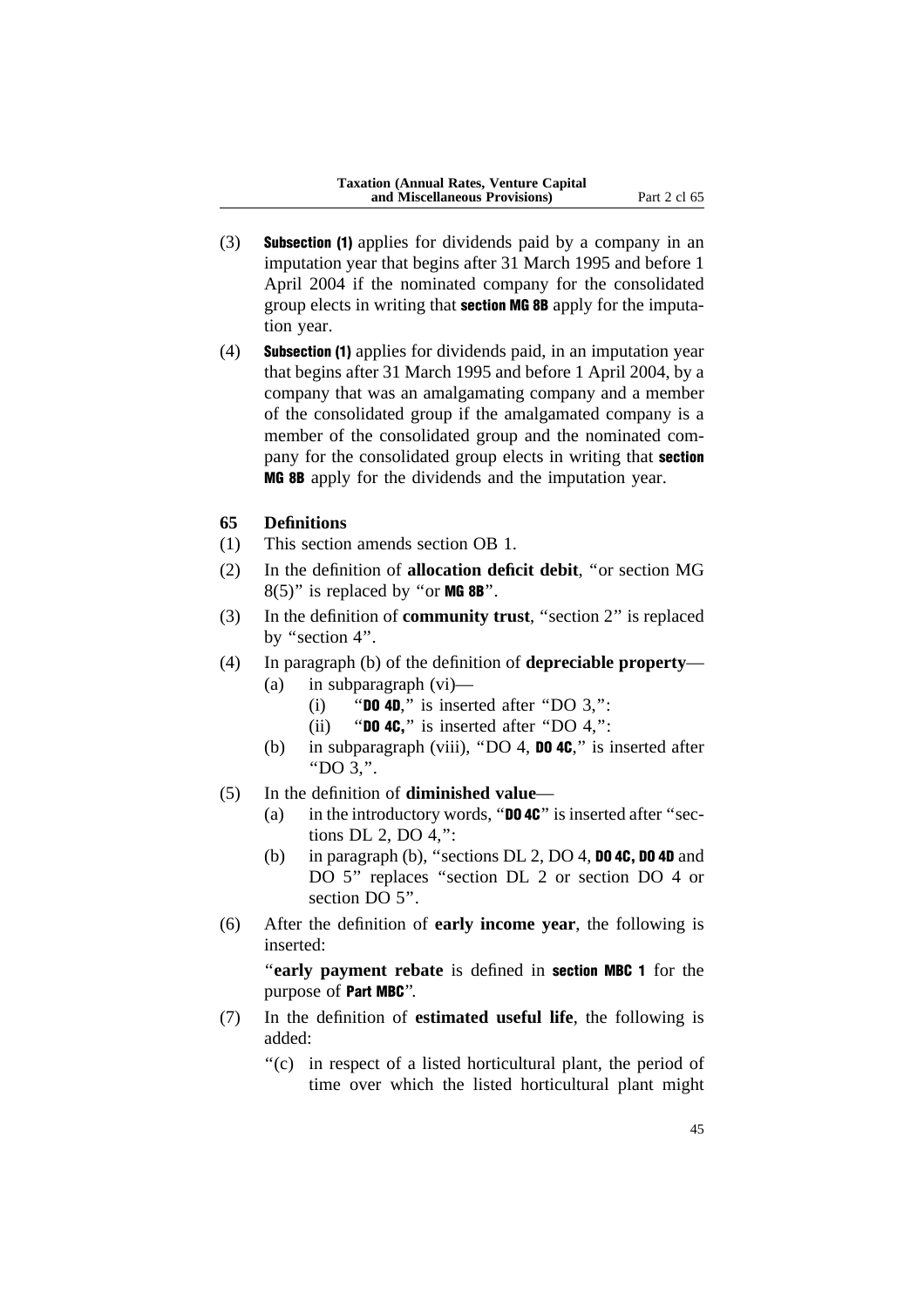reasonably be expected to be useful to a person in deriving income or in carrying on a business in New Zealand, having regard to such factors as natural and incidental damage, decay, disease, or exhaustion, with the expectation based on an assumption of normal and reasonable maintenance''.

- (8) In the definition of **finance lease**
	- (a) in the words before paragraph (a), ''under which'' is replaced by ''that involves or is part of an arrangement that involves'':
	- (b) paragraph (a) is replaced by the following:
	- ''(a) the transfer of the ownership of the lease asset to the lessee or an associate of the lessee during or at the end of the lease term; or'':
	- (c) in paragraph (b), ''has'' is replaced by ''having'':
	- (d) in paragraph  $(c)$ 
		- (i) ''the lease term'' is replaced by ''a lease term that'':
		- (ii) "section EG  $4(3)$ :" is replaced by "section EG 4(3); or'' and the following is added:
	- ''(d) a lessee who is a former owner of the lease asset, or is associated with such a former owner, and a lessor who has, during the term of the lease, no substantive rights or obligations in relation to the lease asset other than rights or obligations that relate to the enforcement of the lease''.
- (9) The definition of **insurer** is replaced by:

''**insurer**, in the definition of **insured person** and in sections CN 4 and OE 4, means a person who assumes liability under a contract of insurance''.

- (10) The definition of **land tax** is repealed.
- (11) In paragraph (f) of the definition of **lease**
	- (a) in the words preceding subparagraph (i)—
		- (i) ''operating lease,'' is inserted after ''lease term,'': (ii) "FC 8G" is replaced by "FC 8I":
	- (b) in subparagraph (ii), "a licence to use intangible property," is inserted after "bailment,".
- (12) In paragraph (b) of the definition of **lessee**, '', hires, or bails'' is omitted.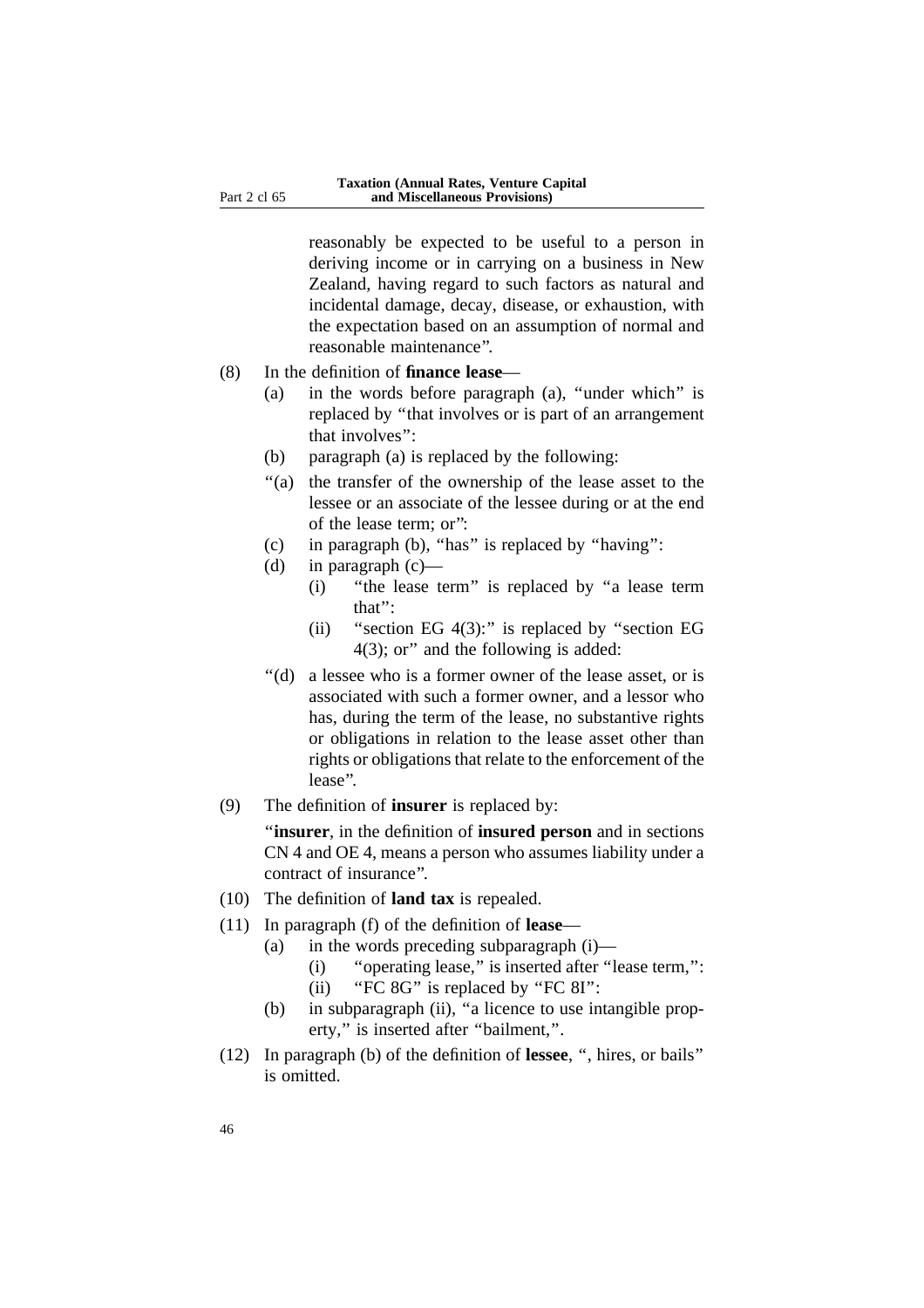- (13) In paragraph (a) of the definition of **lessee's acquisition cost**, ''means the consideration provided to the lessee for the finance lease asset (as determined under the definition of **consideration**)'' is replaced by ''for a finance lease asset, means the consideration provided to the lessee under the finance lease, as determined under the definition of **consideration**,''.
- (14) After the definition of **listed company** the following is inserted:

''**listed horticultural plant**, in sections DO 4B, DO 4C and DO  $4D$ —

- "(a) means a horticultural plant, tree, vine, bush, cane, or similar plant that is cultivated on land, that is of a type that is listed in a determination made by the Commissioner under section 91AB of the Tax Administration Act 1994:
- ''(b) does not include**—**
	- ''(i) a tree planted mainly for the purpose of timber production:
	- "(ii) a tree or similar plant planted mainly for the purpose of ornament''.
- (15) In the definition of **net loss**, "section  $177C(4)$ " is replaced by "section  $177C(5)$ ".
- (16) After the definition of **non-filing taxpayer**, the following is inserted:

''**non-listed horticultural plant**, in section DO 4 and Schedule 7, Part A, item 12—

- ''(a) means—
	- ''(i) a horticultural plant, tree, vine, bush, cane, or similar plant that is cultivated on land, that is not a listed horticultural plant:
	- "(ii) a tree or similar plant planted mainly for the purpose of ornament:
- ''(b) does not include a tree planted mainly for the purpose of timber production''.
- (17) In paragraph (a)(ii) of the definition of **PAYE intermediary**, "section NBB 3; or" is replaced by "section NBB 3; and" and the following is added: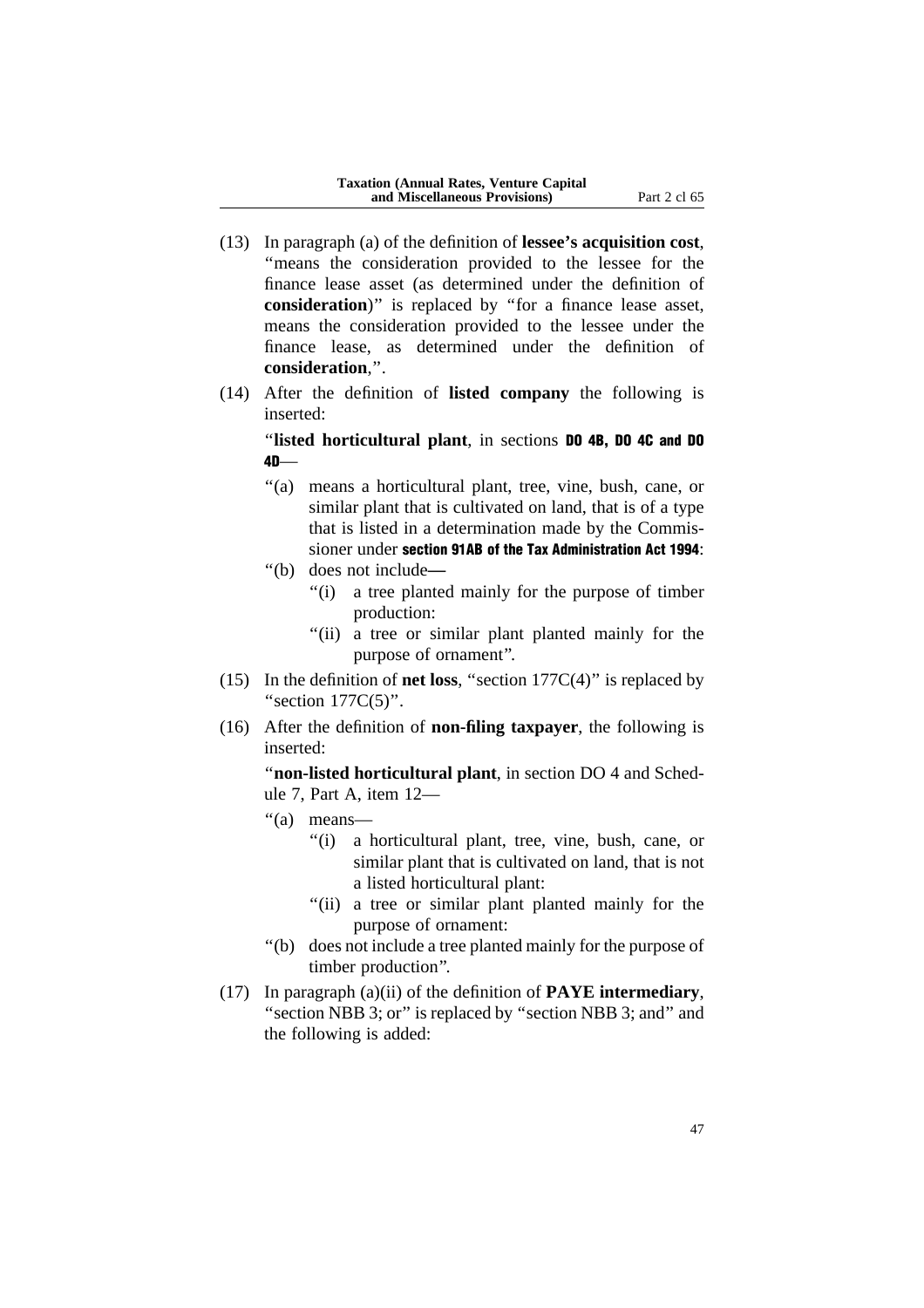- "(iii) has entered agreements that have been approved by the Commissioner under section NBB 3 with not less than 10 employers; or''.
- (18) After the definition of **physical cost of production**, the following is inserted:

"**planting** is defined in **section DO 4B(1)** for the purpose of sections DO 4B, DO 4C and DO 4D''.

(19) After the definition of **pleasure craft**, the following is inserted:

''**plot** is defined in section DO 4B(1) for the purpose of sections DO 4B, DO 4C and DO 4D''

- (20) In the definition of **premium**, paragraph (b) is replaced by:
	- ''(b) in the definition of **insured person**, and in sections CN 4, GD 13 and OE 4, means a premium, guarantee fee or other amount payable in respect of a contract of insurance''.
- (21) After the definition of **qualifying debenture**, the following is inserted:

''**qualifying foreign equity investor** is defined in section CB 2(4) for the purpose of that section''.

(22) After the definition of **rents**, the following is inserted:

''**replaced area fraction** is defined in section DO 4B(1) for the purpose of sections DO 4B, DO 4C and DO 4D''.

(23) After the definition of **replacement permit**, the following is inserted:

''**replacement plant**, in sections DO 4B and DO 4D, means a listed horticultural plant that replaces a listed horticultural plant, whether or not it is of the same type of listed horticultural plant''.

- (24) In the definition of **resident in Australia**, paragraph (a) is omitted.
- (25) After the definition of **significant financial hardship**, the following is inserted:

''**small business taxpayer** is defined in section MBC 1 for the purpose of Part MBC''.

(26) In the definition of **special corporate entity**, after paragraph (h), the following is added: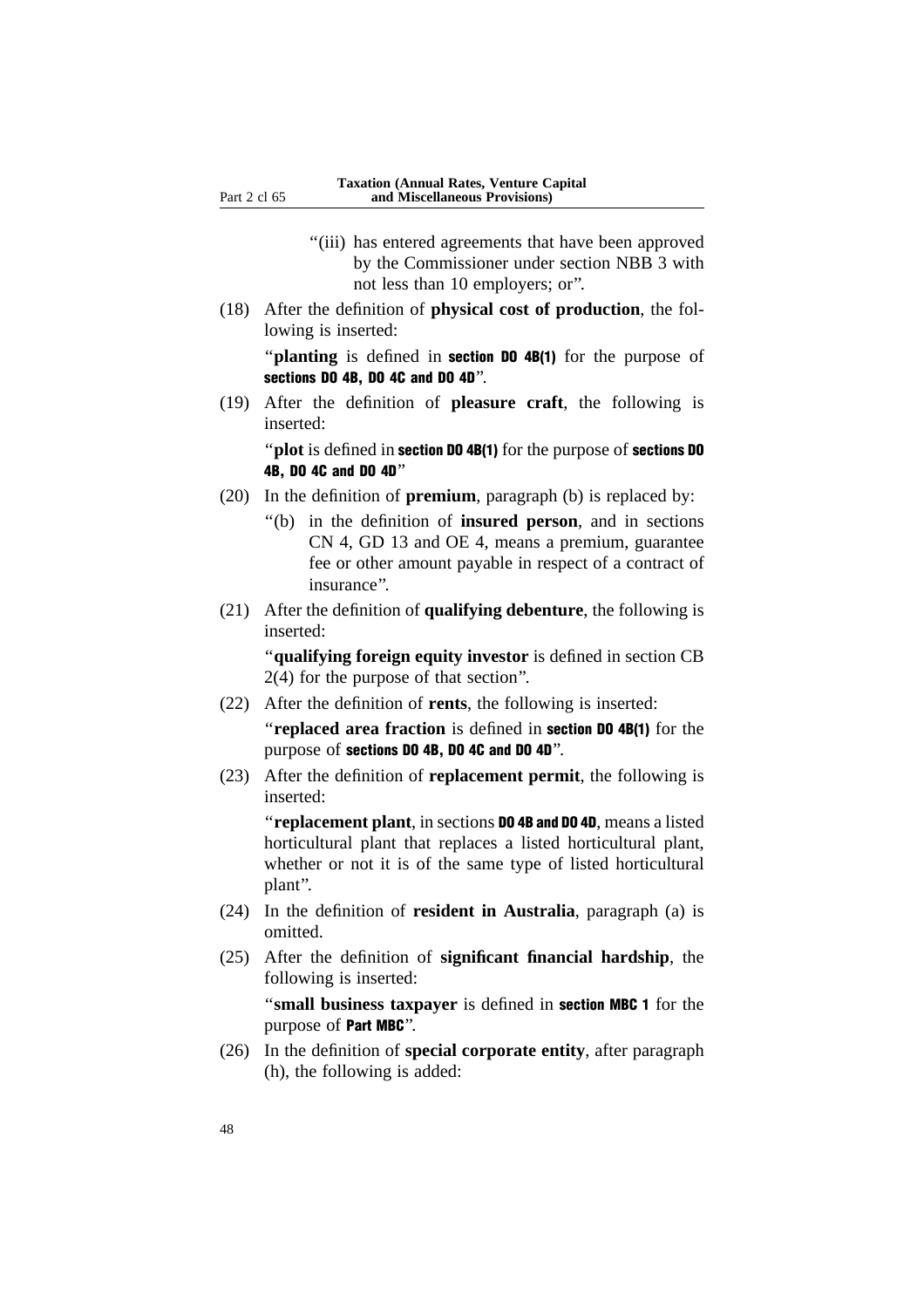- ''(j) any body incorporated under the Incorporated Societies Act 1908, for an income year in which the body on no day in the income year has shares on issue to the members of the body''.
- (27) The definition of **tax credit advantage** is replaced by the following:

''**tax credit advantage** is defined in—

- ''(a) section GC 22(9) for the purpose of that section:
- ''(b) section GC 27B(10) for the purpose of that section''.
- (28) In the definition of **taxable period**, ''1975'' is replaced by  $"1985"$ .
- (29) Subsection (26), other than in the application of Part IG, applies for the 1995–96 and subsequent income years.
- (30) Subsection (26), in the application of Part IG—
	- (a) in relation to a society and an income year for which section OD 3(4) does not apply, applies for an assessment of income tax that is—
		- (i) not affected by a time bar under section 107A(1) or 108(1) of the Tax Administration Act 1994; and
		- (ii) for the 1995–96 or a subsequent income year:
	- (b) in relation to a society and an income year for which section OD 3(4) applies, applies-
		- (i) for the purpose of section IG  $2(1)$  and  $(2)(e)$ , for an assessment of income tax that is—
			- (A) not affected by a time bar under section  $107A(1)$  or  $108(1)$  of the Tax Administration Act 1994; and
			- (B) for the 1995–96 or a subsequent income year:
		- (ii) other than for the purpose of section IG  $2(1)$  and  $(2)(e)$ , for an assessment of income tax that is—
			- (A) not affected by a time bar under section  $107A(1)$  or  $108(1)$  of the Tax Administration Act 1994; and
			- (B) for the 1995–96, 1996-97, 2003-04 or a subsequent income year.
- (31) Subsections (8), (11)(b) and (12) apply for an arrangement entered on or after 29 March 2004.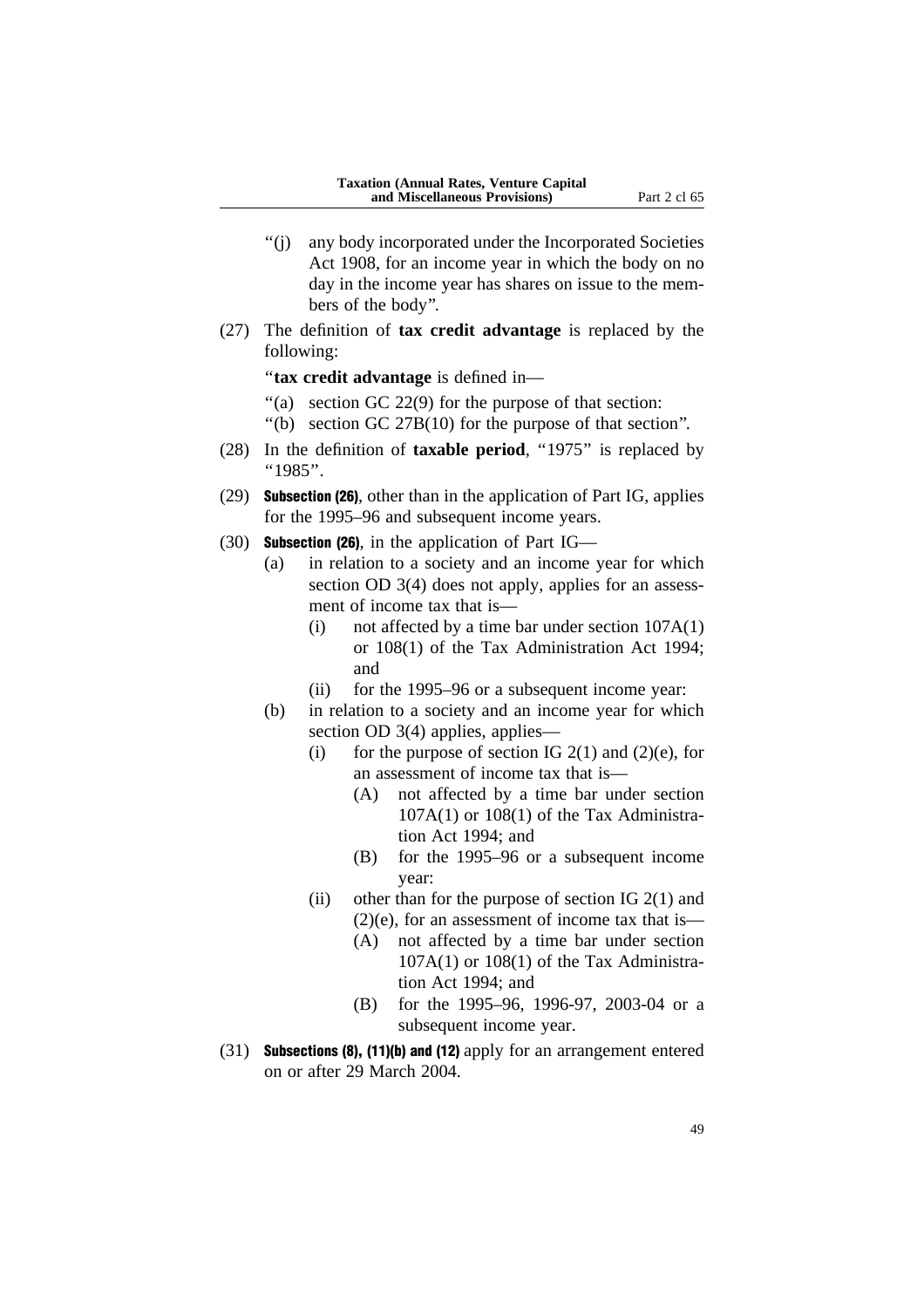- (32) Subsections (4), (5), (7), (14), (16), (18), (19), (22) and (23) apply for the 2003–04 and subsequent income years.
- (33) Subsections (3) and (27) apply for the 2004–05 and subsequent income years.
- (34) Subsection (2) applies for dividends paid in the 2004–05 and subsequent imputation years.
- (35) Subsection (2) applies for dividends paid by a company in an imputation year that begins after 31 March 1995 and before 1 April 2004 if the company elects in writing that **section MG 8B** apply for the imputation year.
- (36) Subsection (2) applies for dividends paid, in an imputation year that begins after 31 March 1995 and before 1 April 2004, by a company that was an amalgamating company if the amalgamated company elects in writing that section MG 8B apply for the dividends and the imputation year.
- (37) Subsection (17) applies for pay periods beginning on or after 1 April 2004.
- (38) Subsections (6) and (25) apply for income years commencing on and after 1 April 2005.

#### **66 Meaning of ''income tax''**

In section OB  $6(1)(b)$ , "CB 2," is inserted before "CB  $10$ ".

### **67 Voting interests**

- (1) After section OD 3(3), the following is added:
- "(4) For the purpose of Part IG, other than section IG  $2(1)$  and  $(2)(e)$ —
	- ''(a) if a society that is incorporated under the Incorporated Societies Act 1908 has issued no shares, each member of the society, while being a member, is treated as holding a share issued by the society:
	- ''(b) a person who is a member of a society at the beginning of the 1997–98 income year is treated as holding a share referred to in **paragraph** (a) for all previous income years:
	- $'(c)$  a share referred to in **paragraph** (a) is treated as holding all the types of right that are shareholder decision-making rights: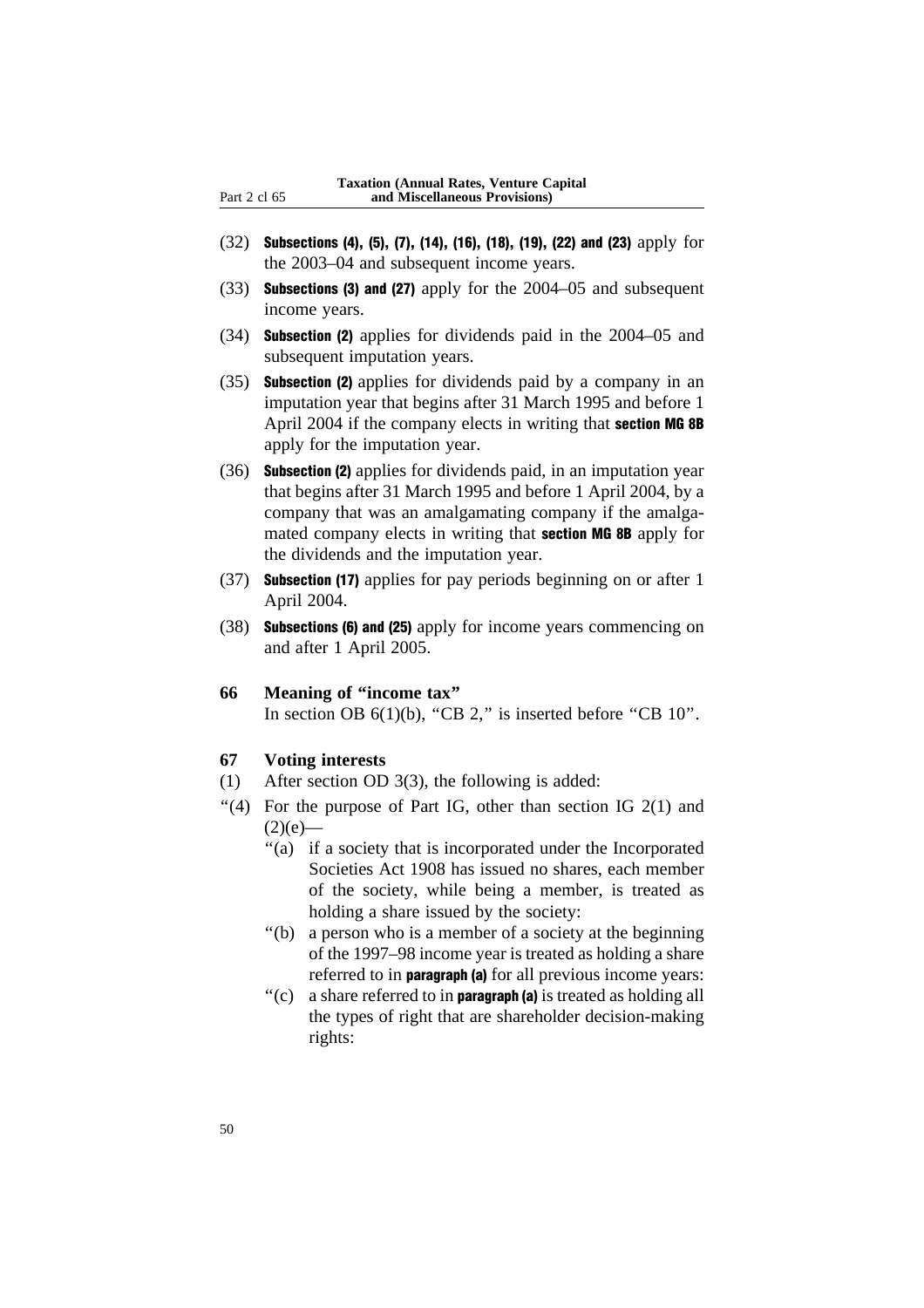- ''(d) all the shareholder decision-making rights in the society are treated as being carried by the shares that the society is treated as having issued under paragraph (a):
- $'(e)$  section OD 3(3)(d) does not apply to a share referred to in paragraph (a).''
- (2) After section OD 3(4), as inserted by subsection (1), the following is added:
- "(5) For the purpose of Part IG, other than section IG  $2(1)$  and (2)(e), the members at the beginning of the 2003–04 income year of a society are treated as being the members of the society for the 1997–98 to 2002–03 income years if the society is—
	- "(a) subject to **subsection (3)** for the  $2002-03$  income year; and
	- ''(b) a special corporate entity at the beginning of the 2003–04 income year.''
- (3) Subsection (1) applies for a taxpayer and a tax position taken by the taxpayer for the 1997–98 to 2002–03 income years.
- (4) Subsection (2) applies for a taxpayer and a tax position taken by the taxpayer for the 2003–04 and subsequent income years.

## **68 Schedule 7—Expenditure on land and aquaculture improvements**

- (1) In Schedule 7, Part A, item 12, ''vines or trees on the land other than trees planted primarily and principally for the purposes of timber production'' is replaced by ''non-listed horticultural plants on the land''.
- (2) Subsection (1) applies for the 2003–04 and subsequent income years.

## **Part 3**

## **Amendments to Tax Administration Act 1994**

## **69 Purpose of Act**

In section  $2(4)$ , "that are not in Part VI (which relates to assessments) and'' is inserted after ''provisions of this Act''.

## **70 Interpretation**

(1) This section amends section 3(1).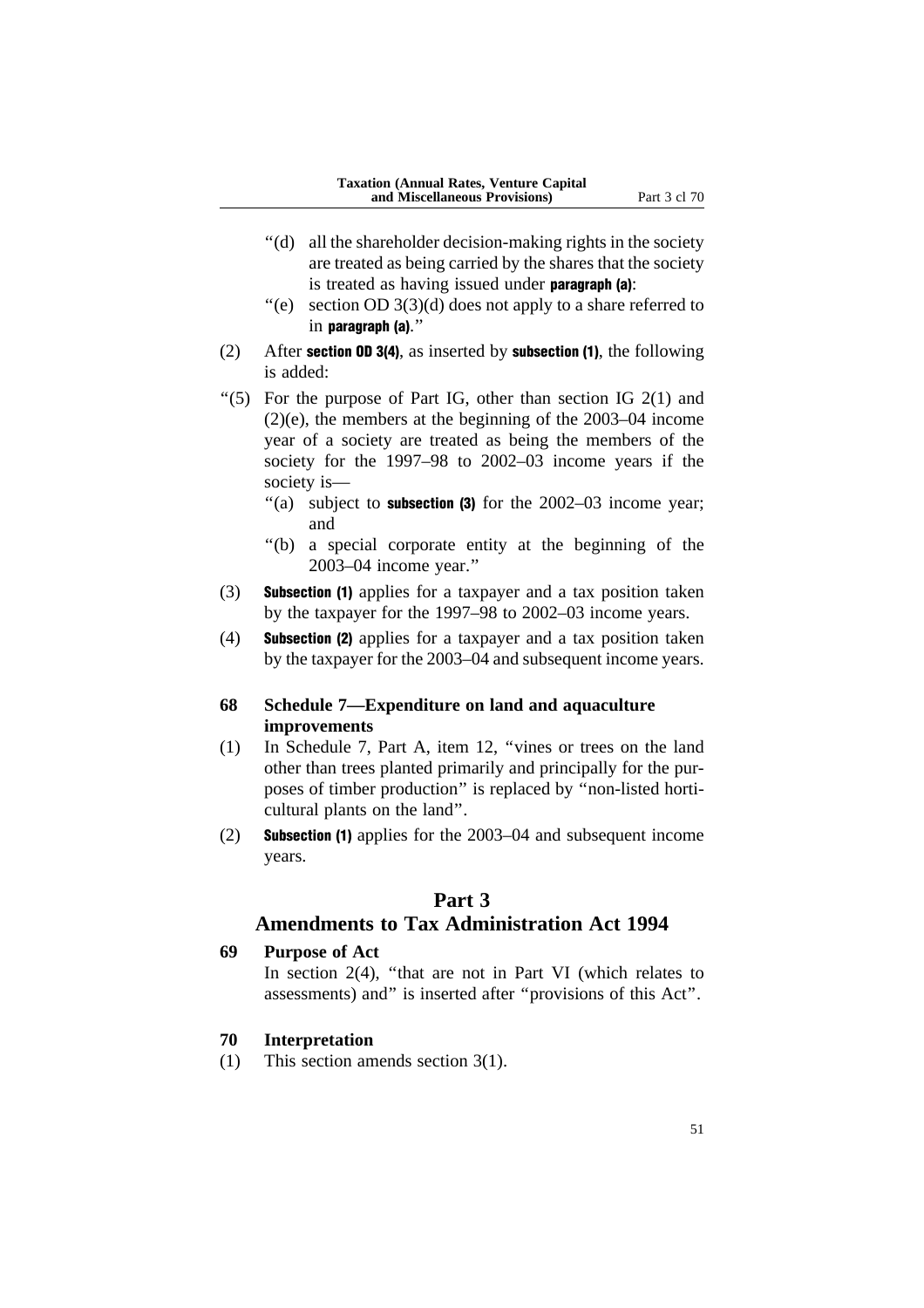- (2) In paragraph (b)(iii) of the definition of **disputable decision**, "Part VIIIA:" is replaced by "Part VIIIA; or" and the following is added:
	- "(iv) that is left to the Commissioner's discretion under sections 89K, 89L, 89M(8) and (10) and 89N(3)''.
- (3) After the definition of **disputant's statement of position**, the following is inserted:

''**disqualifying offence** is defined in section 141FB(3) for the purpose of section 141FB

''**disqualifying penalty** is defined in section 141FB(3) for the purpose of section 141FB''.

(4) After the definition of **GST**, the following is inserted:

''**GST payable** has the meaning given to **tax payable** by section 2 of the Goods and Services Tax Act 1985''.

- (5) In the definition of **late payment penalty**, ''21Q'' is replaced by ''12Q''.
- (6) The definition of **response period** is replaced by the following:

''**response period** for a notice in response to another notice (called the **initiating notice**) means—

- ''(a) the 2-month period starting on the date of issue of the initiating notice, if the initiating notice is—
	- ''(i) a notice of proposed adjustment:
	- ''(ii) a notice of disputable decision:
	- "(iii) a notice revoking or varying a disputable decision that is not an assessment:
	- "(iv) a disclosure notice:
	- ''(v) a notice from the Commissioner rejecting an adjustment proposed by a disputant:
- ''(b) the 2-month period starting on the date of issue of the initiating notice, if the initiating notice is a disputant's statement of position:
- ''(c) if the notice is a notice of proposed adjustment that is issued by a taxpayer under section 89D and the initiating notice is a notice of assessment issued by the Commissioner, the 4-month period starting on the date of the notice: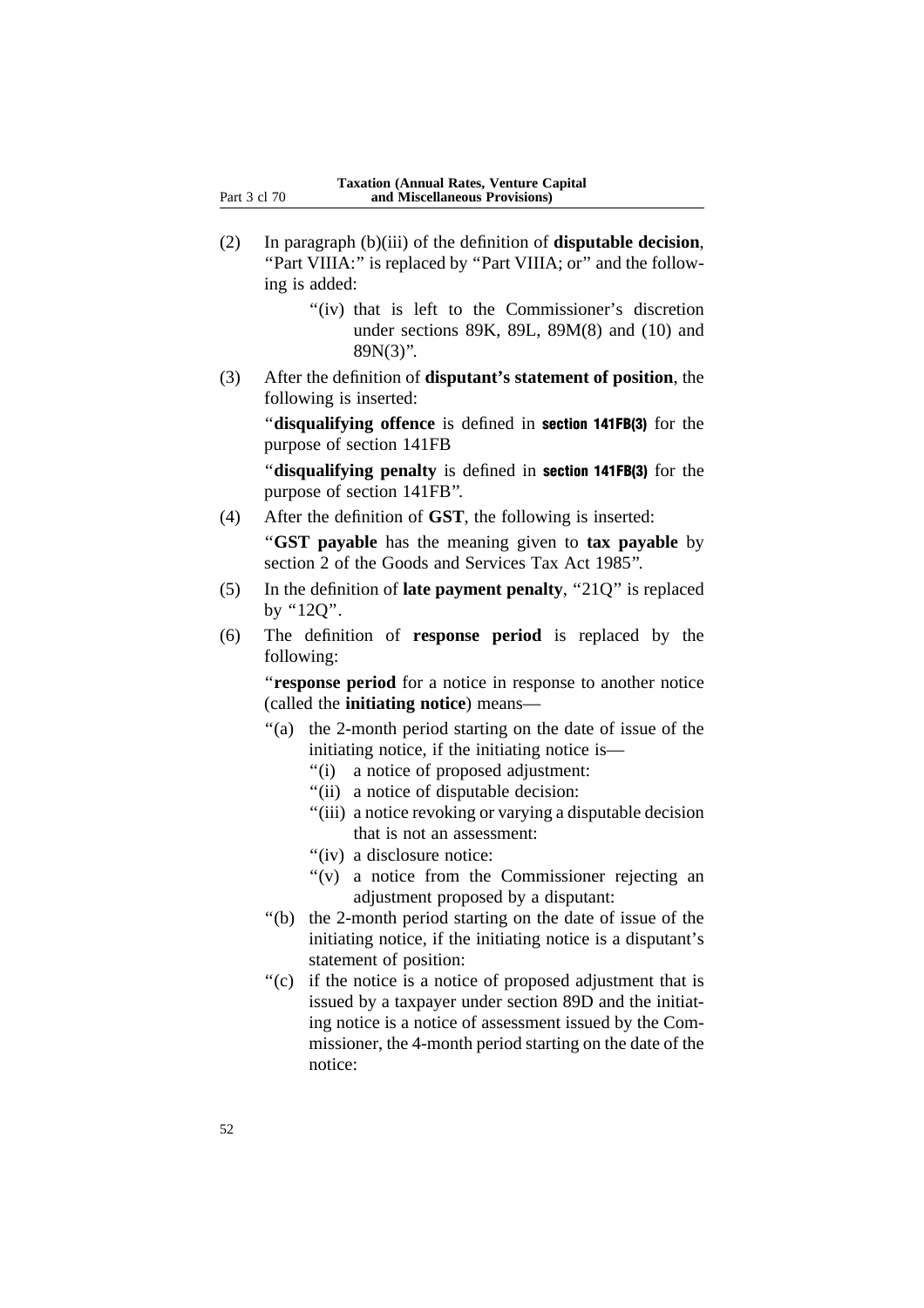- "(d) if the notice is a notice of proposed adjustment that is issued by a taxpayer under section 89DA and the initiating notice is a notice of assessment issued by the taxpayer, the 4-month period starting on the date on which the taxpayer's notice of assessment is received at an office of the department''.
- (7) After the definition of **response period**, the following is inserted:

**"responsible department**, in sections 81(4)(f) and (o), 82 and 85, means—

- "(a) in relation to a benefit that is not a student allowance, the department for the time being responsible for administration of the Social Security Act 1964:
- ''(b) in relation to a student allowance, the department for the time being responsible for administration of Part XXV of the Education Act 1989''.
- (8) After the definition of **status ruling**, the following is inserted: ''**student allowance** means an allowance paid under regulations made under section 303 of the Education Act 1989''.
- (9) **Subsection (6)** applies—
	- (a) for notices issued in relation to GST return periods that commence on or after 1 April 2005:
	- (b) for notices that are not issued in relation to GST return periods and that are issued on or after 1 April 2005.
- **71 Information to be furnished on request of Commissioner** In section  $17(1C)(a)(i)$ , "in the knowledge, possession or control of'' is replaced by ''held by'', in both places where it appears.

## **72 Officers to maintain secrecy**

- (1) In section  $81(4)(f)$ , in the portion preceding subparagraph (i), ''the department for the time being responsible for the administration of the Social Security Act 1964'' is replaced by ''the responsible department''.
- (2) In section  $81(4)(o)$ , "the department for the time being responsible for the administration of the Social Security Act 1964'' where it first appears is replaced by ''the responsible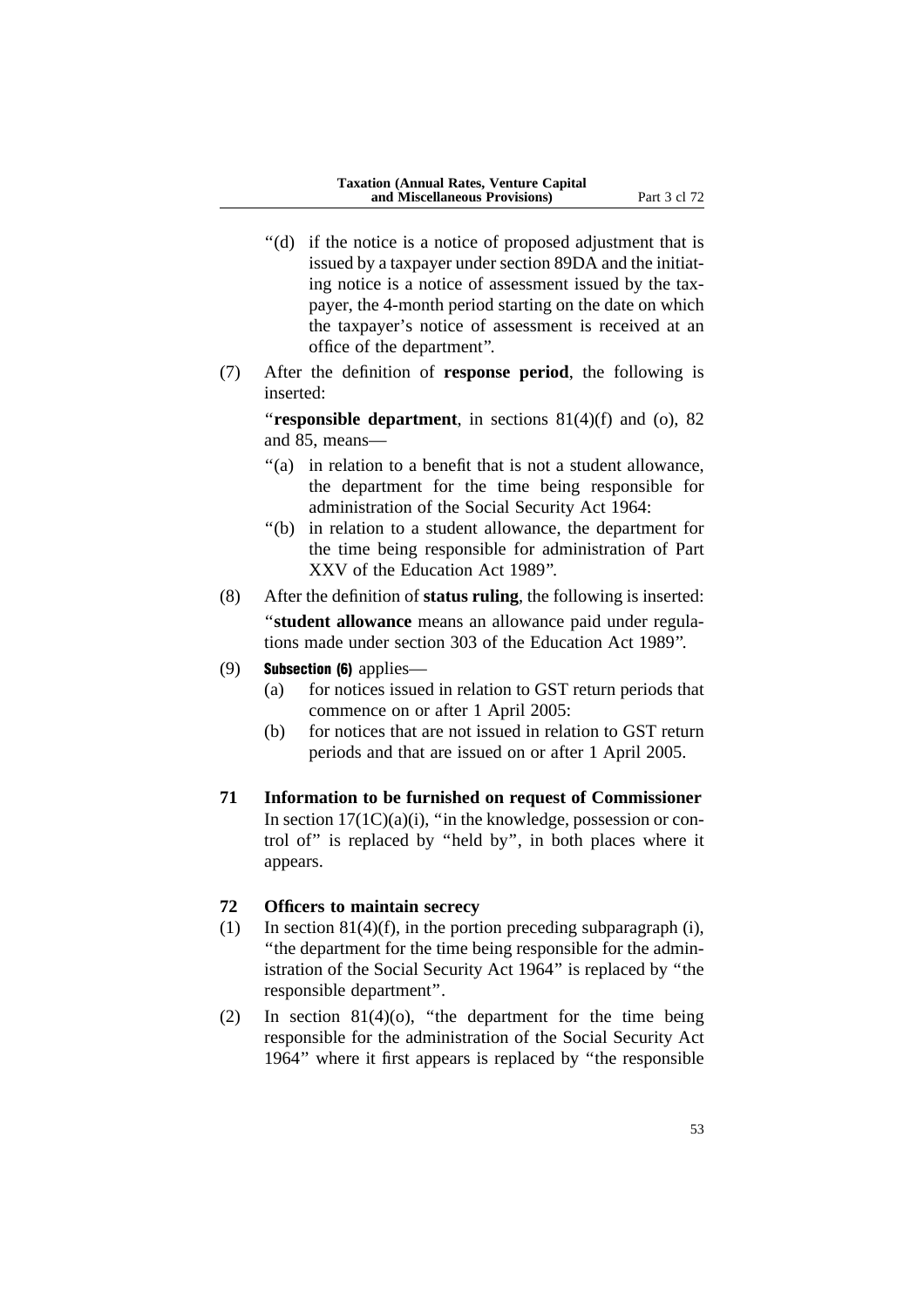department'' and where it appears for the second time is replaced by ''that department''.

### **73 Disclosure of information for matching purposes**

- (1) In section  $82(1)$ , "the department for the time being responsible for the administration of the Social Security Act 1964'' is replaced by ''the responsible department''.
- (2) In section 82(2), ''the department for the time being responsible for the administration of the Social Security Act 1964'' is replaced by ''the responsible department''.
- (3) In section 82(6), ''the department for the time being responsible for the administration of the Social Security Act 1964'' is replaced by ''the responsible department''.
- (4) In section 82(7), ''the department for the time being responsible for the administration of the Social Security Act 1964'' is replaced by ''the responsible department''.
- (5) After section 82(7), the following is inserted:
- " $(7B)$ If the Commissioner supplies under subsection (6) or (7) information about a person to the responsible department, the Commissioner may also supply to that department the following additional information that is held by the Department and that relates to the person—
	- "(a) the full name and date of birth of the person:
	- ''(b) if the information held by the Department includes information about the person's employment—
		- ''(i) the telephone number of each employer of the person; and
		- "(ii) the email address of each employer of the person; and
		- ''(iii) the tax code or codes applicable to the person during each period for which the person received a benefit.''
- (6) In section 82(9)—
	- (a) in paragraph (a) of the definition of **authorised officer**, ''the department for the time being responsible for the administration of the Social Security Act 1964'' is replaced by ''the responsible department'':
	- (b) the definition of **beneficiary** is replaced by the following: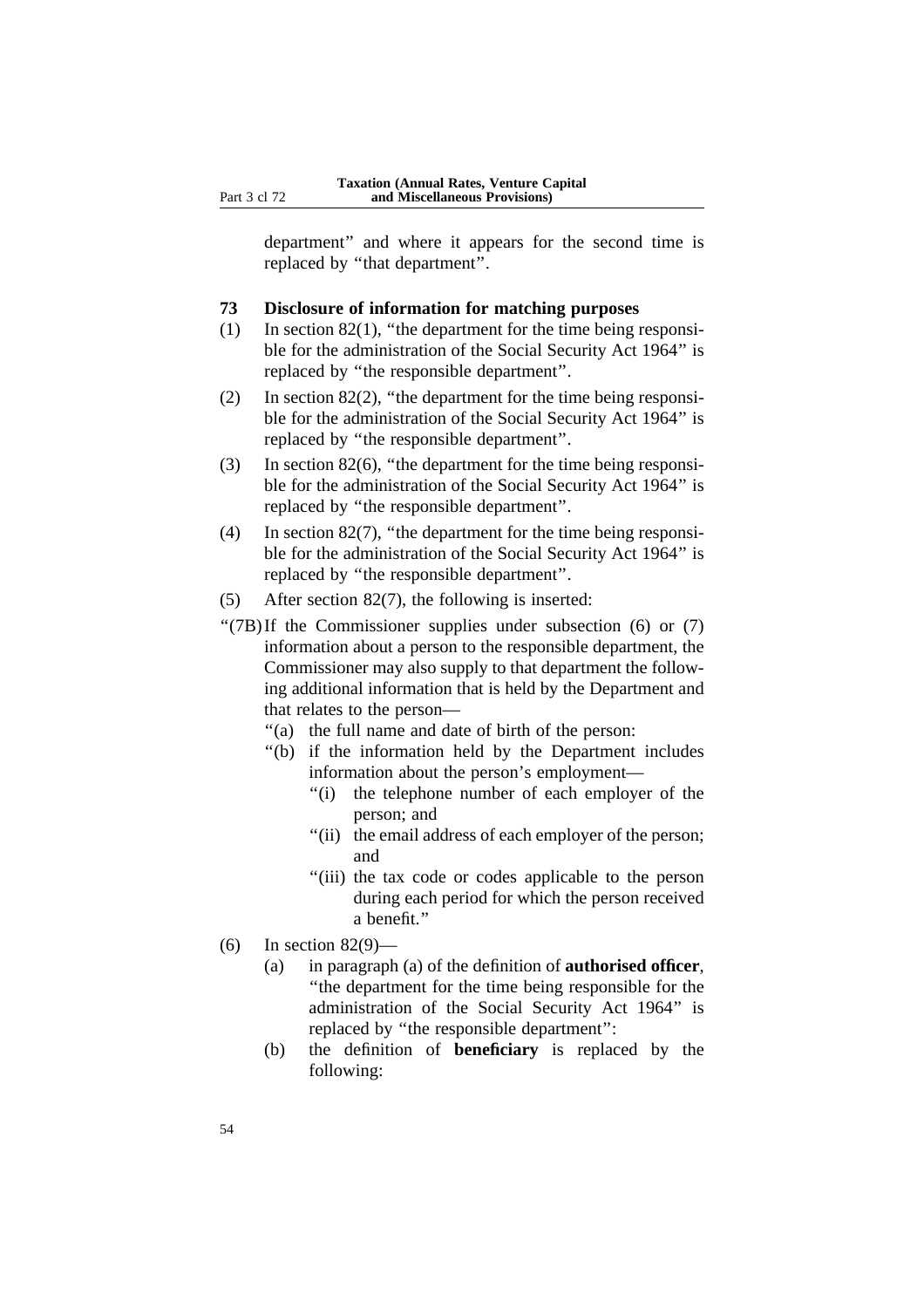#### ''**beneficiary** means—

- "(a) a person who is receiving, or has received, a benefit or earnings related compensation:
- ''(b) an applicant for a benefit or earnings related compensation:
- ''(c) in the case of a benefit that is a student allowance, a person who is a spouse of the recipient of the benefit under regulation 2 of the Student Allowances Regulations 1998'':
- (c) after the definition of **beneficiary information**, the following is inserted:

''**benefit** includes a benefit payable under the Social Security Act 1964 and a student allowance payable under Part XXV of the Education Act 1989''.

## **74 Disclosure of address information in relation to debtors**

- (1) Section 85(1) is replaced by the following:
- ''(1) The purpose of this section is to facilitate the exchange of information between the Inland Revenue Department and the responsible department for the purpose of assisting the responsible department to recover money owed by debtors to the responsible department, acting in the name of the Crown.''
- (2) In section 85(2), ''the department for the time being responsible for the administration of the Social Security Act 1964'' is replaced by ''the responsible department''.
- (3) In section 85(3), ''the department for the time being responsible for the administration of the Social Security Act 1964'' is replaced by ''the responsible department''.
- (4) Section 85(6) is amended by—
	- (a) in the definition of **authorised officer**, replacing ''the department for the time being responsible for the administration of the Social Security Act 1964'' by ''the responsible department'':
	- (b) after paragraph (c) of the definition of **debtor**, adding the following:
	- ''(d) a person who is not currently receiving a student allowance and from whom a debt relating to an allowance (as defined in section 302 of the Education Act 1989) is recoverable under section 307B of that Act''.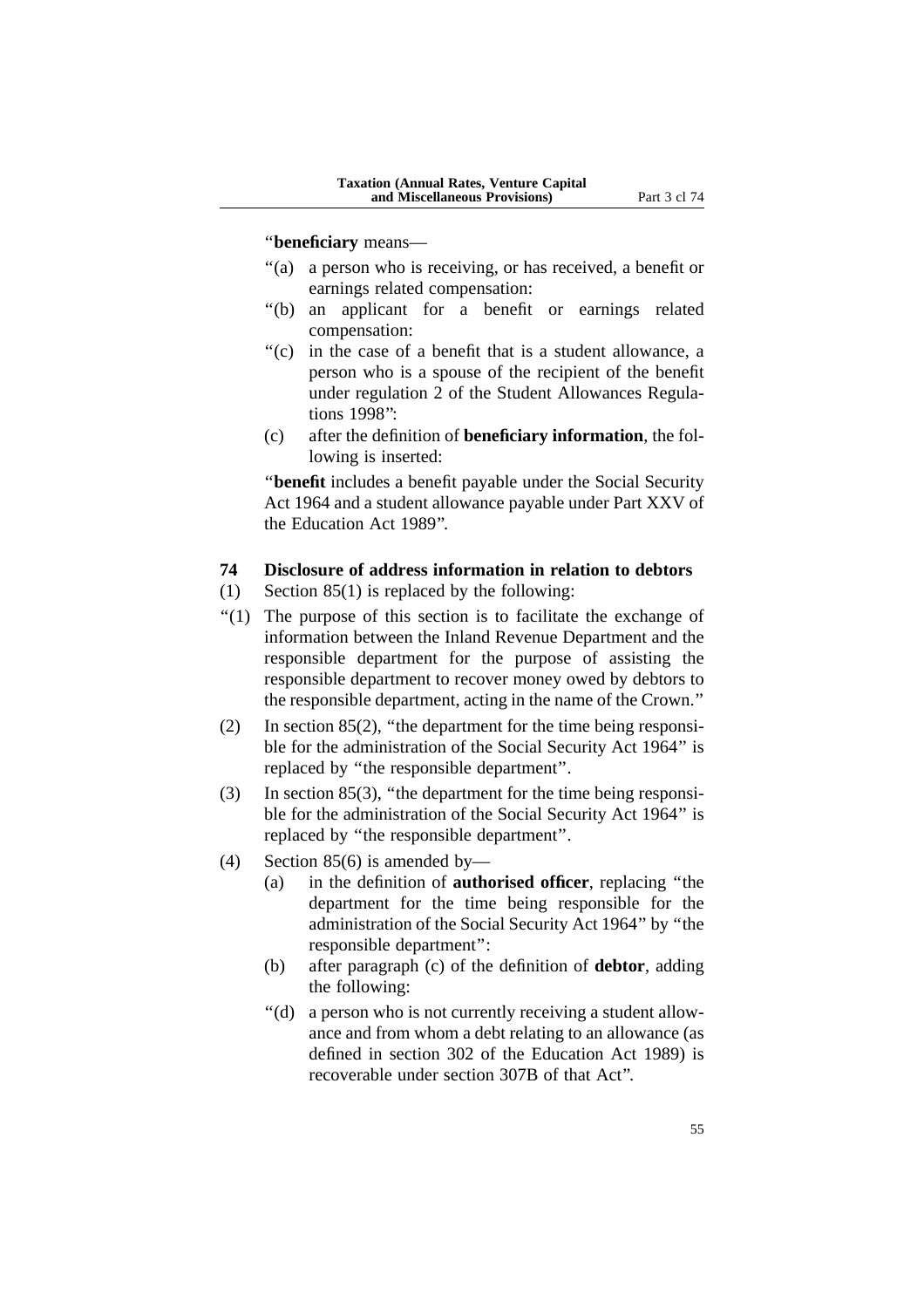## **75 Further secrecy requirements**

- (1) In section  $87(5)(a)(i)$ , "(eb)," is inserted after "(e),".
- (2) Subsection (1) applies for secrecy certificates that are signed on or after the date on which this Act receives the Royal assent.

## **76 Notices of proposed adjustment required to be issued by Commissioner**

- (1) After section 89C(d), the following is inserted:
	- ''(db) the assessment is made in relation to a matter for which the material facts and relevant law are identical to those for an assessment of the taxpayer for another income year that is at the time the subject of court proceedings; or''.
- (2) After section 89C(e), the following is inserted:
	- ''(eb) the Commissioner has reasonable grounds to believe that the taxpayer has left New Zealand and may have been involved in fraudulent activity; or''.
- (3) Subsections (1) and (2) apply to assessments for which notices are issued on or after 1 April 2005.
- **77 Taxpayers and others with standing may issue notices of proposed adjustment**
- (1) After section 89D(2B) the following is inserted:
- ''(2C)A taxpayer who has not provided a GST tax return for a GST return period may not dispute the assessment made by the Commissioner other than by providing a GST return for the GST return period.''
- (2) Section 89D(4) is repealed.
- (3) Subsections (1) and (2) apply for GST return periods that begin on or after 1 April 2005.
- **78 Taxpayer may issue notice of proposed adjustment for taxpayer assessment**
- (1) In section 89DA(1), ''or a GST return period'' is inserted after "income year".
- (2) After section 89DA(1), the following is inserted:
- ''(1B)If a notice under subsection (1) proposes an adjustment that involves an input tax credit under the Goods and Services Tax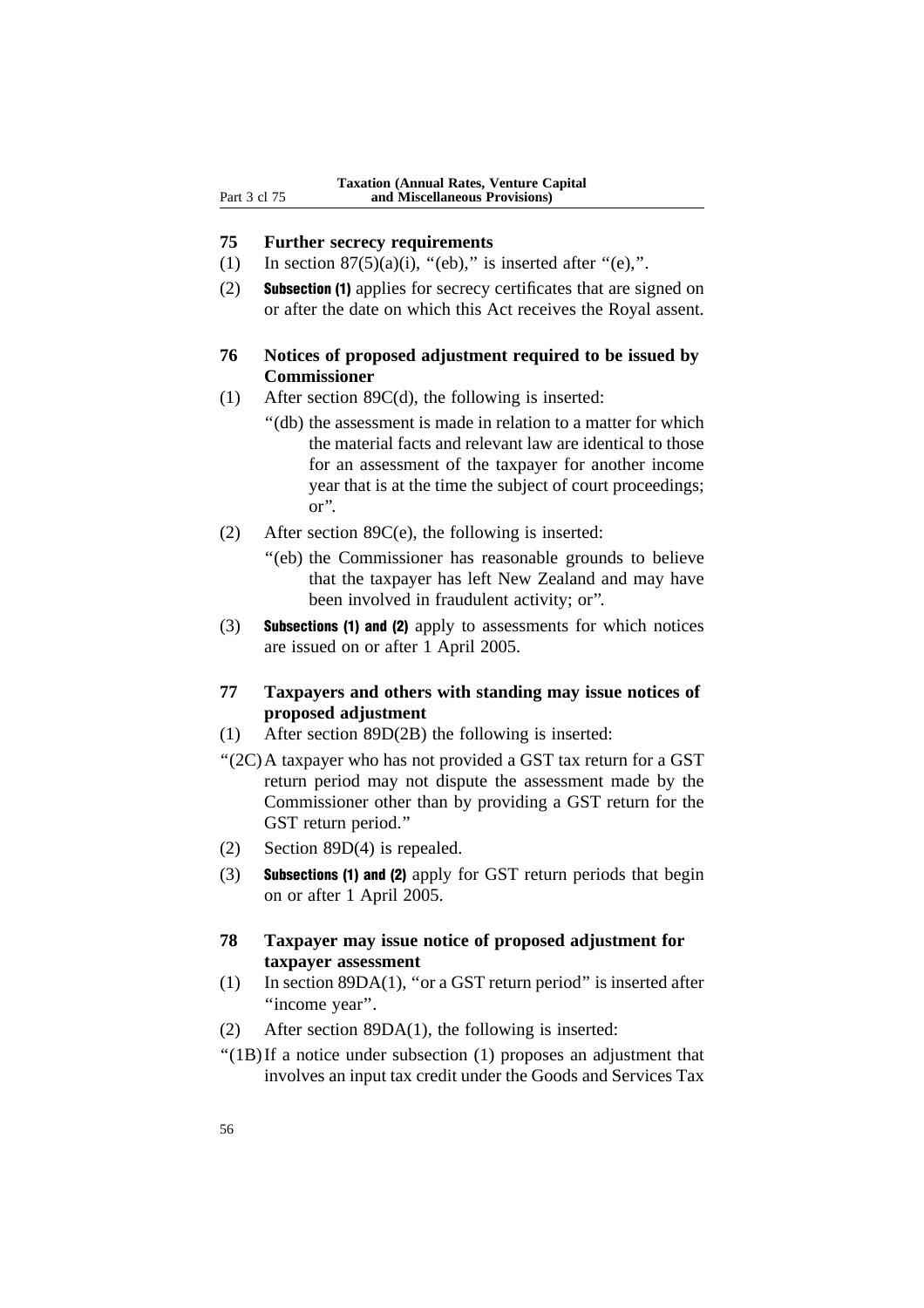Act 1985, other than an amount that is referred to in the proviso to section 20(3) of that Act, the notice must be issued within 2 years of the date on which the taxpayer's GST tax return to which the adjustment relates is received at an office of the department.''

- (3) Section 89DA(2) is replaced by the following:
- $''(2)$  Subject to **subsection (1B)**, a notice of proposed adjustment under this section must be issued within the response period for the notice."
- (4) Subsections (1) to (3) apply to notices issued in relation to GST return periods that begin on or after 1 April 2005.
- **79 Election of small claims jurisdiction of Taxation Review Authority**
- (1) In section 89E(1), wherever it appears, ''\$15,000'' is replaced by ''\$30,000''.
- (2) Subsection (1) applies to disputes that are commenced under Part IVA of the Tax Administration Act 1994 on or after 1 April 2005.

## **80 Section 89F replaced**

(1) Section 89F is replaced by the following:

#### ''89F **Content of notice of proposed adjustment**

- ''(1) A notice of proposed adjustment must—
	- "(a) contain sufficient detail of the matters described in subsections (2) and (3) to identify the issues arising between the Commissioner and the taxpayer; and
	- ''(b) be in the prescribed form.
- ''(2) A notice of proposed adjustment issued by the Commissioner must—
	- ''(a) identify the adjustment or adjustments proposed to be made to the assessment; and
	- ''(b) state concisely—
		- ''(i) the facts and the law that the Commissioner considers make the adjustment or adjustments necessary; and
		- "(ii) how the law applies to the facts.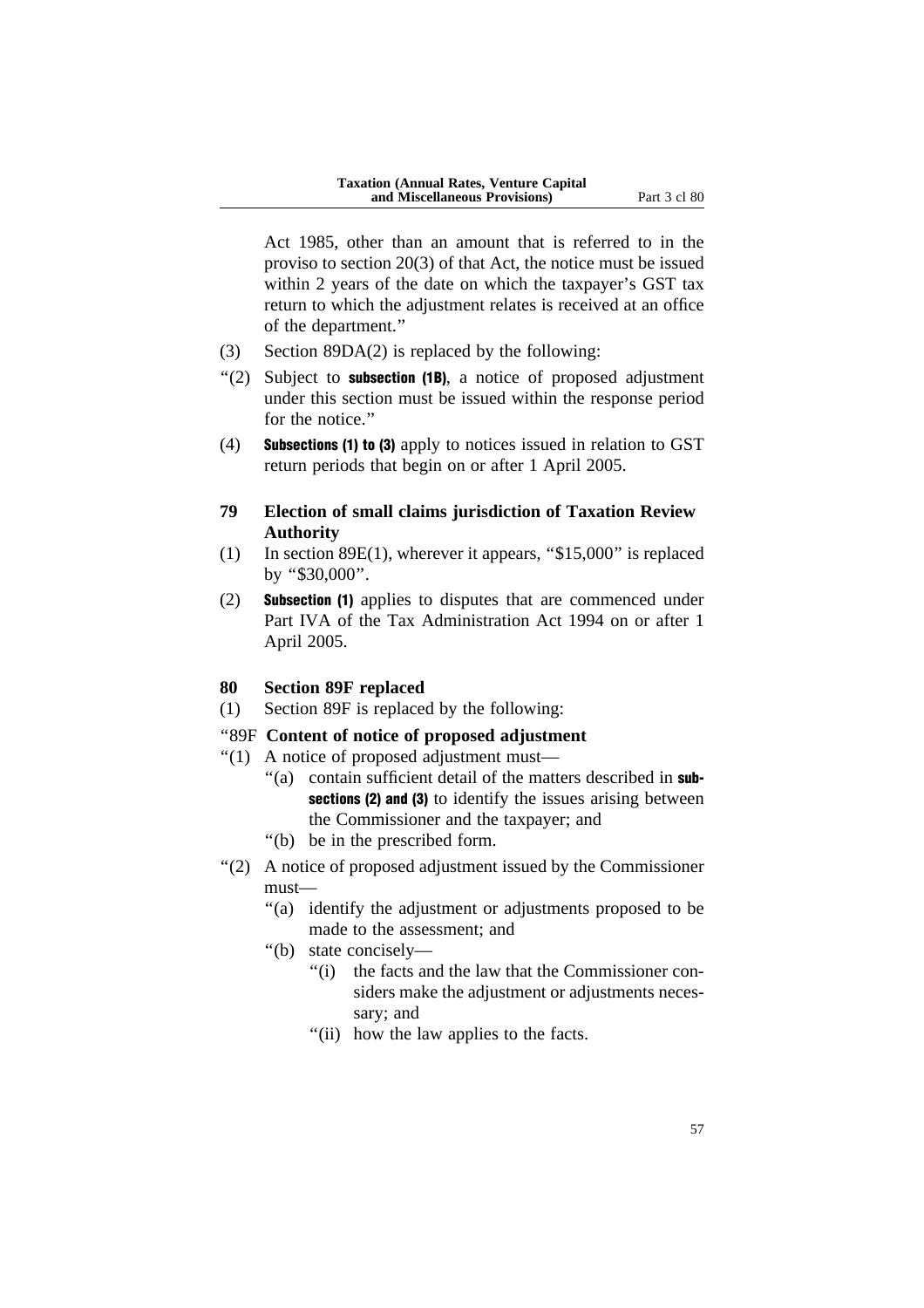- ''(3) A notice of proposed adjustment issued by a taxpayer must—
	- "(a) provide a clear and detailed statement of the facts and the law that the taxpayer considers make the adjustment or adjustments necessary; and
	- ''(b) state how the law applies to the facts; and
	- ''(c) include copies of all documentary evidence in support of the adjustment—
		- "(i) that is materially relevant to the issues arising between the Commissioner and the taxpayer; and
		- ''(ii) of which the taxpayer is aware at the time that the notice is issued.''
- (2) Subsection (1) applies to disputes that are commenced under Part IVA of the Tax Administration Act 1994 on or after 1 April 2005.

#### **81 Issue of response notice**

- (1) Section 89G(2) is replaced by the following:
- ''(2) A notice of response must state concisely—
	- ''(a) the facts or legal arguments in the notice of proposed adjustment that the issuer of the notice of response considers are wrong; and
	- ''(b) why the issuer of the notice of response considers those facts or legal arguments to be wrong; and
	- ''(c) any facts and legal arguments relied on by the issuer of the notice of response; and
	- ''(d) how the arguments apply to the facts; and
	- ''(e) the quantitative adjustments to any figure referred to in the notice of proposed adjustment that result from the facts and legal arguments relied on by the issuer of the notice of response.''
- (2) Subsection (1) applies to disputes that are commenced under Part IVA of the Tax Administration Act 1994 on or after 1 April 2005.

#### **82 Late actions deemed to occur within response period**

(1) In section  $89K(1)(a)(ii)$ , "GST tax return" is replaced by ''GST tax return; or'' and the following is added:

"(iii) issuing a statement of position".

(2) In section  $89K(1)(b)(ii)(B)$ , "section  $89F$ " is replaced by "section 89F; or" and the following is added: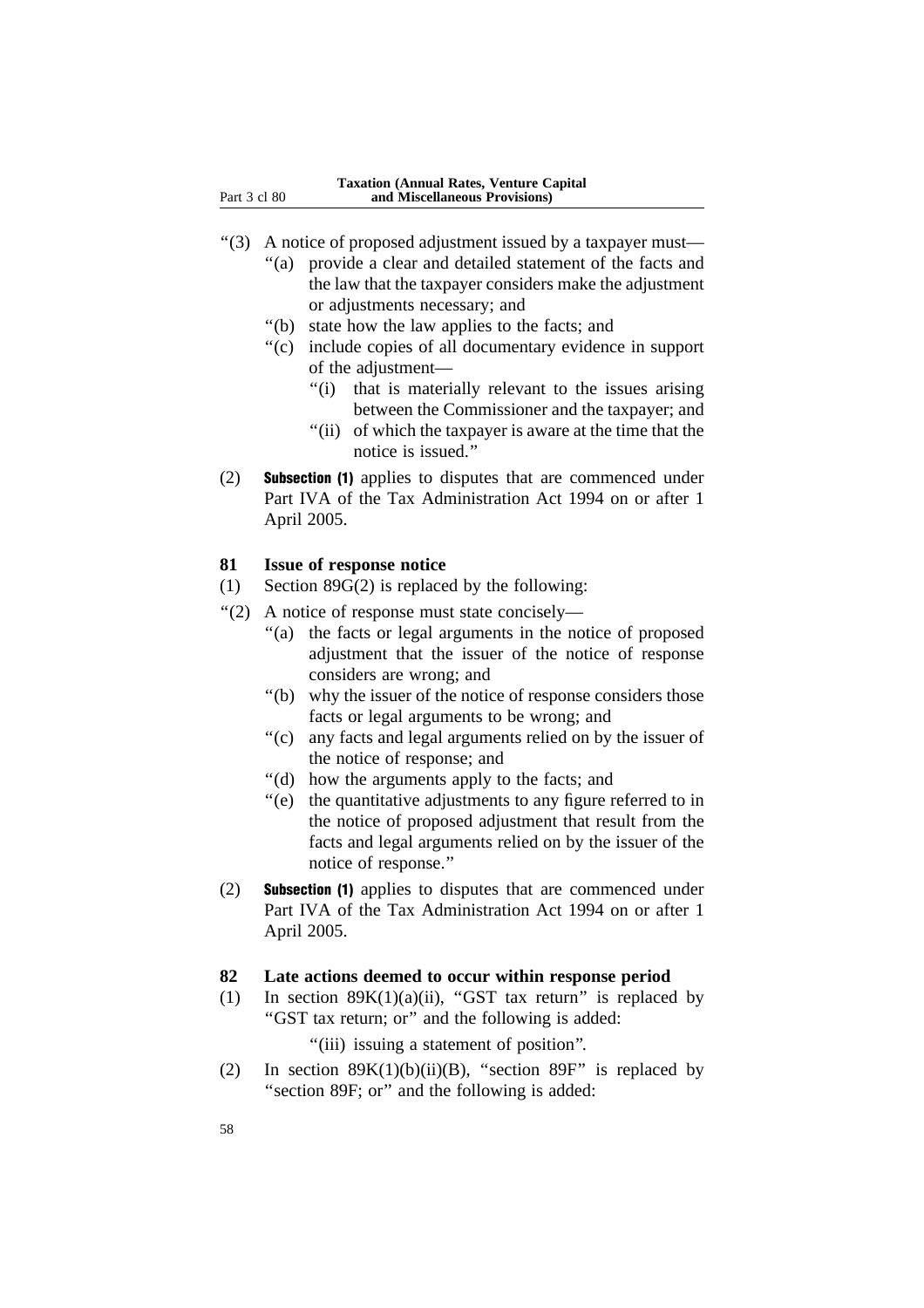"(iii) a statement of position".

- (3) In section  $89K(1)(d)$ , "proposed adjustment" is replaced by ''proposed adjustment; or'', and the following is added:
	- "(e) the disputant's statement of position".
- (4) Section  $89K(3)(a)$  and (b) are replaced by the following:
	- ''(a) an **exceptional circumstance** arises if—
		- ''(i) an event or circumstance beyond the control of a disputant provides the disputant with a reasonable justification for not rejecting a proposed adjustment, or for not issuing a notice of proposed adjustment or statement of position, within the response period for the notice:
		- "(ii) a disputant is late in issuing a notice of proposed adjustment, notice of response or statement of position but the Commissioner considers that the lateness is minimal, or results from 1 or more statutory holidays falling in the response period:
	- ''(b) an act or omission of an agent of a disputant is not an exceptional circumstance unless—
		- "(i) it was caused by an event or circumstance beyond the control of the agent that could not have been anticipated, and its effect could not have been avoided by compliance with accepted standards of business organisation and professional conduct; or
		- "(ii) the agent is late in issuing a notice of proposed adjustment, notice of response or statement of position but the Commissioner considers that the lateness is minimal, or results from 1 or more statutory holidays falling in the response period.''
- (5) Subsections (1) to (4) apply to disputes that are commenced under Part IVA of the Tax Administration Act 1994 on or after 1 April 2005.

#### **83 Disclosure notices**

- (1) In section 89M(1), ''the Commissioner may issue'' is replaced by ''and subject to section 89N, the Commissioner must issue''.
- (2) After section 89M(6), the following is inserted: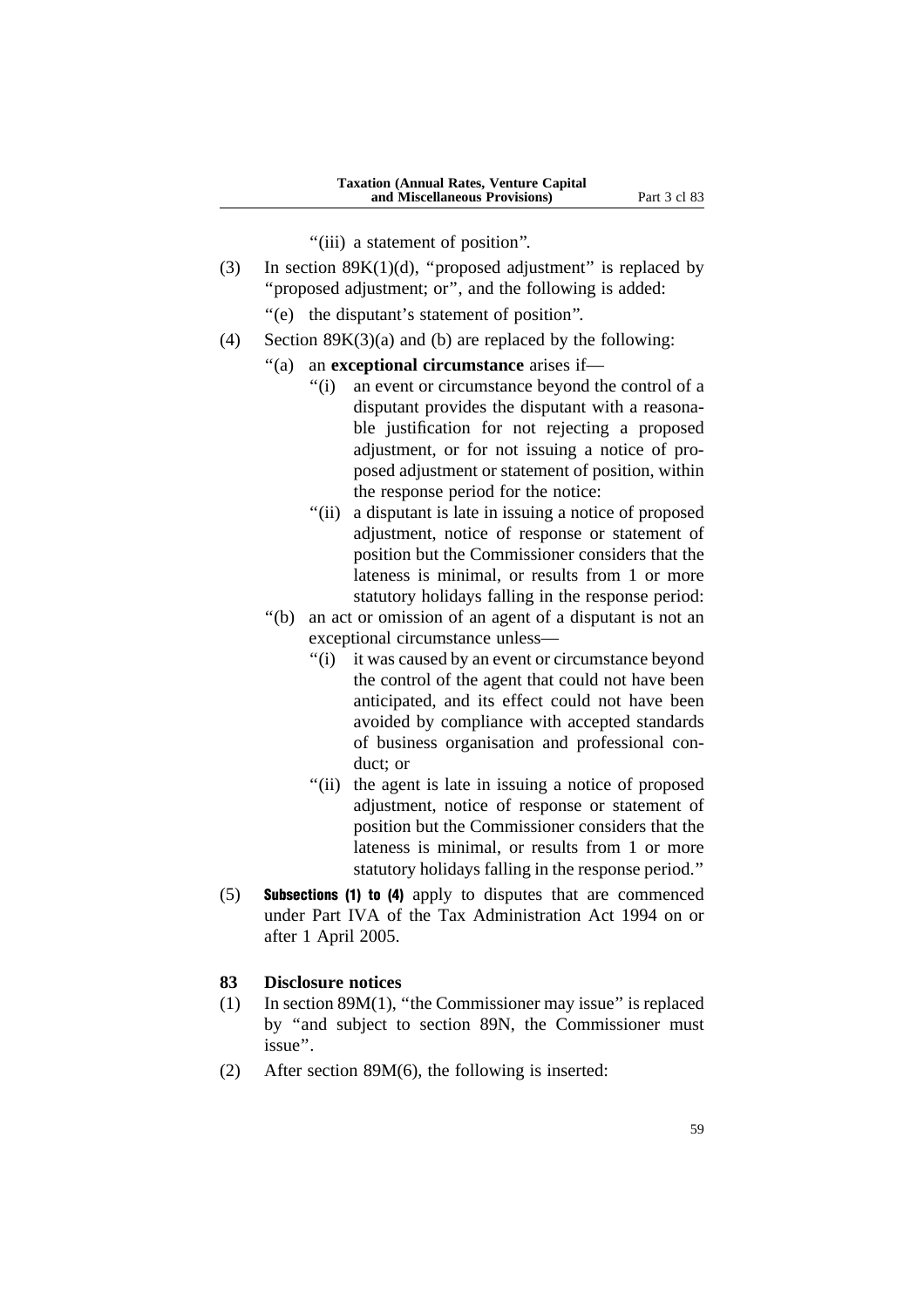- ''(6B)In subsections (4)(b) and (6)(b), **evidence** refers to the available documentary evidence on which the person intends to rely, but does not include a list of potential witnesses, whether or not identified by name.''
- (3) Section 89M(7) is replaced by:
- ''(7) A disputant who does not issue a statement of position in the prescribed form within the response period for the statement of position, is treated as follows:
	- ''(a) if the Commissioner has proposed the adjustment to the assessment, the disputant is treated as having accepted the Commissioner's notice of proposed adjustment or statement of position:
	- ''(b) if the disputant has proposed the adjustment to the assessment, the disputant is treated as not having issued a notice of proposed adjustment.''
- (4) Subsections (1) to (3) apply to disputes that are commenced under Part IVA of the Tax Administration Act 1994 on or after 1 April 2005.

#### **84 New sections 89N and 89O inserted**

(1) After section 89M, the following are inserted:

#### ''89N **Completing the disputes process**

- $''(1)$  This section applies if—
	- ''(a) a notice of proposed adjustment has been issued; and
	- ''(b) the dispute has not been resolved by agreement between the Commissioner and the taxpayer; and
	- ''(c) none of the following applies:
		- "(i) the dispute involves allegations of criminal matters:
		- "(ii) the Commissioner has reasonable grounds to believe that the taxpayer involved in the dispute may take steps in relation to the existence or location of the taxpayer's assets to avoid or delay the collection of tax from the taxpayer:
		- "(iii) the Commissioner has reasonable grounds to believe that a person who is, under section OD 8(3) of the Income Tax Act 1994, an associated person of the taxpayer involved in the dispute may take steps in relation to the existence or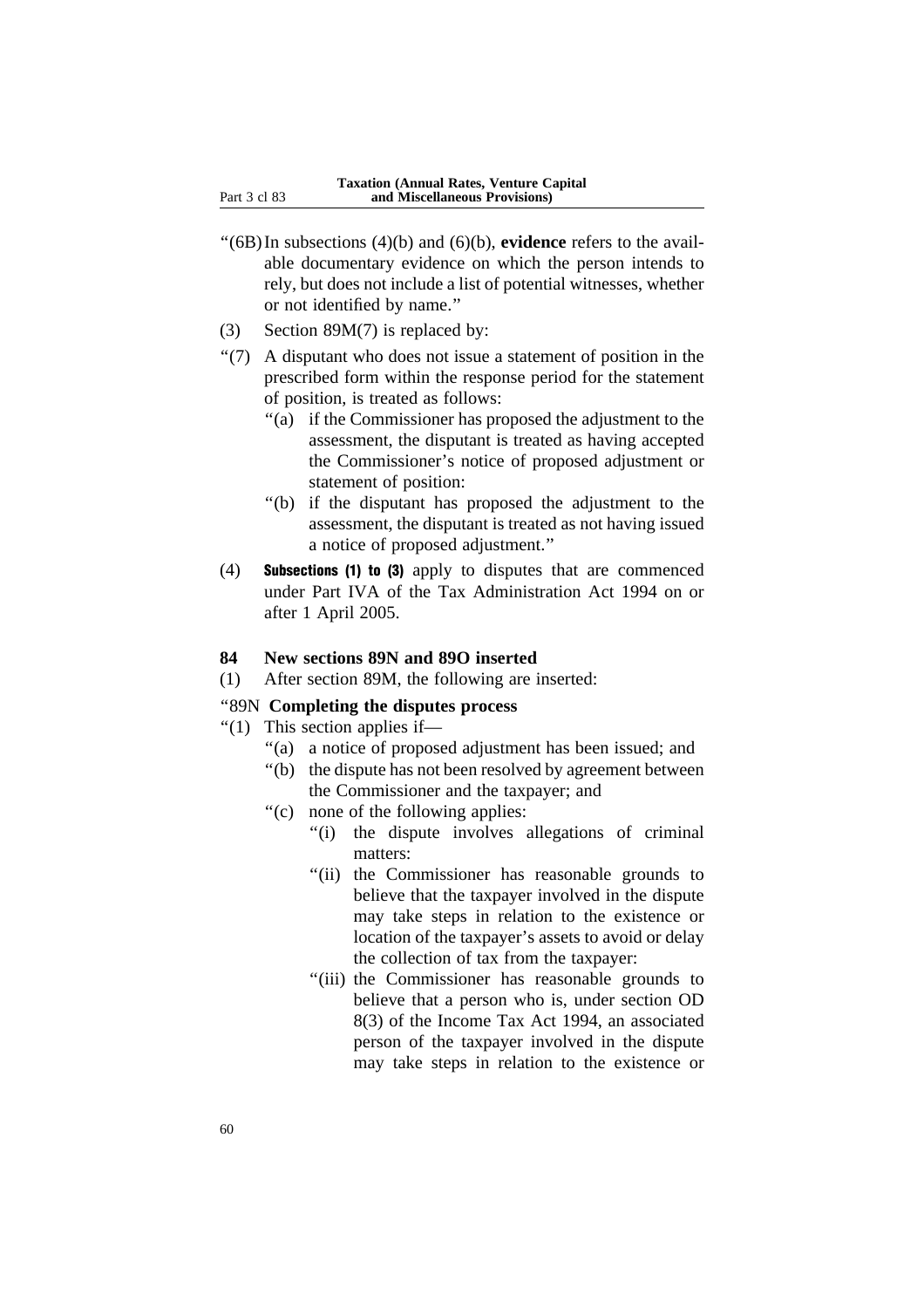location of the taxpayer's assets to avoid or delay the collection of tax from the taxpayer:

- "(iv) the taxpayer involved in the dispute has begun judicial review proceedings in relation to the dispute:
- "(v) a person who is, under section OD  $8(3)$  of the Income Tax Act 1994, an associated person of the taxpayer and is involved in another dispute with the Commissioner involving similar issues has begun judicial review proceedings in relation to the other dispute:
- "(vi) during the disputes process, the taxpayer fails to comply with a request under a statute by the Commissioner for information relating to the dispute:
- ''(vii) the disputant elects under section 89E to have the dispute heard by a Taxation Review Authority acting in its small claims jurisdiction:
- ''(viii) the taxpayer and the Commissioner agree in writing that they have reached a position in which the dispute would be resolved more efficiently by being submitted to the court or Taxation Review Authority without completion of the disputes process:
- "(ix) the taxpayer and the Commissioner agree in writing to suspend proceedings in the dispute pending a decision in a test case referred to in section 89O.
- "(2) If this section applies, the Commissioner may not amend an assessment under section 113 without completing the disputes process set out in this Part.
- $'(3)$  Despite **subsection (2)**, the Commissioner may apply to the High Court to allow more time for the completion of the disputes process, or for an order that completion of the process is not required.

#### ''89O **Test cases**

- " $(1)$  This section applies if—
	- ''(a) a dispute between a taxpayer and the Commissioner has been identified; and
	- ''(b) the Commissioner has designated a separate challenge as a test case.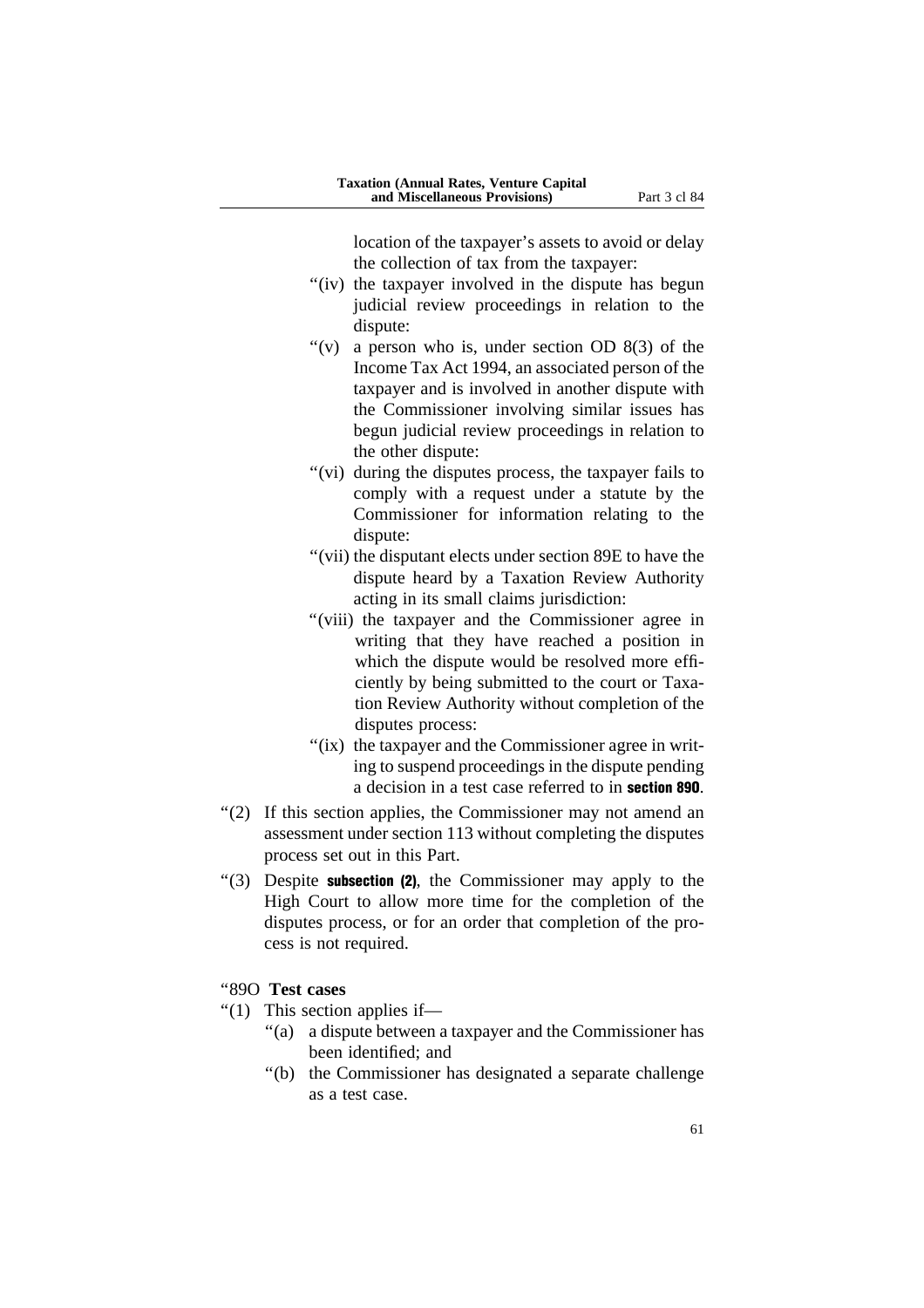- "(2) The taxpayer and the Commissioner may agree in writing to suspend the proceedings in the dispute because there is significant similarity between the facts and questions of law in the dispute and the facts and questions of law in the challenge that has been designated as a test case.
- $(3)$  A suspension that is agreed under **subsection (2)** starts on the date of the agreement and ends on the earliest of—
	- "(a) the date of the court's decision in the test case:
	- ''(b) the date on which the test case is otherwise resolved:
	- ''(c) the date on which the dispute is otherwise resolved.
- "(4) The Commissioner may make an assessment in relation to a suspended dispute that is consistent with the resolution of the test case.
- ''(5) The period of time before a time bar, under an Inland Revenue Act, that affects a suspended dispute is extended by the period of the suspension that is described in subsection (3).''
- (2) Subsection (1) applies to disputes that are commenced under Part IVA of the Tax Administration Act 1994 on or after 1 April 2005.

#### **85 Determinations in relation to financial arrangements**

- (1) Section 90(6) is replaced by the following:
- ''(6) The Commissioner may at any time—
	- "(a) make a determination that varies, cancels, restricts or extends in scope an earlier determination made under this section:
	- ''(b) issue a notice that cancels a determination made under this section.
- ''(6B)A person who acquires or issues a financial arrangement before the date of notification or publication of a determination, or notice, that is authorised by subsection (6) is not required to apply the determination to the financial arrangement, or treat the notice as affecting the financial arrangement, until the date that is 4 years after that date of notification or publication.''
- (2) In section 90(7)—
	- (a) ''and notices issued by the Commissioner under sub**section (6)(b)**" is inserted after "subsection  $(1)$ ":
	- (b) ''or notice'' is inserted after ''determination''.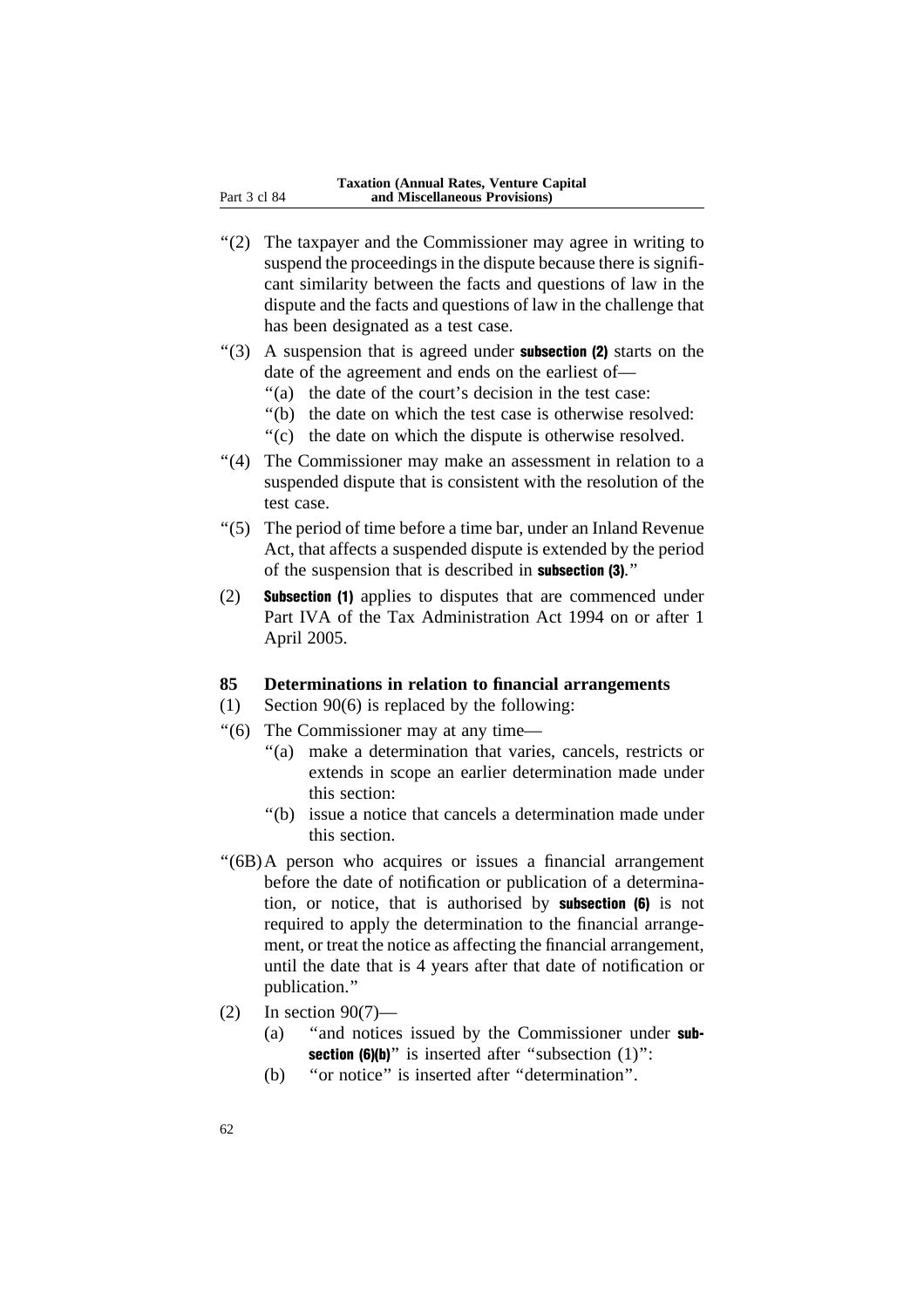- (3) In section 90(8), ''or notice'' is inserted after ''determination''.
- **86 Determinations relating to financial arrangements** Section 90AC(6) is replaced by the following:
- ''(6) The Commissioner may at any time—
	- ''(a) make a determination that varies, cancels, restricts or extends in scope an earlier determination under this section:
	- ''(b) issue a notice that cancels a determination made under this section.''

## **87 Notification of determinations**

- (1) In the heading to section 90AD, ''**and notices**'' is added after ''**determinations**''.
- (2) In section 90AD(1), ''or notice'' is inserted after ''determination'' wherever it occurs.
- (3) In section 90AD(2), ''or notice'' is inserted after ''determination''.

#### **88 Section 90AE replaced**

Section 90AE is replaced by the following:

## ''90AE **Four-year period in which determination not required to be applied**

A person who enters into a financial arrangement before the date of notification or publication of a determination, or notice, that is authorised by section 90AC(6) is not required to apply the determination to the financial arrangement, or treat the notice as affecting the financial arrangement, until the date that is 4 years after that date of notification or publication.''

## **89 Determinations in relation to apportionment of interest costs**

- (1) Section 90A(6) is replaced by the following:
- ''(6) The Commissioner may at any time—
	- "(a) make a determination that varies, cancels, restricts or extends in scope an earlier determination under this section:
	- ''(b) issue a notice that cancels a determination under this section.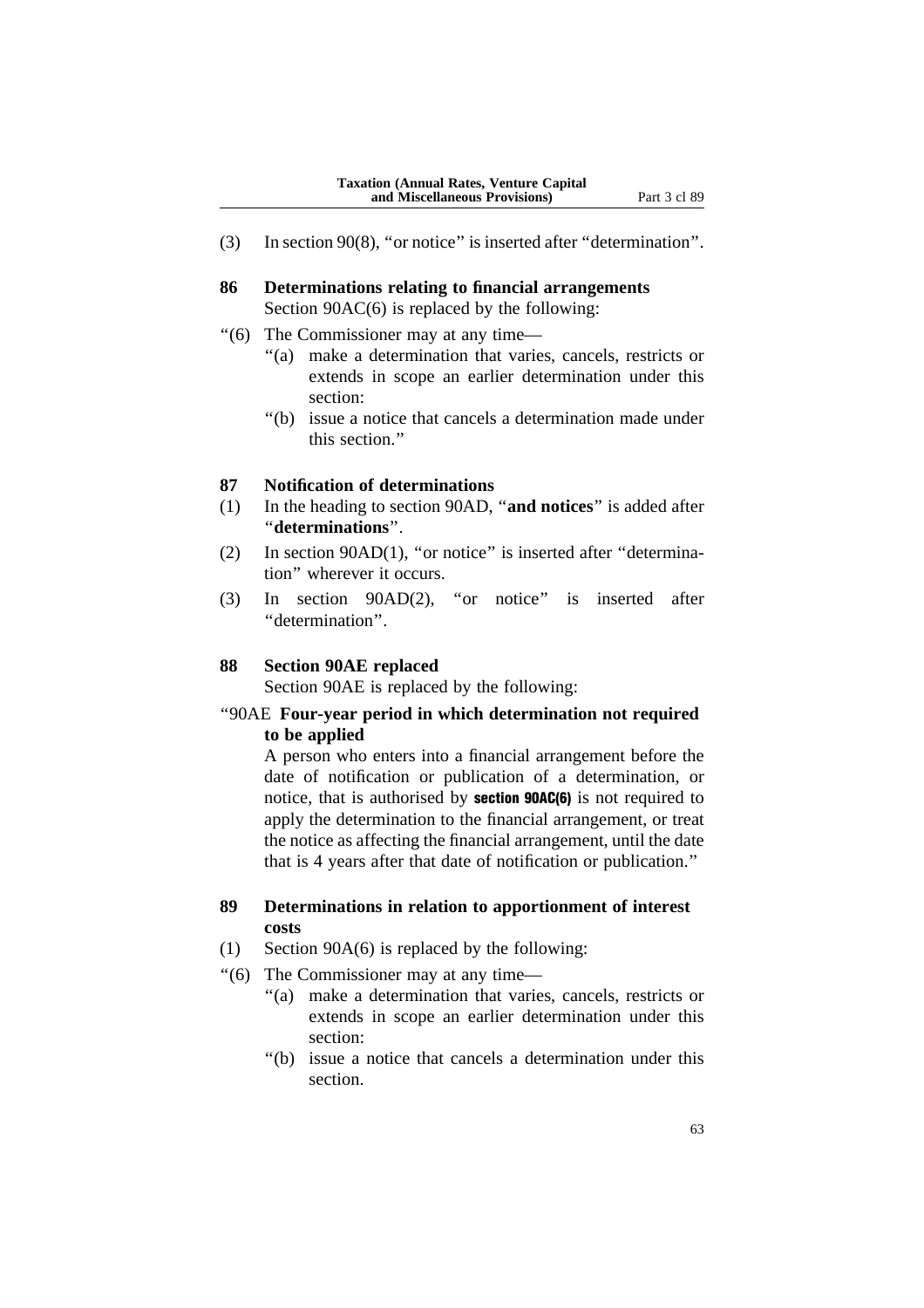- ''(6B)A person who enters into a financial arrangement before the date of notification or publication of a determination, or notice, that is authorised by subsection (6) is not required to apply the determination to the financial arrangement, or treat the notice as affecting the financial arrangement, until the first income year that commences after that date of notification or publication.''
- $(2)$  In section 90A $(7)$ 
	- (a) ''and notices issued by the Commissioner under sub**section (6)(b)**" is inserted after "subsection  $(1)$ ":
	- (b) ''or notice'' is inserted after ''determination''.
- (3) In section 90A(8), ''or notice'' is inserted after ''determination''.
- **90 New section 91AB inserted**

After section 91AA, the following is inserted:

- ''91AB **Determinations relating to types and diminishing values of listed horticultural plants**
- $''(1)$  For the purpose of **sections DO 4B, DO 4C and DO 4D** of the Income Tax Act 1994, the Commissioner may determine—
	- ''(a) that a type of horticultural plant, tree, vine, bush, cane, or similar plant that is cultivated on land, is a type of listed horticultural plant:
	- ''(b) the banded rate set out in column 1 of Schedule 11 of the Income Tax Act 1994 that is to be used to calculate the diminishing value for a type of listed horticultural plant.
- ''(2) In making a determination, the Commissioner must take into account the estimated useful life of the type of plant, and may also take into account—
	- "(a) the main purpose for which the type of plant is cultivated:
	- ''(b) the manner in which the type of plant is cultivated and managed.
- ''(3) The determination may set out the income year or income years for which it is to apply, but may not apply for income years before the 2003–04 income year.
- "(4) The determination may provide for the extension, limitation, variation, cancellation or revocation of an earlier determination.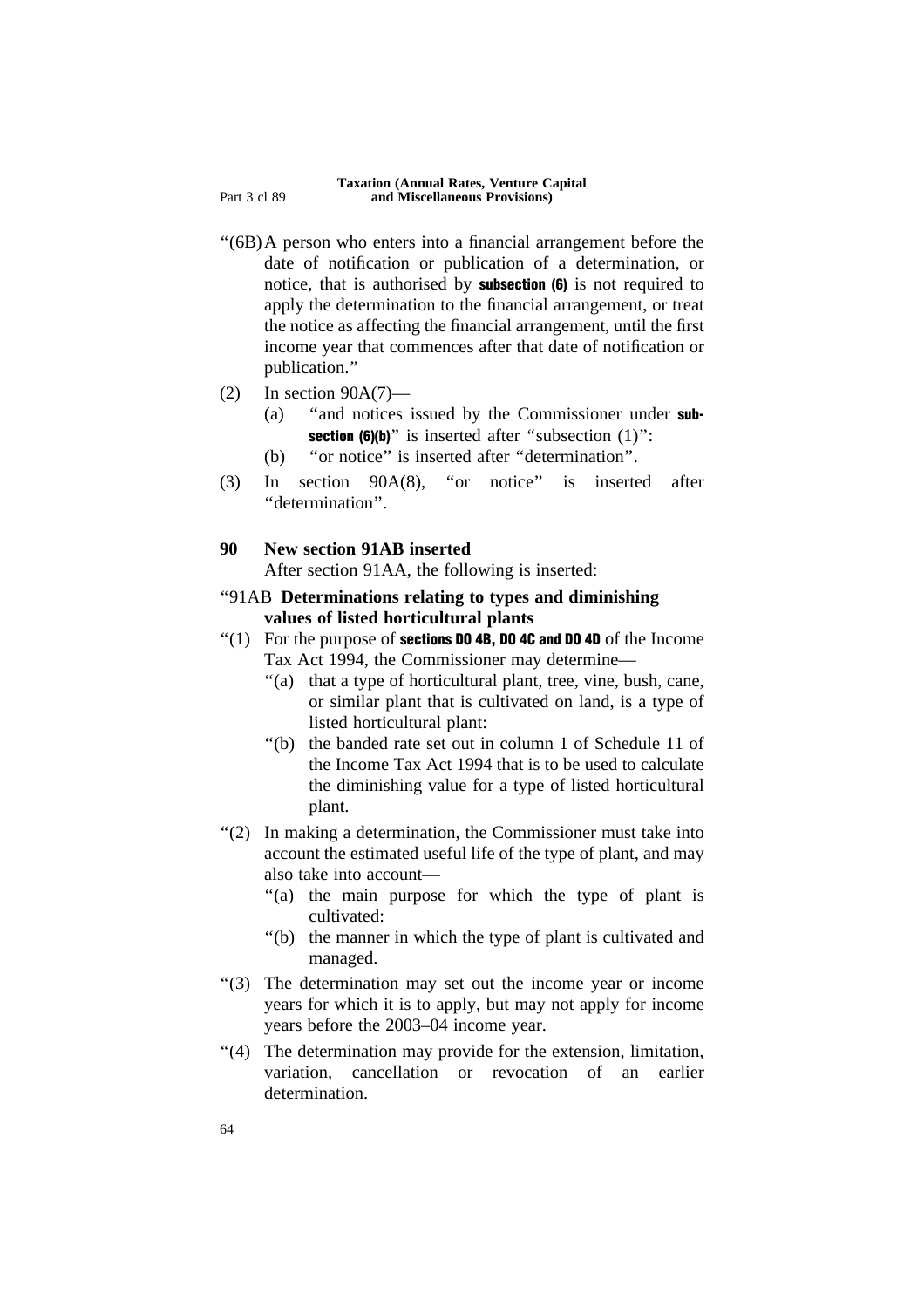- ''(5) A person affected by a determination made under this section may dispute or challenge the determination under Parts IVA and VIIIA.
- ''(6) Within 30 days of issuing a determination under this section, the Commissioner must publish a notice in the *Gazette* that—
	- "(a) gives notice that the determination has been issued; and
	- ''(b) states where copies of the determination can be obtained.''
- **91 Commissioner to make private rulings on request** Section 91E(6)(d) is repealed.

#### **92 Taxpayer assessment**

- (1) The heading to section 92 is replaced by ''**Taxpayer assessment of income tax**''.
- (2) Section 92(2) is replaced by the following:
- ''(2) An assessment under this section is made on the date on which the taxpayer's return of income is received at an office of the Department.''
- (3) Section 92(3) is repealed.
- (4) Subsections (1) to (3) apply for the 2004–05 and subsequent income years.

#### **93 New section 92B inserted**

(1) After section 92A, the following is inserted:

### ''92B **Taxpayer assessment of GST**

- ''(1) A taxpayer who is required under the Goods and Services Tax Act 1985 to provide a GST tax return for a GST return period must make an assessment of the amount of GST payable by the taxpayer for the return period.
- ''(2) An assessment under this section is made on the date on which the taxpayer's GST tax return is received at an office of the department.''
- ''(3) This section does not apply to a taxpayer for a GST return period if the Commissioner has made an assessment of the GST payable by the taxpayer for the return period.''
- (2) Subsection (1) applies for GST return periods beginning on or after 1 April 2005.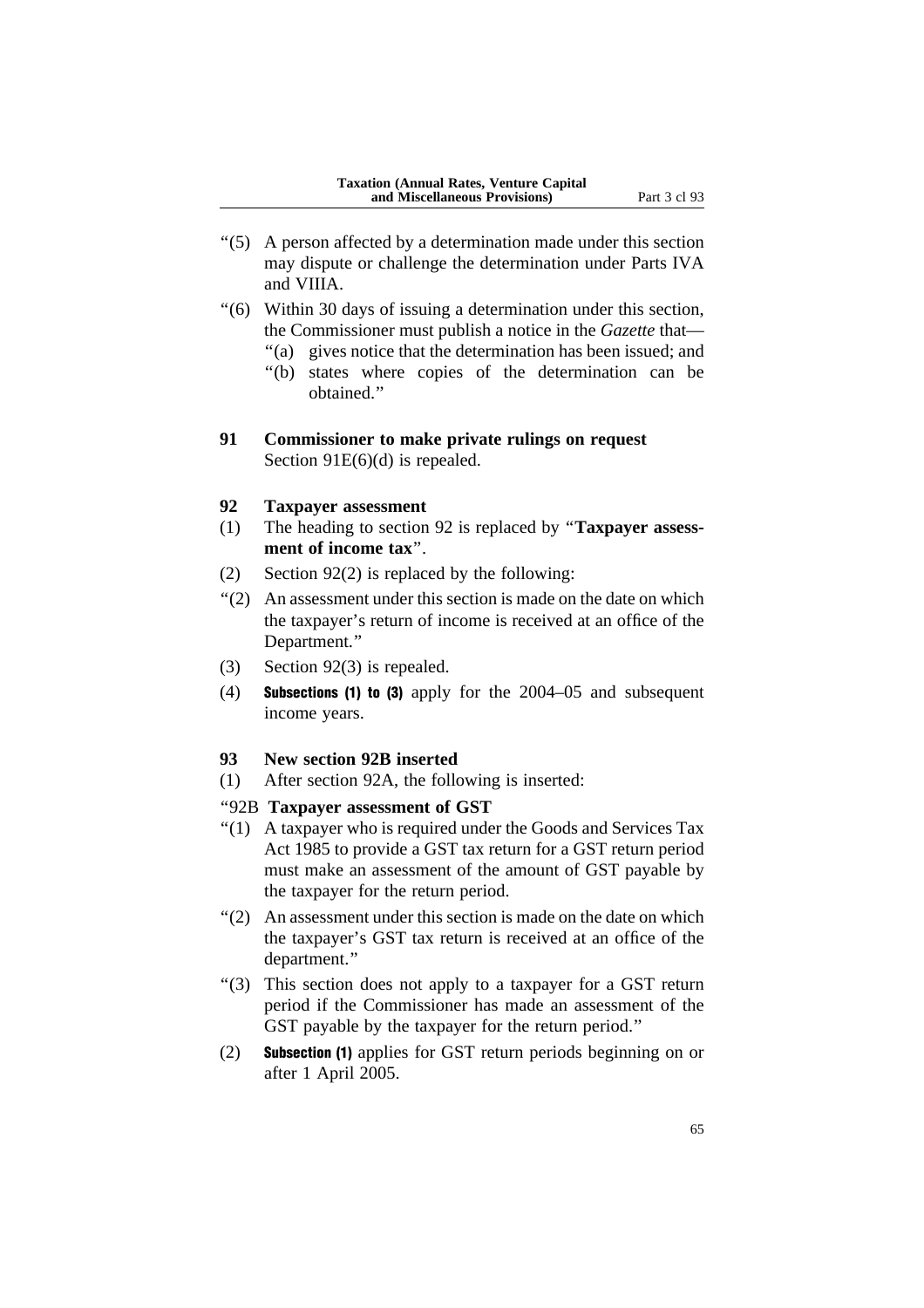#### **94 Assessment where default made in furnishing returns**

- (1) After section 106(1C), the following is inserted:
- "(1D) If a person who is required to provide a GST tax return for a GST return period does not provide a GST tax return for the return period, or provides a GST tax return with which the Commissioner is not satisfied, the Commissioner may make an assessment of the GST payable by the person for the return period.
- "(1E) A person who is assessed under **subsection (1D)** is liable to pay the GST assessed unless the person establishes in proceedings challenging the assessment that the assessment is excessive, or that the person is not chargeable with GST.''
- (2) Subsection (1) applies for GST return periods beginning on or after 1 April 2005.

## **95 Time bar for amendment of income tax assessment**

- (1) Section 108(2) is replaced by the following:
- ''(2) The Commissioner may, at any time, amend an assessment to increase its amount if the Commissioner considers that a taxpayer has provided a return of income that—
	- ''(a) is fraudulent or wilfully misleading; or
	- ''(b) materially understates gross income by not mentioning gross income that is of a particular nature or is derived from a particular source, and for which a return must be provided; or
	- ''(c) materially overstates the amount of a deduction that is allowed under the Income Tax Act 1994.''
- (2) Subsection (1) applies for the 2004–05 and subsequent income years.
- **96 Time bar for assessment of GST**
- (1) The heading to section 108A is replaced by ''**Time bar for amending GST assessment**''.
- (2) Section 108A(1) is replaced by the following:
- ''(1) Subject to this section and section 108B, if a taxpayer provides a GST tax return for a GST return period and an assessment has been made, the Commissioner may not amend the assessment to increase the amount assessed if 4 years have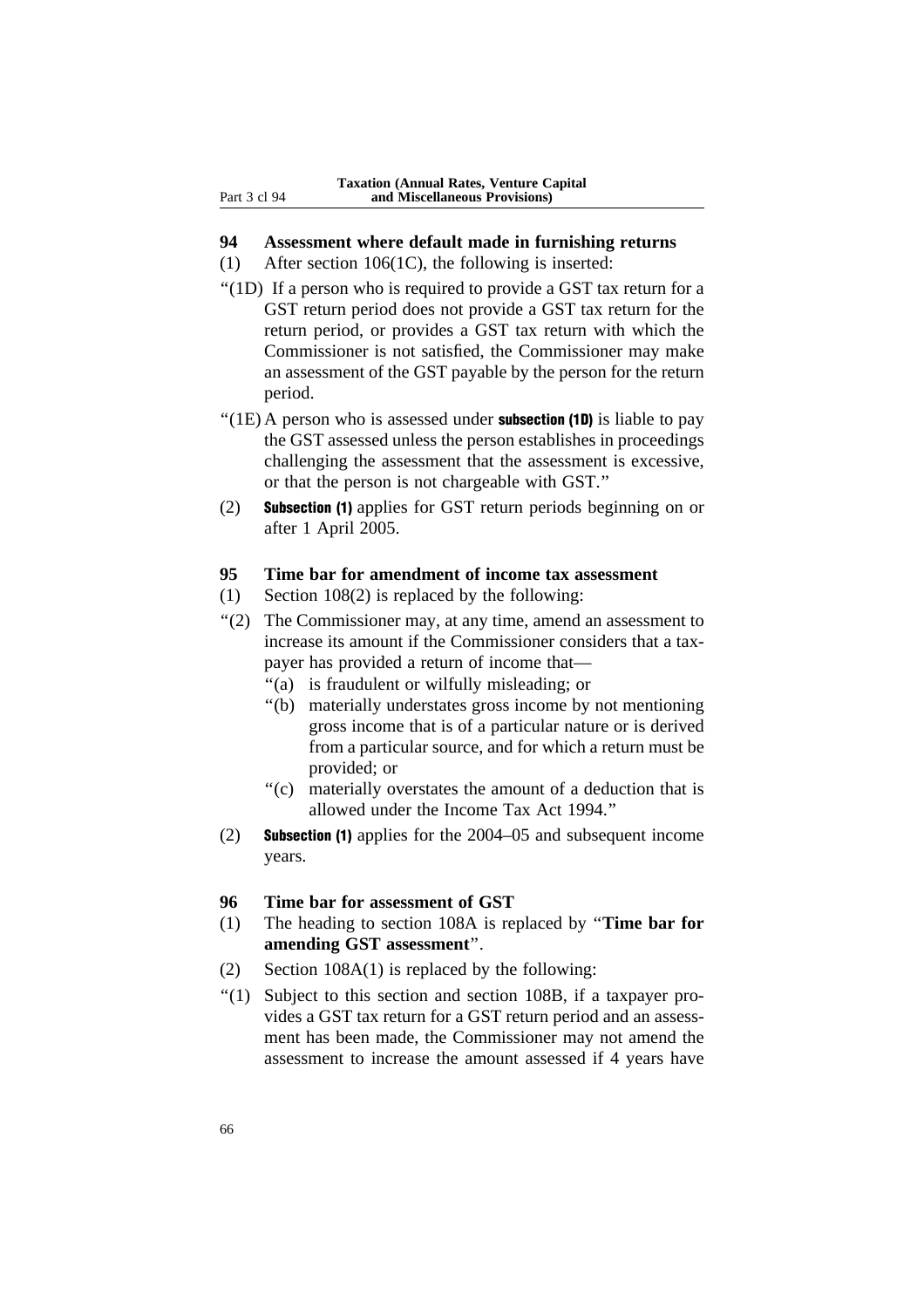passed from the end of the GST return period in which the tax return was provided.''

- (3) Section 108A(2) is repealed.
- (4) Section 108A(3) is replaced by the following:
- ''(3) The Commissioner may, at any time, amend an assessment to increase the amount of the assessment if the Commissioner considers that the person assessed has knowingly or fraudulently failed to disclose to the Commissioner all of the material facts that are necessary for determining the amount of GST payable for a GST return period.''
- (5) Subsections (1) to (4) apply for GST return periods beginning on or after 1 April 2005.

## **97 Extension of time bars**

- (1) Section 108B(1) is replaced by the following:
- "(1) The Commissioner and a taxpayer may agree by waiver to an extension of not more than 12 months to the period of time before the application of a time bar that is referred to in subsection (3).
- $''(1B)$ During the period of a waiver under **subsection (1)**, the Commissioner must not investigate issues between the taxpayer and the Commissioner that were not identified and known to both parties before the start of the period.''
- (2) In section 108B(3)(f), ''for which the GST return was provided or, as the case may be, the assessment made; and'' is replaced by ''in which the GST tax return was provided.''
- (3) Section  $108B(3)(g)$  is repealed.
- (4) Subsection (1) applies to disputes that are commenced under Part IVA of the Tax Administration Act 1994 on or after 1 April 2005.
- (5) Subsections (2) and (3) apply for GST return periods beginning on or after 1 April 2005.

### **98 Commissioner to give notice of assessment to taxpayer**

- (1) After section 111(7), the following is added:
- ''(8) If the Commissioner makes an assessment in relation to goods that are treated under section 5(2) of the Goods and Services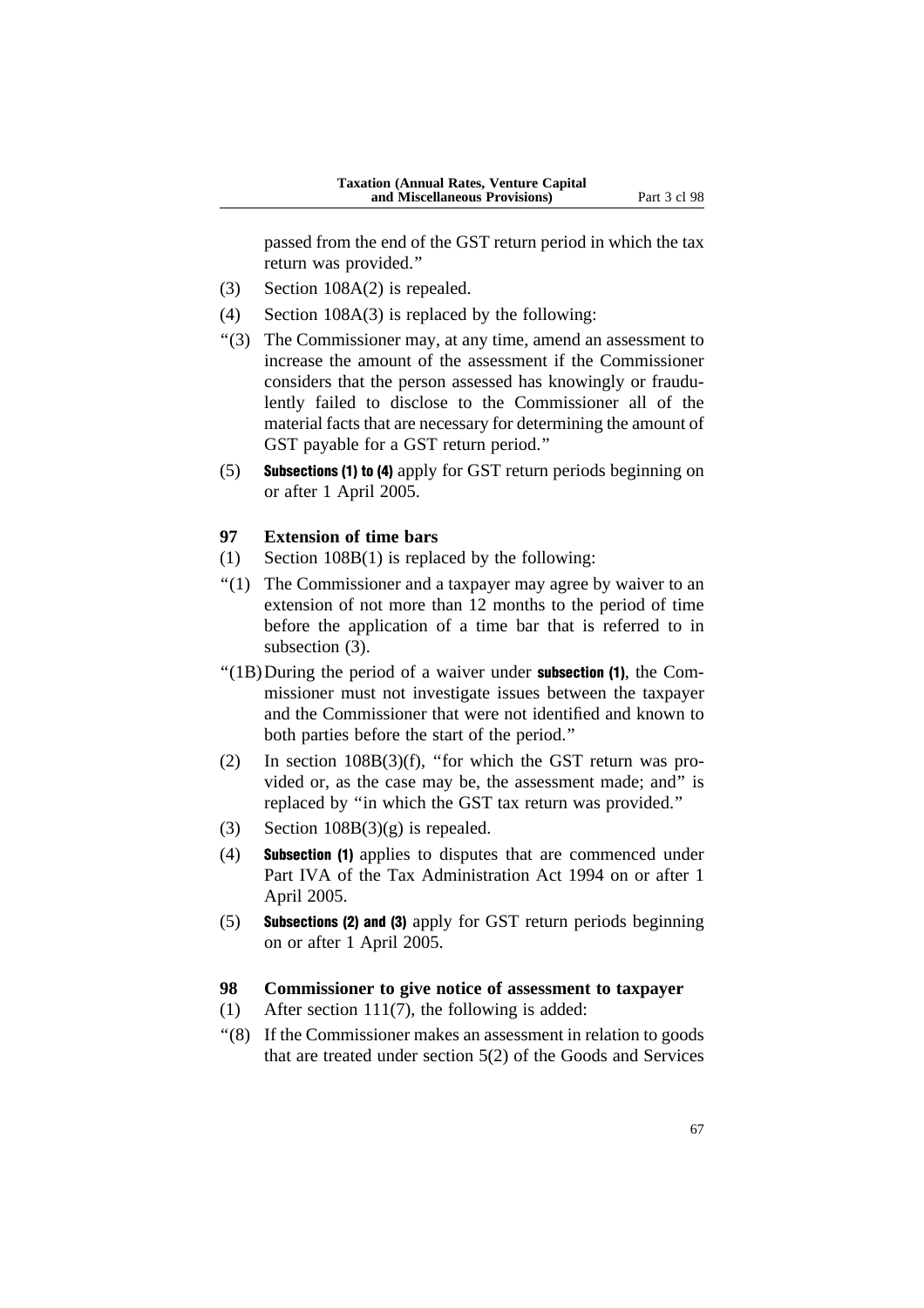Tax Act 1985 as being supplied by a person, the Commissioner must send a copy of the notice referred to in subsection (1) to whichever of the following is the person not assessed:

- ''(a) the person whose goods were sold:
- ''(b) the person selling the goods.''
- (2) Subsection (1) applies to notices that are issued on or after 1 April 2005.

## **99 Commissioner may at any time amend assessments**

- (1) In section 113(1), ''The Commissioner may from time to time and at any time make all such alterations in or additions to'' is replaced by ''Subject to section 89N, the Commissioner may from time to time, and at any time, amend''.
- (2) In section 113(2), "alteration or addition" is replaced by ''amendment''.
- (3) Subsection (1) applies to amendments for which notices are issued on or after 1 April 2005.

#### **100 Section 114 replaced**

Section 114 is replaced by the following:

#### ''114 **Validity of assessments**

An assessment made by the Commissioner is not invalidated—

- "(a) through a failure to comply with a provision of this Act or another Inland Revenue Act; or
- ''(b) because the assessment is made wholly or partially in compliance with—
	- ''(i) a direction or recommendation made by an authorised officer on matters relating to the assessment:
	- "(ii) a current policy or practice approved by the Commissioner that is applicable to matters relating to the assessment.''

## **101 Variation to definitions for determining interest chargeable or payable to PAYE intermediaries**

(1) In section  $120OB(1)(a)$ , "section NBB  $4(1)(b)$ " is replaced by ''section NBB 4(1)''.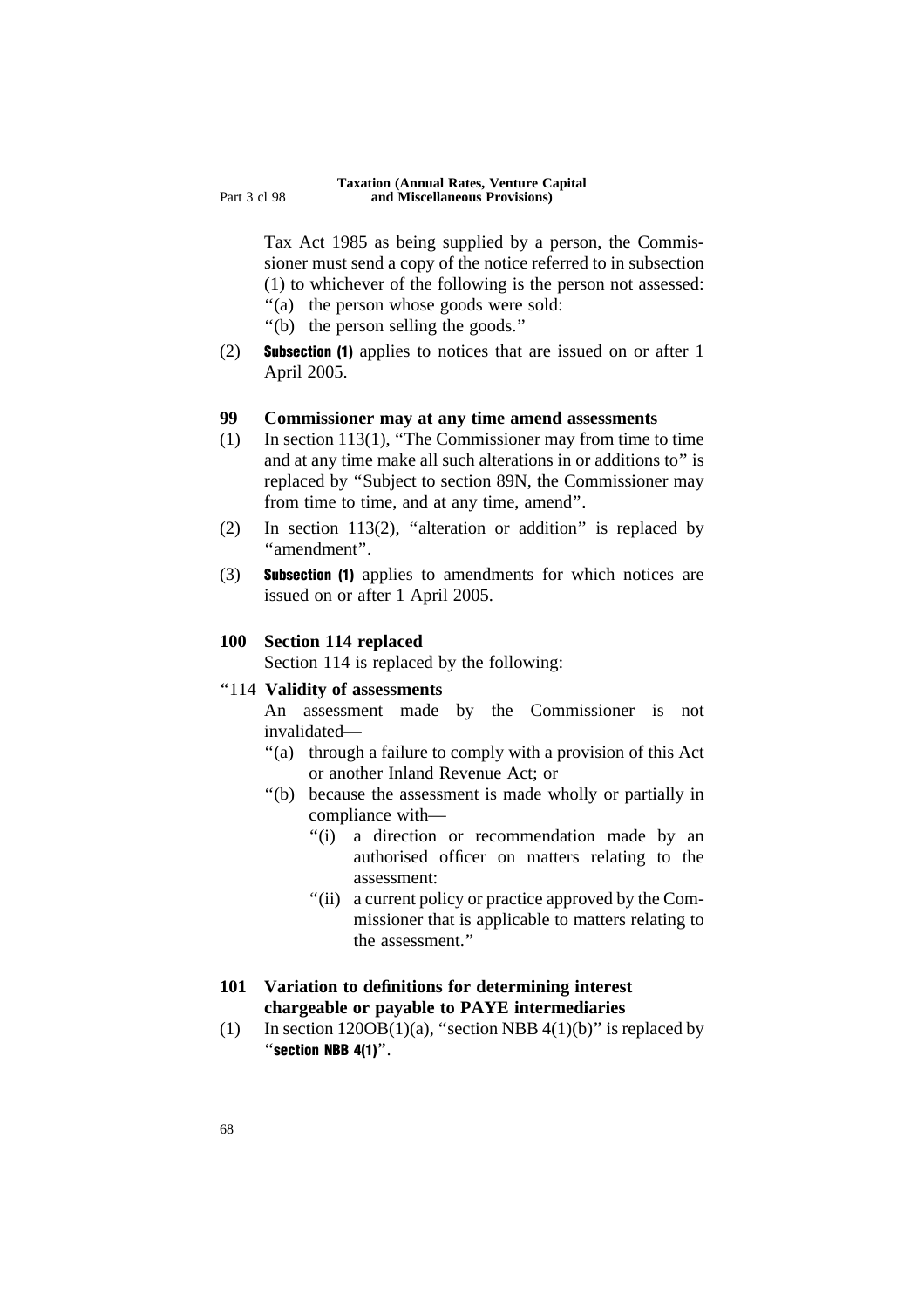- (2) In section  $120OB(1)(b)$ , "section NBB  $4(1)(d)$ " is replaced by "section NBB  $4(1B)(b)$ ".
- (3) Subsections (1) and (2) apply for pay periods beginning on or after 1 April 2004.

## **102 When disputant entitled to challenge assessment**

In section  $138B(3)(b)$ , "adjusted." is replaced by "adjusted; and'', and the following is added:

''(c) for the purposes of paragraph (b), the written disputable decision from the Commissioner is not limited to the Commissioner's notice of response.''

#### **103 Certain rights of challenge not conferred**

In section  $138E(1)(e)(iv)$ , "Act,—" is replaced by "Act; or" and the following is added:

> "(v) any of Parts IV, VI, VII and XI (other than section 76) of the Goods and Services Tax Act 1985—''.

## **104 Challenging disputable decisions which are not assessments**

In section 138F(1), ''under section 138B'' is inserted after ''challenge''.

#### **105 Late filing penalties**

In section  $139A(5)$ , "annual imputation return or" is omitted.

#### **106 Tax shortfalls**

- (1) In section  $141(2)$ , ", subject to **section**  $141AA(1)$ " is inserted after ''penalty''.
- (2) Subsection (1) applies for withholding payments made on or after 1 April 2005.

#### **107 New section 141AA inserted**

(1) After section 141, the following is inserted:

## ''141AA **Shortfall penalty if non-resident contractor relieved from all liability to pay tax on withholding payment**

" $(1)$  If a person makes a withholding payment to a person who is a non-resident contractor for the purposes of the Income Tax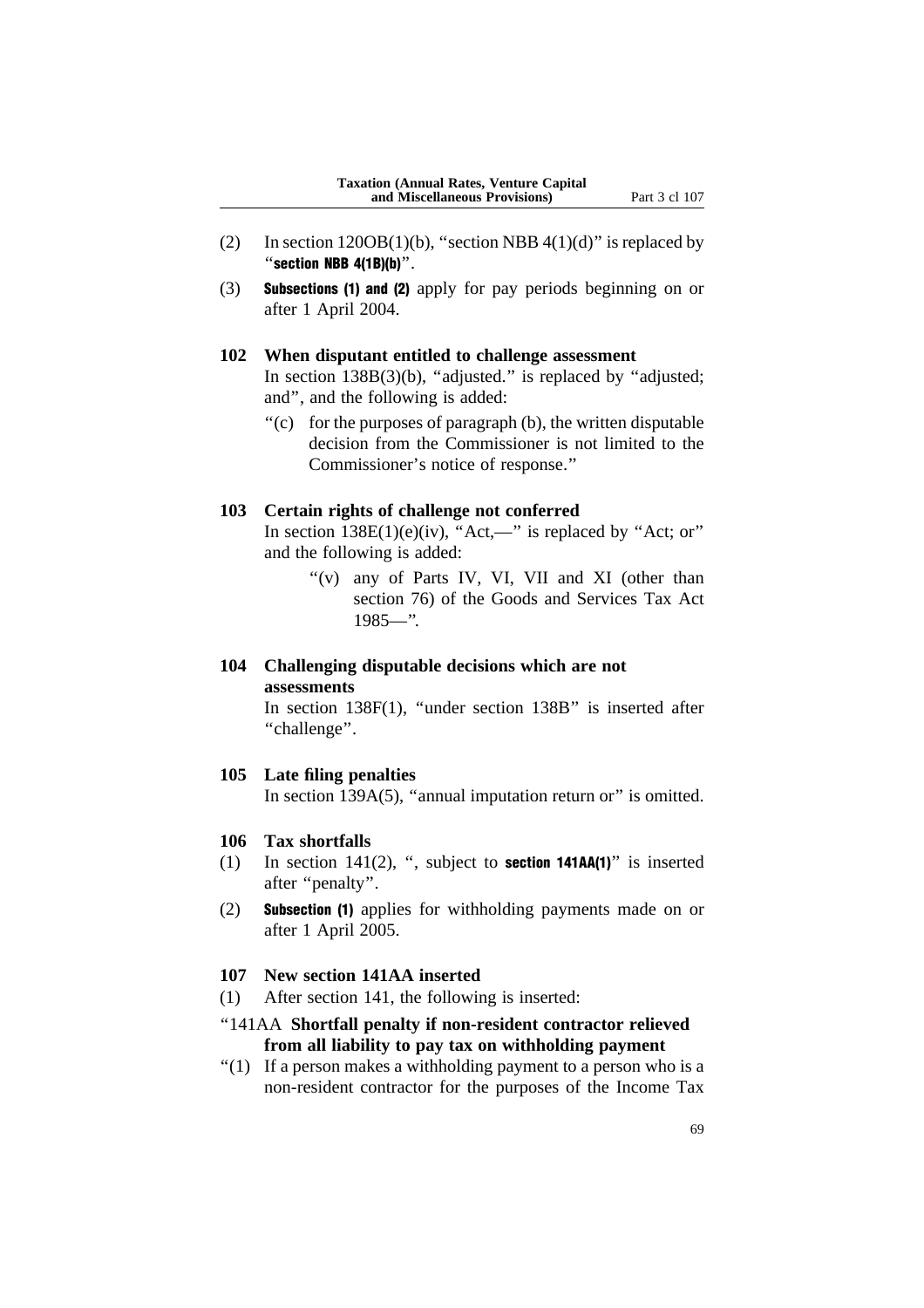(Withholding Payments) Regulations 1979 and who is relieved by a double tax agreement from all liability to pay tax on the withholding payment, the person who makes the withholding payment to the non-resident contractor is liable to pay a shortfall penalty of \$250 for each return period—

- "(a) for which the person is required to deliver to the Commissioner an employer monthly schedule; and
- ''(b) in which the person fails to make a required tax deduction from a withholding payment to the non-resident contractor; and
- $'(2)$  A person who is liable to pay a shortfall penalty under subsection (1) is not liable to pay a shortfall penalty based on the tax shortfall that, but for this section, would be calculated under section 141 in relation to the required tax deduction.
- "(3) The liability under **subsection (1)** of a person is limited to a total of \$1,000 for each return period for which the person is required to deliver to the Commissioner an employer monthly schedule.''
- (2) Subsection (1) applies for withholding payments made on or after 1 April 2005.

#### **108 Section 141FB replaced**

Section 141FB is replaced by the following:

#### ''141FB **Reduction of penalties for previous behaviour**

- ''(1) A shortfall penalty (called the **current penalty**) for which a taxpayer is liable under section 141E is reduced, to 50% of the amount that would be payable by the taxpayer in the absence of this section, if the taxpayer is not—
	- "(a) convicted of an offence that is a disqualifying offence:
	- ''(b) liable for another shortfall penalty that is a disqualifying penalty for the purpose of this subsection.
- ''(2) A shortfall penalty (called the **current penalty**) for which a taxpayer is liable under any of sections 141A to 141D is reduced, to 50% of the amount that would be payable by the taxpayer in the absence of this section, if the taxpayer is not— "(a) convicted of an offence that is a disqualifying offence:
	-
	- ''(b) liable for another shortfall penalty that is a disqualifying penalty for the purpose of this subsection.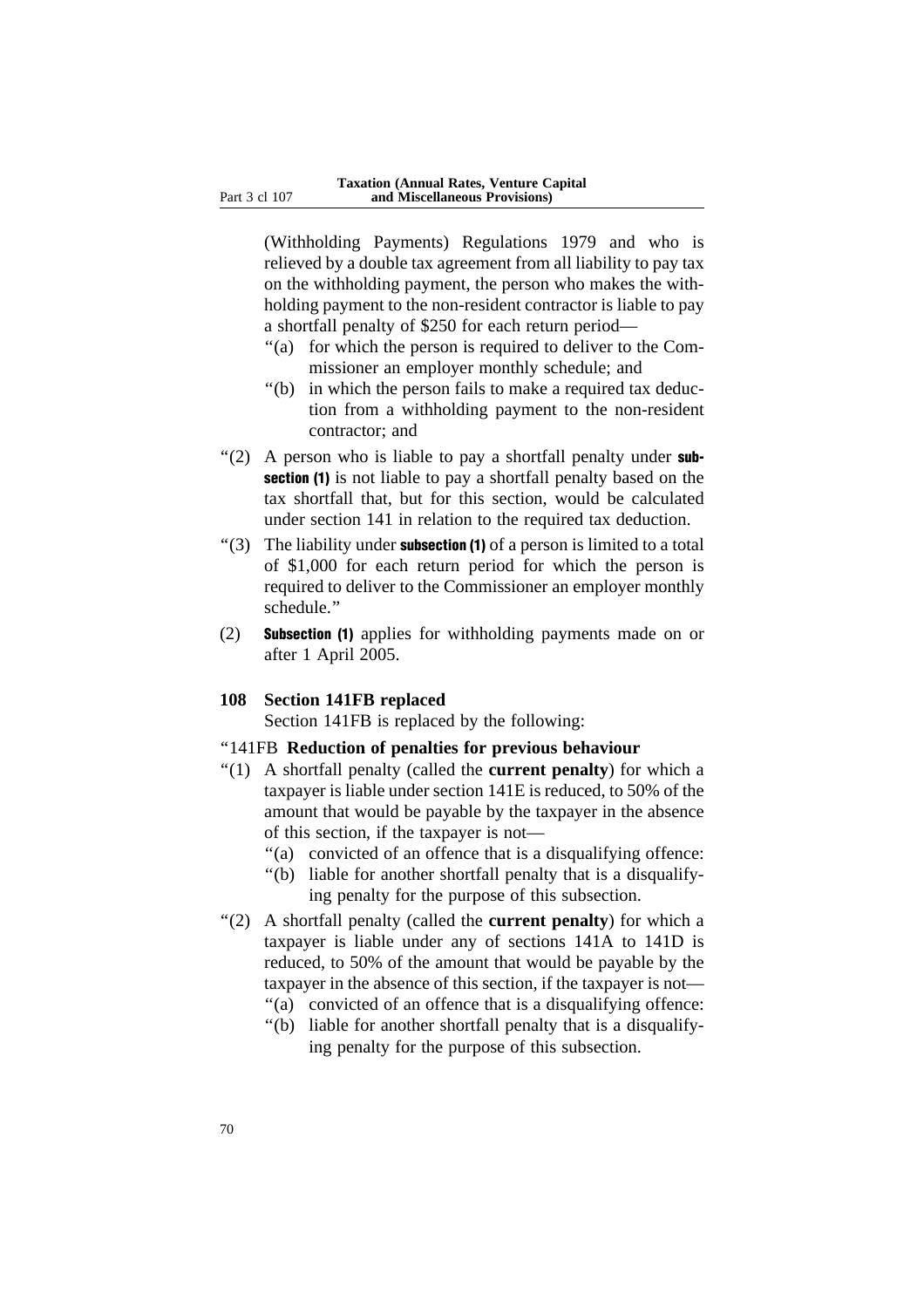''(3) For the purpose of this section—

''**disqualifying offence** means—

- ''(a) an offence under section 143A, 143B, 143F, 143G, 143H or 145 for which a conviction is entered—
	- ''(i) on or after 26 March 2003; and
	- ''(ii) before the taxpayer takes the tax position to which the current penalty relates:
- ''(b) an offence under section 143 or 144 that relates to the type of tax to which the current penalty relates and for which a conviction is entered–
	- ''(i) on or after 26 March 2003; and
	- "(ii) after the date that precedes, by the period specified in subsection (4), the date on which the taxpayer takes the tax position to which the current penalty relates; and
	- ''(iii) before the taxpayer takes the tax position to which the current penalty relates

## ''**disqualifying penalty** means—

- "(a) for the purpose of **subsection**  $(1)$ , a shortfall penalty that—
	- ''(i) relates to the type of tax to which the current penalty relates; and
	- "(ii) is for evasion or a similar act; and
	- "(iii) is not reduced for voluntary disclosure by the taxpayer; and
	- " $(iv)$  relates to a tax position that is taken on or after 26 March 2003 and before the date on which the taxpayer takes the tax position to which the current penalty relates:
- $'(b)$  for the purpose of **subsection (2)**, a shortfall penalty that—
	- ''(i) relates to the type of tax to which the current penalty relates; and
	- ''(ii) if the current penalty is—
		- ''(A) for gross carelessness or taking an abusive tax position, is a shortfall penalty for evasion or a similar act or for gross carelessness or taking an abusive tax position:
		- ''(B) for not taking reasonable care or taking an unacceptable tax position, is a shortfall penalty of any sort; and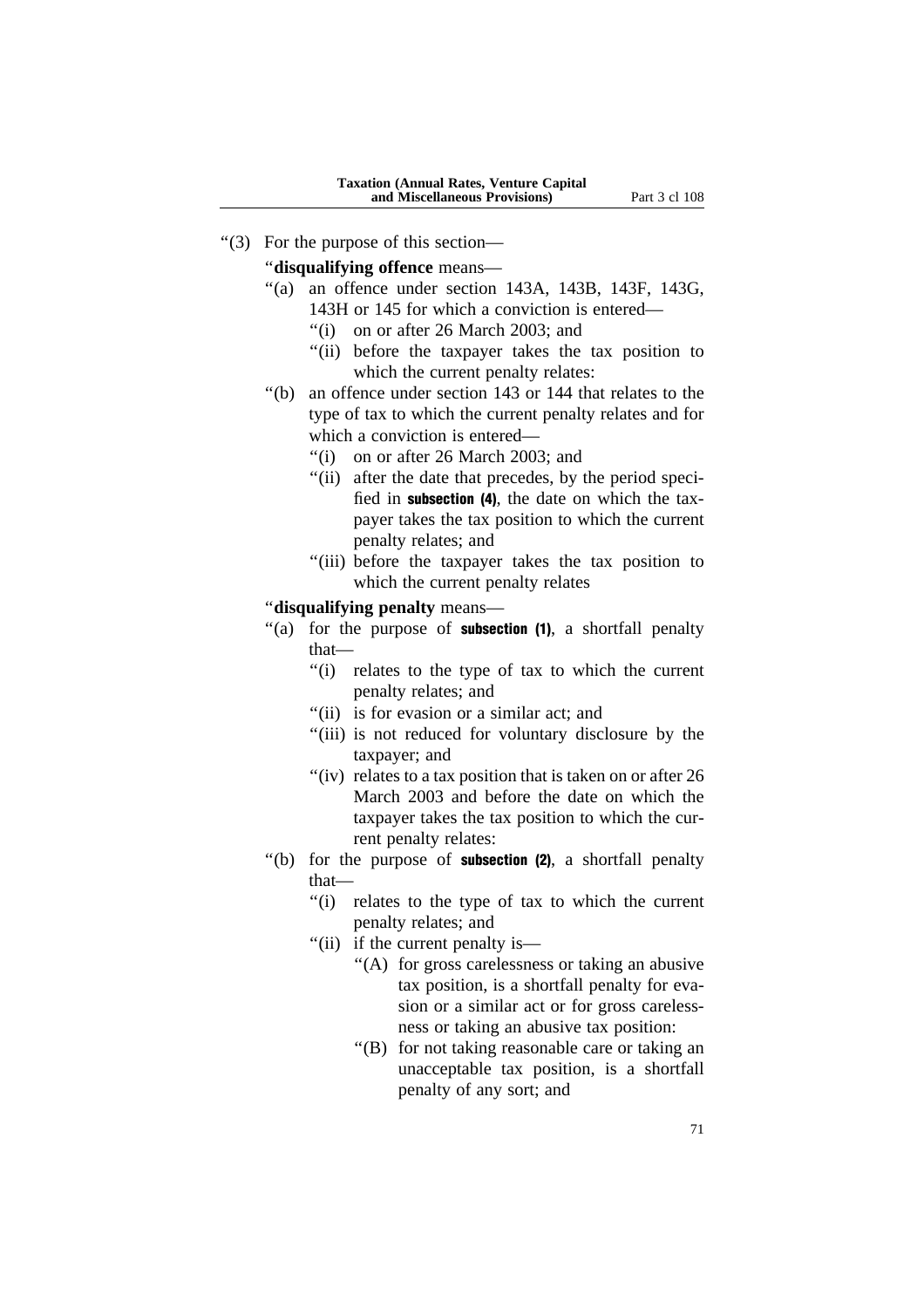- "(iii) is not reduced for voluntary disclosure by the taxpayer; and
- "(iv) relates to a tax position that is taken—
	- ''(A) on or after 26 March 2003; and
	- ''(B) after the date that precedes, by the period specified in subsection (4), the date on which the taxpayer takes the tax position to which the current penalty relates; and
	- ''(C) before the date on which the taxpayer takes the tax position to which the current penalty relates.
- ''(4) The period referred to in the definitions of **disqualifying offence** and **disqualifying penalty**, in subsection (3), and in subsection (5) is-
	- ''(a) 2 years, if the current penalty relates to—
		- "(i) the taxpayer's application of the PAYE rules:
		- "(ii) fringe benefit tax:
		- "(iii) goods and services tax:
		- "(iv) resident withholding tax:
	- "(b) 4 years, if the period is not given by **paragraph** (a).
- $'(5)$  For the purpose of **subsection (2)**, a shortfall penalty that relates to a tax shortfall arising from a tax position taken by a taxpayer is determined as if the taxpayer were not liable for a shortfall penalty that relates to a tax shortfall arising from another tax position taken by the taxpayer, if—
	- ''(a) the Commissioner becomes aware of both tax shortfalls as a consequence of a single investigation or voluntary disclosure; and
	- "(b) the taxpayer—
		- ''(i) takes both tax positions on the same date:
		- "(ii) is not liable for a shortfall penalty at any time in the period specified in subsection (4) that ends on the earliest date on which the taxpayer takes a tax position that gives rise to a tax shortfall of which the Commissioner becomes aware as a consequence of the investigation or disclosure to which paragraph (a) refers.''

#### **109 Section 141FC repealed**

(1) Section 141FC is repealed.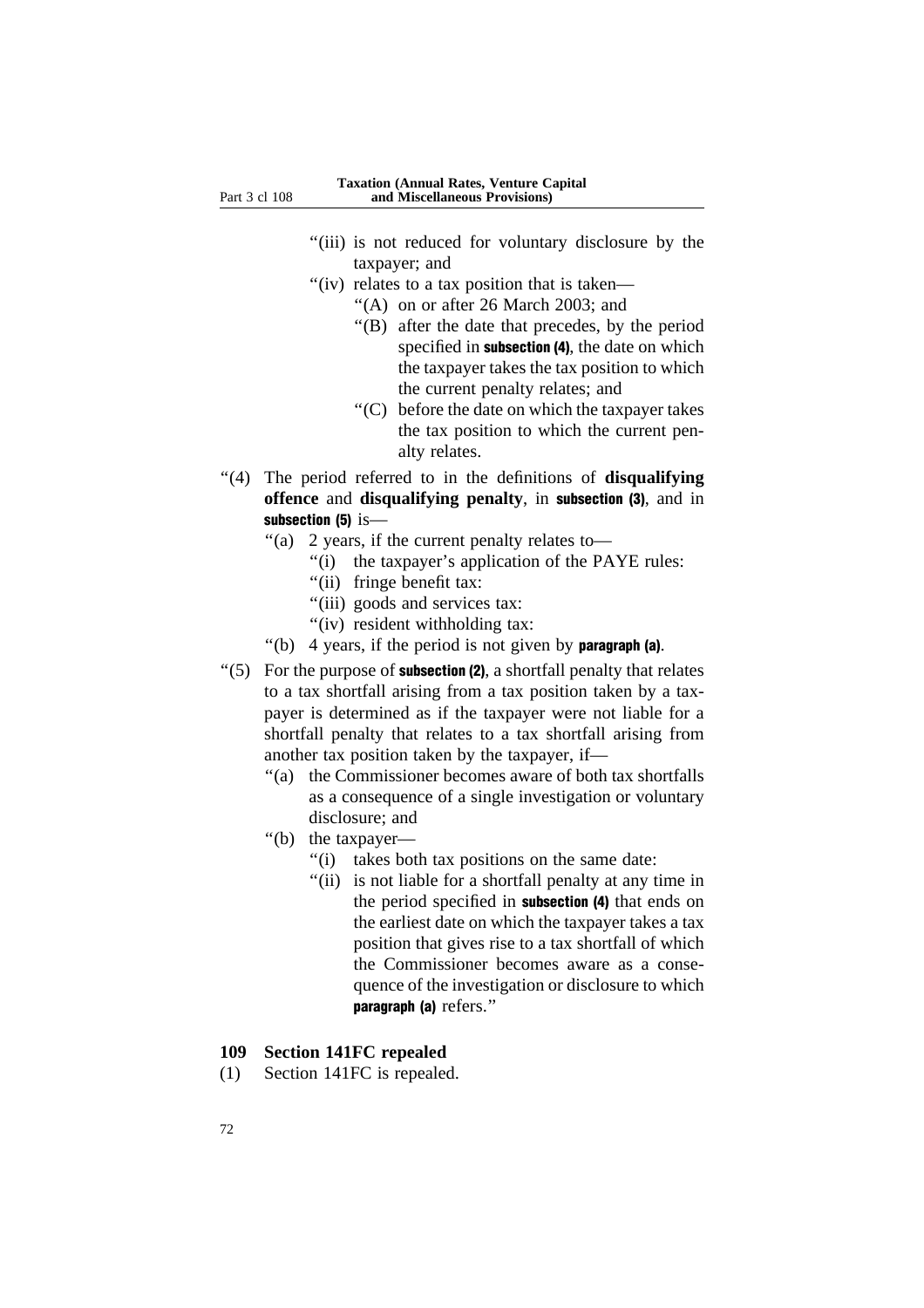(2) Subsection (1) applies with respect to shortfall penalties imposed on and after 1 April 2005.

#### **110 New section 141FD inserted**

(1) After section 141FB, the following is inserted:

## ''141FD **Shareholders of loss attributing qualifying companies**

- ''(1) This section applies to a shortfall penalty under Part IX that arises because—
	- ''(a) a loss attributing qualifying company attributes a net loss to a person who is a shareholder of the loss attributing qualifying company on any day in the income year in which the company had the net loss; and
	- ''(b) the net loss is subsequently reduced because—
		- "(i) deductions claimed by the loss attributing qualifying company for the income year are disallowed:
		- "(ii) the gross income of the loss attributing qualifying company for the income year is increased.
- "(2) The shortfall penalty that would be imposed on the loss attributing qualifying company in the absence of this section may not be imposed on the loss attributing qualifying company.
- ''(3) A shortfall penalty may be imposed on the person in relation to the amount of a deduction that the person claimed in respect of the attributed net loss.
- ''(4) No shortfall penalty under Part IX relating to the reduction of the attributed net loss of the company may be imposed on the shareholder other than the shortfall penalty permitted by subsection (3).''
- (2) Subsection (1) applies with respect to shortfall penalties imposed on and after 1 April 2005.

#### **111 Application of Part IX to PAYE intermediaries**

- (1) In section  $141JB(1)(a)$ , "section NBB  $4(1)(b)$ " is replaced by "section  $NBB$  4(1)".
- (2) In section  $141JB(1)(b)$ , "section NBB  $4(1)(d)$ " is replaced by "section  $NBB$  4(1B)(b)".
- (3) Subsections (1) and (2) apply for pay periods beginning on or after 1 April 2004.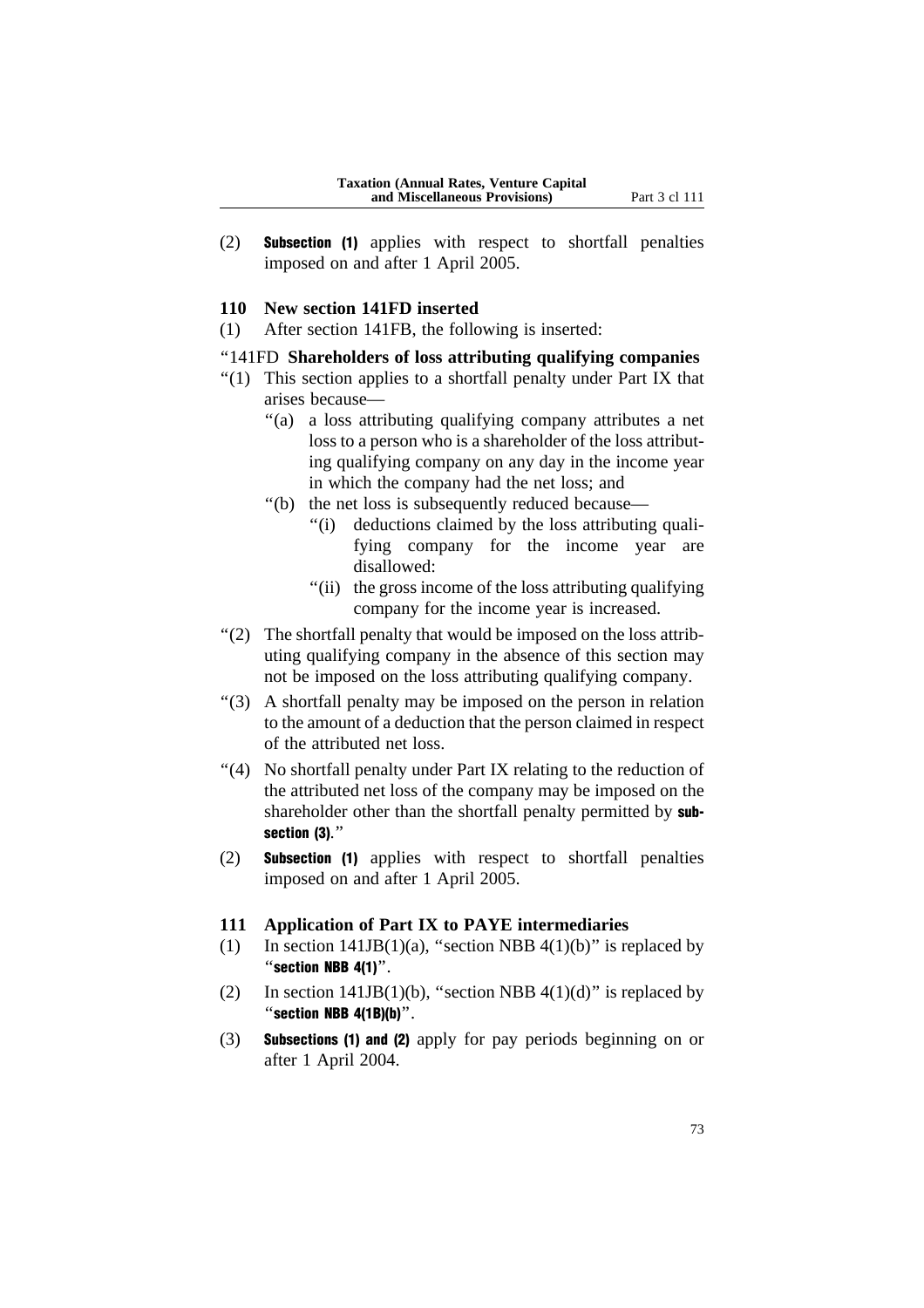- **112 Recovery of tax deductions from employers or PAYE intermediaries**
- (1) In section  $167(2B)(b)(i)$ , "section NBB  $4(1)(b)$ " is replaced by "section NBB 4(1)".
- (2) In section  $167(2B)(b)(ii)$ , "section NBB  $4(1)(d)$ " is replaced by "section NBB  $4(1B)(b)$ ".
- (3) Subsections (1) and (2) apply for pay periods beginning on or after 1 April 2004.
- **113 Employer or PAYE intermediaries failing to make tax deductions**
- (1) In section  $168(4)(a)$ , "section NBB  $4(1)(b)$ " is replaced by ''section NBB 4(1)''.
- (2) In section 168(4)(b), "section NBB 4(1)(d)" is replaced by "section  $NBB$  4(1B)(b)".
- (3) Subsections (1) and (2) apply for pay periods beginning on or after 1 April 2004.
- **114 Unpaid tax deductions, etc., to constitute charge on employer's or PAYE intermediary's property**
- (1) In section 169(1B)(a), "section NBB 4(1)(b)" is replaced by "section  $NBB$  4(1)".
- (2) In section 169(1B)(b), "section NBB 4(1)(d)" is replaced by "section NBB  $4(1B)(b)$ ".
- (3) Subsections (1) and (2) apply for pay periods beginning on or after 1 April 2004.
- **115 Transfer of excess tax within taxpayer's accounts** In section  $173L(2)(a)$ , "taxable period" is replaced by "GST return period''.

#### **116 Write-off of tax by Commissioner**

- (1) Section 177C(6) is replaced by the following:
- $(6)$  For the purpose of subsection  $(5)$ , the net loss that may be extinguished is the net loss of the taxpayer at the time at which the outstanding tax is written off and the Commissioner may use a figure for that net loss based on the most recent return of income furnished by the taxpayer.''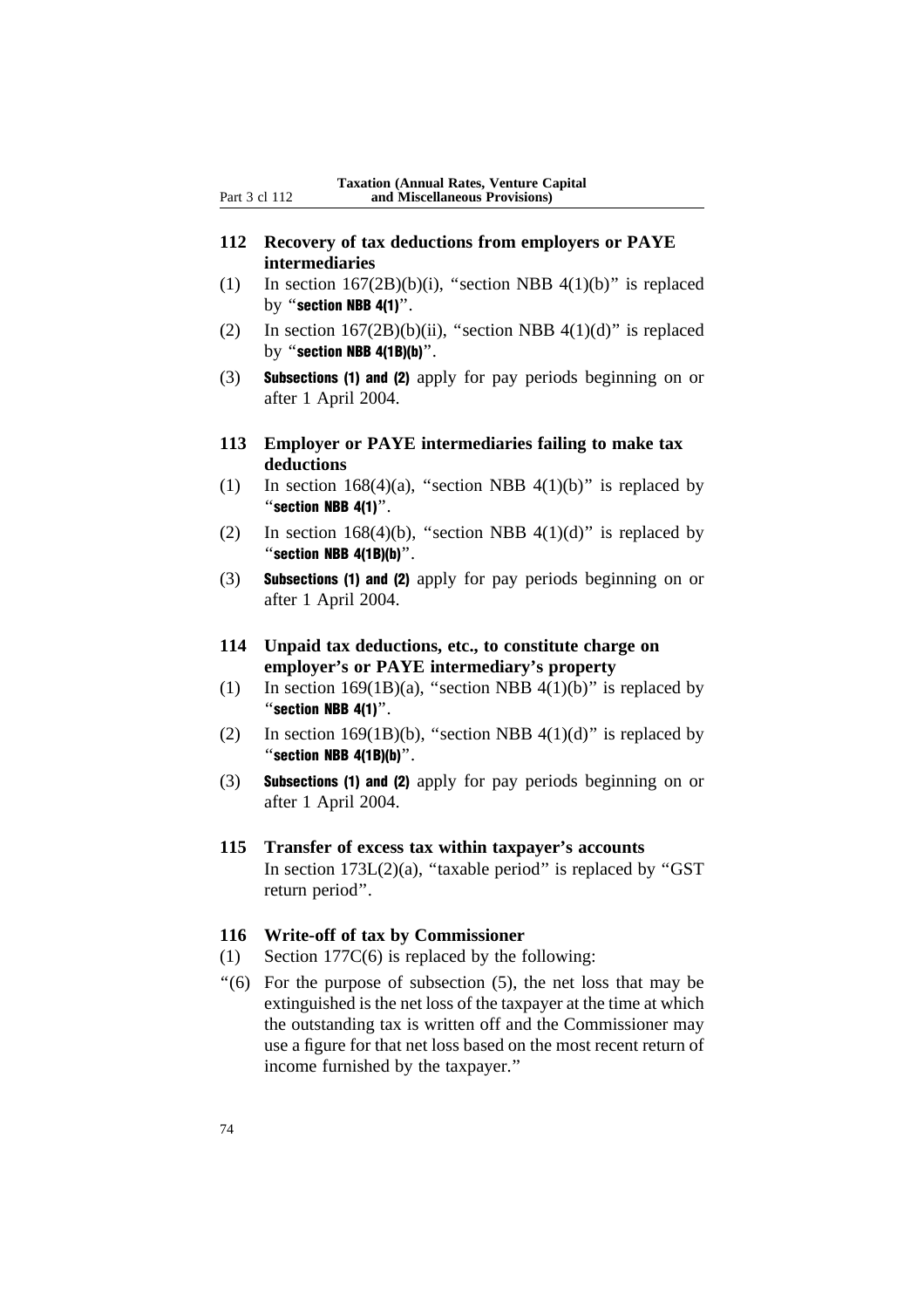(2) Subsection (1) applies to tax written-off on and after the date on which this Act receives the Royal assent.

#### **117 New section 181D inserted**

- (1) After section 181C, the following section is inserted:
- ''181D **Remission of late payment penalties and interest incurred due to obligation by Maori authority to pay further income tax**

An amount that is interest under section 120D of the Tax Administration Act 1994, or a late payment penalty relating to further income tax, and that is paid or payable by a Maori authority and to which section  $MK 8(5)$  or  $(5B)$  applies must be remitted by the Commissioner to the extent that the amount of further income tax charged in relation to an imputation year is equal to or less than the amount of unpaid income tax.''

(2) Subsection (1) applies for the 2004–05 and subsequent income years.

## **118 Remission for reasonable cause**

Section  $183A(1)$  is replaced by the following:

- ''(1) This section applies to—
	- ''(a) a late filing penalty:
	- ''(b) a non-electronic filing penalty:
	- ''(c) a late payment penalty:
	- ''(d) imputation penalty tax imposed by section 140B:
	- ''(e) dividend withholding payment penalty tax imposed by section 140C:
	- ''(f) Maori authority distribution penalty tax imposed by section 140CB:
	- ''(g) a shortfall penalty imposed by section 141AA.''

## **119 Remission consistent with collection of highest net revenue over time**

After section 183D(1)(b), the following is inserted:

''(bb) a shortfall penalty imposed by section 141AA; and''.

#### **120 Payment out of Crown Bank Account**

In section  $185(1)(a)$ , "or the Goods and Services Tax Act 1985'' is added after ''Income Tax Act 1994''.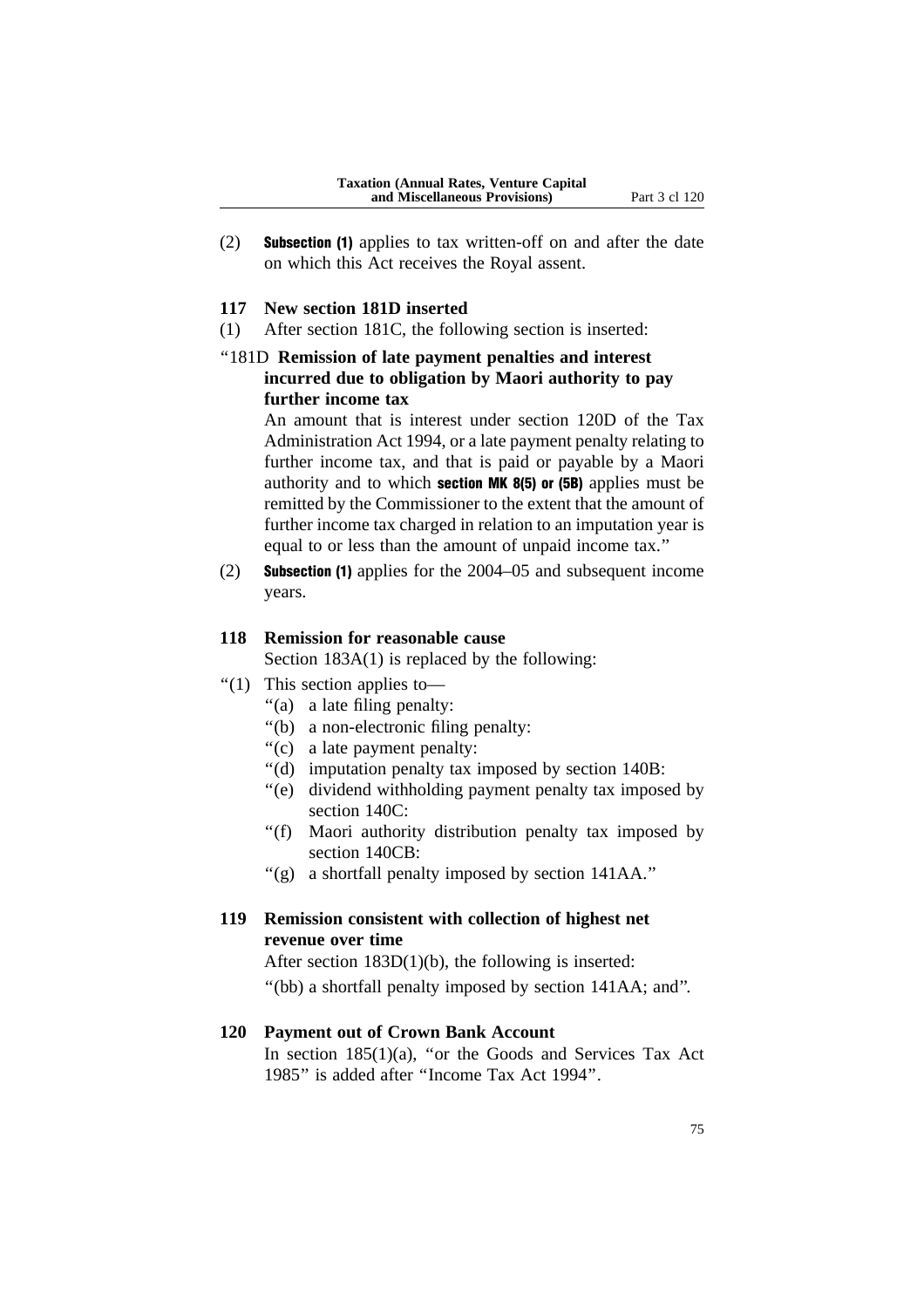#### **121 Regulations—Income tax related**

- (1) The heading to section 225 is replaced by ''**Regulations**''.
- (2) In section 225(1), ''or Goods and Services Tax Act 1985'' is added after ''Income Tax Act 1994'' in all the places that it occurs.

### **122 Power to extend time for doing anything under Act**

In section 226, ''or the Goods and Services Tax Act 1985'' is inserted after ''Income Tax Act 1994'' in both places that it occurs.

## **Part 4**

## **Amendments to other Acts and Regulations**

*Amendments to Goods and Services Tax Act 1985*

**123 Goods and Services Tax Act 1985** Sections 124 to 140 amend the Goods and Services Tax Act 1985.

## **124 Interpretation**

- (1) In section 2(1), in paragraph (a) of the definition of **tax pay**able, "section 27(6)" is replaced by "section 51B".
- (2) Subsection (1) applies for taxable periods beginning on or after 1 April 2005.

#### **125 Zero-rating of services**

Section 11A(5), as added by section 149(8) of the Taxation (GST, Trans-Tasman Imputation and Miscellaneous Provisions) Act 2003, is repealed and the following is added:

"(6) The availability of a deduction under subsection  $(1)(q)$  and  $(r)$ must be determined using a method allowed by section 20E.''

## **126 Taxable period returns**

- (1) After section 16(2), the following is added:
- ''(3) A return must contain a notice of the assessment that must be made under section 92B of the Tax Administration Act 1994.''
- (2) Subsection (1) applies for taxable periods beginning on or after 1 April 2005.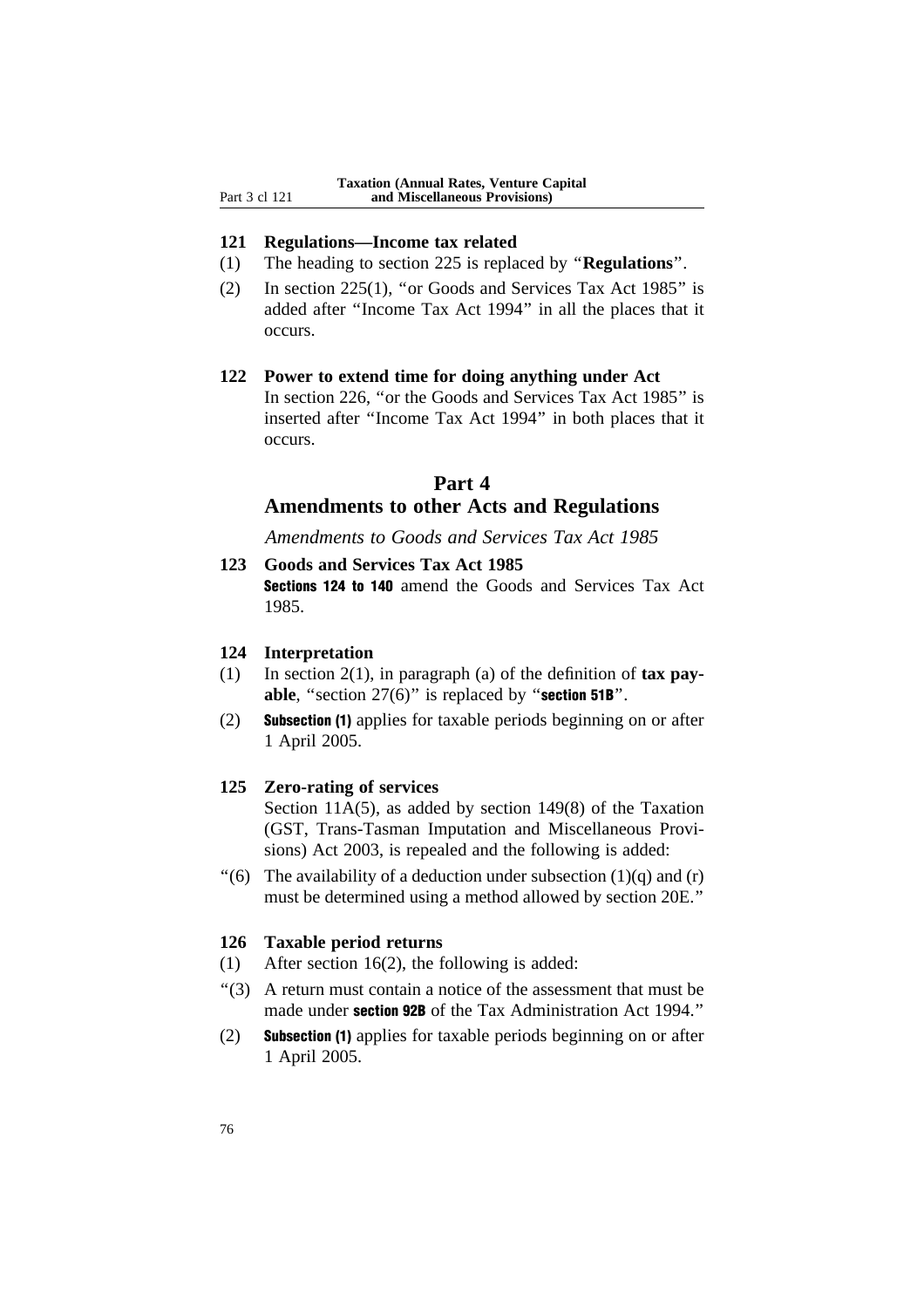#### **127 Special returns**

- (1) After section 17(2), the following is added:
- ''(3) A return must contain a notice of the assessment that must be made under **section 92B** of the Tax Administration Act 1994."
- (2) Subsection (1) applies for taxable periods beginning on or after 1 April 2005.

## **128 Particulars to be furnished and prepared where change in accounting basis**

- (1) After section 19B(2), the following is inserted:
- ''(2B)The particulars required by subsection (1) must be furnished in a return that contains a notice of the assessment that must be made under **section 92B** of the Tax Administration Act 1994."
- (2) Subsection (1) applies for taxable periods beginning on or after 1 April 2005.

#### **129 Calculation of tax payable**

- (1) The proviso to section 20(3) is replaced by the following: ''Provided that a registered person who is entitled to deduct an amount from the output tax attributable to a taxable period may deduct that amount from the output tax attributable to a later taxable period if—
	- "(a) the failure to make the deduction in the earlier taxable period arises through an inability to obtain a tax invoice or through a clear mistake or simple oversight; and
	- ''(b) the amount has not previously been deducted from the output tax of the registered person.''
- (2) Subsection (1) applies for taxable periods beginning on or after 1 April 2005.
- **130 Goods and services tax incurred relating to determination of liability to tax**
- (1) In section 20A(1)(b), in the definition of **goods and services tax payable**, "section 27(6)" is replaced by "**section 51B**".
- (2) Subsection (1) applies for taxable periods beginning on or after 1 April 2005.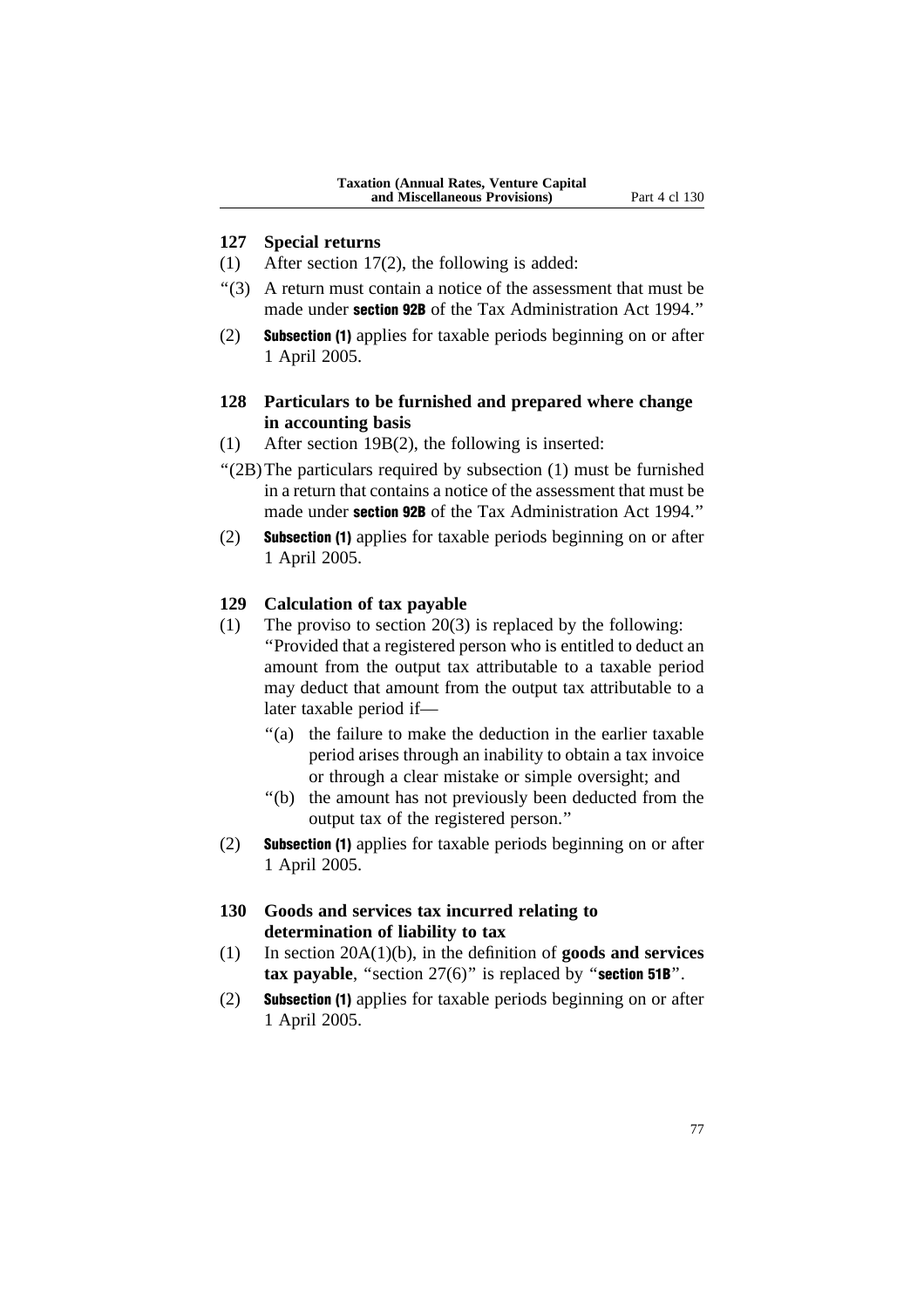#### **131 Application of section 21F**

- (1) In section 21E(4), in the words preceding paragraph (a), "if— '' is replaced by ''to the extent that—''.
- (2) In section  $21E(4)(a)$ , "sections 21 and  $21I$ " are replaced by "sections 21 or 21I".

## **132 Payment of tax**

- (1) Section 23(3) is repealed.
- (2) Subsection (1) applies for taxable periods beginning on or after 1 April 2005.

#### **133 Part IV repealed**

- (1) Part IV is repealed.
- (2) Subsection (1) applies for taxable periods beginning on or after 1 April 2005.

#### **134 Section 45 replaced**

(1) Section 45 is replaced by the following:

#### ''45 **Refund of excess tax**

- ''(1) Subject to this Part, and to Part XI of the Tax Administration Act 1994, the Commissioner must refund an amount that a person has paid as tax if—
	- "(a) the Commissioner is satisfied that the amount represents an excess over the amount properly assessed for a taxable period; and
	- ''(b) the 4-year period referred to in section 108A of the Tax Administration Act 1994 has not expired.
- ''(2) Despite section 20(5), the Commissioner must refund an amount that a person has paid as tax if—
	- ''(a) the Commissioner is satisfied that the person paid the amount as a result of an assessment that changed the amount of tax payable by the registered person; and
	- ''(b) the Commissioner is satisfied that the amount represents an excess over the amount properly assessed for a taxable period; and
	- ''(c) the 4-year period beginning from the end of the year in which the assessment was made has not expired.
- ''(3) Despite section 20(5), the Commissioner must refund an amount that a person has paid as tax if—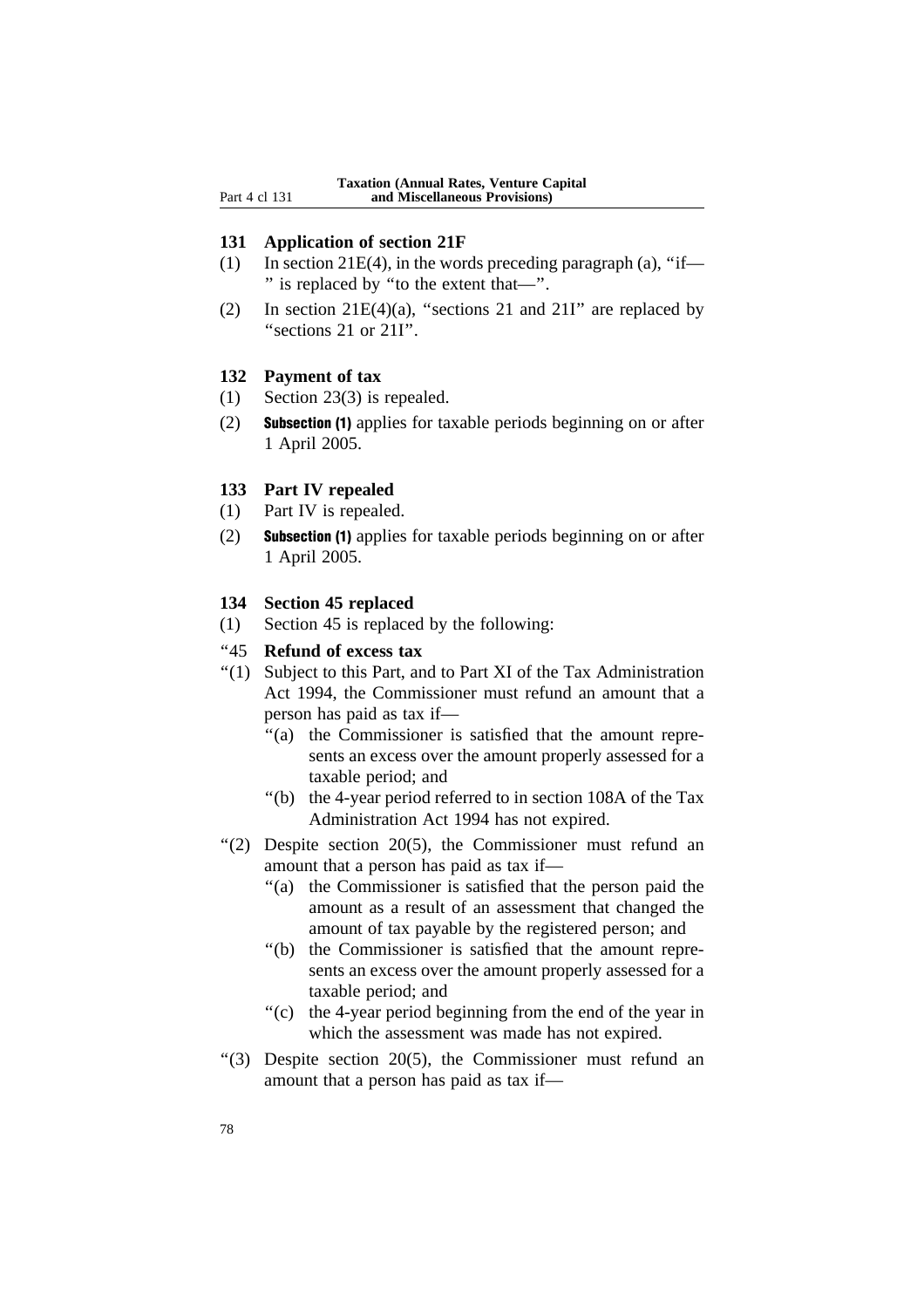- "(a) the Commissioner is satisfied that the amount represents an excess over the amount properly assessed for a taxable period; and
- "(b) the person has received a refund under section  $19C(8)$ , 20(5) or 46; and
- "(c) the Commissioner is satisfied that the amount was properly refundable to the person at the time of the refund but was not refunded at that time; and
- ''(d) the 4-year period beginning from the end of the year in which the refund was made has not expired.
- ''(4) The Commissioner may refund an amount that is referred to in subsection (2) or (3) within the period of 4 years beginning after the end of the 4-year period referred to in the subsection, if the Commissioner considers that the overpayment of tax is the result of a clear mistake or simple oversight.''
- (2) Subsection (1) applies for taxable periods beginning on or after 1 April 2005.
- **135 Section 50 repealed**

Section 50 is repealed.

## **136 New section 51B inserted**

(1) After section 51, the following is inserted:

## ''51B **Persons treated as registered**

- ''(1) For the purposes of Parts III and VI, and of Part IX of the Tax Administration Act 1994, the following are treated as registered persons:
	- "(a) a person who is not otherwise a registered person but who supplies goods or services, representing that tax is charged on the supply:
	- "(b) if goods are treated by section  $5(2)$  as being supplied by a person—
		- "(i) the person selling the goods, if **subparagraph** (ii) does not apply; or
		- "(ii) the person whose goods are sold, if the person supplies a written statement under section  $5(2)(a)$ to the person selling the goods and the Commissioner considers that the written statement is incorrect: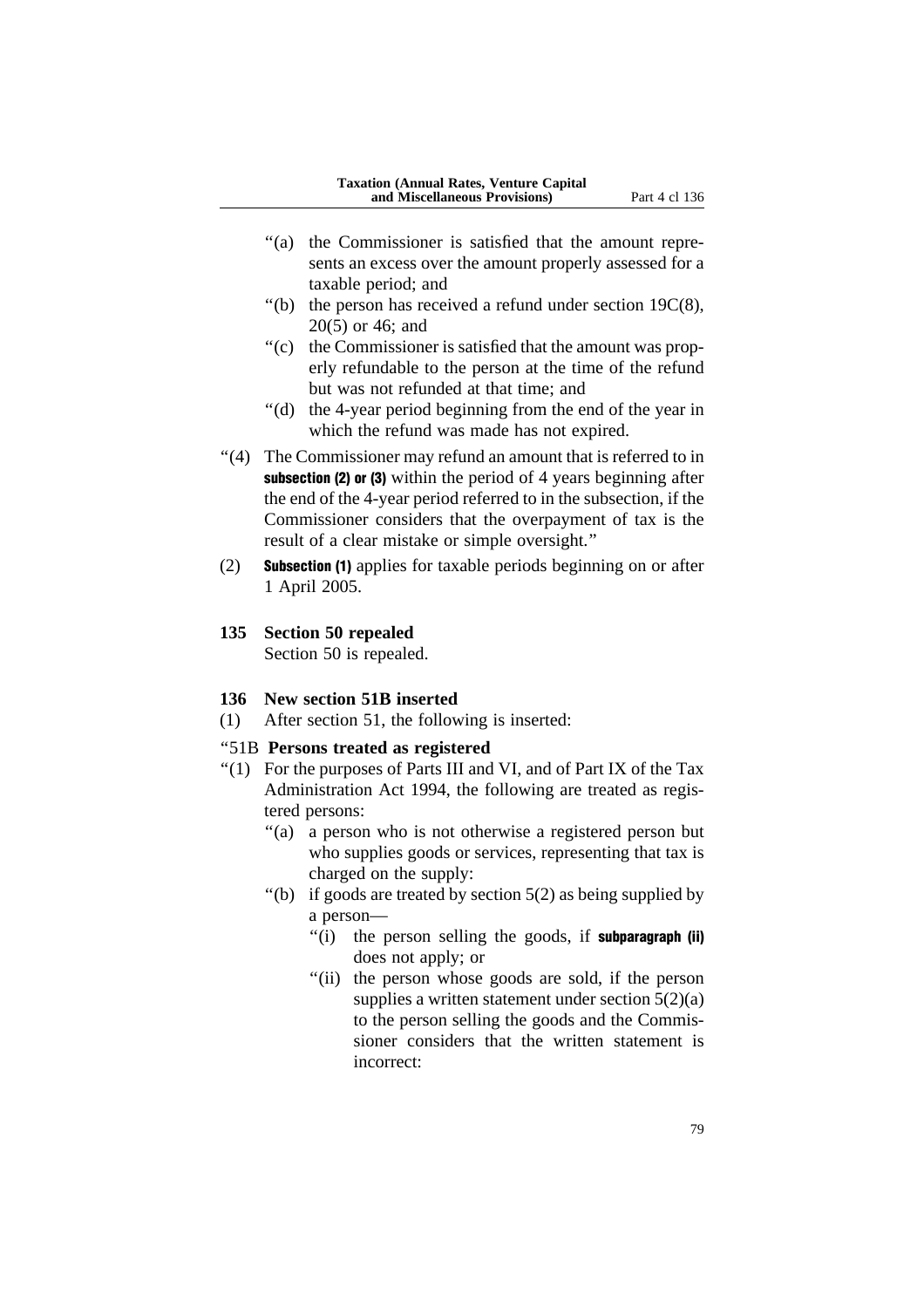- ''(c) a person whose registration has been cancelled under section 52(5) with effect from the original date of registration.
- $\degree$ (2) If a person referred to in **subsection (1)** represents that tax is being charged on a supply that they make in a taxable period, the person is liable to pay the amount of the tax.
- "(3) If a person is treated by **subsection (1)(c)** as being a registered person, the person is treated as being registered from the original date of registration to the date when the Commissioner cancels the registration.''
- (2) Subsection (1) applies for taxable periods beginning on or after 1 April 2005.
- **137 Section 61B repealed** Section 61B is repealed.
- **138 Section 80 repealed** Section 80 is repealed.
- **139 Section 81 repealed** Section 81 is repealed.
- **140 Supplies of services made before insertion of section 8(4B)**
- (1) In section 84B(2), "given by section 9 or sections 21 to  $21H$ " is replaced by ''the services are performed''.
- (2) In section 84B(3), in the words preceding paragraph (a), ''the time given by'' is omitted.
- (3) In section 84B(3)(a), "section 9 or sections 21 to 21H" is replaced by ''the time the services are performed''.

#### *Amendment to Taxation Review Authorities Act 1994*

#### **141 Small claims jurisdiction of authorities**

- (1) In section  $13B(1)(a)$ , "\$15,000" is replaced by "\$30,000".
- (2) Subsection (1) applies to disputes that are commenced under Part IVA of the Tax Administration Act 1994 on or after 1 April 2005.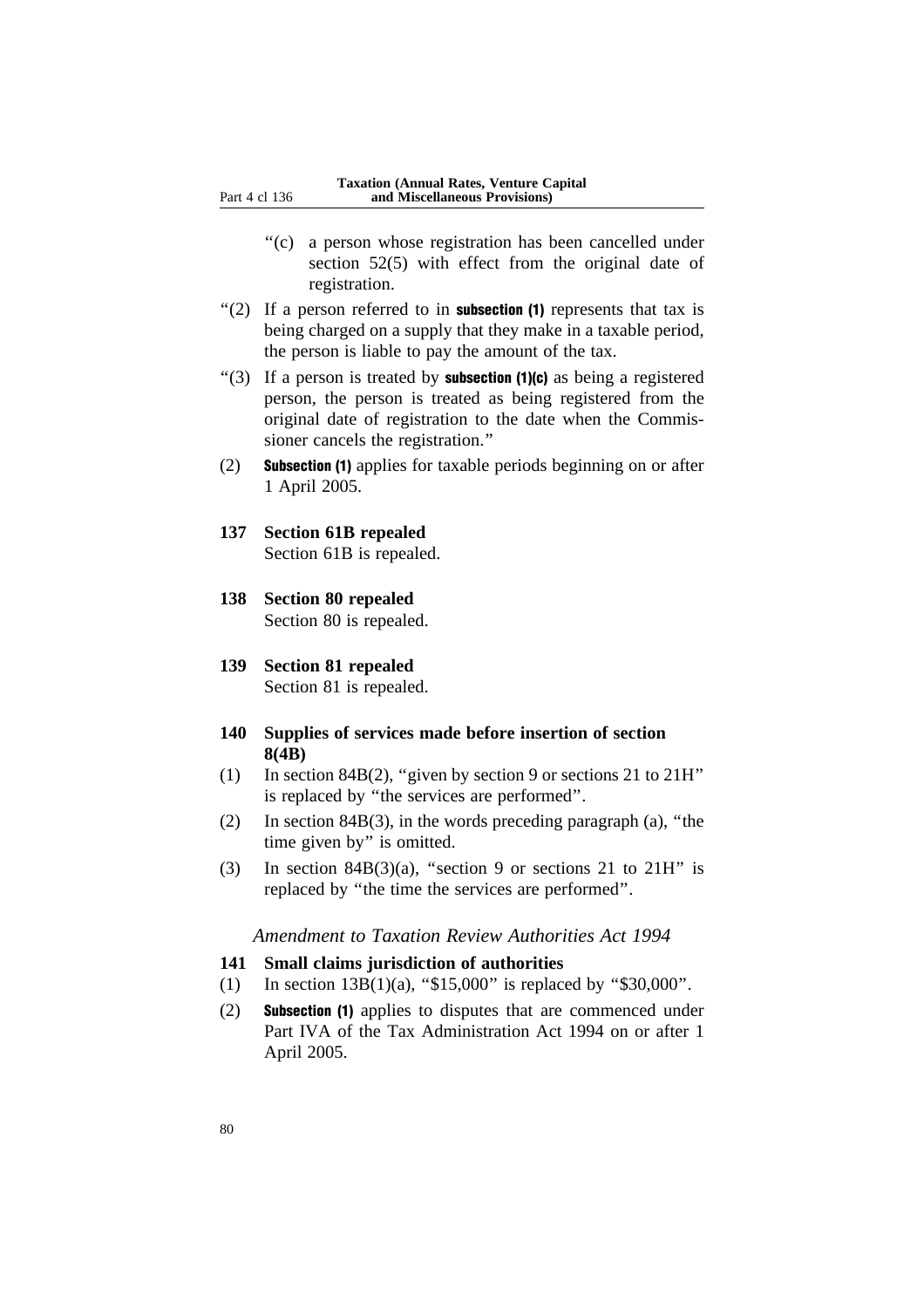#### *Amendment to Income Tax Act 1976*

### **142 Interpretation—voting and market interests**

- (1) In section 8B of the Income Tax Act 1976, the definition of **special corporate entity** (as that definition was on 31 March 1994) is amended by adding the following:
	- ''(j) any body incorporated under the Incorporated Societies Act 1908, for an income year in which the body on no day in the income year has shares on issue to the members of the body:''.
- (2) Subsection (1), other than in the application of sections 191 and 191A of the Income Tax Act 1976, applies to the 1992–93 to 1994–95 income years.
- (3) Subsection (2), in the application of sections 191 and 191A of the Income Tax Act 1976, applies for the 1992–93 to 1994–95 income years to an assessment of income tax that is not affected by a time bar under section 25 of that Act.

### *Amendments to Taxation Review Authorities Regulations 1998*

## **143 Interpretation**

In regulation 2 of the Taxation Review Authorities Regulations 1998, the definition of **disputable decision** is replaced by the following:

''**disputable decision** has the meaning given to it by section 3 of the Tax Administration Act 1994''.

### **144 Decisions**

- (1) After regulation 18(5) of the Taxation Review Authorities Regulations 1998, the following is added:
- ''(6) In subclause (5), **precedent** means a decision of the Authority in its small claims jurisdiction that affects or may affect the outcome of a separate and unrelated dispute between the Commissioner and a taxpayer other than the disputant.''
- (2) Subsection (1) applies to disputes that are commenced under Part IVA of the Tax Administration Act 1994 on or after 1 April 2005.